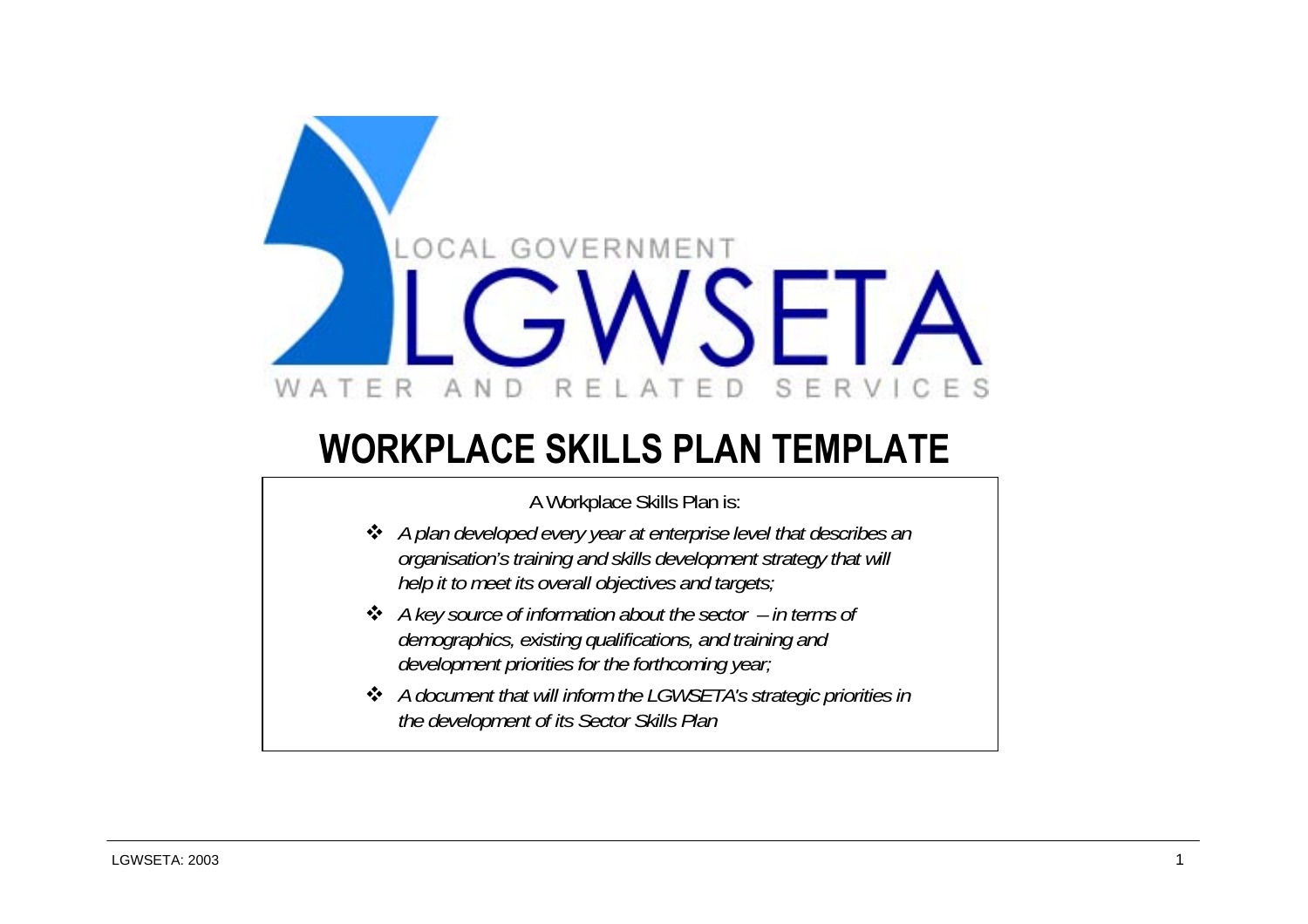# **Contents: Workplace Skills Plan for the period 01 July 2003 – 30 June 2004**

**Local Government, Water and Related Services SETA Workplace Skills Plan Template -**

| Current status    |                                                                                               |  |
|-------------------|-----------------------------------------------------------------------------------------------|--|
|                   |                                                                                               |  |
|                   |                                                                                               |  |
|                   |                                                                                               |  |
| $\ddot{ }$ :      |                                                                                               |  |
| art               | SECTION 3.3: NUMBER OF NEW LABOUR MARKET ENTRANTS employed in the year ending 30 June 2003 18 |  |
|                   |                                                                                               |  |
|                   |                                                                                               |  |
|                   |                                                                                               |  |
|                   |                                                                                               |  |
|                   |                                                                                               |  |
|                   |                                                                                               |  |
| Planning          |                                                                                               |  |
|                   |                                                                                               |  |
|                   |                                                                                               |  |
|                   |                                                                                               |  |
|                   |                                                                                               |  |
| $\dot{\tilde{c}}$ |                                                                                               |  |
|                   |                                                                                               |  |
| Part              |                                                                                               |  |
|                   |                                                                                               |  |
|                   |                                                                                               |  |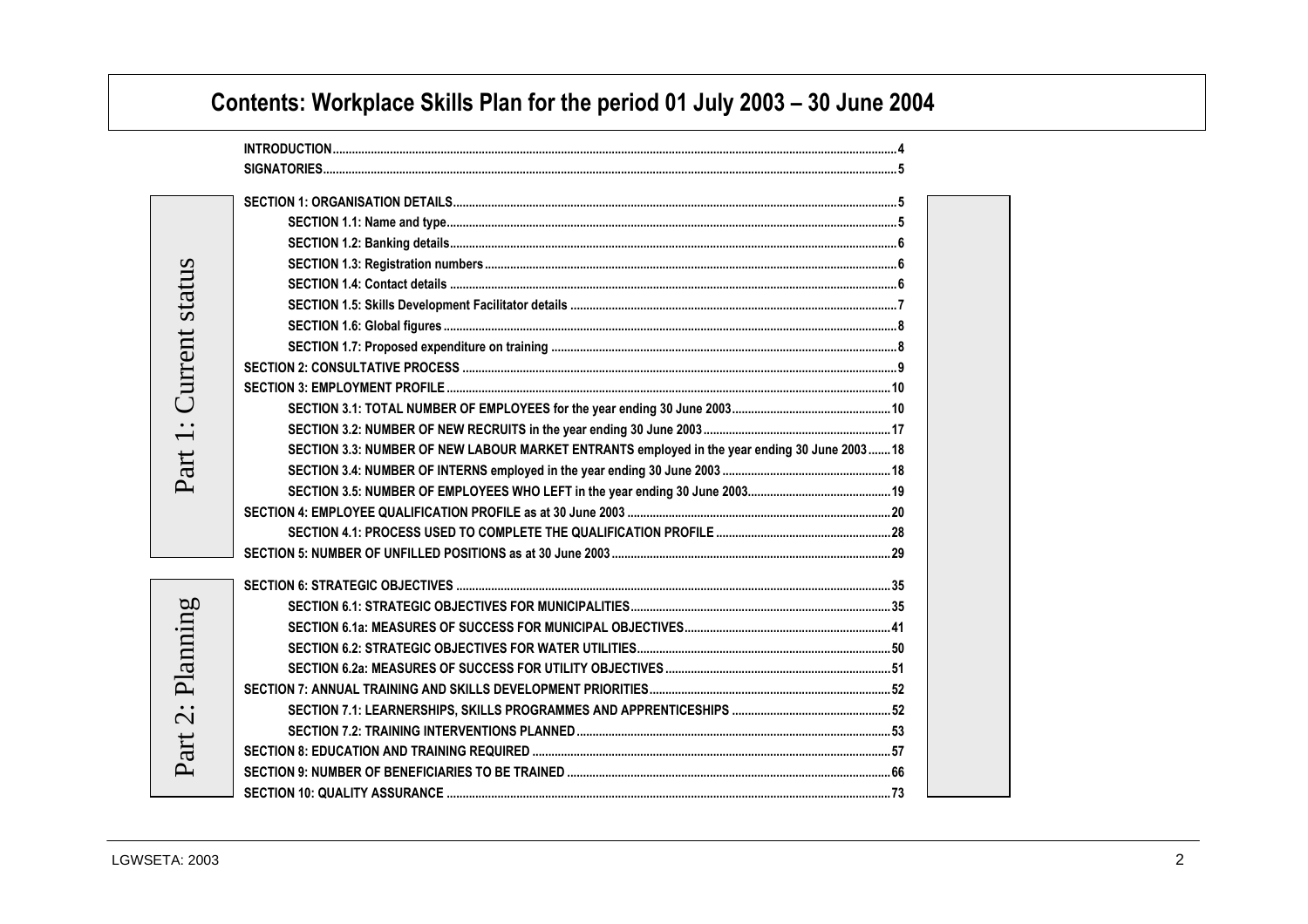## **INTRODUCTION**

The Skills Development Act (Act No. 97 of 1998) and the Skills Development Levies Act (Act No. 9 of 1999) require SETAs to comply with the following:

- o Develop a sector skills plan
	- oImplement the sector skills plan
	- oPromote, develop and administer learnerships
	- oSupport the implementation of the NQF
	- oUndertake quality assurance
	- oDisburse levies collected from employers in their sector
	- oReport to the Director General and to SAQA

These acts require employers to:

- o Register with the South African Revenue Service (SARS) to pay the Skills Development Levy, equivalent to 1% of total annual remuneration
- oRegister a Skills Development Facilitator (SDF) with the relevant SETA
- oSubmit a Workplace Skills Plan (WSP) to the relevant SETA
- oImplement the Workplace Skills Plan (WSP)
- o Submit levy grant claims to the SETA as per the provisions of the Funding Regulations to access a percentage of the skills development levy, which is intended to promote skills development.

This legal framework and the National Skills Development Strategy is intended to encourage employers to comply with legislation and, by so doing:

- o Contribute to the development of a culture of learning,
- oHelp to create a competitive and productive work environment, and
- oStimulate growth and employment in a sustainable way.

Employers are also required to consult representative structures when compiling their Workplace Skills Plan. The process of consultation must include:

- o An allowance for trade unions to participate in and conduct audits and needs assessments for their members.
- o The disclosure of necessary information as may be requested by trade unions subject to the terms of the LRA.
- o Consultation in departments, sections, or at Labour Forum level before referral to central structures.

The purpose of a Workplace Skills Plan, therefore, is to provide employers with a structured plan which should help them to ensure that skills development is encouraged and takes place at enterprise level.

Workplace Skills Plans also provide the LGWSETA with critical quantitative and qualitative information that enables it:

- o To understand the profile and composition of the sector;
- o To determine skills requirements and priorities across the sector;
- o To develop a clear picture of areas where there is a high demand for skills development – pinpointing areas where Learnerships and Skills Programmes should be developed.

The Workplace Skills Plans submitted by enterprises across the sector therefore serve as one of the *primary sources of statistical information and data* available to the LGWSETA in the development of its Sector Skill Plan. To ensure that this valuable information is recorded and utilised appropriately by the SETA, it is imperative that employers present information in a standardised format.

#### **PLEASE NOTE:**

- **1. The Workplace Skills Plan covers the municipal financial year from 01 July of one year to 30 June of the following year.**
- **2. Enterprises must submit a Workplace Skills Plan every year. They are also required to submit two reports during the year to show how the plan is being implemented.**
- **3. A Workplace Skills Plan that is not signed by all the relevant parties cannot be approved by the LGWSETA. No levies can be paid out unless the Workplace Skills Plan has been approved.**

The main categories used in the sections below are the statistical categories determined by Department of Labour reporting requirements. However, we have attempted to indicate which categories of jobs or areas of work fall under each DoL category.

This document may appear lengthy. However, large organisations will use each line, and small enterprises will fill in a few lines per section.

The guidelines attached provide a rationale and criteria for each section and outline how the submitted Workplace Skills Plans will be evaluated.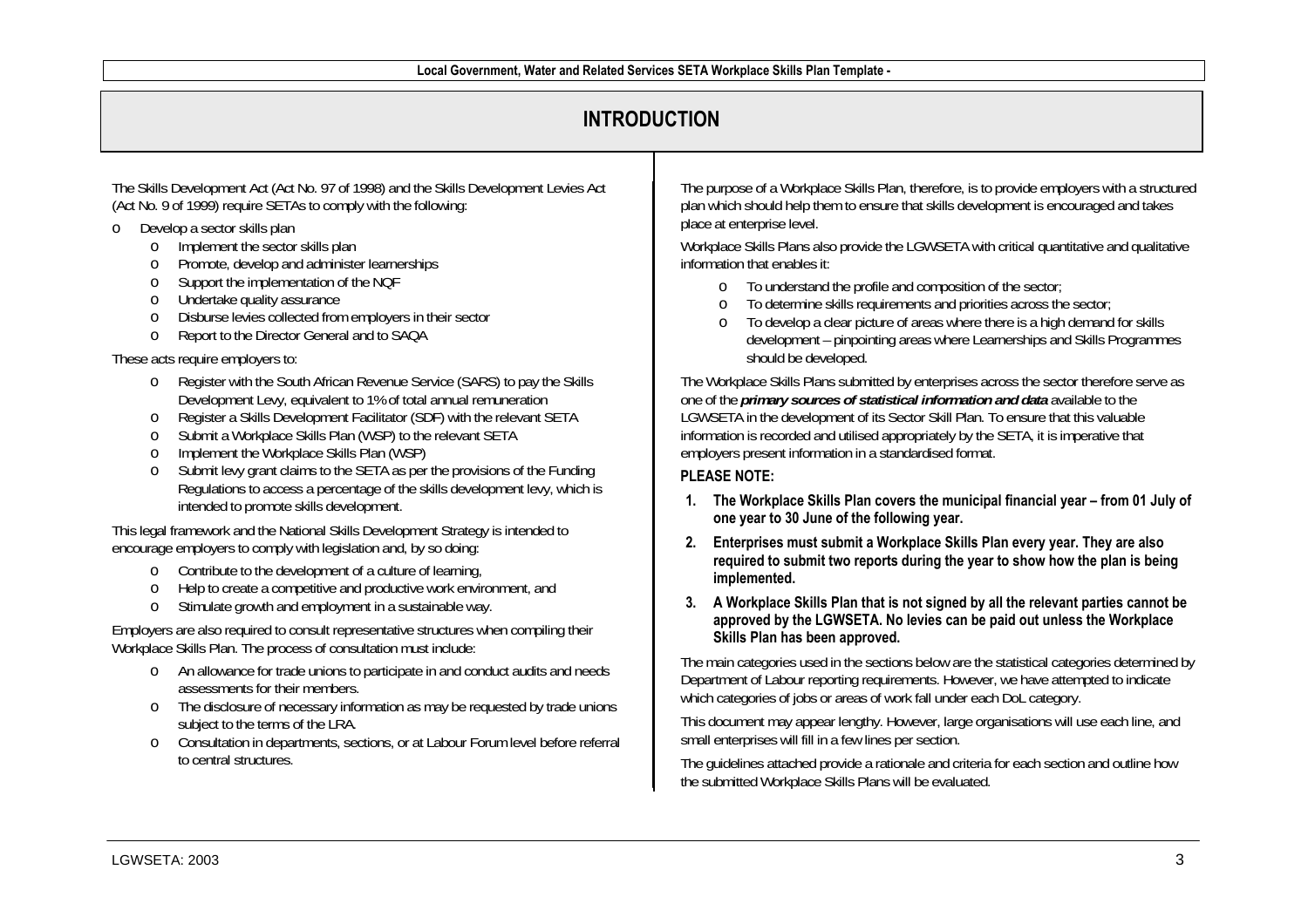## **SIGNATORIES to this Workplace Skills Plan for the period: 01 July 2003 – 30 June 2004**

| Organisation: | Msukaligwa Local Municipality |                          |  |  |  |             |  |  |  |  |  |  |  |  |  |
|---------------|-------------------------------|--------------------------|--|--|--|-------------|--|--|--|--|--|--|--|--|--|
| Levy number:  |                               | $\overline{\phantom{0}}$ |  |  |  | $\sim$<br>ັ |  |  |  |  |  |  |  |  |  |

**The signatories to this Workplace Skills Plan assert, on behalf of organised labour and organised employer groups, assert that, as far as they are aware, the information provided in this document is true and correct.** 

٦

| For the training committee, the Skills Development Facilitator |  |  |  |  |  |  |
|----------------------------------------------------------------|--|--|--|--|--|--|
|----------------------------------------------------------------|--|--|--|--|--|--|

| <b>TVI the training committee, the online bevereprisht i admitter</b> |
|-----------------------------------------------------------------------|
| Name: Adam Lessing                                                    |
|                                                                       |
| Current Job Title: Skills Development Facilitator                     |
|                                                                       |
| Signature:                                                            |
|                                                                       |
| Date:                                                                 |

| For organised employers                     |
|---------------------------------------------|
| Name: Mr. T.H. Kubheka                      |
|                                             |
| Current Job Title: Deputy Municipal Manager |
|                                             |
| Signature                                   |
|                                             |
| Date:                                       |

|                              | For organised Labour            |
|------------------------------|---------------------------------|
| Union: SAMWU                 | Union: IMATU                    |
| Name: Mr. D. Kuhlase         | Name: Mr. M. Van Schalkwyk      |
| Union office held: Secretary | Union office held: Chair person |
| Signature                    | Signature                       |
| Date:                        | Date:                           |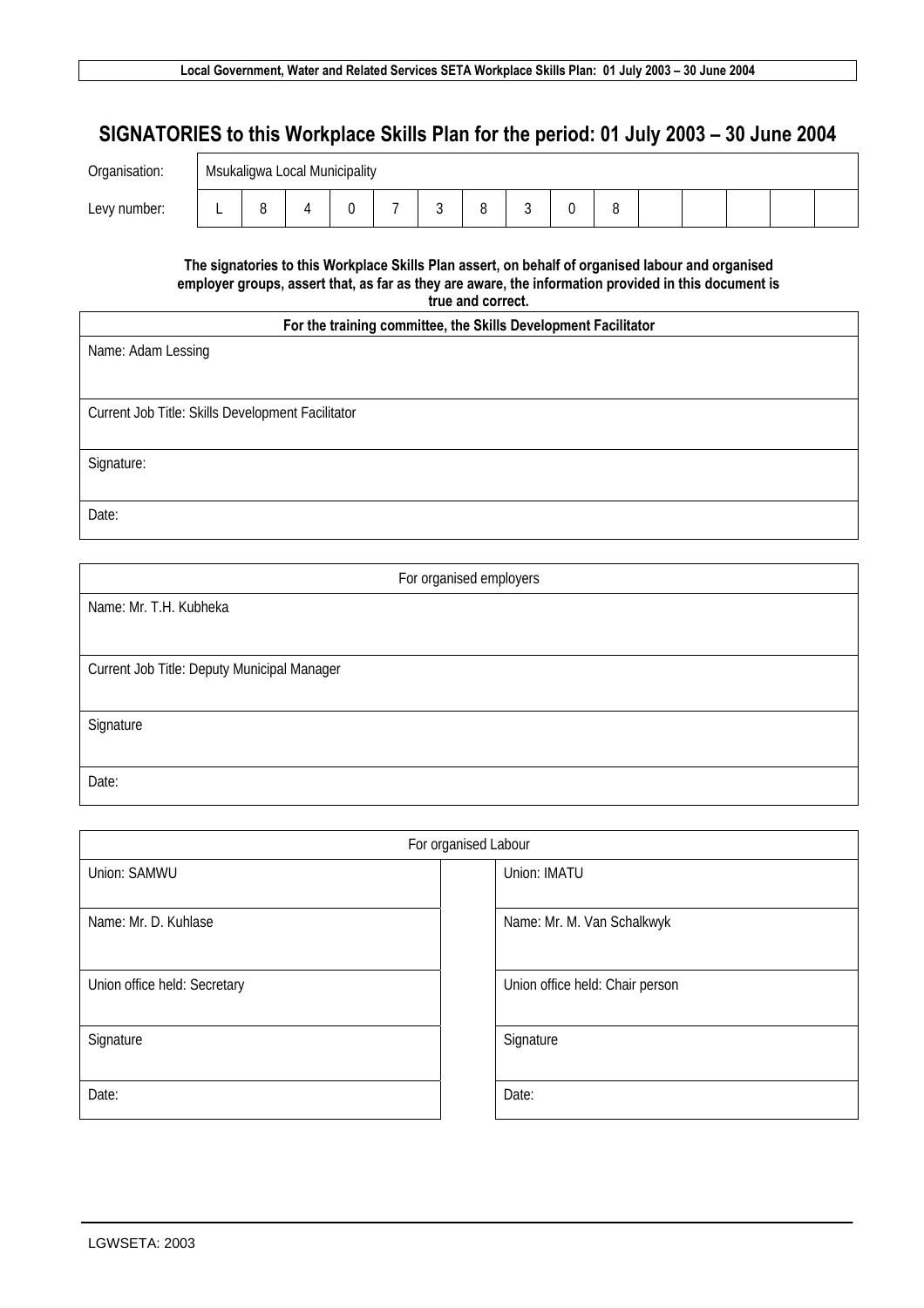#### **WORKPLACE SKILLS PLAN FOR THE PERIOD 01 July 2003 to 30 June 2004**

## **Part 1: Current status**

|                            | <b>SECTION 1: ORGANISATION DETAILS</b> |                |   |                      |                         |            |                                   |  |                                       |                             |    |            |                |  |  |
|----------------------------|----------------------------------------|----------------|---|----------------------|-------------------------|------------|-----------------------------------|--|---------------------------------------|-----------------------------|----|------------|----------------|--|--|
| <b>Submission date</b>     |                                        | 28 / 08 / 2003 |   |                      |                         |            |                                   |  |                                       | Due date                    |    |            | 31 August 2003 |  |  |
|                            |                                        |                |   |                      |                         |            | <b>SECTION 1.1: Name and type</b> |  |                                       |                             |    |            |                |  |  |
| Name of organisation       | <b>Msukaligwa Local Municipality</b>   |                |   |                      |                         |            |                                   |  |                                       |                             |    |            |                |  |  |
| <b>Provincial location</b> |                                        | Eastern Cape   |   |                      |                         |            | <b>Free State</b>                 |  |                                       | Gauteng                     |    |            | KZN            |  |  |
|                            |                                        | Limpopo        |   |                      |                         | Mpumalanga |                                   |  | Northern Cape<br>$\blacktriangledown$ |                             |    | North West |                |  |  |
|                            |                                        | Western Cape   |   |                      |                         |            |                                   |  |                                       |                             |    |            |                |  |  |
|                            |                                        |                |   |                      | Municipality type       |            |                                   |  |                                       | Cross Boundary municipality |    |            |                |  |  |
| <b>Municipality type</b>   | A                                      |                | B |                      |                         | ✔          | $\mathsf{C}$                      |  |                                       |                             | No | ✔          | Yes            |  |  |
|                            | Other:                                 |                |   |                      |                         |            |                                   |  |                                       |                             |    |            |                |  |  |
| Demarcation code           | <b>MP 302</b>                          |                |   |                      |                         |            |                                   |  |                                       |                             |    |            |                |  |  |
| Water utility type         | DWAF                                   |                |   |                      | <b>Irrigation Board</b> |            |                                   |  | Water Board                           |                             |    | Private    |                |  |  |
|                            | Public                                 |                |   | $\blacktriangledown$ | Other (specify)         |            |                                   |  |                                       |                             |    |            |                |  |  |
|                            |                                        |                |   |                      |                         |            |                                   |  |                                       |                             |    |            |                |  |  |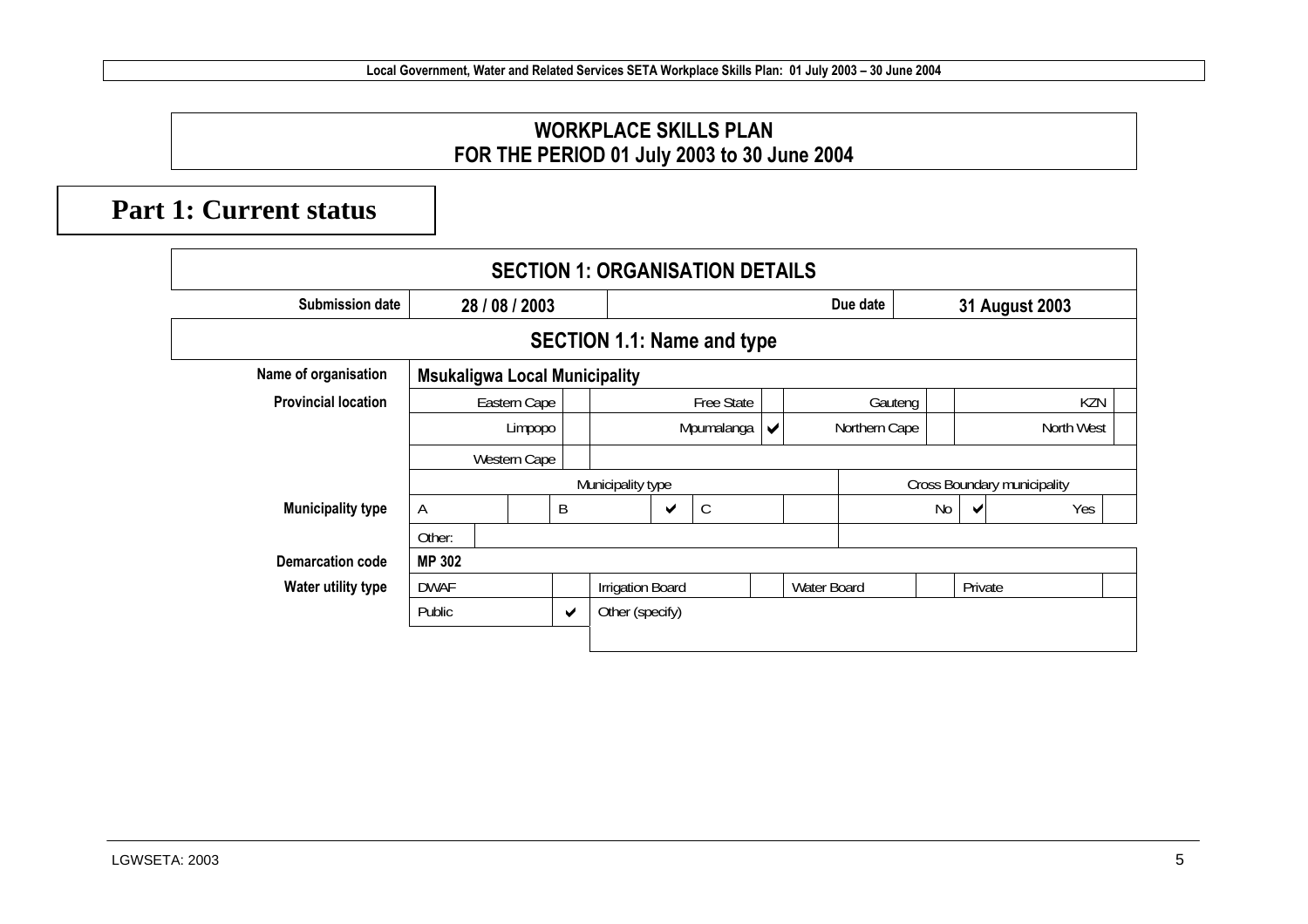| <b>SECTION 1.2: Banking details</b> |                                      |                                                      |  |  |  |  |  |  |  |
|-------------------------------------|--------------------------------------|------------------------------------------------------|--|--|--|--|--|--|--|
| <b>Account Name:</b>                | <b>Msukaligwa Local Municipality</b> |                                                      |  |  |  |  |  |  |  |
| Bank:                               | <b>ABSA</b>                          |                                                      |  |  |  |  |  |  |  |
| Branch:                             | Ermelo                               |                                                      |  |  |  |  |  |  |  |
| <b>Account number:</b>              | 87000146                             | A cancelled cheque is required for                   |  |  |  |  |  |  |  |
| <b>Cancelled cheque submitted</b>   | Yes                                  | the LGWSETA to confirm bank<br>details as legitimate |  |  |  |  |  |  |  |
|                                     |                                      |                                                      |  |  |  |  |  |  |  |

|                                                                         |            | <b>SECTION 1.3: Registration numbers</b> |       |       |       |         |                          |  |
|-------------------------------------------------------------------------|------------|------------------------------------------|-------|-------|-------|---------|--------------------------|--|
| Levy registration no:<br>Levy registration no:                          | L840738308 |                                          |       |       |       |         | Company registration no: |  |
| Levy registration no:<br>Levy registration no:<br>Levy registration no: |            |                                          |       |       |       |         |                          |  |
|                                                                         |            |                                          |       |       |       |         |                          |  |
|                                                                         | 91201      | 91302                                    | 91308 | 9200B | 94005 | 96321   | 99031                    |  |
| Please mark the SIC                                                     | 91202      | 91303                                    | 91309 | 93304 | 96001 | 96331   | 99032                    |  |
| code/s relevant to<br>your enterprise                                   | 91203      | 91304                                    | 9130A | 94001 | 96191 | 96332   | 42001                    |  |
|                                                                         |            |                                          |       |       |       | _ _ _ _ |                          |  |

91204 | 91305 | 9130B | 94002 | 96192 | 96414 | 42002

91300 91306 9130C 94003 96193 96493 **42003**

|                         | 91301                          | 91307 | 9130F | 94004                               |      | 96313          | 99001          |  |  |  |
|-------------------------|--------------------------------|-------|-------|-------------------------------------|------|----------------|----------------|--|--|--|
|                         |                                |       |       |                                     |      |                |                |  |  |  |
|                         |                                |       |       | <b>SECTION 1.4: Contact details</b> |      |                |                |  |  |  |
| <b>Physical address</b> | <b>Cnr. Church &amp; Tautė</b> |       |       |                                     |      |                |                |  |  |  |
| <b>Postal address</b>   | P.O. Box 48                    |       |       |                                     |      |                |                |  |  |  |
| <b>Telephone</b>        | (017) 819-2892                 |       |       |                                     | Fax: | (017) 819-3210 |                |  |  |  |
| HR department           | Name:                          |       |       |                                     | Tel: |                | (017) 819-3586 |  |  |  |
| Email/s                 | msuksec@megaweb.co.za          |       |       |                                     |      |                |                |  |  |  |
| Website (if applicable) |                                |       |       |                                     |      |                |                |  |  |  |

42002

42003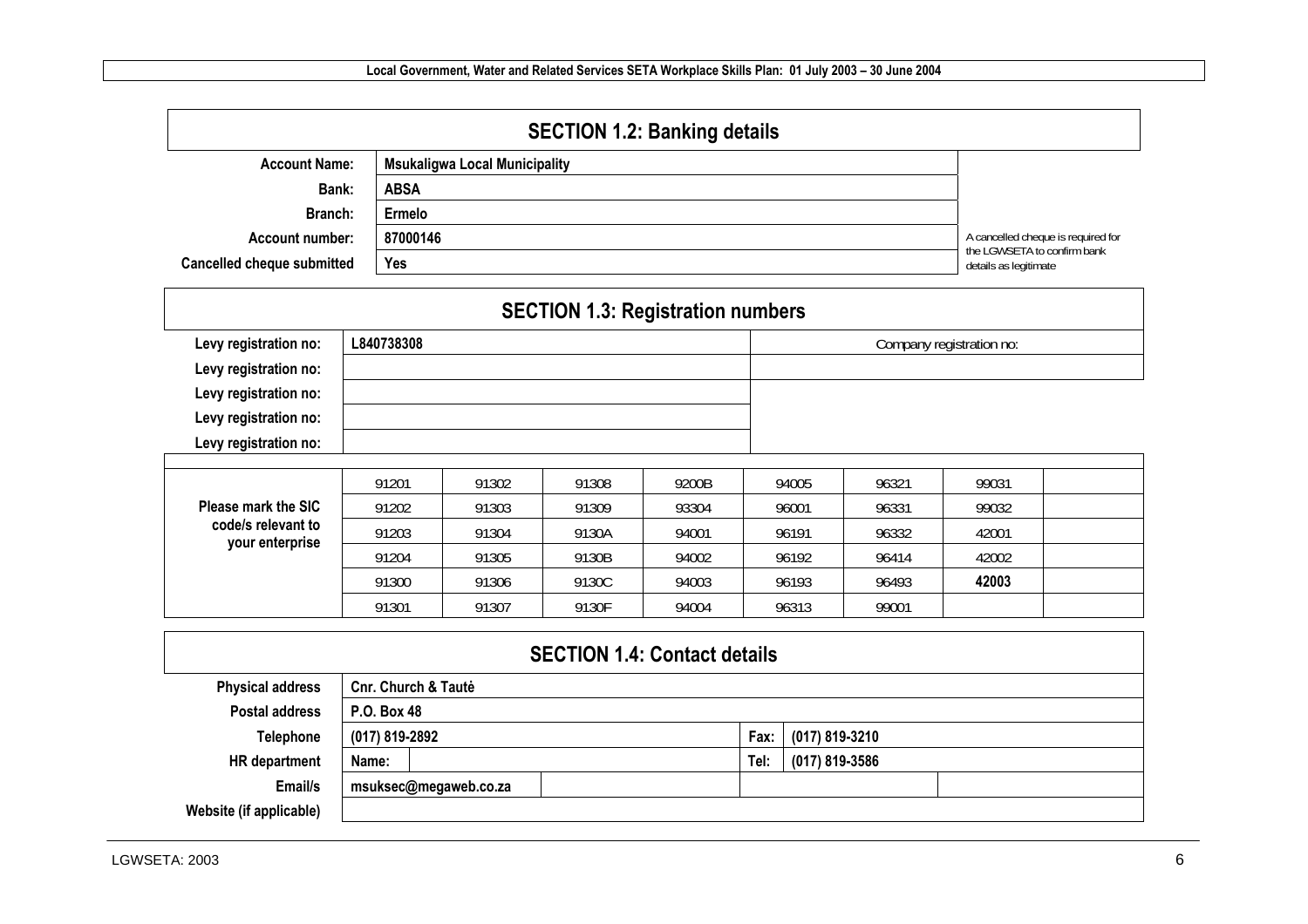|                                                                 | <b>SECTION 1.5: Skills Development Facilitator (SDF) details</b><br>Details of the designated SDF(s) must be furnished. In the case where there is more than one SDF, the enterprise must indicate the Primary SDF |                                            |  |  |  |  |  |  |  |  |  |  |  |
|-----------------------------------------------------------------|--------------------------------------------------------------------------------------------------------------------------------------------------------------------------------------------------------------------|--------------------------------------------|--|--|--|--|--|--|--|--|--|--|--|
| Details of SDF/s                                                | Primary                                                                                                                                                                                                            | Other person/s                             |  |  |  |  |  |  |  |  |  |  |  |
| Name SDF or any other person/s<br>responsible for this function | <b>Adam Anthony Lessing</b>                                                                                                                                                                                        | Themba Patrick Manyathi / Portia Scheepers |  |  |  |  |  |  |  |  |  |  |  |
| Date appointed                                                  | 01/03/2003                                                                                                                                                                                                         | 01/03/2003                                 |  |  |  |  |  |  |  |  |  |  |  |
| Phone Number/s                                                  | $(017)$ 801-3586                                                                                                                                                                                                   | $(017)$ 801-3586                           |  |  |  |  |  |  |  |  |  |  |  |
| Fax Number/s                                                    | (017) 819-3210                                                                                                                                                                                                     | $((017) 819 - 3210)$                       |  |  |  |  |  |  |  |  |  |  |  |
| E-mail                                                          | msuksec@megaweb.co.za                                                                                                                                                                                              | msuksec@megaweb.co.za                      |  |  |  |  |  |  |  |  |  |  |  |

|                                                   | <b>Details of Primary SDF</b>         |  |          |          |        |  |            |  |        |        |  |  |                 |  |  |  |  |
|---------------------------------------------------|---------------------------------------|--|----------|----------|--------|--|------------|--|--------|--------|--|--|-----------------|--|--|--|--|
| Race                                              | African                               |  | Coloured | ◡        | Indian |  | White      |  | Gender | M      |  |  | <b>Disabled</b> |  |  |  |  |
| <b>Relationship of SDF to enterprise</b><br>Owner |                                       |  |          | Employee |        |  | Contractor |  |        | Other: |  |  |                 |  |  |  |  |
| <b>Current job title</b>                          | <b>Skills Development Facilitator</b> |  |          |          |        |  |            |  |        |        |  |  |                 |  |  |  |  |

| SDF appointment procedure |     |                |  |  |  |  |  |  |  |  |  |
|---------------------------|-----|----------------|--|--|--|--|--|--|--|--|--|
| Appointed by employer     | Yes | N <sub>o</sub> |  |  |  |  |  |  |  |  |  |
| Self appointed            | Yes | No             |  |  |  |  |  |  |  |  |  |
| Nominated by employees    | Yes | No             |  |  |  |  |  |  |  |  |  |

|                    |         |                              | <b>SDF</b><br>.<br>works with |  |
|--------------------|---------|------------------------------|-------------------------------|--|
| Training committee | $\cdot$ | Skills development committee | Other committee (specify)     |  |

| r WSP Grant<br><b>SDF</b><br>previously?<br>' Appointment of) ،<br>; application for<br>, submit<br>enterprise<br>Did thr | Yes | <b>N</b> | Date<br>$.$ $\alpha$ t lact<br>i application'<br>. id.S.<br>UL |  |  |
|---------------------------------------------------------------------------------------------------------------------------|-----|----------|----------------------------------------------------------------|--|--|
|---------------------------------------------------------------------------------------------------------------------------|-----|----------|----------------------------------------------------------------|--|--|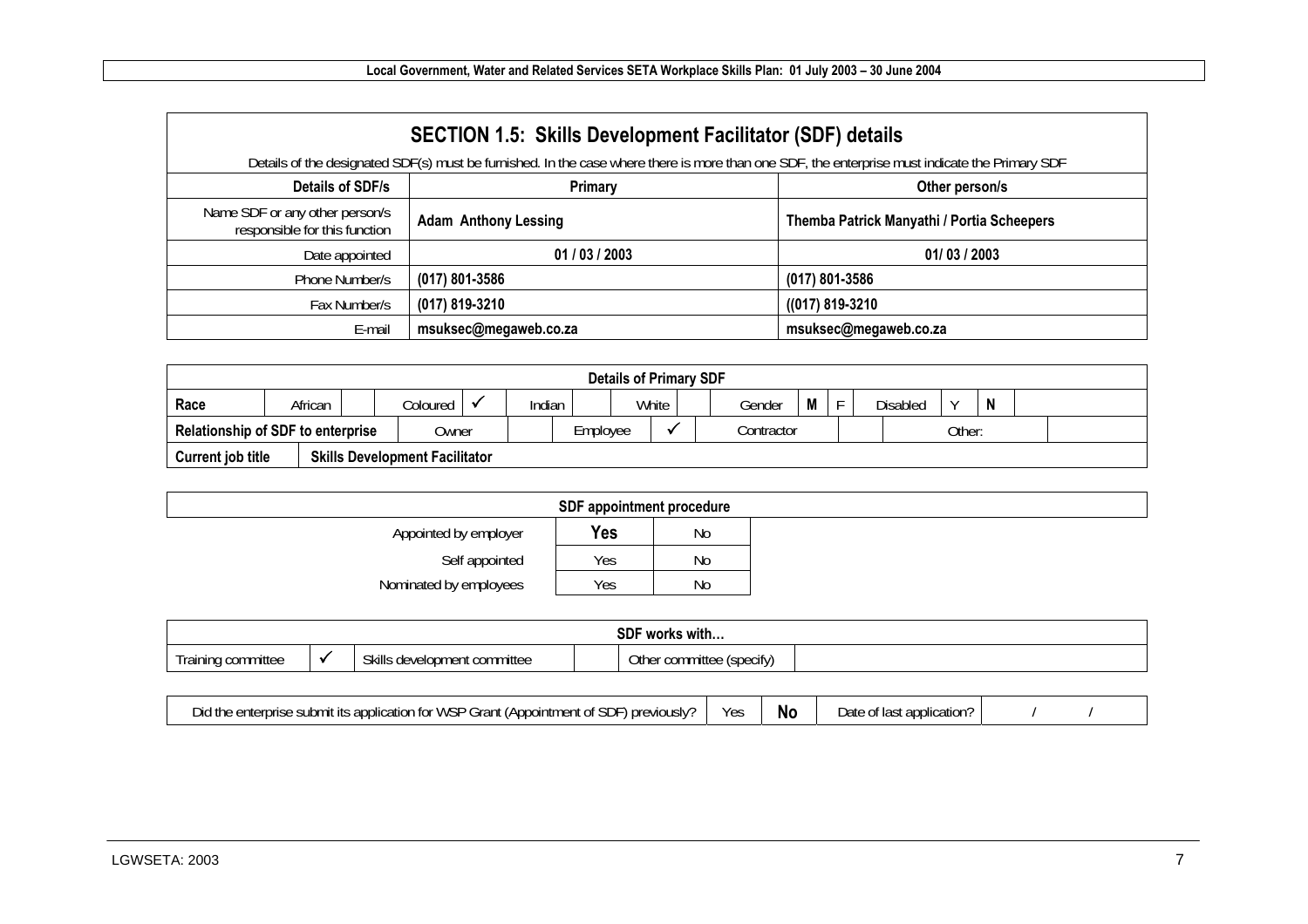| <b>SECTION 1.6: Global figures</b>                  |                 |                            |                                                              |  |  |  |  |  |  |  |  |  |
|-----------------------------------------------------|-----------------|----------------------------|--------------------------------------------------------------|--|--|--|--|--|--|--|--|--|
|                                                     |                 |                            | Of the total number employees on 30 June 2003, how many are: |  |  |  |  |  |  |  |  |  |
| Total no of employees (on 30 June 2003):            | 658             | Persons with disabilities? |                                                              |  |  |  |  |  |  |  |  |  |
| Total payroll amount on which levy payment is based | R47 214 141, 84 | <b>Casual workers?</b>     |                                                              |  |  |  |  |  |  |  |  |  |
|                                                     |                 | <b>Contract workers?</b>   | 26                                                           |  |  |  |  |  |  |  |  |  |
|                                                     |                 |                            |                                                              |  |  |  |  |  |  |  |  |  |

**These categories include everyone who is presumed to be an employee in terms of Section 83A of the Basic Conditions of Employment Act.** 

**These categories do not include people whose services have been procured by a temporary employment service.** 

|                                                        | (excluding subsistence and travel) | SECTION 1.7: Proposed expenditure on training for the period 01 July 2003 to 30 June 2004 |
|--------------------------------------------------------|------------------------------------|-------------------------------------------------------------------------------------------|
| <b>Source</b>                                          | Amount to be spent                 | <b>Comment/Notes</b>                                                                      |
| Levy funds                                             |                                    |                                                                                           |
| Discretionary grant funds                              |                                    |                                                                                           |
| Own company/institution funds                          | R25000.00                          |                                                                                           |
| Donor funds                                            | R <sub>0.00</sub>                  |                                                                                           |
| <b>SALGA or Trade Unions</b>                           | R <sub>0.00</sub>                  |                                                                                           |
| Government department funds                            | R <sub>0.00</sub>                  |                                                                                           |
| Bursaries and/or Educational Assistance Programmes     |                                    |                                                                                           |
| Loan funding to the enterprise (for capacity building) | R <sub>0.00</sub>                  |                                                                                           |
| <b>TOTAL to be spent</b>                               |                                    |                                                                                           |

**Please note the SALGA HRD conference resolution (10-14 March 2003), which encourages municipalities to budget and spend at least 2% of the wage bill on education and training. This 2% is intended to be a separate amount from the 1% levy payment.**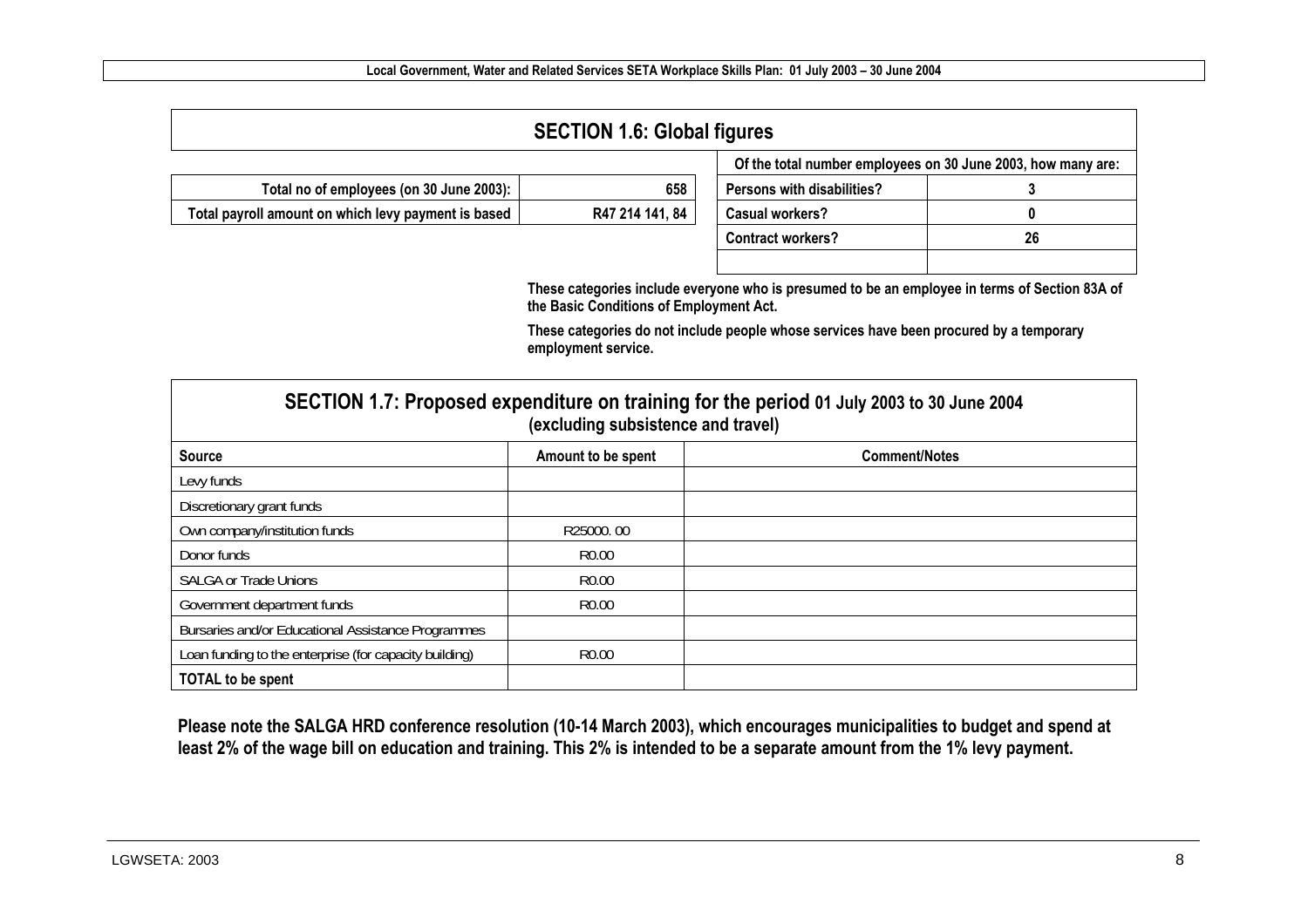#### **SECTION 2: DESCRIPTION OF UTILITY / MUNICIPALITY CONSULTATIVE PROCESS**

#### **See guidelines for help in filling out this table**

| Type of consultative structure    | Skills development committee | Training committee      | Other (describe) |                       |  |  |  |  |
|-----------------------------------|------------------------------|-------------------------|------------------|-----------------------|--|--|--|--|
|                                   | Trade union                  | Staff committee         | No consultation  |                       |  |  |  |  |
| Members of consultative structure | Name                         | Position                | Name             | Position              |  |  |  |  |
|                                   | Mr. A.A. Lessing             | <b>SDF</b>              | Ms. N. Mabuza    | <b>General Worker</b> |  |  |  |  |
|                                   | Mr. T.P. Manyathi            | <b>Training Officer</b> | Mr. B. Nkosi     | General Worker        |  |  |  |  |
|                                   | L.A. Makhubedu               | Councillor              | Mr. B. Sibanyoni | Cashier               |  |  |  |  |
|                                   | Mr. O.B. Nkosi               | General Worker          | Mr. P. Manana    | Team Leader           |  |  |  |  |
|                                   | Ms. G.J.E. Morkel            | Senior Clerk            | Ms. T. Msume     | <b>General Worker</b> |  |  |  |  |

|  | How many people on this consultative structure also sit on: | The |
|--|-------------------------------------------------------------|-----|
|--|-------------------------------------------------------------|-----|

**How many people on this consultative structure also sit on the Local labour forum?** The Employment Equity Committee? None

| Process to develop WSP                                                                              | Informal meetings   |  | Formal meetings   | Workshops        | Other: |  |
|-----------------------------------------------------------------------------------------------------|---------------------|--|-------------------|------------------|--------|--|
| How often                                                                                           | Every week          |  | Every month       | Every two months | Other: |  |
| Means of communication with staff on<br>matters relating to training and development<br>and the WSP | Through supervisors |  | <b>Newsletter</b> | Mass meetings    | Other: |  |
|                                                                                                     | Pay slips           |  | Email             | Notice boards    | Other: |  |
|                                                                                                     | Word of mouth       |  | Smaller meetings  | No communication | Other: |  |

| <b>Registered trade unions</b>              | % Members of total workforce | Representative's name |
|---------------------------------------------|------------------------------|-----------------------|
| <b>SAMWA</b><br>1.                          | 86.01%                       | Mr. D. Kuhlase        |
| 2. IMATU                                    | 12.61%                       | Mr. M. Schalkwyk      |
| <b>None Union Members</b><br>3 <sub>1</sub> | 1.36%                        |                       |
| 4.                                          |                              |                       |
| 5.                                          |                              |                       |
| 6.                                          |                              |                       |
|                                             |                              |                       |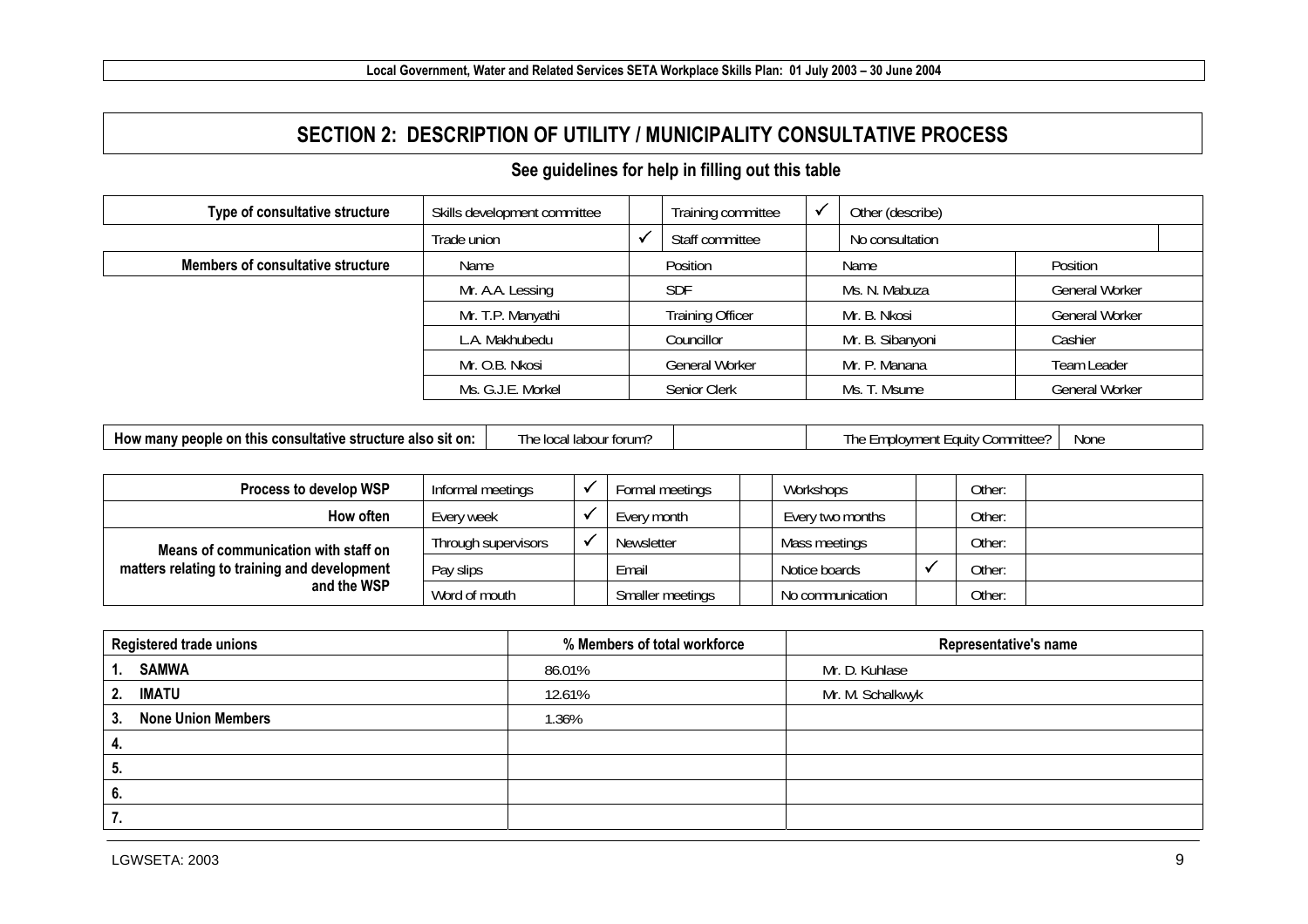#### **SECTION 3: EMPLOYMENT PROFILE**

| SECTION 3.1: TOTAL NUMBER OF EMPLOYEES IN THE ENTERPRISE as at 30 June 2003 |    |                |   |          |                |        |                |                |                |                  |              |            |       |                |                |                |       |  |
|-----------------------------------------------------------------------------|----|----------------|---|----------|----------------|--------|----------------|----------------|----------------|------------------|--------------|------------|-------|----------------|----------------|----------------|-------|--|
|                                                                             |    | African        |   | Coloured |                | Indian |                | White          |                | <b>Total</b>     |              | <b>PWD</b> |       |                |                | Age categories |       |  |
| <b>Employment category</b>                                                  | M  | F              | M | F        | M              | F.     | M              | F              | M              | F                | M            | F.         | $-20$ | $21 - 30$      | $31 - 40$      | 41-50          | $+51$ |  |
| Leadership & governance                                                     |    |                |   |          |                |        |                |                |                |                  |              |            |       |                |                |                |       |  |
| <b>Executive Mayor</b>                                                      |    |                |   |          |                |        |                |                |                |                  |              |            |       |                |                |                |       |  |
| Mayor                                                                       |    |                |   |          |                |        |                |                |                |                  | $\mathbf{1}$ |            |       |                | $\mathbf{1}$   |                |       |  |
| Councillors                                                                 | 15 | 9              |   |          | $\mathbf{1}$   |        | 5              |                | 21             | $\boldsymbol{9}$ |              |            |       | $\mathfrak{Z}$ | 10             | 9              | 8     |  |
| Chairperson                                                                 |    |                |   |          |                |        |                |                | 1              |                  |              |            |       |                | $\mathbf{1}$   |                |       |  |
| <b>Board Member</b>                                                         |    |                |   |          |                |        |                |                |                |                  |              |            |       |                |                |                |       |  |
| Other (Specify)                                                             |    |                |   |          |                |        |                |                |                |                  |              |            |       |                |                |                |       |  |
| Senior officials and managers                                               |    |                |   |          |                |        |                |                |                |                  |              |            |       |                |                |                |       |  |
| CEO/MD                                                                      |    |                |   |          |                |        |                |                |                |                  |              |            |       |                |                |                |       |  |
| <b>Executive Directors</b>                                                  |    |                |   |          |                |        |                |                |                |                  |              |            |       |                |                |                |       |  |
| <b>Directors</b>                                                            | 4  |                |   |          | $\overline{1}$ |        |                |                | 5              |                  |              |            |       | $\mathbf{1}$   | $\mathfrak{Z}$ | $\mathbf{1}$   |       |  |
| <b>Financial Directors</b>                                                  |    |                |   |          |                |        | $\mathbf{1}$   |                |                |                  |              |            |       |                |                |                | 1     |  |
| City/Municipal/District Manager                                             |    |                |   |          |                |        |                |                |                |                  |              |            |       |                | $\mathbf{1}$   |                |       |  |
| Department/Division Heads                                                   |    |                |   |          |                |        |                |                |                |                  |              |            |       |                |                |                |       |  |
| <b>Plant Managers</b>                                                       |    |                |   |          |                |        |                |                |                |                  |              |            |       |                |                |                |       |  |
| Information technology                                                      |    |                |   |          |                |        |                |                |                |                  |              |            |       |                |                |                |       |  |
| Deputy Municipal Manager                                                    |    |                |   |          |                |        |                |                | 1              |                  |              |            |       |                |                | $\mathbf{1}$   |       |  |
| Other (Specify)                                                             |    |                |   |          |                |        |                |                |                |                  |              |            |       |                |                |                |       |  |
| <b>Professionals</b>                                                        |    |                |   |          |                |        |                |                |                |                  |              |            |       |                |                |                |       |  |
| Health care                                                                 |    | $\mathfrak{Z}$ |   |          |                |        |                | $\overline{2}$ |                | $5\phantom{.0}$  |              |            |       |                |                | 1              | 4     |  |
| Public safety/Emergency services                                            |    | $\mathbf{1}$   |   |          |                |        | $\overline{2}$ |                | $\overline{2}$ | $\overline{1}$   |              |            |       | $\mathbf{1}$   | $\overline{2}$ |                |       |  |
| LED                                                                         |    |                |   |          |                |        |                |                | 1              |                  |              |            |       |                | 1              |                |       |  |
| Water conservation/treatment                                                |    |                |   |          |                |        |                |                |                |                  |              |            |       |                |                |                |       |  |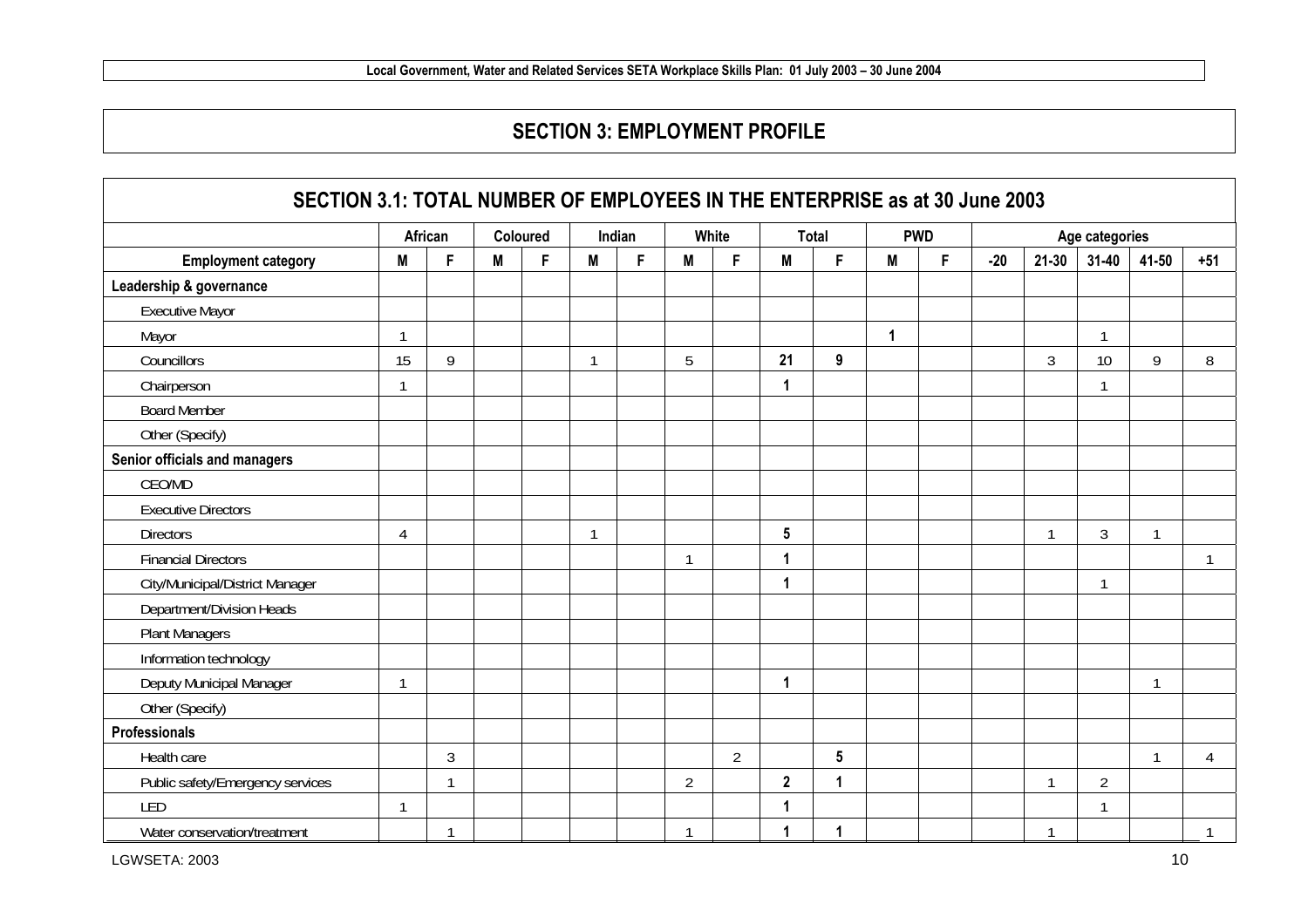|                                      | SECTION 3.1: TOTAL NUMBER OF EMPLOYEES IN THE ENTERPRISE as at 30 June 2003 |         |   |          |   |        |                 |              |              |                |   |            |       |                |                |                |                |
|--------------------------------------|-----------------------------------------------------------------------------|---------|---|----------|---|--------|-----------------|--------------|--------------|----------------|---|------------|-------|----------------|----------------|----------------|----------------|
|                                      |                                                                             | African |   | Coloured |   | Indian |                 | White        |              | Total          |   | <b>PWD</b> |       |                | Age categories |                |                |
| <b>Employment category</b>           | M                                                                           | F       | M | F        | M | F      | M               | F            | M            | F              | M | F          | $-20$ | $21 - 30$      | $31 - 40$      | 41-50          | $+51$          |
| Waste                                |                                                                             |         |   |          |   |        |                 |              |              |                |   |            |       |                |                |                |                |
| Client services                      |                                                                             |         |   |          |   |        |                 |              |              |                |   |            |       |                |                |                |                |
| Parks/community facilities           | $\mathbf{1}$                                                                |         |   |          |   |        |                 |              | 1            |                |   |            |       |                | $\mathbf{1}$   |                |                |
| Community development                |                                                                             |         |   |          |   |        |                 |              |              |                |   |            |       |                |                |                |                |
| Public transport                     |                                                                             |         |   |          |   |        | $\overline{1}$  |              | $\mathbf{1}$ |                |   |            |       |                |                | $\mathbf{1}$   |                |
| Land management                      |                                                                             |         |   |          |   |        | $\overline{1}$  |              | $\mathbf{1}$ |                |   |            |       |                |                |                | $\mathbf{1}$   |
| Housing administration               | $\mathbf{1}$                                                                |         |   |          |   |        |                 |              | 1            |                |   |            |       | $\mathbf{1}$   |                |                |                |
| Environmental management             |                                                                             |         |   |          |   |        |                 |              |              |                |   |            |       |                |                |                |                |
| Roads                                |                                                                             |         |   |          |   |        | $\overline{1}$  |              | $\mathbf{1}$ |                |   |            |       |                |                | $\mathbf{1}$   |                |
| Electricity                          |                                                                             |         |   |          |   |        |                 |              |              |                |   |            |       |                |                |                |                |
| Information technology               |                                                                             |         |   |          |   |        |                 |              |              |                |   |            |       |                |                |                |                |
| <b>Corporate Services</b>            | $\mathbf{1}$                                                                |         |   |          |   |        | $\overline{2}$  |              | $\mathbf{3}$ |                |   |            |       |                | $\mathbf{2}$   | $\overline{1}$ |                |
| Finance                              | 4                                                                           |         |   |          |   |        | $5\phantom{.0}$ | $\mathbf{2}$ | 9            | $\overline{2}$ |   |            |       |                | 4              | 4              | $\mathfrak{Z}$ |
| <b>Marketing</b>                     | $\mathbf{1}$                                                                |         |   |          |   |        |                 |              | $\mathbf{1}$ |                |   |            |       |                | 1              |                |                |
| Engineering                          |                                                                             |         |   |          |   |        |                 |              |              |                |   |            |       |                |                |                |                |
| Technicians/associated professionals |                                                                             |         |   |          |   |        |                 |              |              |                |   |            |       |                |                |                |                |
| Health care                          |                                                                             |         |   |          |   |        |                 |              |              |                |   |            |       |                |                |                |                |
| Public safety/Emergency services     |                                                                             |         |   |          |   |        |                 |              |              |                |   |            |       |                |                |                |                |
| LED                                  |                                                                             |         |   |          |   |        |                 |              |              |                |   |            |       |                |                |                |                |
| Water conservation/treatment         |                                                                             |         |   |          |   |        |                 |              |              |                |   |            |       |                |                |                |                |
| Waste                                |                                                                             |         |   |          |   |        |                 |              |              |                |   |            |       |                |                |                |                |
| Client services                      |                                                                             |         |   |          |   |        |                 |              |              |                |   |            |       |                |                |                |                |
| Parks/community facilities           |                                                                             |         |   |          |   |        | $\overline{1}$  |              | $\mathbf 1$  |                |   |            |       |                | $\mathbf{1}$   |                |                |
| Community development                |                                                                             |         |   |          |   |        |                 |              |              |                |   |            |       |                |                |                |                |
| Public transport                     |                                                                             |         |   |          |   |        |                 |              |              |                |   |            |       |                |                |                |                |
| Land management                      | $\overline{2}$                                                              |         |   |          |   |        |                 |              | $\mathbf{2}$ |                |   |            |       | $\overline{2}$ |                |                |                |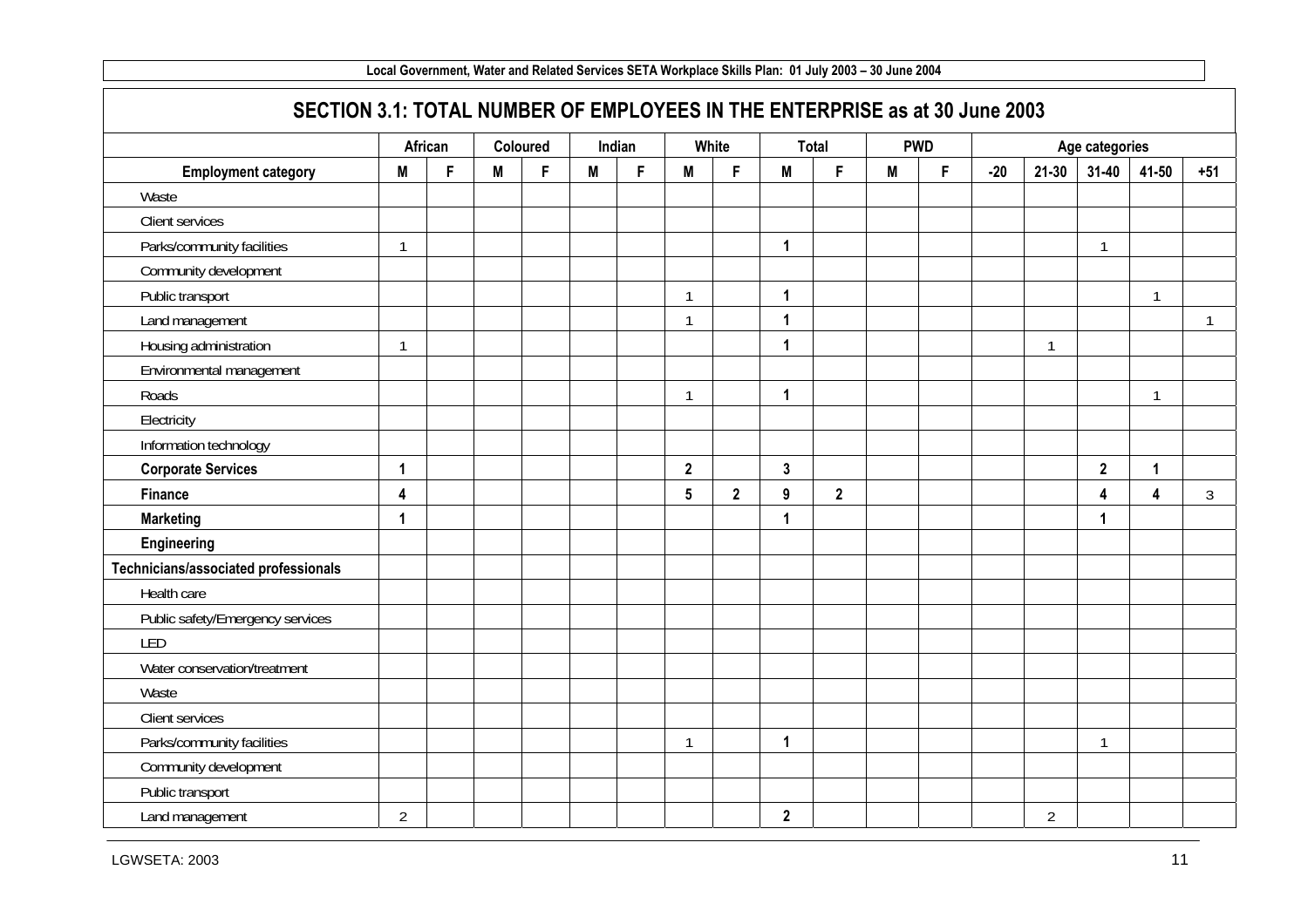|                                        | SECTION 3.1: TOTAL NUMBER OF EMPLOYEES IN THE ENTERPRISE as at 30 June 2003<br>Age categories |              |             |          |   |        |                |       |                |              |   |            |       |              |           |              |              |
|----------------------------------------|-----------------------------------------------------------------------------------------------|--------------|-------------|----------|---|--------|----------------|-------|----------------|--------------|---|------------|-------|--------------|-----------|--------------|--------------|
|                                        |                                                                                               | African      |             | Coloured |   | Indian |                | White |                | <b>Total</b> |   | <b>PWD</b> |       |              |           |              |              |
| <b>Employment category</b>             | M                                                                                             | F            | M           | F        | M | F      | M              | F.    | M              | F            | M | F          | $-20$ | $21 - 30$    | $31 - 40$ | 41-50        | $+51$        |
| Housing administration                 |                                                                                               |              |             |          |   |        |                |       |                |              |   |            |       |              |           |              |              |
| Environmental management               | 1                                                                                             |              |             |          |   |        | $\mathfrak{Z}$ |       | 4              |              |   |            |       | 1            | 1         | $\mathbf{1}$ | $\mathbf{1}$ |
| Roads                                  |                                                                                               |              |             |          |   |        |                |       |                |              |   |            |       |              |           |              |              |
| Electricity                            |                                                                                               |              |             |          |   |        |                |       |                |              |   |            |       |              |           |              |              |
| Information technology                 |                                                                                               |              |             |          |   |        |                |       |                |              |   |            |       |              |           |              |              |
| <b>Corporate services</b>              | 1                                                                                             | $\mathbf{1}$ | $\mathbf 1$ |          |   |        |                |       | $\overline{2}$ | $\mathbf{1}$ |   |            |       | $\mathbf{2}$ | 1         |              |              |
| <b>Finance</b>                         |                                                                                               |              |             |          |   |        |                |       |                |              |   |            |       |              |           |              |              |
| <b>Marketing</b>                       |                                                                                               |              |             |          |   |        |                |       |                |              |   |            |       |              |           |              |              |
| Engineering                            |                                                                                               |              |             |          |   |        |                |       |                |              |   |            |       |              |           |              |              |
| Skilled agricultural & fishery workers |                                                                                               |              |             |          |   |        |                |       |                |              |   |            |       |              |           |              |              |
| Health care                            |                                                                                               |              |             |          |   |        |                |       |                |              |   |            |       |              |           |              |              |
| Public safety/Emergency services       |                                                                                               |              |             |          |   |        |                |       |                |              |   |            |       |              |           |              |              |
| LED                                    |                                                                                               |              |             |          |   |        |                |       |                |              |   |            |       |              |           |              |              |
| Water conservation/treatment           |                                                                                               |              |             |          |   |        |                |       |                |              |   |            |       |              |           |              |              |
| Waste                                  |                                                                                               |              |             |          |   |        |                |       |                |              |   |            |       |              |           |              |              |
| <b>Client services</b>                 |                                                                                               |              |             |          |   |        |                |       |                |              |   |            |       |              |           |              |              |
| Parks/community facilities             |                                                                                               |              |             |          |   |        |                |       |                |              |   |            |       |              |           |              |              |
| Community development                  |                                                                                               |              |             |          |   |        |                |       |                |              |   |            |       |              |           |              |              |
| Public transport                       |                                                                                               |              |             |          |   |        |                |       |                |              |   |            |       |              |           |              |              |
| Land management                        |                                                                                               |              |             |          |   |        |                |       |                |              |   |            |       |              |           |              |              |
| Housing administration                 |                                                                                               |              |             |          |   |        |                |       |                |              |   |            |       |              |           |              |              |
| Environmental management               |                                                                                               |              |             |          |   |        |                |       |                |              |   |            |       |              |           |              |              |
| Roads                                  |                                                                                               |              |             |          |   |        |                |       |                |              |   |            |       |              |           |              |              |
| Electricity                            |                                                                                               |              |             |          |   |        |                |       |                |              |   |            |       |              |           |              |              |
| Information technology                 |                                                                                               |              |             |          |   |        |                |       |                |              |   |            |       |              |           |              |              |
| <b>Clerks</b>                          |                                                                                               |              |             |          |   |        |                |       |                |              |   |            |       |              |           |              |              |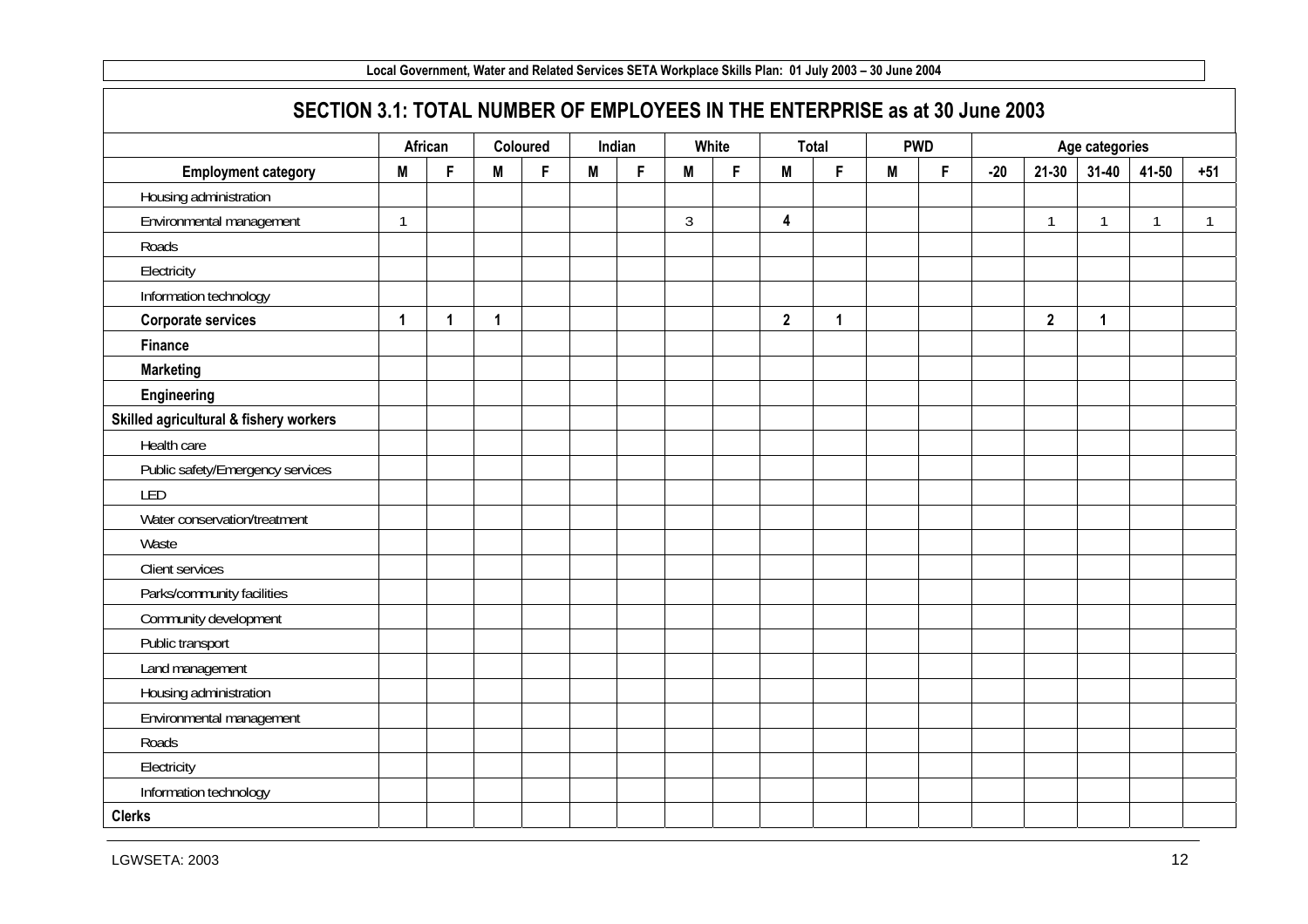| SECTION 3.1: TOTAL NUMBER OF EMPLOYEES IN THE ENTERPRISE as at 30 June 2003 |                |                |              |          |        |              |                |                 |                         |                  |   |            |              |                |                |                 |                |
|-----------------------------------------------------------------------------|----------------|----------------|--------------|----------|--------|--------------|----------------|-----------------|-------------------------|------------------|---|------------|--------------|----------------|----------------|-----------------|----------------|
|                                                                             |                | African        |              | Coloured | Indian |              |                | White           |                         | <b>Total</b>     |   | <b>PWD</b> |              |                | Age categories |                 |                |
| <b>Employment category</b>                                                  | M              | F              | M            | F        | M      | F            | M              | F.              | M                       | F                | M | F          | $-20$        | $21 - 30$      | $31 - 40$      | 41-50           | $+51$          |
| Health care                                                                 | $\overline{2}$ | 3              |              |          |        |              |                |                 | $\overline{2}$          | $\mathbf{3}$     |   |            |              | $\overline{2}$ | $\overline{2}$ | $\mathbf{1}$    |                |
| Public safety/Emergency services                                            | $\overline{4}$ | $\overline{4}$ |              |          |        |              | $\overline{2}$ | $\overline{2}$  | $\bf 6$                 | $\boldsymbol{6}$ |   |            | $\mathbf{1}$ | 6              | $\overline{2}$ | $\mathbf{1}$    | $\overline{2}$ |
| LED                                                                         | $\mathbf{1}$   | $\overline{2}$ |              |          |        |              |                |                 | $\mathbf{1}$            | $\mathbf{2}$     |   |            |              |                | $\overline{2}$ | $\mathbf{1}$    |                |
| Water conservation/treatment                                                |                |                |              |          |        |              |                |                 |                         |                  |   |            |              |                |                |                 |                |
| Waste                                                                       |                |                |              |          |        |              |                |                 |                         |                  |   |            |              |                |                |                 |                |
| Client services                                                             | $\overline{4}$ | $\overline{4}$ |              |          |        | $\mathbf{1}$ |                | $\overline{2}$  | $\overline{\mathbf{4}}$ | $\overline{7}$   |   |            |              | $\overline{2}$ | 6              | $\mathfrak{Z}$  |                |
| Parks/community facilities                                                  | $\mathbf{1}$   |                |              |          |        |              |                |                 | $\mathbf{1}$            |                  |   |            |              |                |                | $\mathbf{1}$    |                |
| Community development                                                       | $\overline{2}$ | $\overline{4}$ |              |          |        | $\mathbf{1}$ |                | $\overline{2}$  | $\overline{2}$          | $\overline{7}$   |   |            |              | $\overline{2}$ | $\mathfrak{Z}$ | 3               |                |
| Public transport                                                            |                |                |              |          |        |              |                |                 |                         |                  |   |            |              |                |                |                 |                |
| Land management                                                             |                |                |              |          |        |              |                |                 |                         |                  |   |            |              |                |                |                 |                |
| Housing administration                                                      | $\overline{4}$ | 3              |              |          |        |              |                |                 | $\overline{\mathbf{4}}$ | $\mathbf{3}$     |   |            |              |                | 6              | $\mathbf{1}$    |                |
| Environmental management                                                    |                |                |              |          |        |              |                |                 |                         |                  |   |            |              |                |                |                 |                |
| Roads                                                                       |                |                |              |          |        |              |                |                 |                         |                  |   |            |              |                |                |                 |                |
| Electricity                                                                 |                |                |              |          |        |              |                |                 |                         |                  |   |            |              |                |                |                 |                |
| Information technology                                                      | $\mathbf{1}$   | $\overline{1}$ |              |          |        |              |                | $\mathbf{1}$    | $\mathbf{1}$            | $\mathbf{2}$     |   |            |              | $\mathbf{1}$   | $\overline{2}$ |                 |                |
| <b>Corporate services</b>                                                   | $\overline{7}$ | 9              |              |          |        | 1            |                | $5\phantom{.0}$ | $\overline{7}$          | 15               |   |            |              | 8              | $\overline{7}$ | $5\phantom{.0}$ | $\overline{2}$ |
| <b>Finance</b>                                                              | 22             | $\overline{9}$ |              |          |        |              | $\mathbf{2}$   | $\overline{7}$  | 24                      | 16               |   |            |              | 11             | 16             | 11              | $\overline{2}$ |
| <b>Marketing</b>                                                            | $\overline{2}$ |                |              |          |        |              |                |                 | $\overline{2}$          |                  |   |            |              |                | $\overline{2}$ |                 |                |
| Engineering                                                                 |                |                |              |          |        |              |                | $\mathbf{2}$    |                         | $\mathbf{2}$     |   |            |              |                |                | $\mathbf{1}$    |                |
| <b>Service workers</b>                                                      |                |                |              |          |        |              |                |                 |                         |                  |   |            |              |                |                |                 |                |
| Health care                                                                 | $\mathbf{1}$   | 10             |              |          |        |              |                | $\mathbf{1}$    | $\mathbf{1}$            | 11               |   |            |              |                | 6              | 3               | $\mathfrak{Z}$ |
| Public safety/Emergency services                                            | 12             | 1              | $\mathbf{1}$ |          |        |              | 6              |                 | 19                      | 1                |   |            |              | 8              | 6              | 4               | $\overline{2}$ |
| LED                                                                         |                |                |              |          |        |              |                |                 |                         |                  |   |            |              |                |                |                 |                |
| Water conservation/treatment                                                |                |                |              |          |        |              |                |                 |                         |                  |   |            |              |                |                |                 |                |
| Waste                                                                       |                |                |              |          |        |              |                |                 |                         |                  |   |            |              |                |                |                 |                |
| Client services                                                             |                |                |              |          |        |              |                |                 |                         |                  |   |            |              |                |                |                 |                |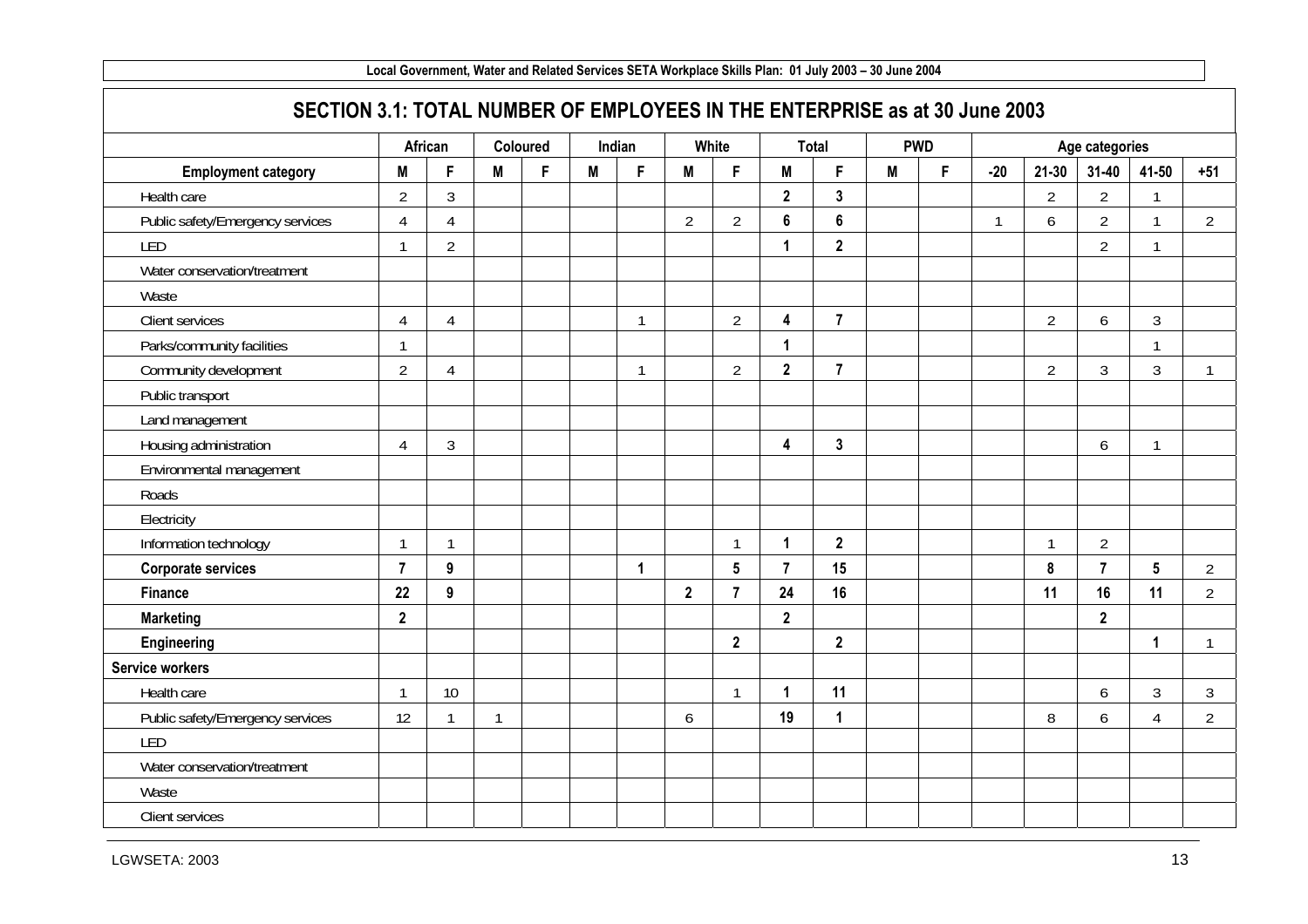| SECTION 3.1: TOTAL NUMBER OF EMPLOYEES IN THE ENTERPRISE as at 30 June 2003 |                |         |              |          |   |        |                |       |                  |       |   |            |       |                |                |                |                |
|-----------------------------------------------------------------------------|----------------|---------|--------------|----------|---|--------|----------------|-------|------------------|-------|---|------------|-------|----------------|----------------|----------------|----------------|
|                                                                             |                | African |              | Coloured |   | Indian |                | White |                  | Total |   | <b>PWD</b> |       |                | Age categories |                |                |
| <b>Employment category</b>                                                  | M              | F       | M            | F        | M | F      | M              | F.    | M                | F     | M | F          | $-20$ | $21 - 30$      | $31 - 40$      | 41-50          | $+51$          |
| Parks/community facilities                                                  |                |         |              |          |   |        |                |       |                  |       |   |            |       |                |                |                |                |
| Community development                                                       |                |         |              |          |   |        |                |       |                  |       |   |            |       |                |                |                |                |
| Public transport                                                            |                |         |              |          |   |        |                |       |                  |       |   |            |       |                |                |                |                |
| Land management                                                             |                |         |              |          |   |        |                |       |                  |       |   |            |       |                |                |                |                |
| Housing administration                                                      |                |         |              |          |   |        |                |       |                  |       |   |            |       |                |                |                |                |
| Environmental management                                                    |                |         |              |          |   |        |                |       |                  |       |   |            |       |                |                |                |                |
| Roads                                                                       |                |         |              |          |   |        |                |       |                  |       |   |            |       |                |                |                |                |
| Electricity                                                                 |                |         |              |          |   |        |                |       |                  |       |   |            |       |                |                |                |                |
| Information technology                                                      |                |         |              |          |   |        |                |       |                  |       |   |            |       |                |                |                |                |
| <b>Corporate services</b>                                                   | 1              |         |              |          |   |        |                |       | $\mathbf{1}$     |       |   |            |       |                | 1              |                |                |
| <b>Finance</b>                                                              |                |         |              |          |   |        |                |       |                  |       |   |            |       |                |                |                |                |
| <b>Marketing</b>                                                            |                |         |              |          |   |        |                |       |                  |       |   |            |       |                |                |                |                |
| Engineering                                                                 |                |         |              |          |   |        |                |       |                  |       |   |            |       |                |                |                |                |
| Craft & related workers                                                     |                |         |              |          |   |        |                |       |                  |       |   |            |       |                |                |                |                |
| Health care                                                                 |                |         |              |          |   |        |                |       |                  |       |   |            |       |                |                |                |                |
| Public safety/Emergency services                                            | $\mathfrak{Z}$ |         |              |          |   |        |                |       | $\mathbf{3}$     |       |   |            |       |                |                | $\overline{1}$ | $\overline{2}$ |
| LED                                                                         |                |         |              |          |   |        |                |       |                  |       |   |            |       |                |                |                |                |
| Water conservation/treatment                                                | 27             |         | $\mathbf{1}$ |          |   |        | $\overline{4}$ |       | 32               |       |   |            |       | $\mathfrak{Z}$ | 12             | 6              | 11             |
| Waste                                                                       | 5              |         |              |          |   |        | $\mathbf{1}$   |       | $6\phantom{a}$   |       |   |            |       |                | $\mathbf{1}$   | 3              | $\overline{2}$ |
| Client services                                                             |                |         |              |          |   |        |                |       |                  |       |   |            |       |                |                |                |                |
| Parks/community facilities                                                  | 6              |         |              |          |   |        | $\overline{2}$ |       | $\boldsymbol{8}$ |       |   |            |       | $\mathbf{1}$   | $\overline{2}$ | $\overline{2}$ | $\overline{3}$ |
| Community development                                                       |                |         |              |          |   |        |                |       |                  |       |   |            |       |                |                |                |                |
| Public transport                                                            | 6              |         |              |          |   |        | $\overline{2}$ |       | $\pmb{8}$        |       |   |            |       | $\mathbf{1}$   | $\overline{2}$ | 3              | $\overline{2}$ |
| Land management                                                             |                |         |              |          |   |        |                |       |                  |       |   |            |       |                |                |                |                |
| Housing administration                                                      | $\mathbf{1}$   |         |              |          |   |        |                |       | $\boldsymbol{8}$ |       |   |            |       |                |                |                | $\overline{1}$ |
| Environmental management                                                    |                |         |              |          |   |        |                |       |                  |       |   |            |       |                |                |                |                |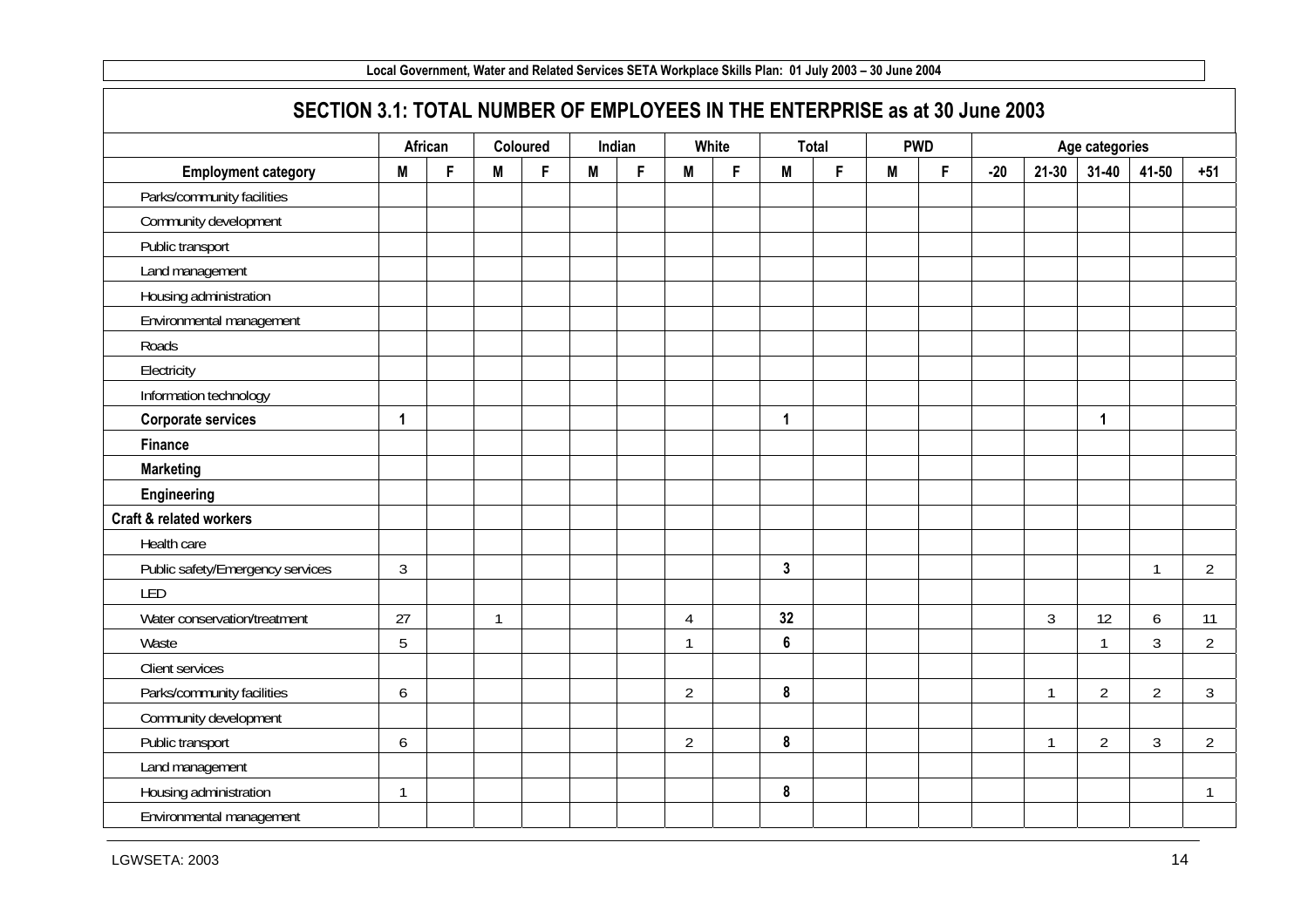| SECTION 3.1: TOTAL NUMBER OF EMPLOYEES IN THE ENTERPRISE as at 30 June 2003 |             |              |   |          |   |        |                |       |                  |              |   |            |       |                |                |                |                |
|-----------------------------------------------------------------------------|-------------|--------------|---|----------|---|--------|----------------|-------|------------------|--------------|---|------------|-------|----------------|----------------|----------------|----------------|
|                                                                             |             | African      |   | Coloured |   | Indian |                | White |                  | <b>Total</b> |   | <b>PWD</b> |       |                | Age categories |                |                |
| <b>Employment category</b>                                                  | M           | F            | M | F        | M | F      | M              | F.    | M                | F            | M | F          | $-20$ | $21 - 30$      | $31 - 40$      | 41-50          | $+51$          |
| Roads                                                                       | 8           |              |   |          |   |        | $\overline{2}$ |       | 10               |              |   |            |       |                | 1              | 3              | 6              |
| Electricity                                                                 | 10          |              |   |          |   |        | 6              |       | 16               |              |   |            |       | $\overline{4}$ | $\overline{7}$ | 4              | $\mathbf{1}$   |
| Information technology                                                      |             |              |   |          |   |        |                |       |                  |              |   |            |       |                |                |                |                |
| <b>Corporate services</b>                                                   |             |              |   |          |   |        |                |       |                  |              |   |            |       |                |                |                |                |
| <b>Finance</b>                                                              | $\mathbf 1$ |              |   |          |   |        |                |       | $\mathbf{1}$     |              |   |            |       |                | $\mathbf 1$    |                |                |
| <b>Marketing</b>                                                            |             |              |   |          |   |        |                |       |                  |              |   |            |       |                |                |                |                |
| Engineering                                                                 |             |              |   |          |   |        |                |       |                  |              |   |            |       |                |                |                |                |
| Plant, machine operators                                                    |             |              |   |          |   |        |                |       |                  |              |   |            |       |                |                |                |                |
| Health care                                                                 |             |              |   |          |   |        |                |       |                  |              |   |            |       |                |                |                |                |
| Public safety/Emergency services                                            |             |              |   |          |   |        |                |       |                  |              |   |            |       |                |                |                |                |
| LED                                                                         |             |              |   |          |   |        |                |       |                  |              |   |            |       |                |                |                |                |
| Water conservation/treatment                                                | 11          |              |   |          |   |        | $\overline{1}$ |       | 12               |              |   |            |       |                | $\mathfrak{Z}$ | $\overline{2}$ | $\overline{7}$ |
| Waste                                                                       | 9           |              |   |          |   |        |                |       | $\boldsymbol{9}$ |              |   |            |       |                | $\mathfrak{Z}$ | 5              | $\mathbf{1}$   |
| Client services                                                             |             | $\mathbf{1}$ |   |          |   |        |                |       |                  | $\mathbf{1}$ |   |            |       |                |                | $\mathbf{1}$   |                |
| Parks/community facilities                                                  | 10          |              |   |          |   |        |                |       | 10               |              |   |            |       |                | 5              | $\overline{4}$ | $\mathbf{1}$   |
| Community development                                                       |             |              |   |          |   |        |                |       |                  |              |   |            |       |                |                |                |                |
| Public transport                                                            |             |              |   |          |   |        |                |       |                  |              |   |            |       |                |                |                |                |
| Land management                                                             |             |              |   |          |   |        |                |       |                  |              |   |            |       |                |                |                |                |
| Housing administration                                                      |             |              |   |          |   |        |                |       |                  |              |   |            |       |                |                |                |                |
| Environmental management                                                    |             |              |   |          |   |        |                |       |                  |              |   |            |       |                |                |                |                |
| Roads                                                                       | 15          |              |   |          |   |        | $\overline{1}$ |       | 16               |              |   |            |       |                | $\overline{2}$ | 6              | 8              |
| Electricity                                                                 |             |              |   |          |   |        |                |       |                  |              |   |            |       |                |                |                |                |
| Information technology                                                      |             |              |   |          |   |        |                |       |                  |              |   |            |       |                |                |                |                |
| <b>Corporate services</b>                                                   |             | 1            |   |          |   |        |                |       |                  | $\mathbf 1$  |   |            |       |                |                | 1              |                |
| Finance                                                                     |             |              |   |          |   |        |                |       |                  |              |   |            |       |                |                |                |                |
| <b>Marketing</b>                                                            |             |              |   |          |   |        |                |       |                  |              |   |            |       |                |                |                |                |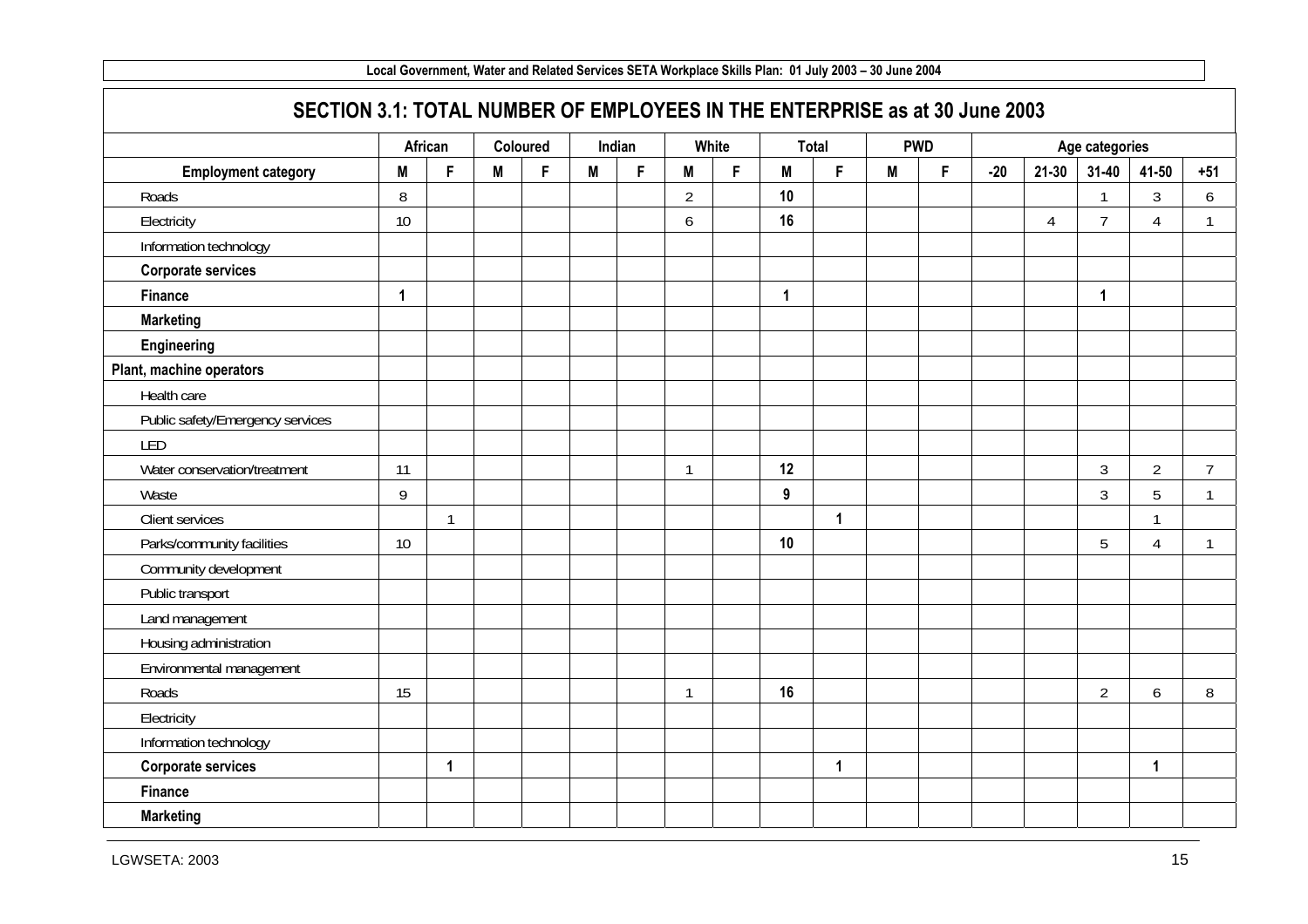| SECTION 3.1: TOTAL NUMBER OF EMPLOYEES IN THE ENTERPRISE as at 30 June 2003 |                |                |   |          |              |        |                         |              |                  |                 |   |            |                         |                |                |                |                |
|-----------------------------------------------------------------------------|----------------|----------------|---|----------|--------------|--------|-------------------------|--------------|------------------|-----------------|---|------------|-------------------------|----------------|----------------|----------------|----------------|
|                                                                             |                | African        |   | Coloured |              | Indian |                         | White        |                  | <b>Total</b>    |   | <b>PWD</b> |                         |                | Age categories |                |                |
| <b>Employment category</b>                                                  | Μ              | F              | M | F        | M            | F      | Μ                       | F.           | M                | F               | M | F          | $-20$                   | $21 - 30$      | $31 - 40$      | 41-50          | $+51$          |
| Engineering                                                                 |                |                |   |          |              |        |                         |              |                  |                 |   |            |                         |                |                |                |                |
| <b>Elementary occupations</b>                                               |                |                |   |          |              |        |                         |              |                  |                 |   |            |                         |                |                |                |                |
| Health care                                                                 | $\overline{2}$ | 12             |   |          |              |        |                         | $\mathbf{1}$ | $\overline{2}$   | 13              |   |            |                         | $\overline{2}$ | 4              | 4              | 5              |
| Public safety/Emergency services                                            | 10             | $\overline{2}$ |   |          |              |        | $\overline{1}$          |              | 11               | $\overline{2}$  |   |            |                         | 3              | $\overline{7}$ | 3              |                |
| LED                                                                         |                |                |   |          |              |        |                         |              |                  |                 |   |            |                         |                |                |                |                |
| Water conservation/treatment                                                | 47             |                |   |          |              |        | $\overline{1}$          |              | 48               |                 |   |            |                         | 6              | 16             | 14             | 13             |
| Waste                                                                       | 59             | $\overline{7}$ |   |          |              |        | $\overline{\mathbf{1}}$ |              | 60               | $\overline{7}$  |   |            |                         | $\overline{7}$ | 28             | 20             | 11             |
| Client services                                                             |                |                |   |          |              |        |                         |              |                  |                 |   |            |                         |                |                |                |                |
| Parks/community facilities                                                  | 61             | 9              |   |          |              |        | $\overline{2}$          |              | 63               | 9               |   |            |                         | 9              | 31             | 16             | 16             |
| Community development                                                       | 5              | $\overline{2}$ |   |          |              |        |                         |              | $5\phantom{.0}$  | $\mathbf{2}$    |   |            |                         | $\mathbf{1}$   | 4              |                |                |
| Public transport                                                            | $\overline{2}$ |                |   |          |              |        |                         |              | $\mathbf{2}$     |                 |   |            |                         |                |                |                |                |
| Land management                                                             |                |                |   |          |              |        |                         |              |                  |                 |   |            |                         |                |                |                |                |
| Housing administration                                                      | 9              | 9              |   |          |              |        |                         |              | $\boldsymbol{9}$ | 9               |   |            |                         | $\overline{2}$ | 6              | 3              | $\overline{7}$ |
| Environmental management                                                    |                |                |   |          |              |        |                         |              |                  |                 |   |            |                         |                |                |                |                |
| Roads                                                                       | 27             | 5              |   |          |              |        |                         |              | 27               | $5\overline{)}$ |   |            |                         | 6              | $\overline{7}$ | $\overline{7}$ | 12             |
| Electricity                                                                 | 12             |                |   |          |              |        |                         |              | 12               | 1               |   |            |                         | $\mathbf{1}$   |                | 6              | $\overline{4}$ |
| Information technology                                                      |                |                |   |          |              |        |                         |              |                  |                 |   |            |                         |                |                |                |                |
| Corporate services                                                          |                |                |   |          |              |        |                         |              | 1                |                 |   |            |                         |                | 1              |                |                |
| Finance                                                                     | $\mathfrak{Z}$ |                |   |          |              |        |                         |              | $\mathbf{3}$     |                 |   |            |                         | $\mathbf{1}$   | $\overline{2}$ |                |                |
| Marketing                                                                   |                |                |   |          |              |        |                         |              | 1                |                 |   |            |                         |                | $\overline{2}$ |                |                |
| Engineering                                                                 |                |                |   |          |              |        |                         |              |                  |                 |   |            |                         |                |                |                |                |
| <b>Apprentices</b>                                                          |                |                |   |          |              |        |                         |              |                  |                 |   |            |                         |                |                |                |                |
| <b>TOTALS</b>                                                               | 451            | 114            | 3 |          | $\mathbf{2}$ | 3      | 58                      | 27           | 515              | 114             | 3 |            | $\overline{\mathbf{2}}$ | 99             | 239            | 171            | 147            |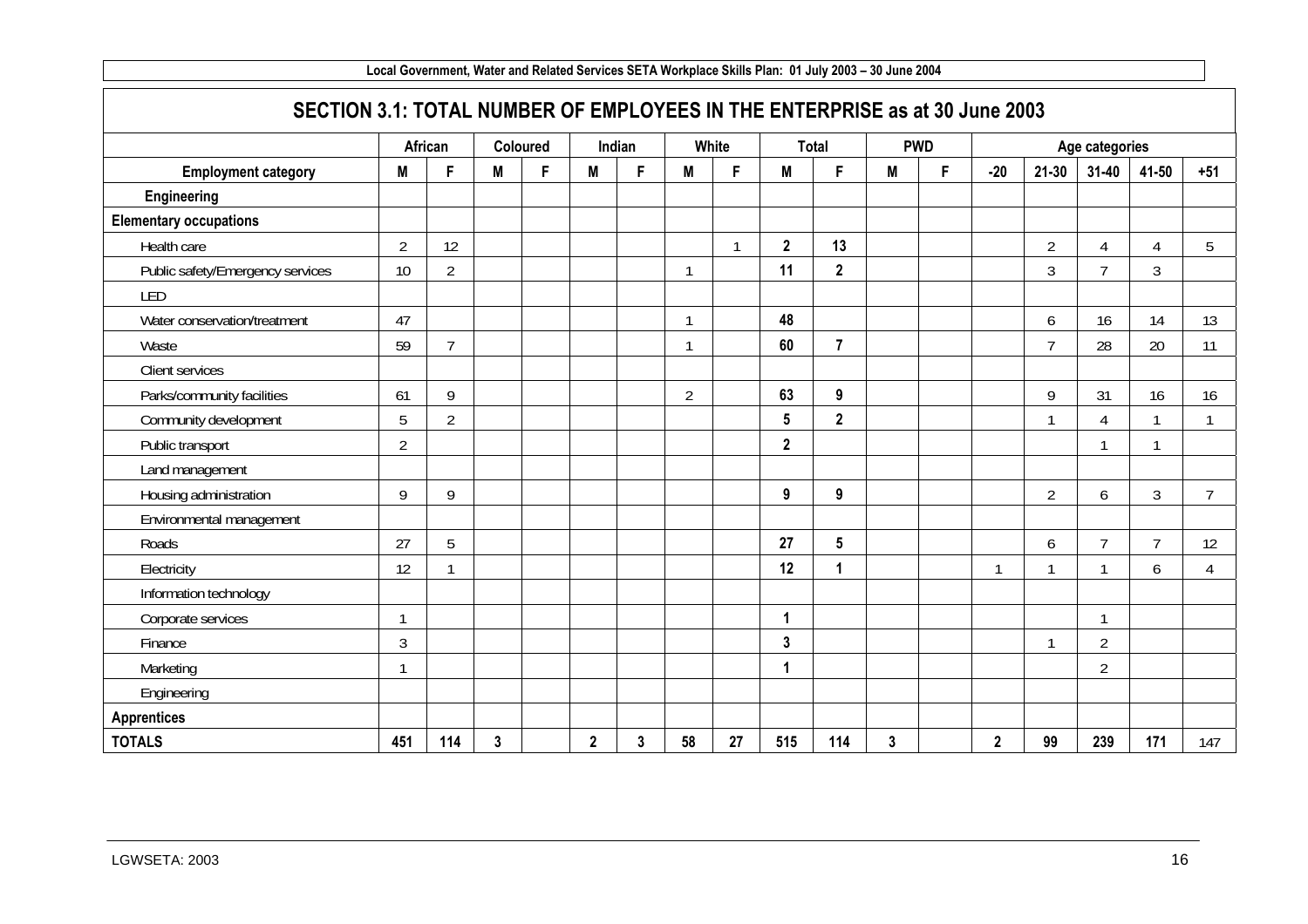|                                        | SECTION 3.2: Number of NEW RECRUITS during the year ending 30 June 2003 |                |   |                 |          |        |               |       |              |                |              |            |       |           |                |          |       |
|----------------------------------------|-------------------------------------------------------------------------|----------------|---|-----------------|----------|--------|---------------|-------|--------------|----------------|--------------|------------|-------|-----------|----------------|----------|-------|
|                                        |                                                                         | African        |   | <b>Coloured</b> |          | Indian |               | White |              | <b>Total</b>   |              | <b>PWD</b> |       |           | Age categories |          |       |
| <b>Employment category</b>             | Μ                                                                       |                |   | F               | Μ        |        | Μ             |       | M            | F              | M            |            | $-20$ | $21 - 30$ | $31 - 40$      | 41-50    | $+51$ |
| Leadership and governance              | $\overline{2}$                                                          | $\bf{0}$       |   | 0               | $\bf{0}$ | 0      | $\bf{0}$      |       | $\mathbf{2}$ | 0              | 0            | $\bf{0}$   | 0     | 0         |                |          | 0     |
| Senior officials and managers          | 0                                                                       | $\bf{0}$       | O | 0               | 0        | 0      | $\bf{0}$      | 0     | 0            | 0              | 0            | $\bf{0}$   | 0     | 0         | 0              | $\bf{0}$ | 0     |
| Professionals                          | $\mathbf{2}$                                                            | $\overline{2}$ |   | 0               | 0        | 0      | $\bf{0}$      | 0     | $\mathbf{2}$ | $\overline{2}$ | 0            | $\bf{0}$   | 0     |           | $\overline{2}$ | 0        |       |
| Technicians/associated professionals   | 4                                                                       | $\bf{0}$       |   | 0               | $\bf{0}$ | 0      | $\bf{0}$      |       | 5            | 0              | 0            | $\bf{0}$   | 0     | 4         |                | $\bf{0}$ | 0     |
| Skilled agricultural & fishery workers | $\mathbf{0}$                                                            | $\bf{0}$       | O | 0               | 0        | 0      | 0             | 0     | 0            | $\mathbf{0}$   | 0            | $\bf{0}$   | 0     | 0         | 0              | 0        | 0     |
| <b>Clerks</b>                          | 15                                                                      | 12             |   | 0               | 0        | 0      |               | 3     | 15           | 15             | $\mathbf{0}$ | $\bf{0}$   | 2     | 16        | 9              | 3        | 0     |
| Service workers                        | 5                                                                       |                | 0 | 0               | $\bf{0}$ | 0      |               | O     | 6            |                | 0            | $\bf{0}$   | 0     | 5         | $\overline{2}$ | $\bf{0}$ | 0     |
| Craft & related workers                |                                                                         | $\mathbf{0}$   |   | 0               | 0        | 0      | $\mathfrak z$ | 0     | 9            | 0              | 0            | $\bf{0}$   | 0     | 4         | 5              | 0        | 0     |
| Plant, machine operators               | $\mathbf{2}$                                                            | $\bf{0}$       |   | 0               | 0        | 0      |               | Λ     | 3            | 0              | 0            | $\bf{0}$   | 0     | 0         | 0              | 2        |       |
| Elementary occupations                 | 48                                                                      | 20             | O | $\bf{0}$        | 0        | 0      | $\mathbf{0}$  | O     | 48           | 20             | $\mathbf{0}$ | $\bf{0}$   |       | 26        | 30             | 10       |       |
| Apprentices                            | 0                                                                       | $\bf{0}$       |   | 0               | 0        | 0      | $\bf{0}$      |       | 0            | 0              | 0            | $\bf{0}$   |       | 0         |                | 0        | 0     |
| <b>TOTALS</b>                          | 85                                                                      | 35             |   | 0               | $\bf{0}$ | 0      |               | 3     | 90           | 38             | 0            | $\bf{0}$   | 3     | 56        | 50             | 16       | 3     |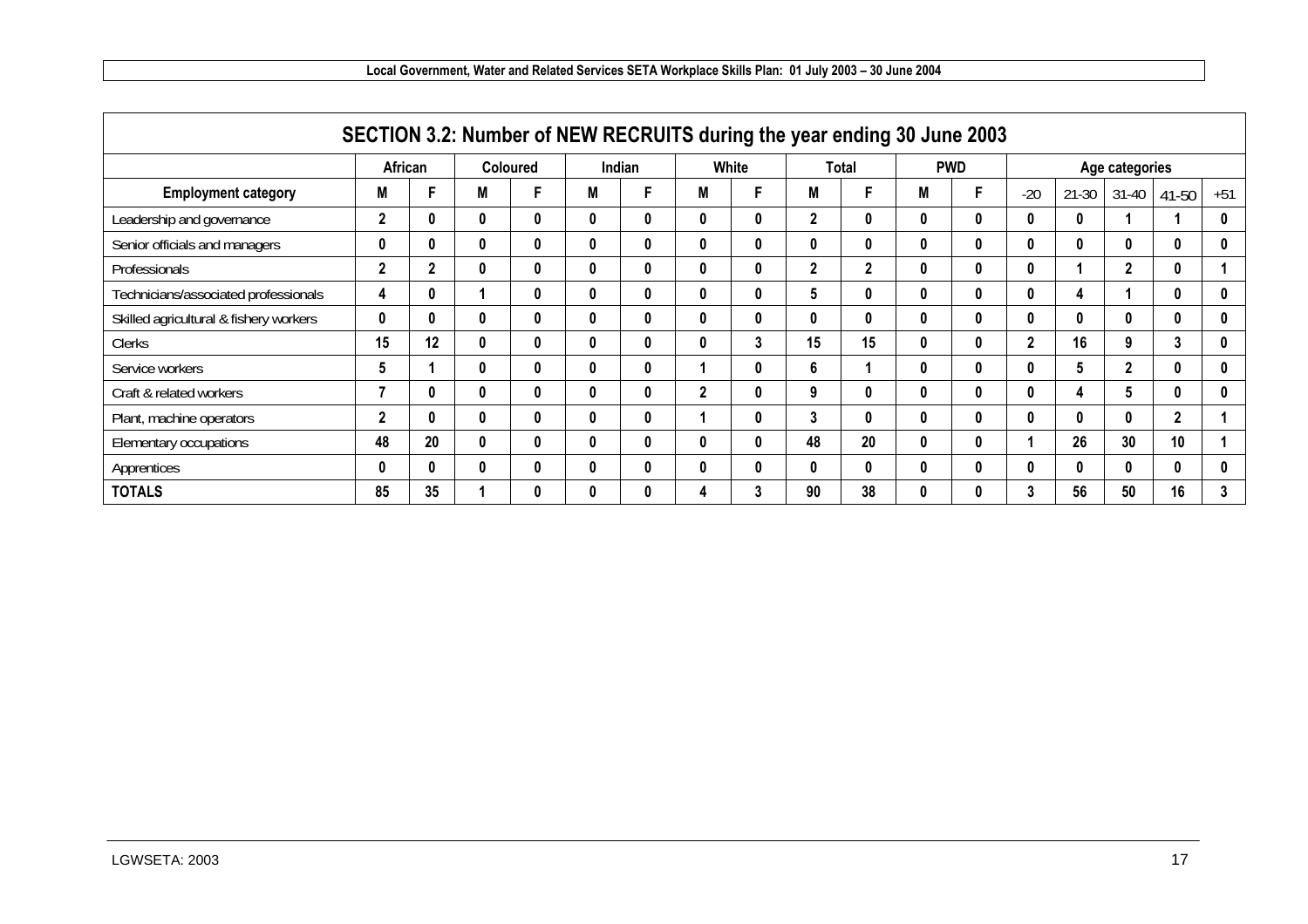|                                  |                | African      |              | <b>Coloured</b> |              | Indian |              | White        |              | <b>Total</b>   |              | <b>PWD</b>   |
|----------------------------------|----------------|--------------|--------------|-----------------|--------------|--------|--------------|--------------|--------------|----------------|--------------|--------------|
| Work area                        | M              | F            | M            | F               | M            | F      | M            | F            | M            | F              | M            | F            |
| Health care                      | 0              |              | $\bf{0}$     | $\mathbf 0$     | 0            | 0      | $\mathbf{0}$ | $\pmb{0}$    | 0            | 1              | $\bf{0}$     | $\mathbf{0}$ |
| Public safety/Emergency services | $\overline{2}$ |              | $\mathbf{0}$ | 0               | 0            | 0      | $\mathbf{0}$ |              | $\mathbf{2}$ | $\overline{2}$ | $\bf{0}$     | 0            |
| LED                              | 0              | 0            | $\mathbf{0}$ | 0               | 0            | 0      | $\mathbf 0$  | $\pmb{0}$    | 0            | 0              | $\mathbf{0}$ | 0            |
| Water conservation/treatment     | 0              | 0            | $\mathbf 0$  | $\mathbf 0$     | 0            | 0      | $\mathbf{0}$ | $\bf{0}$     | 0            | $\mathbf 0$    | $\mathbf{0}$ | 0            |
| Waste                            | 1              | 0            | $\bf{0}$     | 0               | 0            | 0      | $\mathbf{0}$ | $\mathbf{0}$ |              | 0              | $\mathbf{0}$ |              |
| Client services                  | 0              | 4            | $\bf{0}$     | 0               | 0            | 0      | 0            | $\mathbf{0}$ | $\bf{0}$     | 4              | $\mathbf{0}$ |              |
| Parks/community facilities       | 0              | 0            | $\bf{0}$     | $\bf{0}$        | $\mathbf{0}$ | 0      | $\mathbf{0}$ | $\mathbf{0}$ | 0            | $\bf{0}$       | $\bf{0}$     |              |
| Community development            | 0              | 0            | $\bf{0}$     | 0               | 0            | 0      | $\mathbf{0}$ | $\mathbf{0}$ | 0            | 0              | $\mathbf{0}$ |              |
| Public transport                 | 0              | $\bf{0}$     | $\bf{0}$     | 0               | $\mathbf{0}$ | 0      | $\bf{0}$     | $\mathbf{0}$ | $\bf{0}$     | 0              | $\mathbf{0}$ |              |
| Land management                  | 0              | $\mathbf 0$  | $\mathbf 0$  | $\mathbf 0$     | 0            | 0      | $\mathbf{0}$ | $\pmb{0}$    | 0            | $\mathbf 0$    | $\mathbf{0}$ |              |
| Housing administration           | 0              |              | $\bf{0}$     | 0               | 0            | 0      | $\mathbf{0}$ | $\bf{0}$     | 0            |                | $\mathbf{0}$ |              |
| Environmental management         | 0              | 0            | $\bf{0}$     | 0               | 0            | 0      | $\bf{0}$     | $\mathbf{0}$ | 0            | 0              | $\mathbf{0}$ |              |
| Roads                            | 0              | $\bf{0}$     | $\bf{0}$     | $\mathbf{0}$    | $\mathbf{0}$ | 0      | $\mathbf{0}$ | $\mathbf 0$  | $\mathbf{0}$ | $\bf{0}$       | $\mathbf{0}$ |              |
| Electricity                      | 0              | 0            | $\mathbf{0}$ | 0               | 0            | 0      | $\mathbf{0}$ | $\mathbf{0}$ | 0            | 0              | $\mathbf{0}$ |              |
| Information technology           | 0              | 0            | $\bf{0}$     | 0               | 0            | 0      | $\bf{0}$     | $\mathbf{0}$ | $\bf{0}$     | 0              | $\mathbf{0}$ |              |
| Other (Specify)                  | 0              | $\mathbf{0}$ | $\mathbf{0}$ | $\mathbf{0}$    | 0            | 0      | $\mathbf{0}$ | $\pmb{0}$    | $\bf{0}$     | $\mathbf 0$    | 0            |              |
| <b>TOTALS</b>                    | 3              | 7            | $\bf{0}$     | 0               | 0            | 0      | 0            |              | 3            | 8              | 0            |              |

| SECTION 3.4: Employment profile: Number of INTERNS employed during the year ending 30 June 2003 |         |   |                 |   |        |   |       |   |       |   |            |
|-------------------------------------------------------------------------------------------------|---------|---|-----------------|---|--------|---|-------|---|-------|---|------------|
|                                                                                                 | African |   | <b>Coloured</b> |   | Indian |   | White |   | Total |   | <b>PWD</b> |
| Work area                                                                                       |         | M |                 | M |        | M |       | M |       | M |            |
| Health care                                                                                     |         | 0 |                 | 0 |        |   |       |   | n     | N |            |
| Public safety/Emergency services                                                                |         | 0 |                 | 0 |        |   |       | O | 0     | 0 |            |
| LED                                                                                             |         | n |                 | 0 |        |   |       |   |       | N |            |
| Water conservation/treatment                                                                    |         | N |                 | 0 |        |   |       |   |       |   |            |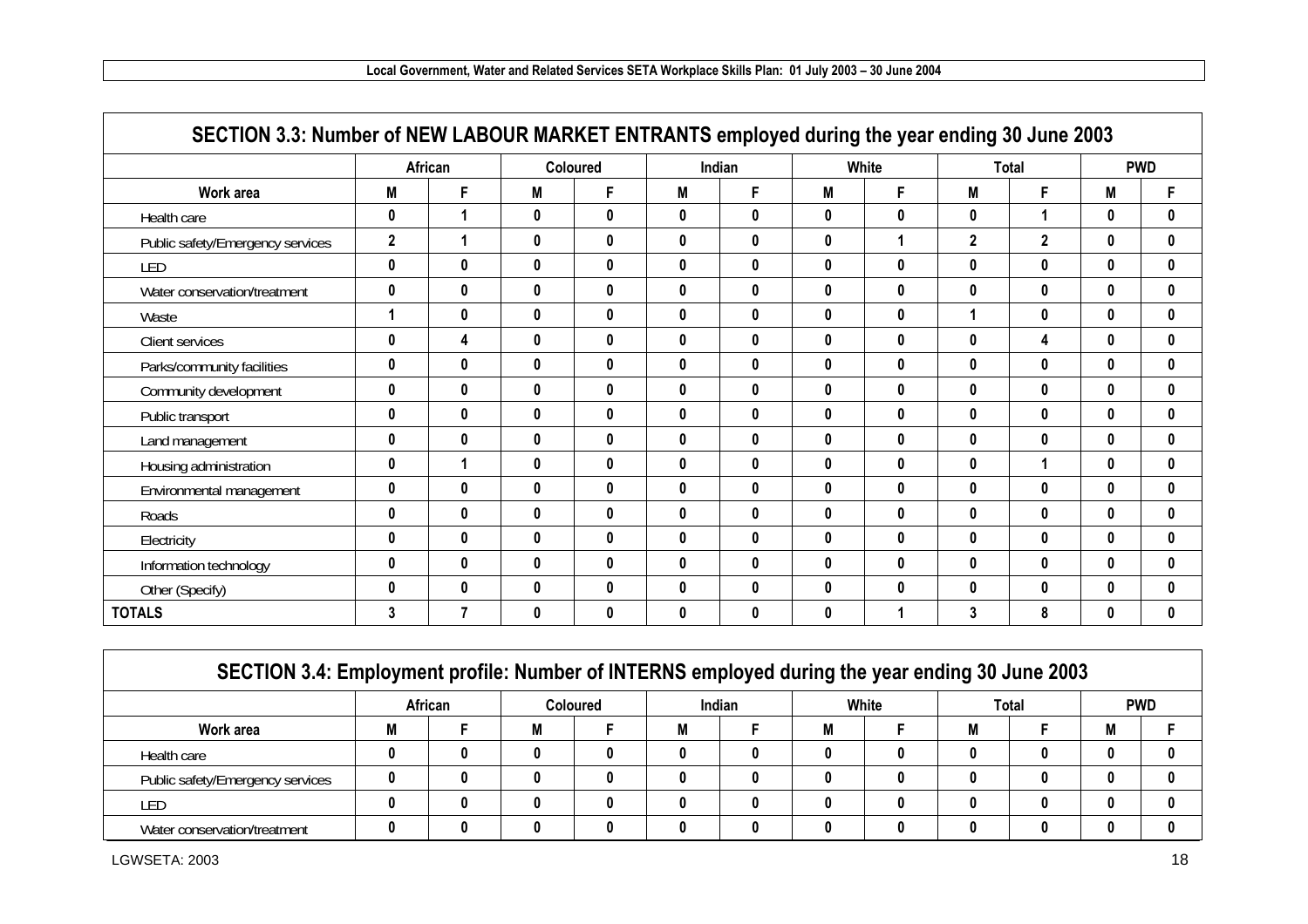| SECTION 3.4: Employment profile: Number of INTERNS employed during the year ending 30 June 2003 |                  |              |              |                 |              |        |          |       |          |              |              |              |
|-------------------------------------------------------------------------------------------------|------------------|--------------|--------------|-----------------|--------------|--------|----------|-------|----------|--------------|--------------|--------------|
|                                                                                                 |                  | African      |              | <b>Coloured</b> |              | Indian |          | White |          | <b>Total</b> |              | <b>PWD</b>   |
| Work area                                                                                       | Μ                | F            | M            | F               | M            | F      | M        | F.    | M        | F.           | M            | F            |
| Waste                                                                                           | 0                | $\mathbf{0}$ | $\bf{0}$     | $\bf{0}$        | 0            | 0      | 0        | 0     | 0        | 0            | $\bf{0}$     | $\bf{0}$     |
| Client services                                                                                 | 0                | 0            | $\mathbf{0}$ | $\mathbf{0}$    | $\mathbf{0}$ | 0      | 0        | 0     | $\bf{0}$ | $\mathbf{0}$ | $\mathbf{0}$ | $\bf{0}$     |
| Parks/community facilities                                                                      | $\bf{0}$         | $\bf{0}$     | $\bf{0}$     | $\bf{0}$        | $\bf{0}$     | 0      | $\bf{0}$ | 0     | $\bf{0}$ | $\mathbf{0}$ | $\bf{0}$     | $\mathbf{0}$ |
| Community development                                                                           | $\bf{0}$         | 0            | $\bf{0}$     | $\bf{0}$        | $\mathbf{0}$ | 0      | 0        | 0     | $\bf{0}$ | $\mathbf{0}$ | $\mathbf{0}$ | $\mathbf{0}$ |
| Public transport                                                                                | 0                | 0            | 0            | 0               | 0            | 0      | 0        | 0     | 0        | $\mathbf{0}$ | $\mathbf{0}$ | $\bf{0}$     |
| Land management                                                                                 | 0                | 0            | $\bf{0}$     | $\bf{0}$        | 0            | 0      | 0        | 0     | 0        | $\mathbf{0}$ | $\mathbf{0}$ | $\mathbf{0}$ |
| Housing administration                                                                          | $\mathbf{0}$     | 0            | $\mathbf{0}$ | $\mathbf{0}$    | $\mathbf{0}$ | 0      | $\bf{0}$ | 0     | $\bf{0}$ | $\mathbf{0}$ | $\mathbf{0}$ | $\mathbf{0}$ |
| Environmental management                                                                        | 0                | 0            | $\bf{0}$     | $\bf{0}$        | 0            | 0      | 0        | 0     | 0        | $\mathbf{0}$ | $\bf{0}$     | $\mathbf{0}$ |
| Roads                                                                                           | $\boldsymbol{0}$ | 0            | $\mathbf{0}$ | $\bf{0}$        | 0            | 0      | 0        | 0     | $\bf{0}$ | $\mathbf{0}$ | $\bf{0}$     | $\mathbf{0}$ |
| Electricity                                                                                     | $\bf{0}$         | $\bf{0}$     | $\bf{0}$     | $\bf{0}$        | $\mathbf{0}$ | 0      | 0        | 0     | $\bf{0}$ | $\mathbf{0}$ | $\bf{0}$     | $\bf{0}$     |
| Information technology                                                                          | 0                | 0            | $\mathbf{0}$ | $\mathbf{0}$    | 0            | 0      | 0        | 0     | 0        | 0            | $\mathbf{0}$ | $\mathbf{0}$ |
| Other (Specify)                                                                                 | $\boldsymbol{0}$ | $\bf{0}$     | $\mathbf{0}$ | $\bf{0}$        | 0            | 0      | 0        | 0     | 0        | 0            | $\mathbf{0}$ | $\bf{0}$     |
| <b>TOTALS</b>                                                                                   | 0                | 0            | $\mathbf{0}$ | 0               | 0            | 0      | 0        | 0     | $\bf{0}$ | 0            | $\mathbf{0}$ | $\mathbf{0}$ |

|  |  | Local Government, Water and Related Services SETA Workplace Skills Plan:  01 July 2003 – 30 June 2004 |
|--|--|-------------------------------------------------------------------------------------------------------|
|  |  |                                                                                                       |

|                 |               | SECTION 3.5: Number of employees WHO LEFT the organisation in the year ending 30 June 2003 |               |
|-----------------|---------------|--------------------------------------------------------------------------------------------|---------------|
| Reason          | <b>Number</b> | <b>Other Reason (specify)</b>                                                              | <b>Number</b> |
| Resigned        | 16            |                                                                                            | 16            |
| Dismissed       |               |                                                                                            |               |
| Retired         | 10            |                                                                                            | 10            |
| Medical grounds | 14            | Deceased                                                                                   | 14            |
| Retrenched      |               | $\overline{\phantom{a}}$                                                                   |               |
|                 |               | TOTAL number who left the organisation                                                     | 43            |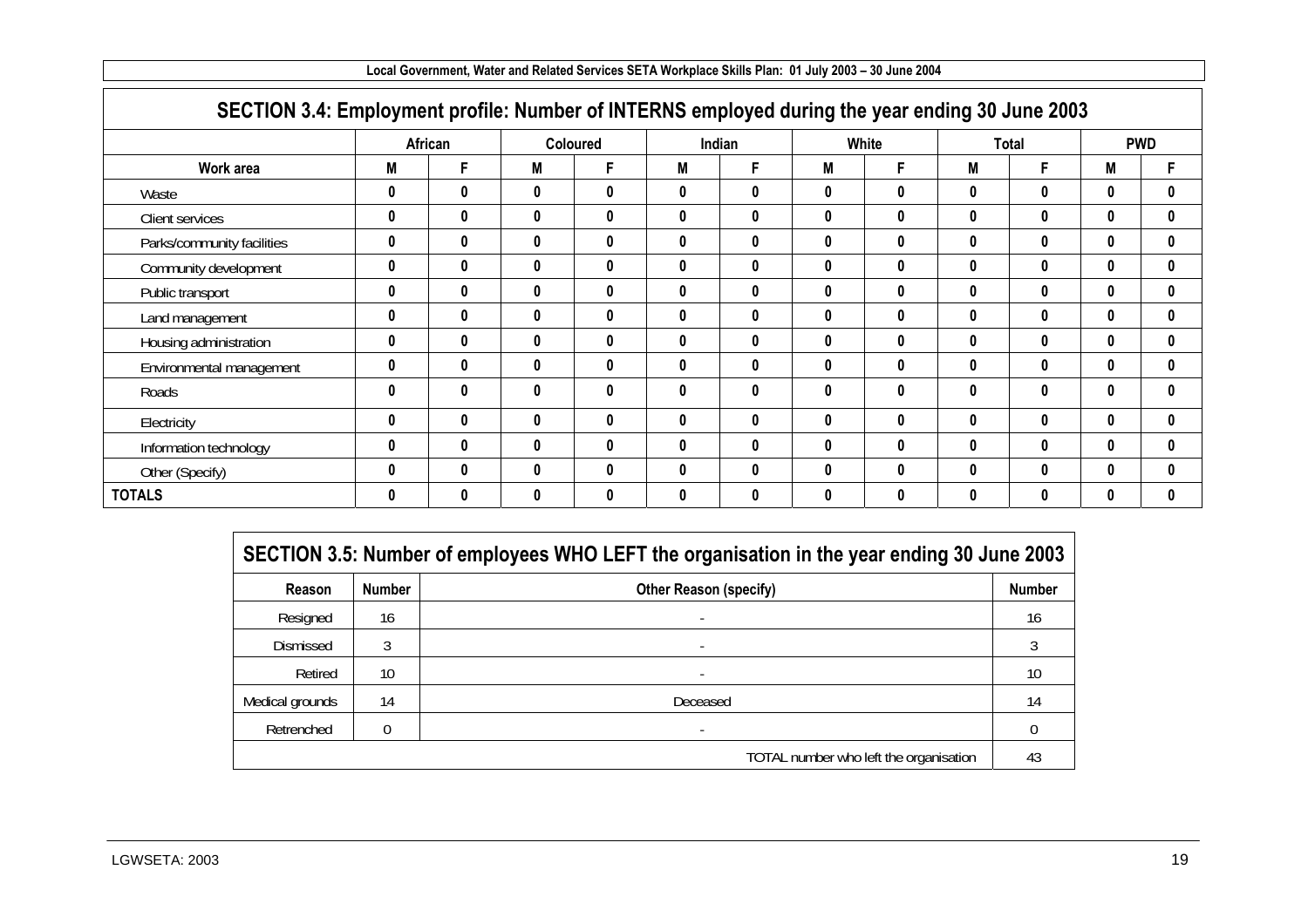|                               |   |              |   | SECTION 4: EMPLOYEE QUALIFICATION PROFILE as at 30 June 2003                                |                 |   |                |           |                |         |   |          |              |              |                |                |                |              |   |            |       |   |                |                         |                |
|-------------------------------|---|--------------|---|---------------------------------------------------------------------------------------------|-----------------|---|----------------|-----------|----------------|---------|---|----------|--------------|--------------|----------------|----------------|----------------|--------------|---|------------|-------|---|----------------|-------------------------|----------------|
| <b>Employment category</b>    |   |              |   | Highest level qualifications held by these<br>employees (show on NQF/NQF equivalent levels) |                 |   |                |           |                | African |   | Coloured |              | Indian       |                | White          |                | <b>Total</b> |   | <b>PWD</b> |       |   | Age categories |                         |                |
|                               | 1 | $\mathbf{2}$ | 3 | $\overline{\mathbf{4}}$                                                                     | $5\phantom{.0}$ | 6 | $\overline{7}$ | $\pmb{8}$ | M              | F       | M | F        | M            | $\mathsf{F}$ | M              | $\mathsf F$    | M              | F            | M | F          | $-20$ |   |                | $21-30$ 31-40 41-50 +51 |                |
| Leadership & governance       |   |              |   |                                                                                             |                 |   |                |           |                |         |   |          |              |              |                |                |                |              |   |            |       |   |                |                         |                |
| <b>Executive Mayor</b>        |   |              |   |                                                                                             |                 |   |                |           |                |         |   |          |              |              |                |                |                |              |   |            |       |   |                |                         |                |
| Mayor                         |   |              |   |                                                                                             |                 |   |                |           |                |         |   |          |              |              |                |                | $\overline{1}$ |              |   |            |       |   | 1              |                         |                |
| Councillors                   |   |              |   |                                                                                             |                 |   |                |           | 15             | 9       |   |          | $\mathbf{1}$ |              | 5              |                | 21             | $9\,$        | 1 |            |       | 3 | 10             | 9                       | 8              |
| Chairperson                   |   |              |   |                                                                                             |                 |   |                |           |                |         |   |          |              |              |                |                |                |              |   |            |       |   |                |                         |                |
| <b>Board Member</b>           |   |              |   |                                                                                             |                 |   |                |           |                |         |   |          |              |              |                |                |                |              |   |            |       |   |                |                         |                |
| Other (Specify)               |   |              |   |                                                                                             |                 |   |                |           |                |         |   |          |              |              |                |                |                |              |   |            |       |   |                |                         |                |
| Relevance to areas of work    |   |              |   |                                                                                             |                 |   |                |           |                |         |   |          |              |              |                |                |                |              |   |            |       |   |                |                         |                |
| Senior officials and managers |   |              |   |                                                                                             |                 |   |                |           |                |         |   |          |              |              |                |                |                |              |   |            |       |   |                |                         |                |
| CEO/MD                        |   |              |   |                                                                                             |                 |   |                |           |                |         |   |          |              |              |                |                |                |              |   |            |       |   |                |                         |                |
| <b>Executive Directors</b>    |   |              |   |                                                                                             |                 |   |                |           |                |         |   |          |              |              |                |                |                |              |   |            |       |   |                |                         |                |
| <b>Directors</b>              |   |              |   |                                                                                             |                 |   |                |           | $\overline{4}$ |         |   |          |              |              |                |                | ${\bf 5}$      |              |   |            |       | 1 | $\mathfrak{Z}$ | 1                       |                |
| <b>Financial Directors</b>    |   |              |   |                                                                                             |                 |   |                |           |                |         |   |          |              |              | $\mathbf{1}$   |                | $\mathbf{1}$   |              |   |            |       |   |                |                         | $\mathbf{1}$   |
| City/Municipal/District Man   |   |              |   |                                                                                             |                 |   |                |           | 1              |         |   |          |              |              |                |                | $\overline{1}$ |              |   |            |       |   | 1              |                         |                |
| Department/Division Heads     |   |              |   |                                                                                             |                 |   |                |           |                |         |   |          |              |              |                |                |                |              |   |            |       |   |                |                         |                |
| <b>Plant Managers</b>         |   |              |   |                                                                                             |                 |   |                |           |                |         |   |          |              |              |                |                |                |              |   |            |       |   |                |                         |                |
| Information technology        |   |              |   |                                                                                             |                 |   |                |           |                |         |   |          |              |              |                |                |                |              |   |            |       |   |                |                         |                |
| Deputy Municipal Manager      |   |              |   |                                                                                             |                 |   |                |           | $\mathbf{1}$   |         |   |          |              |              |                |                | $\mathbf 1$    |              |   |            |       |   |                | $\mathbf{1}$            |                |
| Other (Specify)               |   |              |   |                                                                                             |                 |   |                |           |                |         |   |          |              |              |                |                |                |              |   |            |       |   |                |                         |                |
| Relevance to areas of work    |   |              |   |                                                                                             |                 |   |                |           |                |         |   |          |              |              |                |                |                |              |   |            |       |   |                |                         |                |
| <b>Professionals</b>          |   |              |   |                                                                                             |                 |   |                |           |                |         |   |          |              |              |                |                |                |              |   |            |       |   |                |                         |                |
| Health care                   |   |              |   |                                                                                             |                 |   |                |           |                | 3       |   |          |              |              |                | $\overline{2}$ |                | 5            |   |            |       |   |                | $\mathbf{1}$            | $\overline{4}$ |
| Public safety/ Emgncy serv    |   |              |   |                                                                                             |                 |   |                |           |                |         |   |          |              |              | $\overline{2}$ |                | $\mathbf{2}$   | 1            |   |            |       | 1 | $\overline{2}$ |                         |                |
| <b>LED</b>                    |   |              |   |                                                                                             |                 |   |                |           | 1              |         |   |          |              |              |                |                | $\mathbf 1$    |              |   |            |       |   |                |                         |                |
| Water conserve/treatment      |   |              |   |                                                                                             |                 |   |                |           |                |         |   |          |              |              | $\mathbf{1}$   |                | $\mathbf 1$    | 1            |   |            |       | 1 |                |                         | $\mathbf{1}$   |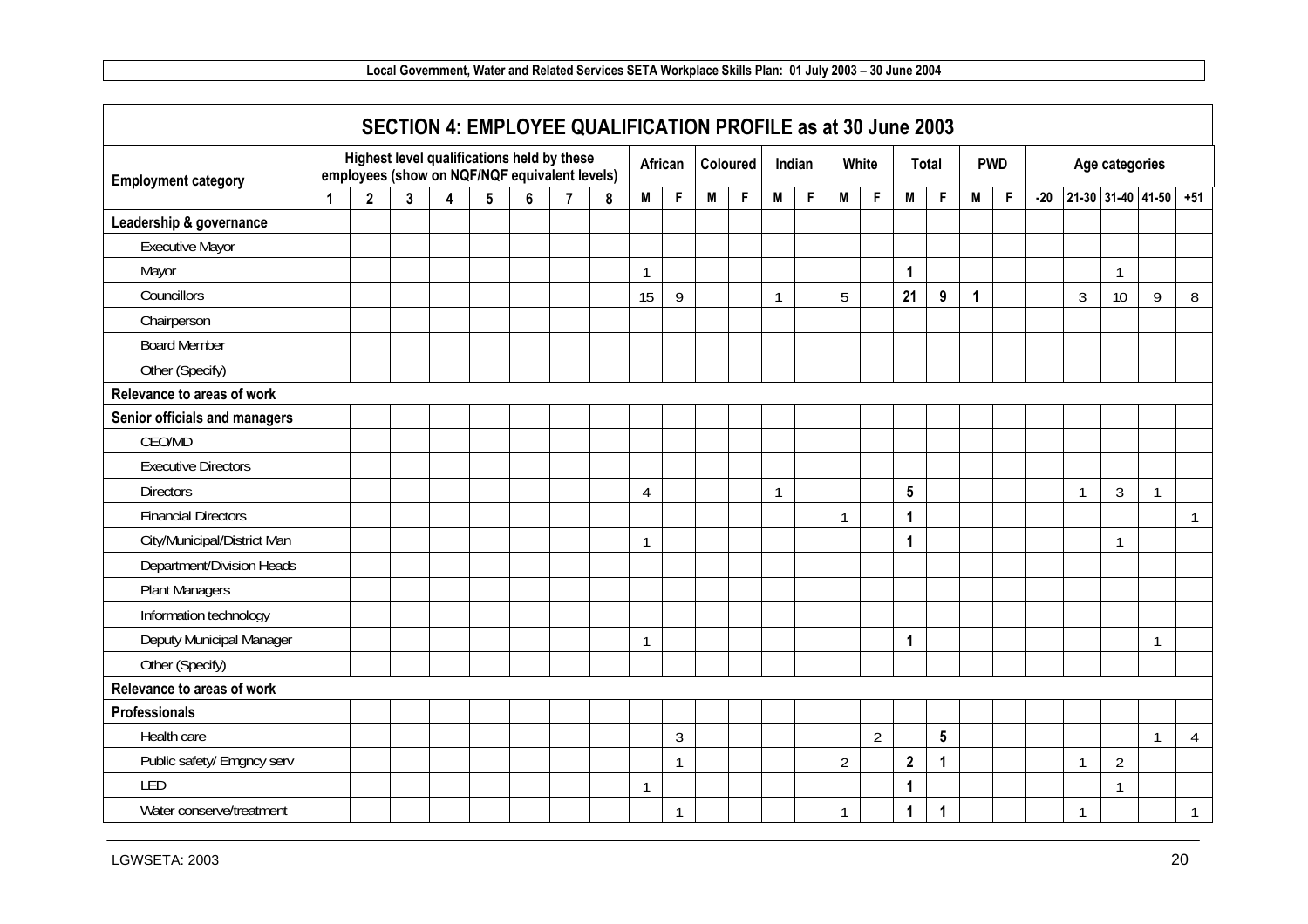|                             |              |   |   |                 | Local Government, Water and Related Services SETA Workplace Skills Plan: 01 July 2003 – 30 June 2004 |                |   |                |         |   |                 |   |             |                |                |                  |                |   |             |       |              |                |                           |                |
|-----------------------------|--------------|---|---|-----------------|------------------------------------------------------------------------------------------------------|----------------|---|----------------|---------|---|-----------------|---|-------------|----------------|----------------|------------------|----------------|---|-------------|-------|--------------|----------------|---------------------------|----------------|
|                             |              |   |   |                 | SECTION 4: EMPLOYEE QUALIFICATION PROFILE as at 30 June 2003                                         |                |   |                |         |   |                 |   |             |                |                |                  |                |   |             |       |              |                |                           |                |
| <b>Employment category</b>  |              |   |   |                 | Highest level qualifications held by these<br>employees (show on NQF/NQF equivalent levels)          |                |   |                | African |   | <b>Coloured</b> |   | Indian      |                | White          |                  | Total          |   | <b>PWD</b>  |       |              | Age categories |                           |                |
|                             | $\mathbf{2}$ | 3 | 4 | $5\phantom{.0}$ | 6                                                                                                    | $\overline{7}$ | 8 | M              | F       | M | $\mathsf F$     | M | $\mathsf F$ | M              | F              | M                | $\mathsf F$    | M | $\mathsf F$ | $-20$ |              |                | 21-30 31-40 41-50         | $+51$          |
| Waste                       |              |   |   |                 |                                                                                                      |                |   |                |         |   |                 |   |             |                |                |                  |                |   |             |       |              |                |                           |                |
| Client services             |              |   |   |                 |                                                                                                      |                |   |                |         |   |                 |   |             |                |                |                  |                |   |             |       |              |                |                           |                |
| Parks/community facilities  |              |   |   |                 |                                                                                                      |                |   | $\mathbf{1}$   |         |   |                 |   |             |                |                | $\mathbf{1}$     |                |   |             |       |              | $\mathbf{1}$   |                           |                |
| Community development       |              |   |   |                 |                                                                                                      |                |   |                |         |   |                 |   |             |                |                |                  |                |   |             |       |              |                |                           |                |
| Public transport            |              |   |   |                 |                                                                                                      |                |   |                |         |   |                 |   |             | $\overline{1}$ |                | $\mathbf{1}$     |                |   |             |       |              |                | -1                        |                |
| Land management             |              |   |   |                 |                                                                                                      |                |   |                |         |   |                 |   |             | $\mathbf{1}$   |                | $\mathbf{1}$     |                |   |             |       |              |                |                           | $\mathbf{1}$   |
| Housing administration      |              |   |   |                 |                                                                                                      |                |   | $\mathbf{1}$   |         |   |                 |   |             |                |                | $\mathbf{1}$     |                |   |             |       | $\mathbf{1}$ |                |                           |                |
| Environmental management    |              |   |   |                 |                                                                                                      |                |   |                |         |   |                 |   |             |                |                |                  |                |   |             |       |              |                |                           |                |
| Roads                       |              |   |   |                 |                                                                                                      |                |   |                |         |   |                 |   |             | $\mathbf{1}$   |                | $\mathbf{1}$     |                |   |             |       |              |                | $\mathbf{1}$              |                |
| Electricity                 |              |   |   |                 |                                                                                                      |                |   |                |         |   |                 |   |             |                |                |                  |                |   |             |       |              |                |                           |                |
| Information technology      |              |   |   |                 |                                                                                                      |                |   |                |         |   |                 |   |             |                |                |                  |                |   |             |       |              |                |                           |                |
| Corporate services          |              |   |   |                 |                                                                                                      |                |   | $\mathbf{1}$   |         |   |                 |   |             | $\overline{2}$ |                | $\overline{3}$   |                |   |             |       |              | $\overline{2}$ | $\mathbf{1}$              |                |
| Finance                     |              |   |   |                 |                                                                                                      |                |   | $\overline{4}$ |         |   |                 |   |             | 5              | $\overline{2}$ | $\boldsymbol{9}$ | $\overline{2}$ |   |             |       |              | $\overline{4}$ | $\boldsymbol{\varLambda}$ | $\mathfrak{Z}$ |
| Marketing                   |              |   |   |                 |                                                                                                      |                |   | $\mathbf{1}$   |         |   |                 |   |             |                |                | $\mathbf{1}$     |                |   |             |       |              | $\mathbf{1}$   |                           |                |
| Engineering                 |              |   |   |                 |                                                                                                      |                |   |                |         |   |                 |   |             |                |                |                  |                |   |             |       |              |                |                           |                |
| Other (Specify)             |              |   |   |                 |                                                                                                      |                |   |                |         |   |                 |   |             |                |                |                  |                |   |             |       |              |                |                           |                |
| Relevance to areas of work  |              |   |   |                 |                                                                                                      |                |   |                |         |   |                 |   |             |                |                |                  |                |   |             |       |              |                |                           |                |
| Technicians/associated prof |              |   |   |                 |                                                                                                      |                |   |                |         |   |                 |   |             |                |                |                  |                |   |             |       |              |                |                           |                |
| Health care                 |              |   |   |                 |                                                                                                      |                |   |                |         |   |                 |   |             |                |                |                  |                |   |             |       |              |                |                           |                |
| Public safety/ Emgncy serv  |              |   |   |                 |                                                                                                      |                |   |                |         |   |                 |   |             |                |                |                  |                |   |             |       |              |                |                           |                |
| LED                         |              |   |   |                 |                                                                                                      |                |   |                |         |   |                 |   |             |                |                |                  |                |   |             |       |              |                |                           |                |
| Water conserve/treatment    |              |   |   |                 |                                                                                                      |                |   |                |         |   |                 |   |             |                |                |                  |                |   |             |       |              |                |                           |                |
| Waste                       |              |   |   |                 |                                                                                                      |                |   |                |         |   |                 |   |             |                |                |                  |                |   |             |       |              |                |                           |                |
| Client services             |              |   |   |                 |                                                                                                      |                |   |                |         |   |                 |   |             |                |                |                  |                |   |             |       |              |                |                           |                |
| Parks/community facilities  |              |   |   |                 |                                                                                                      |                |   |                |         |   |                 |   |             | $\mathbf{1}$   |                | $\mathbf{1}$     |                |   |             |       |              | $\mathbf{1}$   |                           |                |
| Community development       |              |   |   |                 |                                                                                                      |                |   |                |         |   |                 |   |             |                |                |                  |                |   |             |       |              |                |                           |                |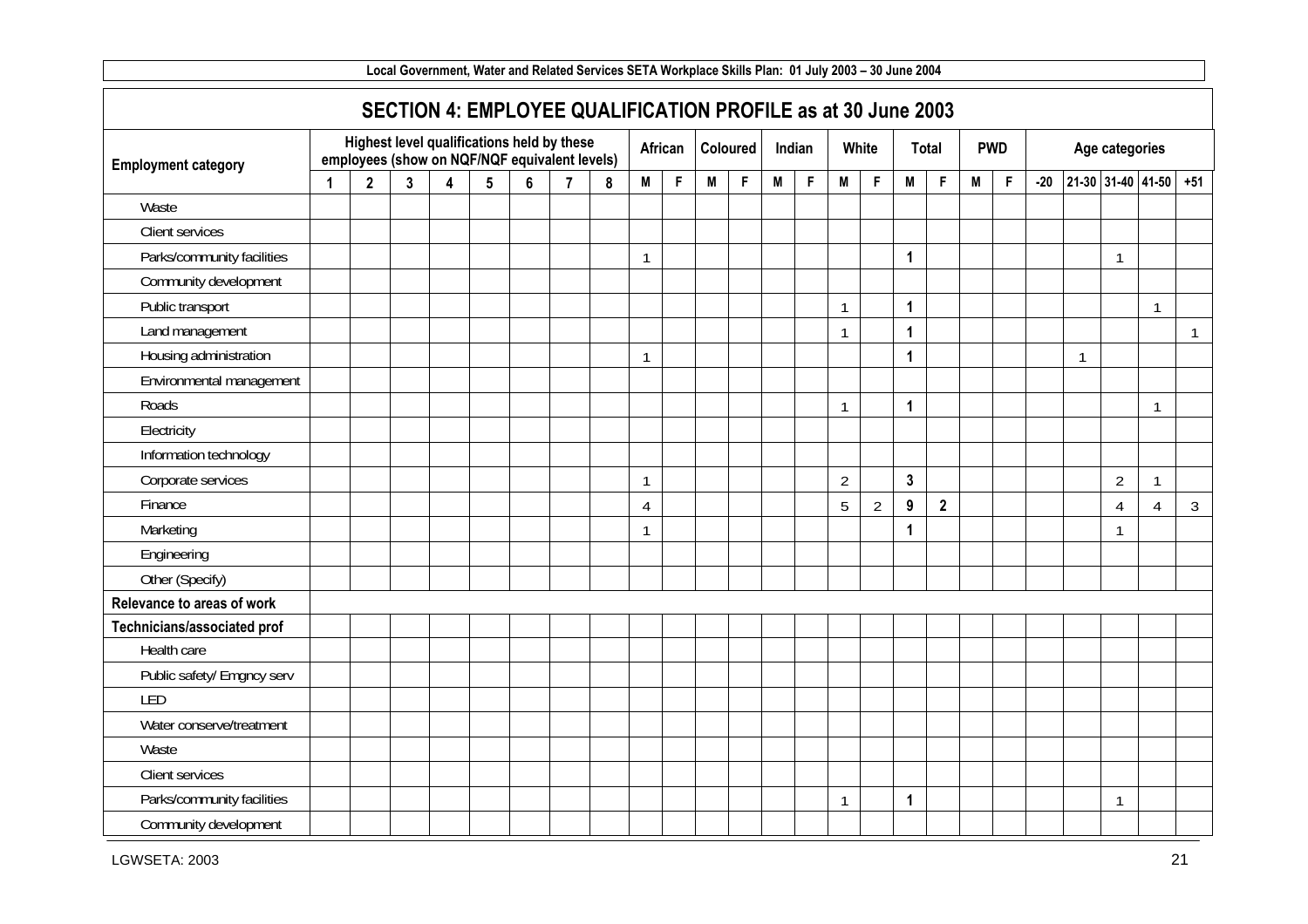|                            | Local Government, Water and Related Services SETA Workplace Skills Plan: 01 July 2003 - 30 June 2004 |              |              |                         |                 |                                                                                             |                |                                                              |                |                |              |             |   |              |                |                |                         |                |   |             |              |                |                |                   |                |
|----------------------------|------------------------------------------------------------------------------------------------------|--------------|--------------|-------------------------|-----------------|---------------------------------------------------------------------------------------------|----------------|--------------------------------------------------------------|----------------|----------------|--------------|-------------|---|--------------|----------------|----------------|-------------------------|----------------|---|-------------|--------------|----------------|----------------|-------------------|----------------|
|                            |                                                                                                      |              |              |                         |                 |                                                                                             |                | SECTION 4: EMPLOYEE QUALIFICATION PROFILE as at 30 June 2003 |                |                |              |             |   |              |                |                |                         |                |   |             |              |                |                |                   |                |
| <b>Employment category</b> |                                                                                                      |              |              |                         |                 | Highest level qualifications held by these<br>employees (show on NQF/NQF equivalent levels) |                |                                                              |                | African        |              | Coloured    |   | Indian       |                | White          |                         | Total          |   | <b>PWD</b>  |              |                | Age categories |                   |                |
|                            | 1                                                                                                    | $\mathbf{2}$ | $\mathbf{3}$ | $\overline{\mathbf{4}}$ | $5\phantom{.0}$ | 6                                                                                           | $\overline{7}$ | 8                                                            | M              | $\mathsf F$    | M            | $\mathsf F$ | M | F            | M              | F              | M                       | $\mathsf F$    | M | $\mathsf F$ | $-20$        |                |                | 21-30 31-40 41-50 | $+51$          |
| Public transport           |                                                                                                      |              |              |                         |                 |                                                                                             |                |                                                              |                |                |              |             |   |              |                |                |                         |                |   |             |              |                |                |                   |                |
| Land management            |                                                                                                      |              |              |                         |                 |                                                                                             |                |                                                              | $\overline{2}$ |                |              |             |   |              |                |                | $\overline{2}$          |                |   |             |              | $\overline{2}$ |                |                   |                |
| Housing administration     |                                                                                                      |              |              |                         |                 |                                                                                             |                |                                                              |                |                |              |             |   |              |                |                |                         |                |   |             |              |                |                |                   |                |
| Environmental management   |                                                                                                      |              |              |                         |                 |                                                                                             |                |                                                              | $\mathbf{1}$   |                |              |             |   |              | $\mathfrak{Z}$ |                | $\overline{\mathbf{4}}$ |                |   |             |              |                | $\mathbf{1}$   | 1                 | $\mathbf{1}$   |
| Roads                      |                                                                                                      |              |              |                         |                 |                                                                                             |                |                                                              |                |                |              |             |   |              |                |                |                         |                |   |             |              |                |                |                   |                |
| Electricity                |                                                                                                      |              |              |                         |                 |                                                                                             |                |                                                              |                |                |              |             |   |              |                |                |                         |                |   |             |              |                |                |                   |                |
| Information technology     |                                                                                                      |              |              |                         |                 |                                                                                             |                |                                                              |                |                |              |             |   |              | $\overline{1}$ |                | $\mathbf{1}$            |                |   |             |              |                |                |                   | $\mathbf{1}$   |
| Corporate services         |                                                                                                      |              |              |                         |                 |                                                                                             |                |                                                              | $\mathbf{1}$   | $\overline{1}$ | $\mathbf{1}$ |             |   |              |                |                | $\overline{2}$          | $\mathbf 1$    |   |             |              | $\overline{2}$ | $\mathbf{1}$   |                   |                |
| Finance                    |                                                                                                      |              |              |                         |                 |                                                                                             |                |                                                              |                |                |              |             |   |              |                |                |                         |                |   |             |              |                |                |                   |                |
| Marketing                  |                                                                                                      |              |              |                         |                 |                                                                                             |                |                                                              |                |                |              |             |   |              |                |                |                         |                |   |             |              |                |                |                   |                |
| Engineering                |                                                                                                      |              |              |                         |                 |                                                                                             |                |                                                              |                |                |              |             |   |              |                |                |                         |                |   |             |              |                |                |                   |                |
| Other (Specify)            |                                                                                                      |              |              |                         |                 |                                                                                             |                |                                                              |                |                |              |             |   |              |                |                |                         |                |   |             |              |                |                |                   |                |
| Relevance to areas of work |                                                                                                      |              |              |                         |                 |                                                                                             |                |                                                              |                |                |              |             |   |              |                |                |                         |                |   |             |              |                |                |                   |                |
| <b>Clerks</b>              |                                                                                                      |              |              |                         |                 |                                                                                             |                |                                                              |                |                |              |             |   |              |                |                |                         |                |   |             |              |                |                |                   |                |
| Health care                |                                                                                                      |              |              |                         |                 |                                                                                             |                |                                                              | $\overline{2}$ | $\mathfrak{Z}$ |              |             |   |              |                |                | $\overline{\mathbf{2}}$ | $\mathbf{3}$   |   |             |              | $\overline{2}$ | $\overline{2}$ | $\mathbf{1}$      |                |
| Public safety/ Emgncy serv |                                                                                                      |              |              |                         |                 |                                                                                             |                |                                                              | $\overline{4}$ | $\overline{4}$ |              |             |   |              | $\overline{2}$ | $\overline{2}$ | $6\phantom{1}$          | 6              |   |             | $\mathbf{1}$ | 6              | $\overline{2}$ | 1                 | $\overline{2}$ |
| LED                        |                                                                                                      |              |              |                         |                 |                                                                                             |                |                                                              | $\mathbf{1}$   | $\overline{2}$ |              |             |   |              |                |                | $\mathbf{1}$            | $\mathbf{2}$   |   |             |              |                | $\overline{2}$ | 1                 |                |
| Water conserve/treatment   |                                                                                                      |              |              |                         |                 |                                                                                             |                |                                                              |                |                |              |             |   |              |                |                |                         |                |   |             |              |                |                |                   |                |
| Waste                      |                                                                                                      |              |              |                         |                 |                                                                                             |                |                                                              |                |                |              |             |   |              |                |                |                         |                |   |             |              |                |                |                   |                |
| Client services            |                                                                                                      |              |              |                         |                 |                                                                                             |                |                                                              | 4              | 4              |              |             |   | $\mathbf{1}$ |                | $\overline{2}$ | $\overline{\mathbf{4}}$ | $\overline{7}$ |   |             |              | $\overline{2}$ | 6              | $\mathfrak{Z}$    |                |
| Parks/community facilities |                                                                                                      |              |              |                         |                 |                                                                                             |                |                                                              | $\mathbf{1}$   |                |              |             |   |              |                |                | $\mathbf{1}$            |                |   |             |              |                |                | $\mathbf{1}$      |                |
| Community development      |                                                                                                      |              |              |                         |                 |                                                                                             |                |                                                              | $\overline{2}$ | $\overline{4}$ |              |             |   | $\mathbf{1}$ |                | $\overline{2}$ | $\overline{\mathbf{2}}$ | $\overline{7}$ |   |             |              | $\overline{2}$ | $\mathfrak{Z}$ | $\mathfrak{Z}$    | $\mathbf{1}$   |
| Public transport           |                                                                                                      |              |              |                         |                 |                                                                                             |                |                                                              |                |                |              |             |   |              |                |                |                         |                |   |             |              |                |                |                   |                |
| Land management            |                                                                                                      |              |              |                         |                 |                                                                                             |                |                                                              |                |                |              |             |   |              |                |                |                         |                |   |             |              |                |                |                   |                |
| Housing administration     |                                                                                                      |              |              |                         |                 |                                                                                             |                |                                                              | 4              | $\mathfrak{Z}$ |              |             |   |              |                |                | 4                       | $\mathbf{3}$   |   |             |              |                | 6              | $\mathbf{1}$      |                |
| Environmental management   |                                                                                                      |              |              |                         |                 |                                                                                             |                |                                                              |                |                |              |             |   |              |                |                |                         |                |   |             |              |                |                |                   |                |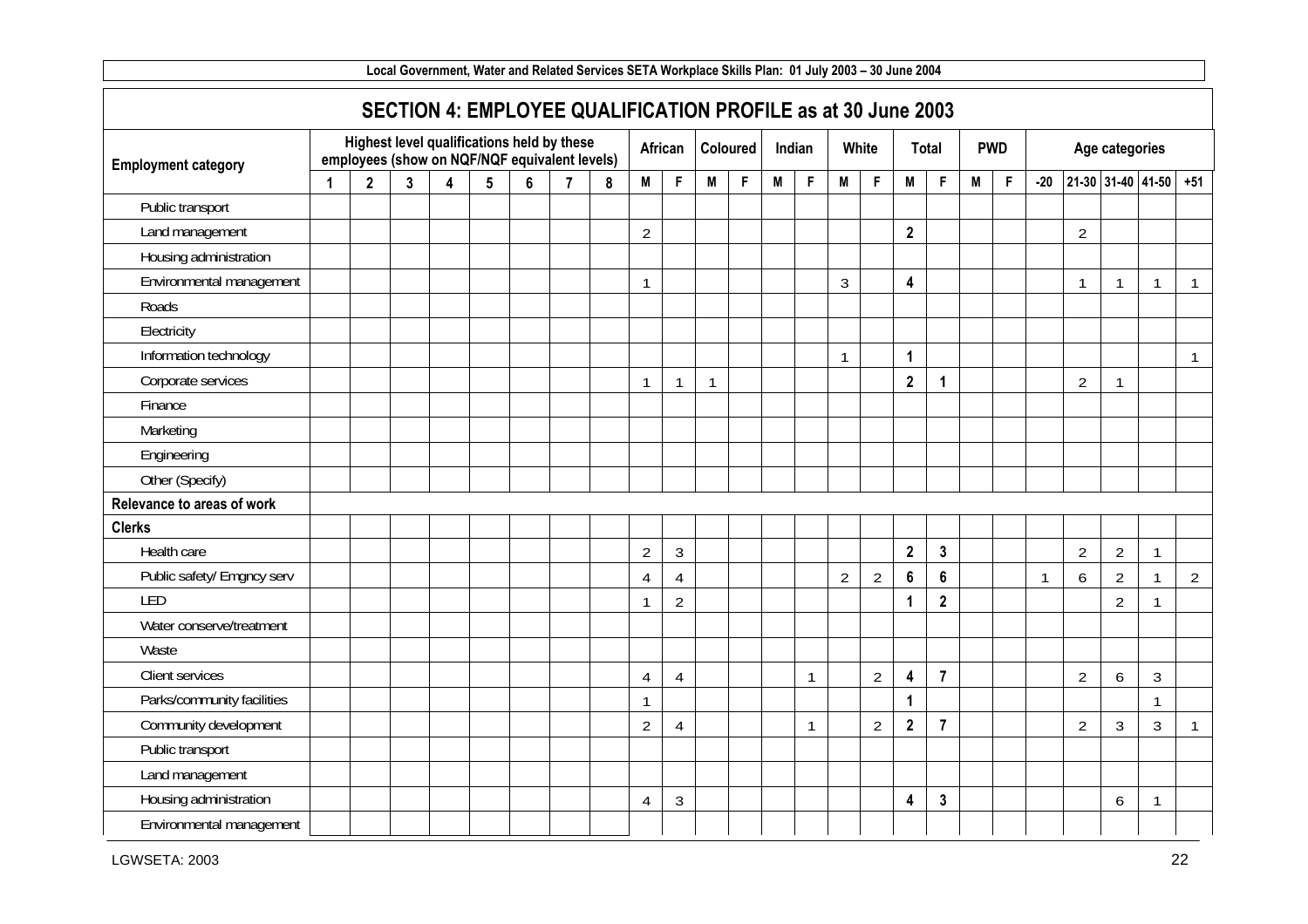| Local Government, Water and Related Services SETA Workplace Skills Plan: 01 July 2003 – 30 June 2004 |   |              |   |   |                                                                                             |   |                |   |                |                |                |          |   |              |                |                |                |                |             |            |       |    |                   |                |                |
|------------------------------------------------------------------------------------------------------|---|--------------|---|---|---------------------------------------------------------------------------------------------|---|----------------|---|----------------|----------------|----------------|----------|---|--------------|----------------|----------------|----------------|----------------|-------------|------------|-------|----|-------------------|----------------|----------------|
|                                                                                                      |   |              |   |   | SECTION 4: EMPLOYEE QUALIFICATION PROFILE as at 30 June 2003                                |   |                |   |                |                |                |          |   |              |                |                |                |                |             |            |       |    |                   |                |                |
| <b>Employment category</b>                                                                           |   |              |   |   | Highest level qualifications held by these<br>employees (show on NQF/NQF equivalent levels) |   |                |   |                | African        |                | Coloured |   | Indian       | White          |                |                | Total          |             | <b>PWD</b> |       |    | Age categories    |                |                |
|                                                                                                      | 1 | $\mathbf{2}$ | 3 | 4 | 5                                                                                           | 6 | $\overline{7}$ | 8 | M              | $\mathsf F$    | M              | F        | M | $\mathsf F$  | M              | F              | M              | $\mathsf F$    | M           | F          | $-20$ |    | 21-30 31-40 41-50 |                | $+51$          |
| Roads                                                                                                |   |              |   |   |                                                                                             |   |                |   |                |                |                |          |   |              |                |                |                |                |             |            |       |    |                   |                |                |
| Electricity                                                                                          |   |              |   |   |                                                                                             |   |                |   |                |                |                |          |   |              |                |                |                |                |             |            |       |    |                   |                |                |
| Information technology                                                                               |   |              |   |   |                                                                                             |   |                |   | $\mathbf{1}$   | $\overline{1}$ |                |          |   |              |                | 1              | $\mathbf{1}$   | $\overline{2}$ |             |            |       | ſ  | $\overline{2}$    |                |                |
| Corporate services                                                                                   |   |              |   |   |                                                                                             |   |                |   | $\overline{7}$ | 9              |                |          |   | $\mathbf{1}$ |                | 5              | $\overline{7}$ | 15             |             |            |       | 8  | $\overline{7}$    | 5              | $\overline{2}$ |
| Finance                                                                                              |   |              |   |   |                                                                                             |   |                |   | 22             | 9              |                |          |   |              | $\overline{2}$ | $\overline{7}$ | 24             | 16             |             |            |       | 11 | 16                | 11             | $\overline{2}$ |
| Marketing                                                                                            |   |              |   |   |                                                                                             |   |                |   | $\overline{2}$ |                |                |          |   |              |                |                | $\overline{2}$ |                |             |            |       |    | $\overline{2}$    |                |                |
| Engineering                                                                                          |   |              |   |   |                                                                                             |   |                |   |                |                |                |          |   |              | $\overline{2}$ |                | $\overline{2}$ |                |             |            |       |    |                   | $\mathbf{1}$   | $\mathbf{1}$   |
| Other (Specify)                                                                                      |   |              |   |   |                                                                                             |   |                |   |                |                |                |          |   |              |                |                |                |                |             |            |       |    |                   |                |                |
| Relevance to areas of work                                                                           |   |              |   |   |                                                                                             |   |                |   |                |                |                |          |   |              |                |                |                |                |             |            |       |    |                   |                |                |
| <b>Service workers</b>                                                                               |   |              |   |   |                                                                                             |   |                |   |                |                |                |          |   |              |                |                |                |                |             |            |       |    |                   |                |                |
| Health care                                                                                          |   |              |   |   |                                                                                             |   |                |   | $\mathbf{1}$   | 10             |                |          |   |              |                | $\mathbf{1}$   | $\mathbf{1}$   | 11             |             |            |       |    | 6                 | $\mathfrak{Z}$ | $\mathfrak{Z}$ |
| Public safety/ Emgncy serv                                                                           |   |              |   |   |                                                                                             |   |                |   | 12             |                | $\overline{1}$ |          |   |              | 6              |                | 20             | $\mathbf{1}$   | $\mathbf 1$ |            |       | 8  | 6                 | $\overline{4}$ | $\overline{2}$ |
| LED                                                                                                  |   |              |   |   |                                                                                             |   |                |   |                |                |                |          |   |              |                |                |                |                |             |            |       |    |                   |                |                |
| Water conserve/treatment                                                                             |   |              |   |   |                                                                                             |   |                |   |                |                |                |          |   |              |                |                |                |                |             |            |       |    |                   |                |                |
| Waste                                                                                                |   |              |   |   |                                                                                             |   |                |   |                |                |                |          |   |              |                |                |                |                |             |            |       |    |                   |                |                |
| Client services                                                                                      |   |              |   |   |                                                                                             |   |                |   |                |                |                |          |   |              |                |                |                |                |             |            |       |    |                   |                |                |
| Parks/community facilities                                                                           |   |              |   |   |                                                                                             |   |                |   |                |                |                |          |   |              |                |                |                |                |             |            |       |    |                   |                |                |
| Community development                                                                                |   |              |   |   |                                                                                             |   |                |   |                |                |                |          |   |              |                |                |                |                |             |            |       |    |                   |                |                |
| Public transport                                                                                     |   |              |   |   |                                                                                             |   |                |   |                |                |                |          |   |              |                |                |                |                |             |            |       |    |                   |                |                |
| Land management                                                                                      |   |              |   |   |                                                                                             |   |                |   |                |                |                |          |   |              |                |                |                |                |             |            |       |    |                   |                |                |
| Housing administration                                                                               |   |              |   |   |                                                                                             |   |                |   |                |                |                |          |   |              |                |                |                |                |             |            |       |    |                   |                |                |
| Environmental management                                                                             |   |              |   |   |                                                                                             |   |                |   |                |                |                |          |   |              |                |                |                |                |             |            |       |    |                   |                |                |
| Roads                                                                                                |   |              |   |   |                                                                                             |   |                |   |                |                |                |          |   |              |                |                |                |                |             |            |       |    |                   |                |                |
| Electricity                                                                                          |   |              |   |   |                                                                                             |   |                |   |                |                |                |          |   |              |                |                |                |                |             |            |       |    |                   |                |                |
| Information technology                                                                               |   |              |   |   |                                                                                             |   |                |   |                |                |                |          |   |              |                |                |                |                |             |            |       |    |                   |                |                |
| Corporate services                                                                                   |   |              |   |   |                                                                                             |   |                |   | $\mathbf{1}$   |                |                |          |   |              |                |                | $\mathbf{1}$   |                |             |            |       |    | $\mathbf{1}$      |                |                |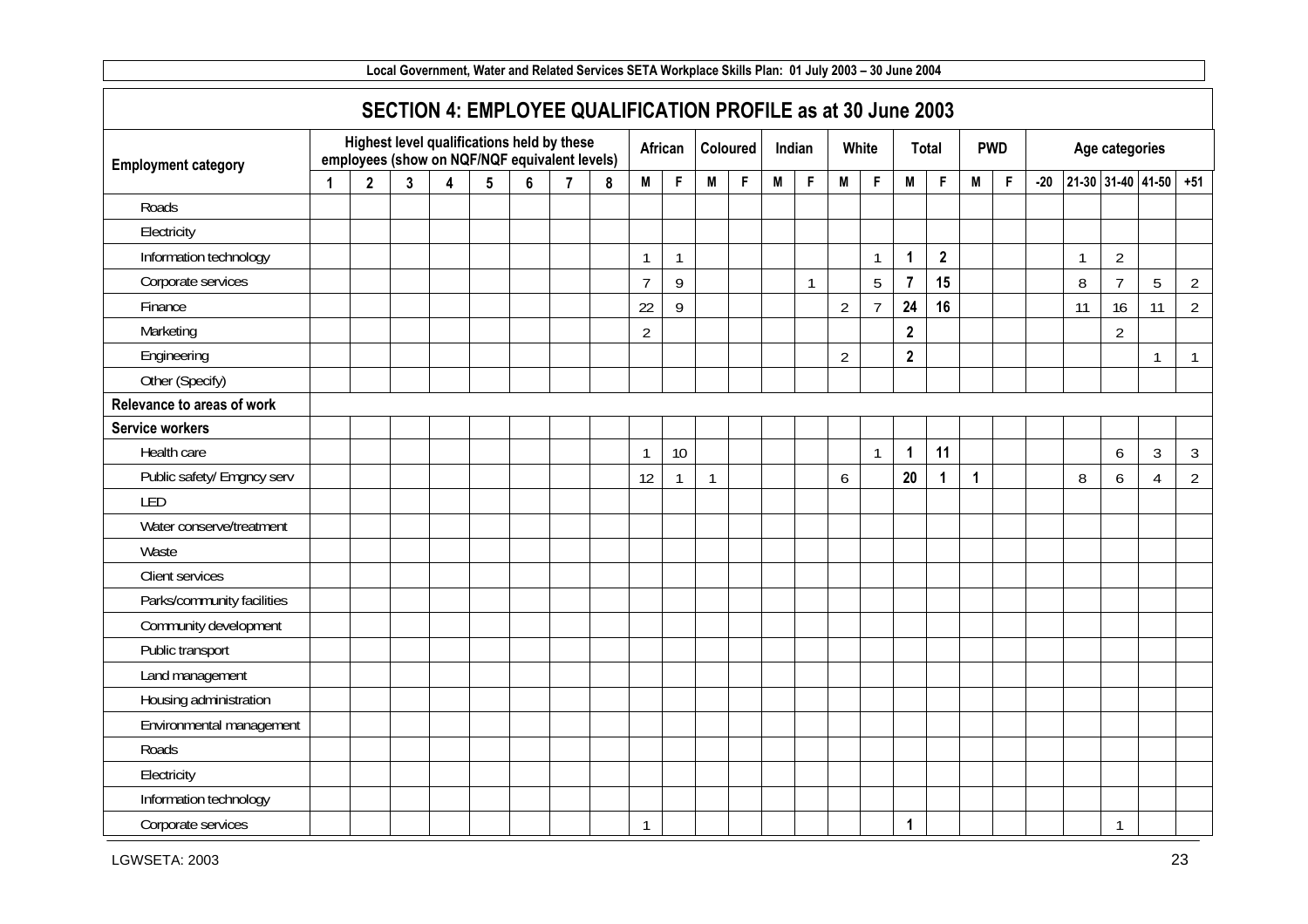| Local Government, Water and Related Services SETA Workplace Skills Plan: 01 July 2003 – 30 June 2004 |   |                |   |   |                                                                                             |   |                |   |                |              |   |             |   |             |                |             |                  |             |   |            |       |    |                |                   |                |
|------------------------------------------------------------------------------------------------------|---|----------------|---|---|---------------------------------------------------------------------------------------------|---|----------------|---|----------------|--------------|---|-------------|---|-------------|----------------|-------------|------------------|-------------|---|------------|-------|----|----------------|-------------------|----------------|
|                                                                                                      |   |                |   |   | SECTION 4: EMPLOYEE QUALIFICATION PROFILE as at 30 June 2003                                |   |                |   |                |              |   |             |   |             |                |             |                  |             |   |            |       |    |                |                   |                |
| <b>Employment category</b>                                                                           |   |                |   |   | Highest level qualifications held by these<br>employees (show on NQF/NQF equivalent levels) |   |                |   |                | African      |   | Coloured    |   | Indian      |                | White       |                  | Total       |   | <b>PWD</b> |       |    | Age categories |                   |                |
|                                                                                                      | 1 | $\overline{2}$ | 3 | 4 | 5                                                                                           | 6 | $\overline{7}$ | 8 | M              | $\mathsf F$  | M | $\mathsf F$ | M | $\mathsf F$ | M              | $\mathsf F$ | M                | $\mathsf F$ | M | F          | $-20$ |    |                | 21-30 31-40 41-50 | $+51$          |
| Finance                                                                                              |   |                |   |   |                                                                                             |   |                |   |                |              |   |             |   |             |                |             |                  |             |   |            |       |    |                |                   |                |
| Marketing                                                                                            |   |                |   |   |                                                                                             |   |                |   |                |              |   |             |   |             |                |             |                  |             |   |            |       |    |                |                   |                |
| Enginerring                                                                                          |   |                |   |   |                                                                                             |   |                |   |                |              |   |             |   |             |                |             |                  |             |   |            |       |    |                |                   |                |
| Other (Specify)                                                                                      |   |                |   |   |                                                                                             |   |                |   |                |              |   |             |   |             |                |             |                  |             |   |            |       |    |                |                   |                |
| Relevance to areas of work                                                                           |   |                |   |   |                                                                                             |   |                |   |                |              |   |             |   |             |                |             |                  |             |   |            |       |    |                |                   |                |
| <b>Craft &amp; related workers</b>                                                                   |   |                |   |   |                                                                                             |   |                |   |                |              |   |             |   |             |                |             |                  |             |   |            |       |    |                |                   |                |
| Health care                                                                                          |   |                |   |   |                                                                                             |   |                |   |                |              |   |             |   |             |                |             |                  |             |   |            |       |    |                |                   |                |
| Public safety/ Emgncy serv                                                                           |   |                |   |   |                                                                                             |   |                |   | $\mathfrak{Z}$ |              |   |             |   |             |                |             | $\mathbf{3}$     |             |   |            |       |    |                | $\mathbf{1}$      | $\overline{2}$ |
| LED                                                                                                  |   |                |   |   |                                                                                             |   |                |   |                |              |   |             |   |             |                |             |                  |             |   |            |       |    |                |                   |                |
| Water conserve/treatment                                                                             |   |                |   |   |                                                                                             |   |                |   | 27             | $\mathbf{1}$ |   |             |   |             | $\overline{4}$ |             | 32               |             |   |            |       | 3  | 12             | 6                 | 11             |
| Waste                                                                                                |   |                |   |   |                                                                                             |   |                |   | 5              |              |   |             |   |             |                |             | $\boldsymbol{6}$ |             |   |            |       |    | $\mathbf{1}$   | 3                 | $\overline{2}$ |
| Client services                                                                                      |   |                |   |   |                                                                                             |   |                |   |                |              |   |             |   |             |                |             |                  |             |   |            |       |    |                |                   |                |
| Parks/community facilities                                                                           |   |                |   |   |                                                                                             |   |                |   | 6              |              |   |             |   |             | $\overline{2}$ |             | $\pmb{8}$        |             |   |            |       |    | $\overline{2}$ | 3                 | $\overline{2}$ |
| Community development                                                                                |   |                |   |   |                                                                                             |   |                |   |                |              |   |             |   |             |                |             |                  |             |   |            |       |    |                |                   |                |
| Public transport                                                                                     |   |                |   |   |                                                                                             |   |                |   | 6              |              |   |             |   |             | $\overline{2}$ |             | $\pmb{8}$        |             |   |            |       | -1 | $\overline{2}$ | $\mathfrak{Z}$    | $\overline{2}$ |
| Land management                                                                                      |   |                |   |   |                                                                                             |   |                |   |                |              |   |             |   |             |                |             |                  |             |   |            |       |    |                |                   |                |
| Housing administration                                                                               |   |                |   |   |                                                                                             |   |                |   | $\mathbf{1}$   |              |   |             |   |             |                |             | $\mathbf{1}$     |             |   |            |       |    |                |                   | $\mathbf{1}$   |
| Environmental management                                                                             |   |                |   |   |                                                                                             |   |                |   |                |              |   |             |   |             |                |             |                  |             |   |            |       |    |                |                   |                |
| Roads                                                                                                |   |                |   |   |                                                                                             |   |                |   | 8              |              |   |             |   |             | $\overline{2}$ |             | 10               |             |   |            |       |    | $\mathbf{1}$   | $\mathfrak{Z}$    | 6              |
| Electricity                                                                                          |   |                |   |   |                                                                                             |   |                |   | 10             |              |   |             |   |             | 6              |             | 16               |             |   |            |       | 4  | $\overline{7}$ | 4                 | $\mathbf{1}$   |
| Information technology                                                                               |   |                |   |   |                                                                                             |   |                |   |                |              |   |             |   |             |                |             |                  |             |   |            |       |    |                |                   |                |
| Corporate services                                                                                   |   |                |   |   |                                                                                             |   |                |   |                |              |   |             |   |             |                |             |                  |             |   |            |       |    |                |                   |                |
| Finance                                                                                              |   |                |   |   |                                                                                             |   |                |   | $\mathbf{1}$   |              |   |             |   |             |                |             | $\mathbf{1}$     |             |   |            |       |    | $\mathbf{1}$   |                   |                |
| Marketing                                                                                            |   |                |   |   |                                                                                             |   |                |   |                |              |   |             |   |             |                |             |                  |             |   |            |       |    |                |                   |                |
| Engineering                                                                                          |   |                |   |   |                                                                                             |   |                |   |                |              |   |             |   |             |                |             |                  |             |   |            |       |    |                |                   |                |
| Other (Specify)                                                                                      |   |                |   |   |                                                                                             |   |                |   |                |              |   |             |   |             |                |             |                  |             |   |            |       |    |                |                   |                |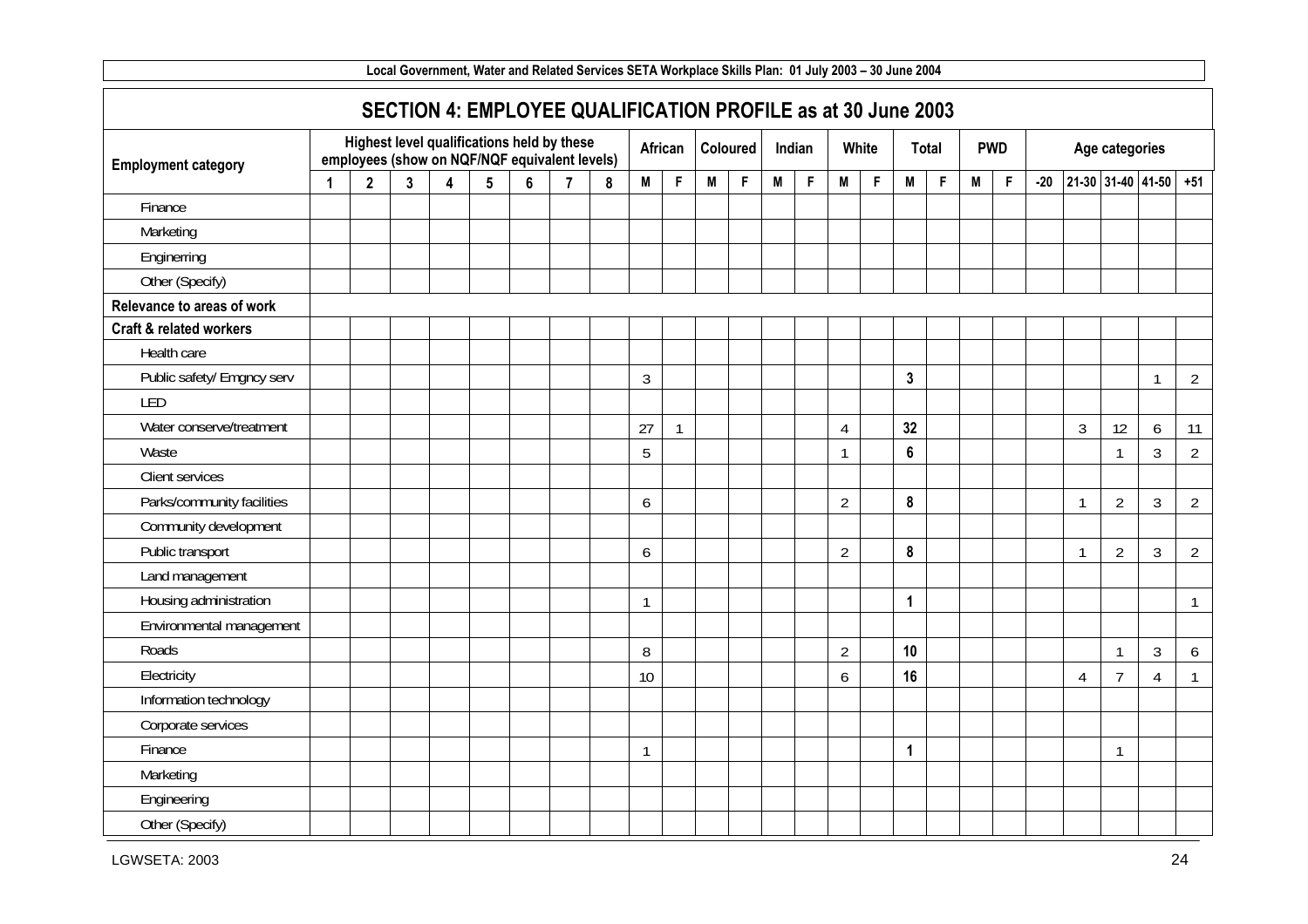|                                 | Local Government, Water and Related Services SETA Workplace Skills Plan: 01 July 2003 – 30 June 2004 |                |   |   |                                                                                             |   |                |   |    |              |   |             |   |        |              |       |    |             |   |             |       |                |                       |                |
|---------------------------------|------------------------------------------------------------------------------------------------------|----------------|---|---|---------------------------------------------------------------------------------------------|---|----------------|---|----|--------------|---|-------------|---|--------|--------------|-------|----|-------------|---|-------------|-------|----------------|-----------------------|----------------|
|                                 |                                                                                                      |                |   |   | SECTION 4: EMPLOYEE QUALIFICATION PROFILE as at 30 June 2003                                |   |                |   |    |              |   |             |   |        |              |       |    |             |   |             |       |                |                       |                |
| <b>Employment category</b>      |                                                                                                      |                |   |   | Highest level qualifications held by these<br>employees (show on NQF/NQF equivalent levels) |   |                |   |    | African      |   | Coloured    |   | Indian |              | White |    | Total       |   | <b>PWD</b>  |       | Age categories |                       |                |
|                                 | 1                                                                                                    | $\overline{2}$ | 3 | 4 | $5\phantom{.0}$                                                                             | 6 | $\overline{7}$ | 8 | M  | $\mathsf F$  | M | $\mathsf F$ | M | F      | M            | F     | M  | F           | M | $\mathsf F$ | $-20$ |                | 21-30 31-40 41-50 +51 |                |
| Relevance to areas of work      |                                                                                                      |                |   |   |                                                                                             |   |                |   |    |              |   |             |   |        |              |       |    |             |   |             |       |                |                       |                |
| Skilled agric & fishery workers |                                                                                                      |                |   |   |                                                                                             |   |                |   |    |              |   |             |   |        |              |       |    |             |   |             |       |                |                       |                |
| Health care                     |                                                                                                      |                |   |   |                                                                                             |   |                |   |    |              |   |             |   |        |              |       |    |             |   |             |       |                |                       |                |
| Public safety/ Emgncy serv      |                                                                                                      |                |   |   |                                                                                             |   |                |   |    |              |   |             |   |        |              |       |    |             |   |             |       |                |                       |                |
| LED                             |                                                                                                      |                |   |   |                                                                                             |   |                |   |    |              |   |             |   |        |              |       |    |             |   |             |       |                |                       |                |
| Water conserve/treatment        |                                                                                                      |                |   |   |                                                                                             |   |                |   |    |              |   |             |   |        |              |       |    |             |   |             |       |                |                       |                |
| Waste                           |                                                                                                      |                |   |   |                                                                                             |   |                |   |    |              |   |             |   |        |              |       |    |             |   |             |       |                |                       |                |
| Client services                 |                                                                                                      |                |   |   |                                                                                             |   |                |   |    |              |   |             |   |        |              |       |    |             |   |             |       |                |                       |                |
| Parks/community facilities      |                                                                                                      |                |   |   |                                                                                             |   |                |   |    |              |   |             |   |        |              |       |    |             |   |             |       |                |                       |                |
| Community development           |                                                                                                      |                |   |   |                                                                                             |   |                |   |    |              |   |             |   |        |              |       |    |             |   |             |       |                |                       |                |
| Public transport                |                                                                                                      |                |   |   |                                                                                             |   |                |   |    |              |   |             |   |        |              |       |    |             |   |             |       |                |                       |                |
| Land management                 |                                                                                                      |                |   |   |                                                                                             |   |                |   |    |              |   |             |   |        |              |       |    |             |   |             |       |                |                       |                |
| Housing administration          |                                                                                                      |                |   |   |                                                                                             |   |                |   |    |              |   |             |   |        |              |       |    |             |   |             |       |                |                       |                |
| Environmental management        |                                                                                                      |                |   |   |                                                                                             |   |                |   |    |              |   |             |   |        |              |       |    |             |   |             |       |                |                       |                |
| Roads                           |                                                                                                      |                |   |   |                                                                                             |   |                |   |    |              |   |             |   |        |              |       |    |             |   |             |       |                |                       |                |
| Electricity                     |                                                                                                      |                |   |   |                                                                                             |   |                |   |    |              |   |             |   |        |              |       |    |             |   |             |       |                |                       |                |
| Information technology          |                                                                                                      |                |   |   |                                                                                             |   |                |   |    |              |   |             |   |        |              |       |    |             |   |             |       |                |                       |                |
| Other (Specify)                 |                                                                                                      |                |   |   |                                                                                             |   |                |   |    |              |   |             |   |        |              |       |    |             |   |             |       |                |                       |                |
| Relevance to areas of work      |                                                                                                      |                |   |   |                                                                                             |   |                |   |    |              |   |             |   |        |              |       |    |             |   |             |       |                |                       |                |
| Plant & machine operators       |                                                                                                      |                |   |   |                                                                                             |   |                |   |    |              |   |             |   |        |              |       |    |             |   |             |       |                |                       |                |
| Health care                     |                                                                                                      |                |   |   |                                                                                             |   |                |   |    |              |   |             |   |        |              |       |    |             |   |             |       |                |                       |                |
| Public safety/ Emgncy serv      |                                                                                                      |                |   |   |                                                                                             |   |                |   |    |              |   |             |   |        |              |       |    |             |   |             |       |                |                       |                |
| LED                             |                                                                                                      |                |   |   |                                                                                             |   |                |   |    |              |   |             |   |        |              |       |    |             |   |             |       |                |                       |                |
| Water conserve/treatment        |                                                                                                      |                |   |   |                                                                                             |   |                |   | 11 |              |   |             |   |        | $\mathbf{1}$ |       | 12 |             |   |             |       | $\mathfrak{Z}$ | $\overline{2}$        | $\overline{7}$ |
| Waste                           |                                                                                                      |                |   |   |                                                                                             |   |                |   | 9  |              |   |             |   |        |              |       | 9  |             |   |             |       | $\mathfrak{Z}$ | 5                     |                |
| Client services                 |                                                                                                      |                |   |   |                                                                                             |   |                |   |    | $\mathbf{1}$ |   |             |   |        |              |       |    | $\mathbf 1$ |   |             |       |                | $\mathbf{1}$          |                |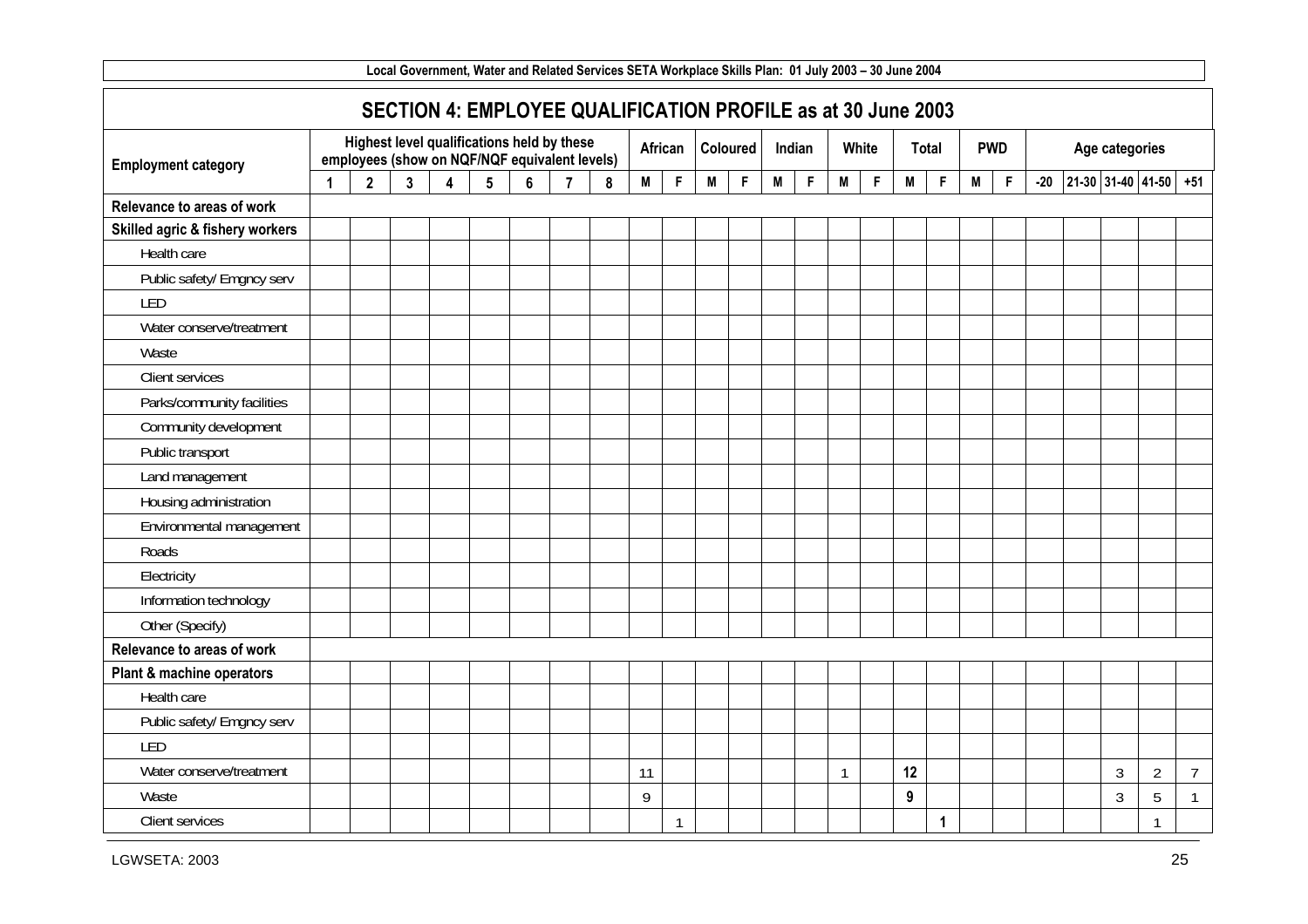| Local Government, Water and Related Services SETA Workplace Skills Plan: 01 July 2003 - 30 June 2004 |             |              |              |                         |                 |                                                                                             |                |                                                              |    |                |                |             |   |        |    |                |              |                         |                |             |       |                |                   |                |              |
|------------------------------------------------------------------------------------------------------|-------------|--------------|--------------|-------------------------|-----------------|---------------------------------------------------------------------------------------------|----------------|--------------------------------------------------------------|----|----------------|----------------|-------------|---|--------|----|----------------|--------------|-------------------------|----------------|-------------|-------|----------------|-------------------|----------------|--------------|
|                                                                                                      |             |              |              |                         |                 |                                                                                             |                | SECTION 4: EMPLOYEE QUALIFICATION PROFILE as at 30 June 2003 |    |                |                |             |   |        |    |                |              |                         |                |             |       |                |                   |                |              |
| <b>Employment category</b>                                                                           |             |              |              |                         |                 | Highest level qualifications held by these<br>employees (show on NQF/NQF equivalent levels) |                |                                                              |    | African        |                | Coloured    |   | Indian |    | White          |              | Total                   |                | <b>PWD</b>  |       |                | Age categories    |                |              |
|                                                                                                      | $\mathbf 1$ | $\mathbf{2}$ | $\mathbf{3}$ | $\overline{\mathbf{4}}$ | $5\phantom{.0}$ | $6\phantom{1}$                                                                              | $\overline{7}$ | $\boldsymbol{8}$                                             | M  | $\mathsf F$    | M              | $\mathsf F$ | M | F      | M  | F              | M            | $\mathsf{F}$            | M              | $\mathsf F$ | $-20$ |                | 21-30 31-40 41-50 |                | $+51$        |
| Parks/community facilities                                                                           |             |              |              |                         |                 |                                                                                             |                |                                                              | 10 |                |                |             |   |        |    |                | 10           |                         |                |             |       |                | 5                 | 4              | $\mathbf{1}$ |
| Community development                                                                                |             |              |              |                         |                 |                                                                                             |                |                                                              |    |                |                |             |   |        |    |                |              |                         |                |             |       |                |                   |                |              |
| Public transport                                                                                     |             |              |              |                         |                 |                                                                                             |                |                                                              |    |                |                |             |   |        |    |                |              |                         |                |             |       |                |                   |                |              |
| Land management                                                                                      |             |              |              |                         |                 |                                                                                             |                |                                                              |    |                |                |             |   |        |    |                |              |                         |                |             |       |                |                   |                |              |
| Housing administration                                                                               |             |              |              |                         |                 |                                                                                             |                |                                                              |    |                |                |             |   |        |    |                |              |                         |                |             |       |                |                   |                |              |
| Environmental management                                                                             |             |              |              |                         |                 |                                                                                             |                |                                                              |    |                |                |             |   |        |    |                |              |                         |                |             |       |                |                   |                |              |
| Roads                                                                                                |             |              |              |                         |                 |                                                                                             |                |                                                              | 15 |                |                |             |   |        | -1 |                | 16           |                         |                |             |       |                | $\overline{2}$    | 6              | 8            |
| Electricity                                                                                          |             |              |              |                         |                 |                                                                                             |                |                                                              |    |                |                |             |   |        |    |                |              |                         |                |             |       |                |                   |                |              |
| Information technology                                                                               |             |              |              |                         |                 |                                                                                             |                |                                                              |    |                |                |             |   |        |    |                |              |                         |                |             |       |                |                   |                |              |
| Corporate services                                                                                   |             |              |              |                         |                 |                                                                                             |                |                                                              |    | $\mathbf{1}$   |                |             |   |        |    |                |              | $\mathbf{1}$            |                |             |       |                |                   | $\mathbf{1}$   |              |
| Finance                                                                                              |             |              |              |                         |                 |                                                                                             |                |                                                              |    |                |                |             |   |        |    |                |              |                         |                |             |       |                |                   |                |              |
| Marketing                                                                                            |             |              |              |                         |                 |                                                                                             |                |                                                              |    |                |                |             |   |        |    |                |              |                         |                |             |       |                |                   |                |              |
| Engineering                                                                                          |             |              |              |                         |                 |                                                                                             |                |                                                              |    |                |                |             |   |        |    |                |              |                         |                |             |       |                |                   |                |              |
| Other (Specify)                                                                                      |             |              |              |                         |                 |                                                                                             |                |                                                              |    |                |                |             |   |        |    |                |              |                         |                |             |       |                |                   |                |              |
| Relevance to areas of work                                                                           |             |              |              |                         |                 |                                                                                             |                |                                                              |    |                |                |             |   |        |    |                |              |                         |                |             |       |                |                   |                |              |
| <b>Elementary occupations</b>                                                                        |             |              |              |                         |                 |                                                                                             |                |                                                              |    |                |                |             |   |        |    |                |              |                         |                |             |       |                |                   |                |              |
| Health care                                                                                          |             |              |              |                         |                 |                                                                                             |                |                                                              |    | $\overline{2}$ | 12             |             |   |        |    |                | $\mathbf{1}$ | $\overline{\mathbf{2}}$ | 13             |             |       | $\overline{2}$ | $\overline{4}$    | 4              | 5            |
| Public safety/ Emgncy serv                                                                           |             |              |              |                         |                 |                                                                                             |                |                                                              |    | 10             | $\overline{2}$ |             |   |        |    | 1              |              | 11                      | $\mathbf{2}$   |             |       | 3              | $\overline{7}$    | $\overline{3}$ |              |
| LED                                                                                                  |             |              |              |                         |                 |                                                                                             |                |                                                              |    |                |                |             |   |        |    |                |              |                         |                |             |       |                |                   |                |              |
| Water conserve/treatment                                                                             |             |              |              |                         |                 |                                                                                             |                |                                                              |    | 47             |                |             |   |        |    | $\mathbf{1}$   |              | 48                      |                |             |       | 6              | 16                | 14             | 13           |
| Waste                                                                                                |             |              |              |                         |                 |                                                                                             |                |                                                              |    | 59             | $\overline{7}$ |             |   |        |    | $\mathbf{1}$   |              | 60                      | $\overline{7}$ |             |       | $\overline{7}$ | 28                | 20             | 11           |
| Client services                                                                                      |             |              |              |                         |                 |                                                                                             |                |                                                              |    |                |                |             |   |        |    |                |              |                         |                |             |       |                |                   |                |              |
| Parks/community facilities                                                                           |             |              |              |                         |                 |                                                                                             |                |                                                              |    | 61             | 9              |             |   |        |    | $\overline{2}$ |              | 63                      | 9              |             |       | 9              | 31                | 16             | 16           |
| Community development                                                                                |             |              |              |                         |                 |                                                                                             |                |                                                              |    | 5              | $\overline{2}$ |             |   |        |    |                |              | $5\phantom{.0}$         | $\overline{2}$ |             |       | 1              | $\overline{4}$    | $\mathbf{1}$   | $\mathbf{1}$ |
| Public transport                                                                                     |             |              |              |                         |                 |                                                                                             |                |                                                              |    | $\overline{2}$ |                |             |   |        |    |                |              | $\mathbf{2}$            |                |             |       |                | $\mathbf{1}$      | $\mathbf{1}$   |              |
| Land management                                                                                      |             |              |              |                         |                 |                                                                                             |                |                                                              |    |                |                |             |   |        |    |                |              |                         |                |             |       |                |                   |                |              |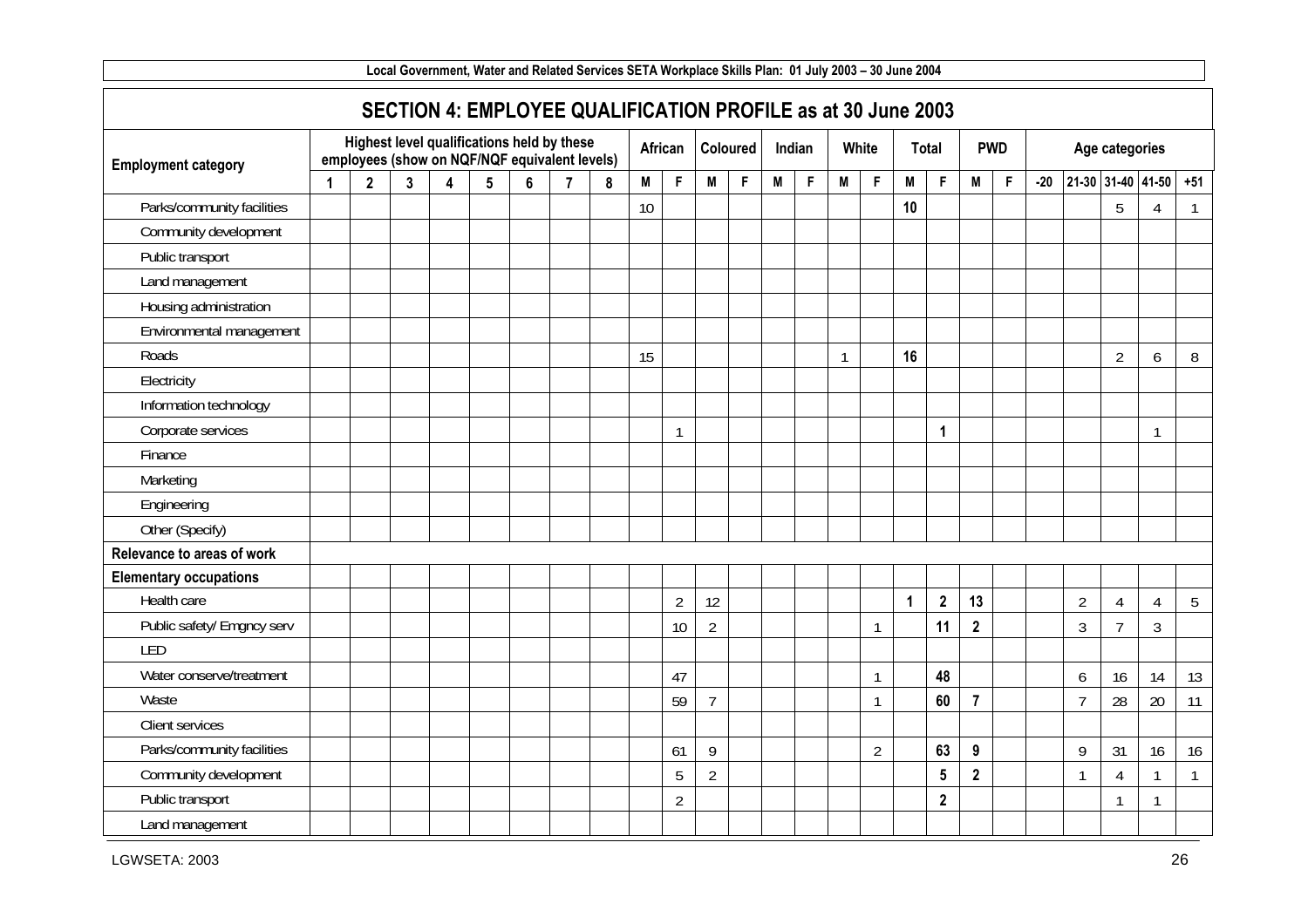| Local Government, Water and Related Services SETA Workplace Skills Plan: 01 July 2003 - 30 June 2004 |  |   |  |                                                                                             |   |   |  |   |    |         |   |                 |                |        |    |       |         |         |   |            |                |                |                |                   |       |
|------------------------------------------------------------------------------------------------------|--|---|--|---------------------------------------------------------------------------------------------|---|---|--|---|----|---------|---|-----------------|----------------|--------|----|-------|---------|---------|---|------------|----------------|----------------|----------------|-------------------|-------|
|                                                                                                      |  |   |  | SECTION 4: EMPLOYEE QUALIFICATION PROFILE as at 30 June 2003                                |   |   |  |   |    |         |   |                 |                |        |    |       |         |         |   |            |                |                |                |                   |       |
| <b>Employment category</b>                                                                           |  |   |  | Highest level qualifications held by these<br>employees (show on NQF/NQF equivalent levels) |   |   |  |   |    | African |   | <b>Coloured</b> |                | Indian |    | White |         | Total   |   | <b>PWD</b> |                |                | Age categories |                   |       |
|                                                                                                      |  | 2 |  | Δ                                                                                           | 5 | հ |  | 8 | M  | F.      | M | F               | M              | F      | М  | F.    | M       | F       | M | F          | $-20$          |                |                | 21-30 31-40 41-50 | $+51$ |
| Housing administration                                                                               |  |   |  |                                                                                             |   |   |  |   | Q  | Q       |   |                 |                |        |    |       | 9       | 9       |   |            |                | $\overline{2}$ | 6              | 3                 |       |
| Environmental management                                                                             |  |   |  |                                                                                             |   |   |  |   |    |         |   |                 |                |        |    |       |         |         |   |            |                |                |                |                   |       |
| Roads                                                                                                |  |   |  |                                                                                             |   |   |  |   | 27 | 5       |   |                 |                |        |    |       | 27      | 5       |   |            |                | 6              |                |                   | 12    |
| Electricity                                                                                          |  |   |  |                                                                                             |   |   |  |   | 12 |         |   |                 |                |        |    |       | 12      |         |   |            |                |                |                | b                 |       |
| Information technology                                                                               |  |   |  |                                                                                             |   |   |  |   |    |         |   |                 |                |        |    |       |         |         |   |            |                |                |                |                   |       |
| Corporate services                                                                                   |  |   |  |                                                                                             |   |   |  |   |    |         |   |                 |                |        |    |       |         |         |   |            |                |                |                |                   |       |
| Finance                                                                                              |  |   |  |                                                                                             |   |   |  |   | 3  |         |   |                 |                |        |    |       | 3       |         |   |            |                |                | $\overline{2}$ |                   |       |
| Marketing                                                                                            |  |   |  |                                                                                             |   |   |  |   |    |         |   |                 |                |        |    |       |         |         |   |            |                |                |                |                   |       |
| Engineering                                                                                          |  |   |  |                                                                                             |   |   |  |   |    |         |   |                 |                |        |    |       |         |         |   |            |                |                |                |                   |       |
| Other (Specify)                                                                                      |  |   |  |                                                                                             |   |   |  |   |    |         |   |                 |                |        |    |       |         |         |   |            |                |                |                |                   |       |
| Relevance to areas of work                                                                           |  |   |  |                                                                                             |   |   |  |   |    |         |   |                 |                |        |    |       |         |         |   |            |                |                |                |                   |       |
| <b>TOTALS</b>                                                                                        |  |   |  |                                                                                             |   |   |  |   | 45 | 11      | 3 |                 | $\overline{2}$ | 3      | 58 | 27    | 51<br>5 | 14<br>4 | 3 |            | $\overline{2}$ | 99             | 23<br>9        | 17                | 14    |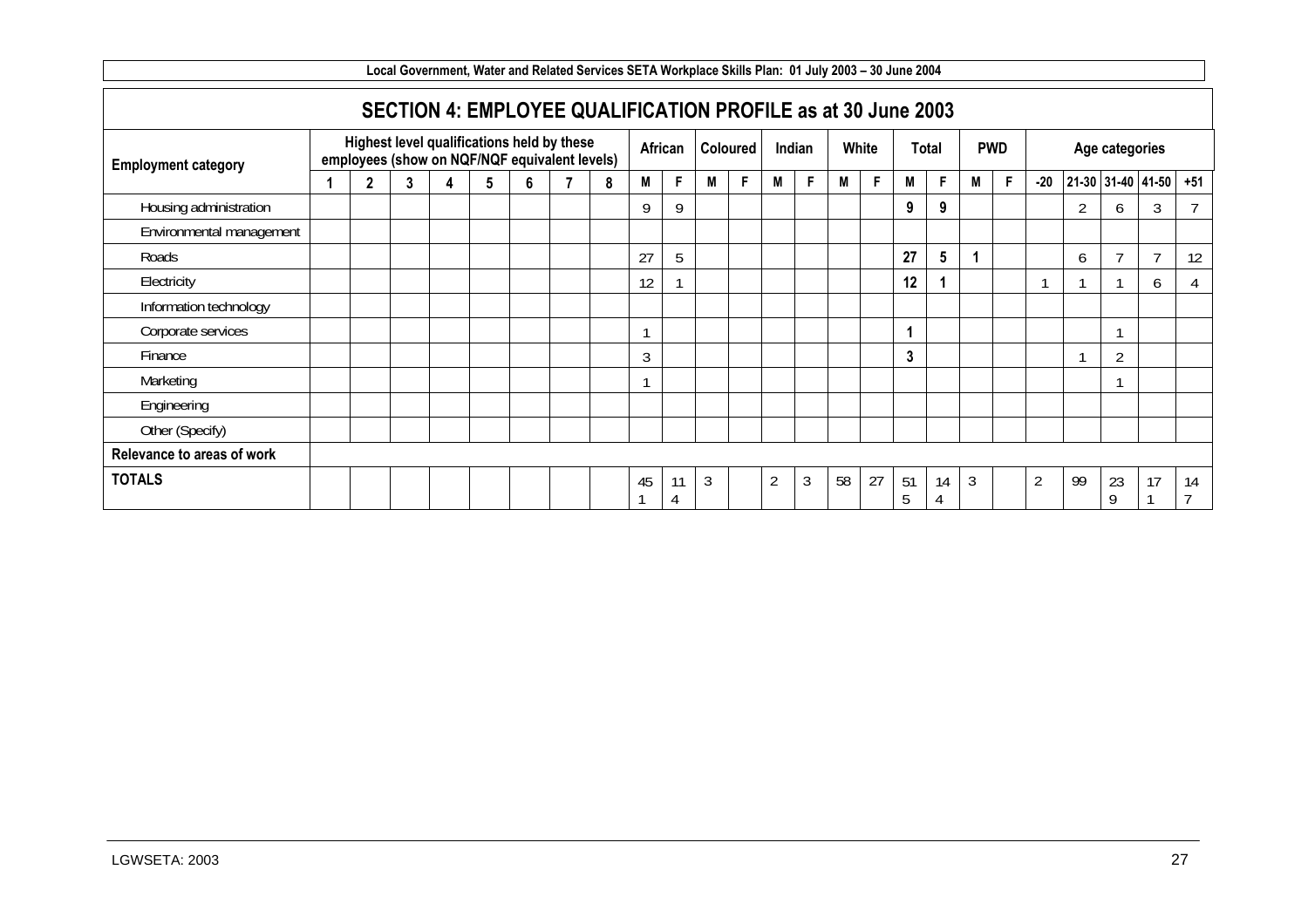|                                                       |     |    | SECTION 4.1: PROCESS USED TO COMPLETE THE QUALIFICATION PROFILE |
|-------------------------------------------------------|-----|----|-----------------------------------------------------------------|
|                                                       | Yes | No | Comment                                                         |
| Looked at formal qualifications                       |     |    |                                                                 |
| Considered all training, both formal and informal     |     |    |                                                                 |
| Interviewed each employee                             |     |    |                                                                 |
| Conducted Recognition of Prior Learning (RPL) Process |     |    |                                                                 |
| Other (Please describe):                              |     |    |                                                                 |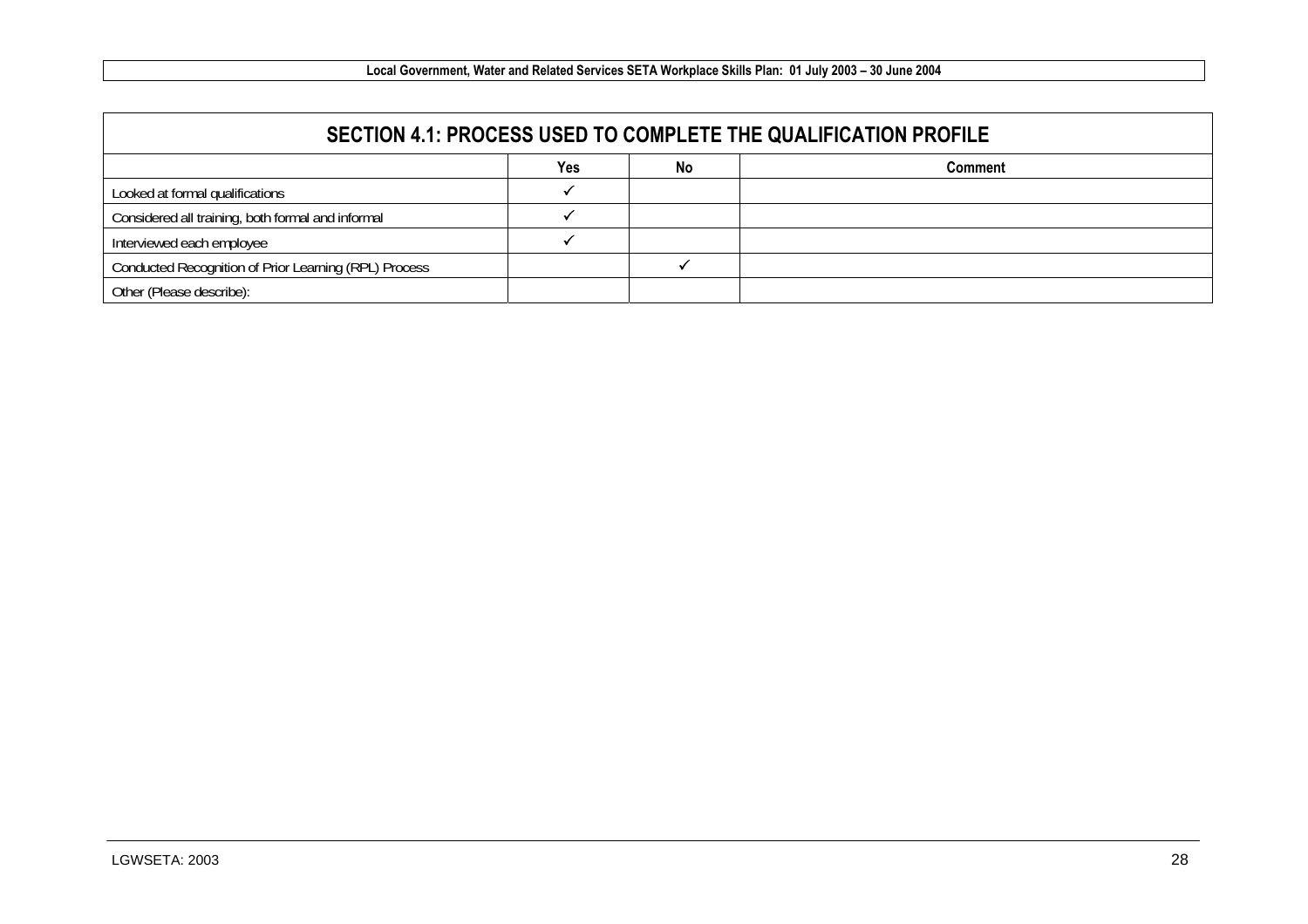#### **See guidelines for help in completing this table**

|                                  | <b>Skills shortages</b> | <b>EE</b> appointment requirement |                  | <b>Other</b>             | Total            | <b>Recruitment for expansion</b> |
|----------------------------------|-------------------------|-----------------------------------|------------------|--------------------------|------------------|----------------------------------|
| <b>Employment category</b>       | <b>Number</b>           | <b>Number</b>                     | <b>No</b>        | Reason                   | <b>Number</b>    | <b>Number</b>                    |
| Leadership & governance          |                         |                                   |                  |                          |                  |                                  |
| <b>Executive Mayor</b>           | $\boldsymbol{0}$        | $\boldsymbol{0}$                  | $\mathbf 0$      |                          | $\overline{0}$   | $\overline{\phantom{a}}$         |
| Mayor                            | $\overline{0}$          | $\boldsymbol{0}$                  | $\mathbf 0$      |                          | $\overline{0}$   | $\overline{\phantom{a}}$         |
| Councillors                      | $\boldsymbol{0}$        | $\boldsymbol{0}$                  | $\mathbf 0$      |                          | $\boldsymbol{0}$ |                                  |
| Chairperson                      | $\mathbf 0$             | $\boldsymbol{0}$                  | 0                |                          | $\overline{0}$   | $\blacksquare$                   |
| <b>Board Member</b>              | $\overline{0}$          | $\boldsymbol{0}$                  | 0                | $\overline{a}$           | $\boldsymbol{0}$ | $\sim$                           |
| Other                            | $\overline{0}$          | $\mathbf 0$                       | $\overline{0}$   |                          | $\overline{0}$   | $\overline{\phantom{a}}$         |
| Senior officials and managers    |                         |                                   |                  |                          |                  |                                  |
| CEO/MD                           | $\boldsymbol{0}$        | 0                                 | $\mathbf 0$      |                          | $\mathbf 0$      |                                  |
| <b>Directors</b>                 | $\boldsymbol{0}$        | $\boldsymbol{0}$                  | $\mathbf 0$      |                          | $\boldsymbol{0}$ |                                  |
| <b>Financial Directors</b>       | $\mathbf 0$             | $\boldsymbol{0}$                  | $\mathbf 0$      |                          | $\overline{0}$   |                                  |
| City/Municipal/District Manager  | $\boldsymbol{0}$        | $\boldsymbol{0}$                  | $\mathbf 0$      |                          | $\mathbf 0$      |                                  |
| Department/Division Heads        | $\mathbf 0$             | $\mathbf 0$                       | $\mathbf 0$      | $\overline{a}$           | $\mathbf 0$      |                                  |
| <b>Plant Managers</b>            | $\mathbf 0$             | $\mathbf 0$                       | 0                | $\overline{a}$           | $\mathbf 0$      | $\overline{\phantom{a}}$         |
| Information technology           | $\mathbf 0$             | $\boldsymbol{0}$                  | 0                | $\overline{a}$           | $\mathbf 0$      | $\blacksquare$                   |
| Other (specify)                  | $\overline{0}$          | $\mathbf 0$                       | $\overline{0}$   | $\overline{a}$           | $\overline{0}$   | $\sim$                           |
| Professionals                    |                         |                                   |                  |                          |                  |                                  |
| Health care                      | $\boldsymbol{0}$        | $\boldsymbol{0}$                  | $\mathbf 0$      |                          | $\overline{2}$   | $\overline{2}$                   |
| Public safety/Emergency services | $\boldsymbol{0}$        | $\boldsymbol{0}$                  | $\boldsymbol{0}$ |                          | $\boldsymbol{0}$ |                                  |
| LED                              | $\mathbf 0$             | $\mathbf 0$                       | $\mathbf 0$      |                          | $\mathbf 0$      |                                  |
| Water conservation/treatment     | $\mathbf 0$             | $\mathbf 0$                       | $\mathbf 0$      |                          | $\mathbf 0$      |                                  |
| Waste                            | $\mathbf 0$             | $\mathbf 0$                       | $\mathbf 0$      | $\overline{\phantom{a}}$ | $\mathbf 0$      |                                  |
| Client services                  | $\mathbf 0$             | $\boldsymbol{0}$                  | $\mathbf 0$      | $\overline{a}$           | 3                | $\mathfrak{Z}$                   |
| Parks/community facilities       | $\mathbf 0$             | $\boldsymbol{0}$                  | $\mathbf 0$      | $\overline{a}$           | $\boldsymbol{0}$ | $\mathbf{r}$                     |
| Community development            | $\mathbf 0$             | $\boldsymbol{0}$                  | $\mathbf 0$      | $\overline{\phantom{a}}$ | $\mathbf 0$      | $\blacksquare$                   |
| Public transport                 | $\mathbf 0$             | $\mathbf 0$                       | 0                | $\overline{\phantom{a}}$ | $\mathbf 0$      | $\overline{a}$                   |
| Land management                  | $\mathbf 0$             | $\mathbf 0$                       | 0                | $\overline{a}$           | $\mathbf 0$      |                                  |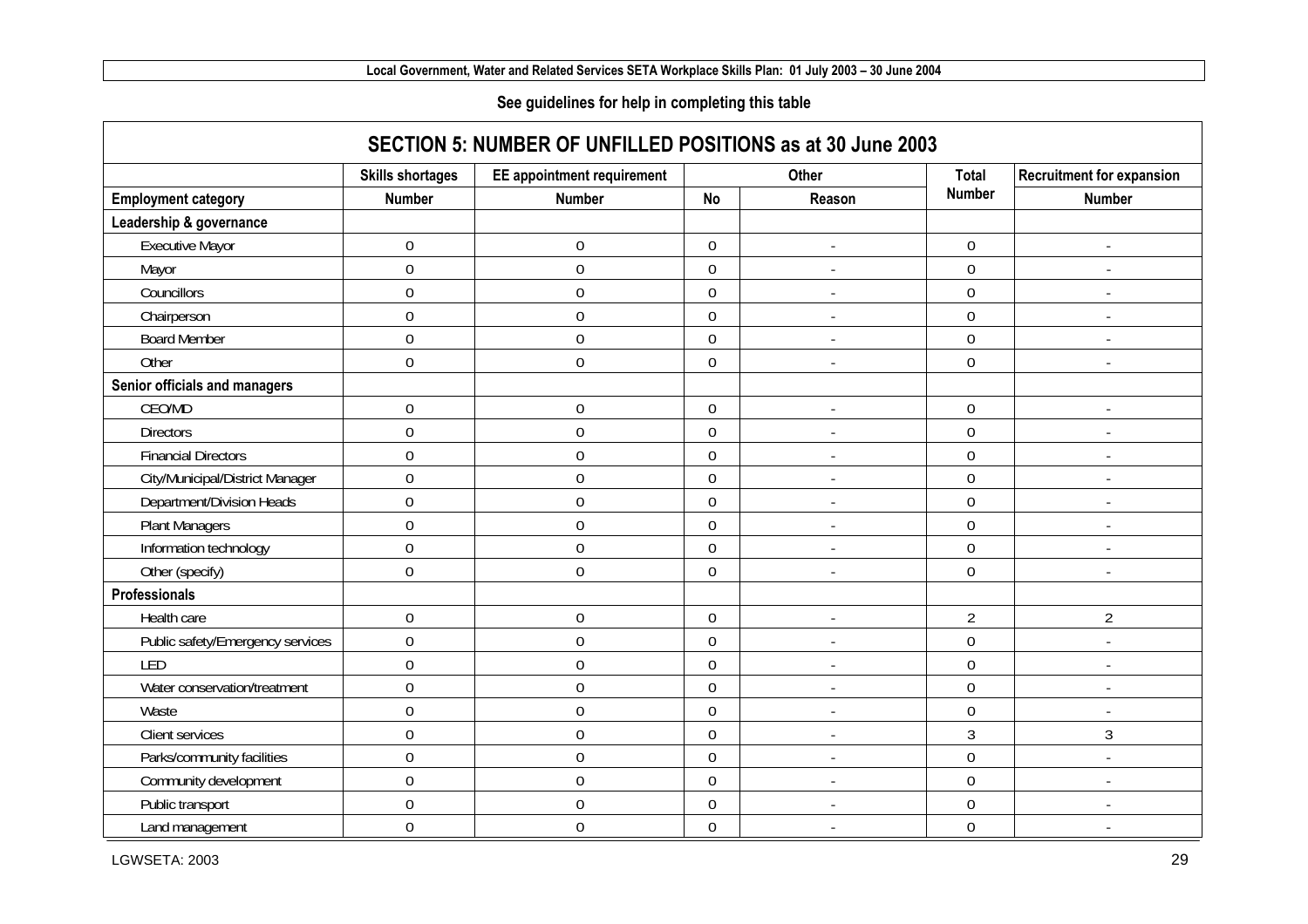| Local Government, Water and Related Services SETA Workplace Skills Plan: 01 July 2003 - 30 June 2004 |                         |                                                            |                  |                          |                |                                  |  |  |  |  |  |  |
|------------------------------------------------------------------------------------------------------|-------------------------|------------------------------------------------------------|------------------|--------------------------|----------------|----------------------------------|--|--|--|--|--|--|
|                                                                                                      |                         | SECTION 5: NUMBER OF UNFILLED POSITIONS as at 30 June 2003 |                  |                          |                |                                  |  |  |  |  |  |  |
|                                                                                                      | <b>Skills shortages</b> | <b>EE</b> appointment requirement                          |                  | Other                    | <b>Total</b>   | <b>Recruitment for expansion</b> |  |  |  |  |  |  |
| <b>Employment category</b>                                                                           | <b>Number</b>           | <b>Number</b>                                              | <b>No</b>        | Reason                   | <b>Number</b>  | <b>Number</b>                    |  |  |  |  |  |  |
| Housing administration                                                                               | $\mathbf 0$             | $\boldsymbol{0}$                                           | $\mathbf 0$      |                          | $\overline{0}$ |                                  |  |  |  |  |  |  |
| Environmental management                                                                             | $\overline{0}$          | $\mathbf 0$                                                | $\mathbf 0$      |                          | $\overline{0}$ |                                  |  |  |  |  |  |  |
| Roads                                                                                                | $\overline{0}$          | $\boldsymbol{0}$                                           | $\overline{0}$   | $\overline{a}$           | $\overline{0}$ |                                  |  |  |  |  |  |  |
| Electricity                                                                                          | $\overline{0}$          | $\mathbf 0$                                                | $\mathbf 0$      |                          | $\overline{2}$ | $\overline{2}$                   |  |  |  |  |  |  |
| Information technology                                                                               | $\overline{0}$          | $\boldsymbol{0}$                                           | $\mathbf 0$      | $\overline{\phantom{a}}$ | $\mathbf 0$    | $\sim$                           |  |  |  |  |  |  |
| Other (specify)                                                                                      | $\mathbf 0$             | $\mathbf 0$                                                | $\overline{0}$   | $\blacksquare$           | $\overline{0}$ |                                  |  |  |  |  |  |  |
| Technicians/associated prof                                                                          |                         |                                                            |                  |                          |                |                                  |  |  |  |  |  |  |
| Health care                                                                                          | $\boldsymbol{0}$        | $\boldsymbol{0}$                                           | $\boldsymbol{0}$ | $\overline{\phantom{a}}$ | $\mathbf 0$    |                                  |  |  |  |  |  |  |
| Public safety/Emergency services                                                                     | $\boldsymbol{0}$        | $\boldsymbol{0}$                                           | $\mathbf 0$      | $\overline{\phantom{a}}$ | $\mathbf 0$    |                                  |  |  |  |  |  |  |
| LED                                                                                                  | $\overline{0}$          | $\boldsymbol{0}$                                           | $\overline{0}$   |                          | $\overline{0}$ |                                  |  |  |  |  |  |  |
| Water conservation/treatment                                                                         | $\mathbf 0$             | $\boldsymbol{0}$                                           | $\overline{0}$   | $\overline{\phantom{a}}$ | $\overline{0}$ |                                  |  |  |  |  |  |  |
| Waste                                                                                                | $\overline{0}$          | $\boldsymbol{0}$                                           | $\mathbf 0$      | $\overline{\phantom{a}}$ | $\overline{0}$ |                                  |  |  |  |  |  |  |
| Client services                                                                                      | $\overline{0}$          | $\boldsymbol{0}$                                           |                  | $\overline{\phantom{a}}$ |                | 1                                |  |  |  |  |  |  |
| Parks/community facilities                                                                           | $\mathbf 0$             | $\boldsymbol{0}$                                           | $\mathbf 0$      |                          | $\overline{0}$ |                                  |  |  |  |  |  |  |
| Community development                                                                                | $\boldsymbol{0}$        | $\boldsymbol{0}$                                           | $\mathbf 0$      | J.                       | $\mathbf 0$    |                                  |  |  |  |  |  |  |
| Public transport                                                                                     | $\boldsymbol{0}$        | $\boldsymbol{0}$                                           | $\mathbf 0$      | $\overline{\phantom{a}}$ | $\mathbf 0$    |                                  |  |  |  |  |  |  |
| Land management                                                                                      | $\boldsymbol{0}$        | $\boldsymbol{0}$                                           | $\overline{0}$   | ÷,                       | $\overline{0}$ |                                  |  |  |  |  |  |  |
| Housing administration                                                                               | $\overline{0}$          | $\mathbf 0$                                                | $\overline{0}$   |                          | $\overline{0}$ |                                  |  |  |  |  |  |  |
| Environmental management                                                                             | $\mathbf 0$             | $\boldsymbol{0}$                                           | $\mathbf 0$      |                          | $\mathbf 0$    |                                  |  |  |  |  |  |  |
| Roads                                                                                                | $\overline{0}$          | $\boldsymbol{0}$                                           | $\mathbf 0$      |                          | $\overline{0}$ |                                  |  |  |  |  |  |  |
| Electricity                                                                                          | $\mathbf 0$             | $\boldsymbol{0}$                                           |                  | $\overline{a}$           |                | $\mathbf{1}$                     |  |  |  |  |  |  |
| Information technology                                                                               | $\mathbf 0$             | $\boldsymbol{0}$                                           | $\overline{0}$   |                          | $\mathbf 0$    |                                  |  |  |  |  |  |  |
| Other (specify)                                                                                      | $\boldsymbol{0}$        | $\boldsymbol{0}$                                           | $\overline{0}$   |                          | $\overline{0}$ |                                  |  |  |  |  |  |  |
| Skilled agric& fishery workers                                                                       |                         |                                                            |                  |                          |                |                                  |  |  |  |  |  |  |
| Health care                                                                                          | $\mathbf 0$             | $\boldsymbol{0}$                                           | $\mathbf 0$      |                          | $\mathbf 0$    |                                  |  |  |  |  |  |  |
| Public safety/Emergency services                                                                     | $\mathbf 0$             | $\boldsymbol{0}$                                           | $\mathbf 0$      | $\overline{\phantom{a}}$ | $\overline{0}$ |                                  |  |  |  |  |  |  |
| LED                                                                                                  | $\mathbf 0$             | $\boldsymbol{0}$                                           | $\boldsymbol{0}$ |                          | $\mathbf 0$    |                                  |  |  |  |  |  |  |
| Water conservation/treatment                                                                         | $\mathbf 0$             | $\boldsymbol{0}$                                           | $\mathbf 0$      | $\blacksquare$           | $\overline{0}$ |                                  |  |  |  |  |  |  |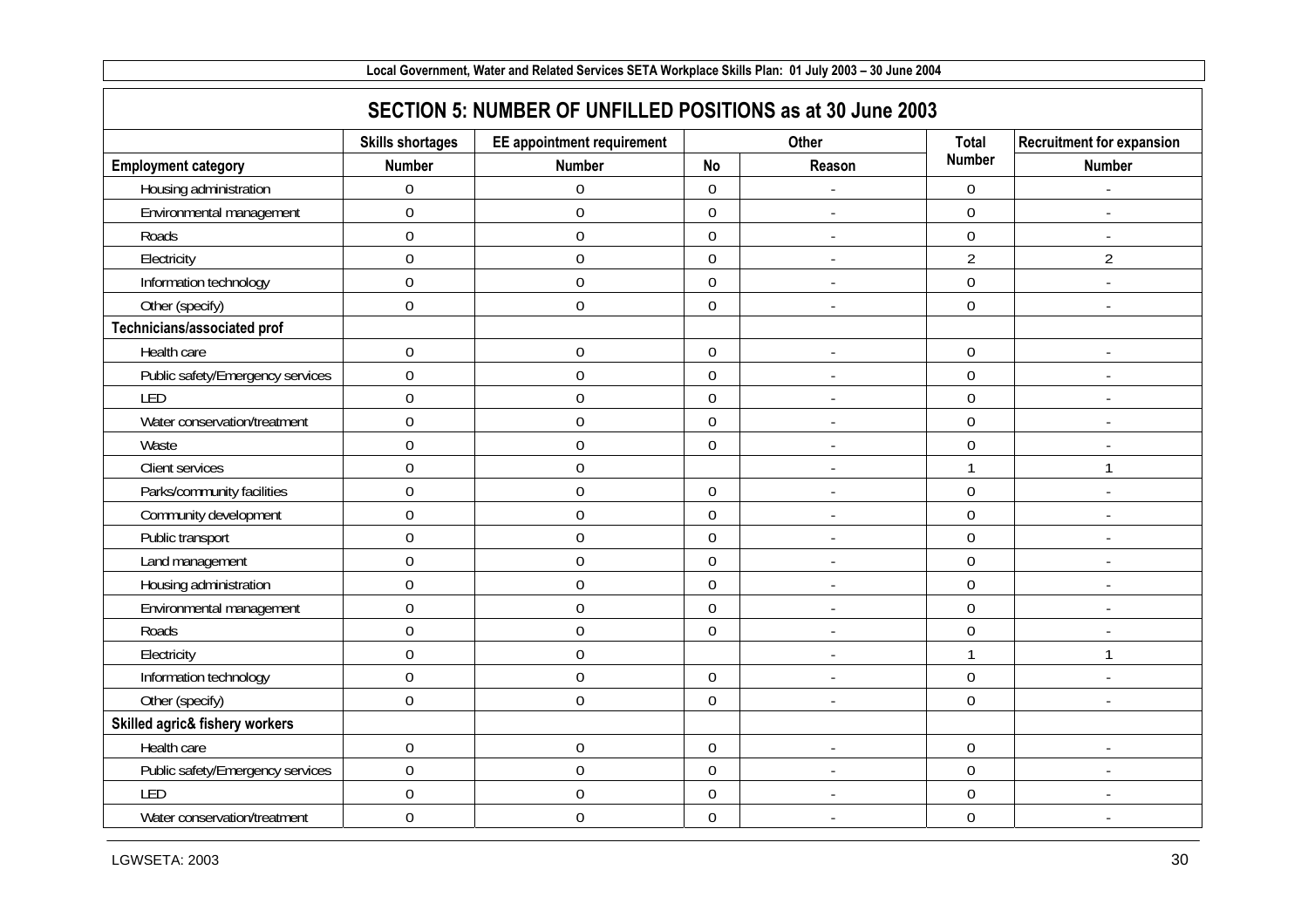| Local Government, Water and Related Services SETA Workplace Skills Plan: 01 July 2003 - 30 June 2004 |                         |                                                            |                  |                          |                  |                                  |  |  |  |  |  |
|------------------------------------------------------------------------------------------------------|-------------------------|------------------------------------------------------------|------------------|--------------------------|------------------|----------------------------------|--|--|--|--|--|
|                                                                                                      |                         | SECTION 5: NUMBER OF UNFILLED POSITIONS as at 30 June 2003 |                  |                          |                  |                                  |  |  |  |  |  |
|                                                                                                      | <b>Skills shortages</b> | <b>EE</b> appointment requirement                          |                  | Other                    | <b>Total</b>     | <b>Recruitment for expansion</b> |  |  |  |  |  |
| <b>Employment category</b>                                                                           | <b>Number</b>           | <b>Number</b>                                              | <b>No</b>        | Reason                   | <b>Number</b>    | <b>Number</b>                    |  |  |  |  |  |
| Waste                                                                                                | $\mathbf 0$             | $\boldsymbol{0}$                                           | $\mathbf 0$      |                          | $\mathbf 0$      |                                  |  |  |  |  |  |
| Client services                                                                                      | $\mathbf 0$             | $\boldsymbol{0}$                                           | $\mathbf 0$      |                          | $\mathbf 0$      |                                  |  |  |  |  |  |
| Parks/community facilities                                                                           | $\overline{0}$          | $\mathbf 0$                                                | $\overline{0}$   | $\blacksquare$           | $\overline{0}$   | $\overline{a}$                   |  |  |  |  |  |
| Community development                                                                                | $\mathbf 0$             | $\boldsymbol{0}$                                           | $\mathbf 0$      | $\overline{a}$           | $\overline{0}$   |                                  |  |  |  |  |  |
| Public transport                                                                                     | $\mathbf 0$             | $\boldsymbol{0}$                                           | $\mathbf 0$      | $\blacksquare$           | $\overline{0}$   | $\overline{a}$                   |  |  |  |  |  |
| Land management                                                                                      | $\mathbf 0$             | $\boldsymbol{0}$                                           | $\mathbf 0$      |                          | $\overline{0}$   |                                  |  |  |  |  |  |
| Housing administration                                                                               | $\mathbf 0$             | $\boldsymbol{0}$                                           | $\mathbf 0$      | $\overline{a}$           | $\mathbf 0$      | $\overline{a}$                   |  |  |  |  |  |
| Environmental management                                                                             | $\boldsymbol{0}$        | $\boldsymbol{0}$                                           | $\mathbf 0$      | $\overline{\phantom{a}}$ | $\mathbf 0$      |                                  |  |  |  |  |  |
| Roads                                                                                                | $\mathbf 0$             | $\boldsymbol{0}$                                           | $\mathbf 0$      | $\blacksquare$           | $\boldsymbol{0}$ | $\mathbf{r}$                     |  |  |  |  |  |
| Electricity                                                                                          | $\overline{0}$          | $\mathbf 0$                                                | $\overline{0}$   | $\overline{\phantom{a}}$ | $\overline{0}$   |                                  |  |  |  |  |  |
| Information technology                                                                               | $\mathbf 0$             | $\boldsymbol{0}$                                           | $\mathbf 0$      | $\overline{a}$           | $\overline{0}$   | $\mathbf{r}$                     |  |  |  |  |  |
| Other (specify)                                                                                      | $\mathbf 0$             | $\mathbf 0$                                                | $\overline{0}$   | $\overline{\phantom{a}}$ | $\overline{0}$   |                                  |  |  |  |  |  |
| <b>Clerks</b>                                                                                        |                         |                                                            |                  |                          |                  |                                  |  |  |  |  |  |
| Health care                                                                                          | $\mathbf 0$             | $\boldsymbol{0}$                                           | $\mathbf 0$      | $\overline{\phantom{a}}$ | 1                | $\mathbf{1}$                     |  |  |  |  |  |
| Public safety/Emergency services                                                                     | $\mathbf 0$             | $\boldsymbol{0}$                                           | $\mathbf 0$      | $\overline{a}$           | 1                | $\mathbf{1}$                     |  |  |  |  |  |
| LED                                                                                                  | $\mathbf 0$             | $\boldsymbol{0}$                                           | $\mathbf 0$      | $\blacksquare$           | $\mathbf 0$      | $\blacksquare$                   |  |  |  |  |  |
| Water conservation/treatment                                                                         | $\mathbf 0$             | $\boldsymbol{0}$                                           | $\mathbf 0$      | $\overline{a}$           | $\mathbf 0$      | $\mathbf{r}$                     |  |  |  |  |  |
| Waste                                                                                                | $\overline{0}$          | $\mathbf 0$                                                | $\mathbf 0$      |                          | $\overline{0}$   |                                  |  |  |  |  |  |
| Client services                                                                                      | $\mathbf 0$             | $\boldsymbol{0}$                                           | $\mathbf 0$      | $\overline{\phantom{a}}$ | 13               | 13                               |  |  |  |  |  |
| Parks/community facilities                                                                           | $\mathbf 0$             | $\boldsymbol{0}$                                           | $\mathbf 0$      | $\overline{\phantom{a}}$ | $\overline{2}$   | $\overline{2}$                   |  |  |  |  |  |
| Community development                                                                                | $\mathbf 0$             | $\boldsymbol{0}$                                           | $\mathbf 0$      | $\overline{\phantom{a}}$ | $\mathbf 0$      | $\overline{a}$                   |  |  |  |  |  |
| Public transport                                                                                     | $\mathbf 0$             | $\boldsymbol{0}$                                           | $\mathbf 0$      | $\blacksquare$           | $\mathbf 0$      | $\overline{\phantom{a}}$         |  |  |  |  |  |
| Land management                                                                                      | $\mathbf 0$             | $\boldsymbol{0}$                                           | $\overline{0}$   | $\overline{\phantom{a}}$ | $\overline{0}$   |                                  |  |  |  |  |  |
| Housing administration                                                                               | $\mathbf 0$             | $\boldsymbol{0}$                                           | $\overline{0}$   | $\overline{\phantom{a}}$ | $\overline{0}$   |                                  |  |  |  |  |  |
| Environmental management                                                                             | $\mathbf 0$             | $\boldsymbol{0}$                                           | $\mathbf 0$      | $\overline{\phantom{a}}$ | $\mathbf 0$      | $\overline{a}$                   |  |  |  |  |  |
| Roads                                                                                                | $\mathbf 0$             | $\boldsymbol{0}$                                           | $\mathbf 0$      |                          | $\overline{0}$   |                                  |  |  |  |  |  |
| Electricity                                                                                          | $\mathbf 0$             | $\boldsymbol{0}$                                           | $\boldsymbol{0}$ | $\overline{a}$           | $\mathbf 0$      |                                  |  |  |  |  |  |
| Information technology                                                                               | $\mathbf 0$             | $\boldsymbol{0}$                                           | $\mathbf 0$      | $\overline{\phantom{a}}$ | $\mathbf 0$      |                                  |  |  |  |  |  |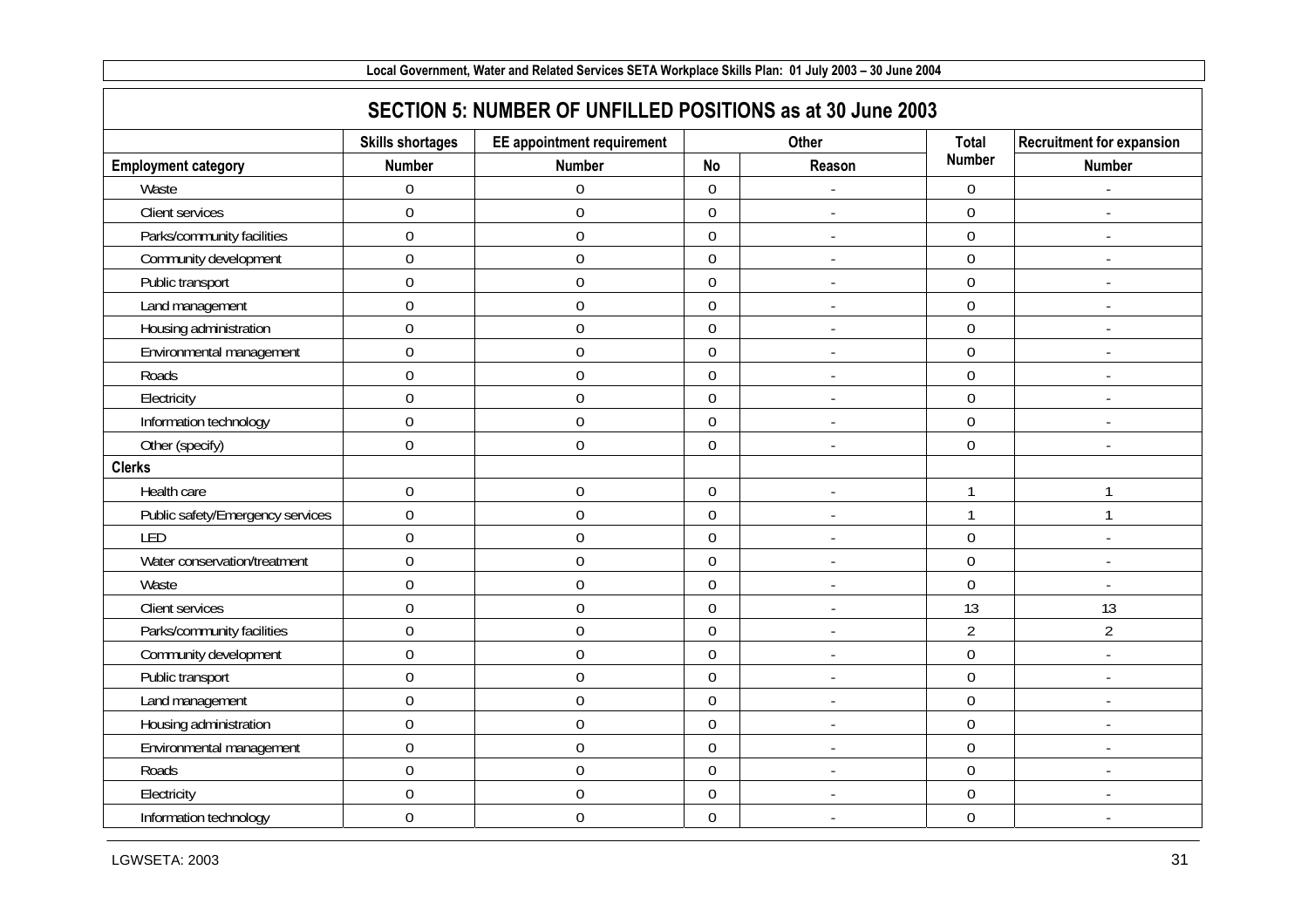| Local Government, Water and Related Services SETA Workplace Skills Plan: 01 July 2003 - 30 June 2004 |                         |                                                            |                  |                          |                |                                  |  |  |  |  |  |
|------------------------------------------------------------------------------------------------------|-------------------------|------------------------------------------------------------|------------------|--------------------------|----------------|----------------------------------|--|--|--|--|--|
|                                                                                                      |                         | SECTION 5: NUMBER OF UNFILLED POSITIONS as at 30 June 2003 |                  |                          |                |                                  |  |  |  |  |  |
|                                                                                                      | <b>Skills shortages</b> | <b>EE</b> appointment requirement                          |                  | <b>Other</b>             | <b>Total</b>   | <b>Recruitment for expansion</b> |  |  |  |  |  |
| <b>Employment category</b>                                                                           | <b>Number</b>           | <b>Number</b>                                              | <b>No</b>        | Reason                   | <b>Number</b>  | <b>Number</b>                    |  |  |  |  |  |
| <b>Service workers</b>                                                                               |                         |                                                            |                  |                          |                |                                  |  |  |  |  |  |
| Health care                                                                                          | $\boldsymbol{0}$        | $\boldsymbol{0}$                                           | $\overline{0}$   |                          | 1              | 1                                |  |  |  |  |  |
| Public safety/Emergency services                                                                     | $\overline{0}$          | $\boldsymbol{0}$                                           | $\mathbf 0$      | $\overline{a}$           | 5              | 5                                |  |  |  |  |  |
| LED                                                                                                  | $\overline{0}$          | $\boldsymbol{0}$                                           | $\overline{0}$   |                          | $\overline{0}$ | $\boldsymbol{0}$                 |  |  |  |  |  |
| Water conservation/treatment                                                                         | $\overline{0}$          | $\boldsymbol{0}$                                           | $\mathbf 0$      | $\blacksquare$           | $\overline{0}$ | $\mathbf 0$                      |  |  |  |  |  |
| Waste                                                                                                | $\overline{0}$          | $\boldsymbol{0}$                                           | $\mathbf 0$      |                          | $\overline{0}$ | $\mathbf 0$                      |  |  |  |  |  |
| Client services                                                                                      | $\mathbf 0$             | $\boldsymbol{0}$                                           | $\mathbf 0$      | $\overline{\phantom{a}}$ | 5              | 5                                |  |  |  |  |  |
| Parks/community facilities                                                                           | $\mathbf 0$             | $\boldsymbol{0}$                                           | $\mathbf 0$      | $\overline{\phantom{a}}$ | $\mathbf 0$    | $\mathbf 0$                      |  |  |  |  |  |
| Community development                                                                                | $\mathbf 0$             | $\boldsymbol{0}$                                           | $\mathbf 0$      | $\overline{\phantom{a}}$ | $\mathbf 0$    | $\boldsymbol{0}$                 |  |  |  |  |  |
| Public transport                                                                                     | $\mathbf 0$             | $\boldsymbol{0}$                                           | $\mathbf 0$      |                          | $\overline{0}$ | $\boldsymbol{0}$                 |  |  |  |  |  |
| Land management                                                                                      | $\mathbf 0$             | $\boldsymbol{0}$                                           | $\mathbf 0$      | $\overline{a}$           | $\mathbf 0$    | $\boldsymbol{0}$                 |  |  |  |  |  |
| Housing administration                                                                               | $\mathbf 0$             | $\boldsymbol{0}$                                           | $\mathbf 0$      | $\overline{\phantom{a}}$ | $\mathbf 0$    | $\boldsymbol{0}$                 |  |  |  |  |  |
| Environmental management                                                                             | $\overline{0}$          | $\boldsymbol{0}$                                           | $\overline{0}$   | $\blacksquare$           | $\overline{0}$ | $\boldsymbol{0}$                 |  |  |  |  |  |
| Roads                                                                                                | $\overline{0}$          | $\mathbf 0$                                                | $\overline{0}$   | $\overline{\phantom{a}}$ | $\overline{0}$ | $\mathbf 0$                      |  |  |  |  |  |
| Electricity                                                                                          | $\mathbf 0$             | $\boldsymbol{0}$                                           | $\mathbf 0$      | $\overline{a}$           | $\overline{0}$ | $\boldsymbol{0}$                 |  |  |  |  |  |
| Information technology                                                                               | $\mathbf 0$             | $\boldsymbol{0}$                                           | $\boldsymbol{0}$ | $\overline{\phantom{a}}$ | $\mathbf 0$    | $\mathbf 0$                      |  |  |  |  |  |
| Other (specify)                                                                                      | $\mathbf 0$             | $\boldsymbol{0}$                                           | $\mathbf 0$      | $\blacksquare$           | $\overline{0}$ | $\boldsymbol{0}$                 |  |  |  |  |  |
| <b>Craft &amp; related workers</b>                                                                   |                         |                                                            |                  |                          |                | $\mathbf 0$                      |  |  |  |  |  |
| Health care                                                                                          | $\mathbf 0$             | $\boldsymbol{0}$                                           | $\mathbf 0$      | $\overline{a}$           | $\overline{0}$ | $\boldsymbol{0}$                 |  |  |  |  |  |
| Public safety/Emergency services                                                                     | $\overline{0}$          | $\boldsymbol{0}$                                           | $\overline{0}$   |                          | $\overline{0}$ | $\boldsymbol{0}$                 |  |  |  |  |  |
| LED                                                                                                  | $\overline{0}$          | $\mathbf 0$                                                | $\overline{0}$   | $\overline{\phantom{a}}$ | $\overline{0}$ | $\mathbf 0$                      |  |  |  |  |  |
| Water conservation/treatment                                                                         | $\overline{0}$          | $\mathbf 0$                                                | $\overline{0}$   | $\blacksquare$           | $\overline{1}$ | $\mathbf{1}$                     |  |  |  |  |  |
| Waste                                                                                                | $\mathbf 0$             | $\boldsymbol{0}$                                           | $\mathbf 0$      | $\overline{a}$           | $\overline{0}$ | $\boldsymbol{0}$                 |  |  |  |  |  |
| Client services                                                                                      | $\mathbf 0$             | $\boldsymbol{0}$                                           | $\mathbf 0$      | $\overline{\phantom{a}}$ | $\mathbf 0$    | $\boldsymbol{0}$                 |  |  |  |  |  |
| Parks/community facilities                                                                           | $\mathbf 0$             | $\boldsymbol{0}$                                           | $\mathbf 0$      | $\blacksquare$           |                | $\mathbf{1}$                     |  |  |  |  |  |
| Community development                                                                                | $\mathbf 0$             | $\boldsymbol{0}$                                           | $\mathbf 0$      | $\overline{\phantom{a}}$ | $\mathbf 0$    | $\boldsymbol{0}$                 |  |  |  |  |  |
| Public transport                                                                                     | $\mathbf 0$             | $\boldsymbol{0}$                                           | $\mathbf 0$      | $\overline{a}$           | $\overline{2}$ | $\overline{2}$                   |  |  |  |  |  |
| Land management                                                                                      | $\mathbf 0$             | $\boldsymbol{0}$                                           | $\mathbf 0$      | $\overline{\phantom{a}}$ | $\mathbf 0$    | $\boldsymbol{0}$                 |  |  |  |  |  |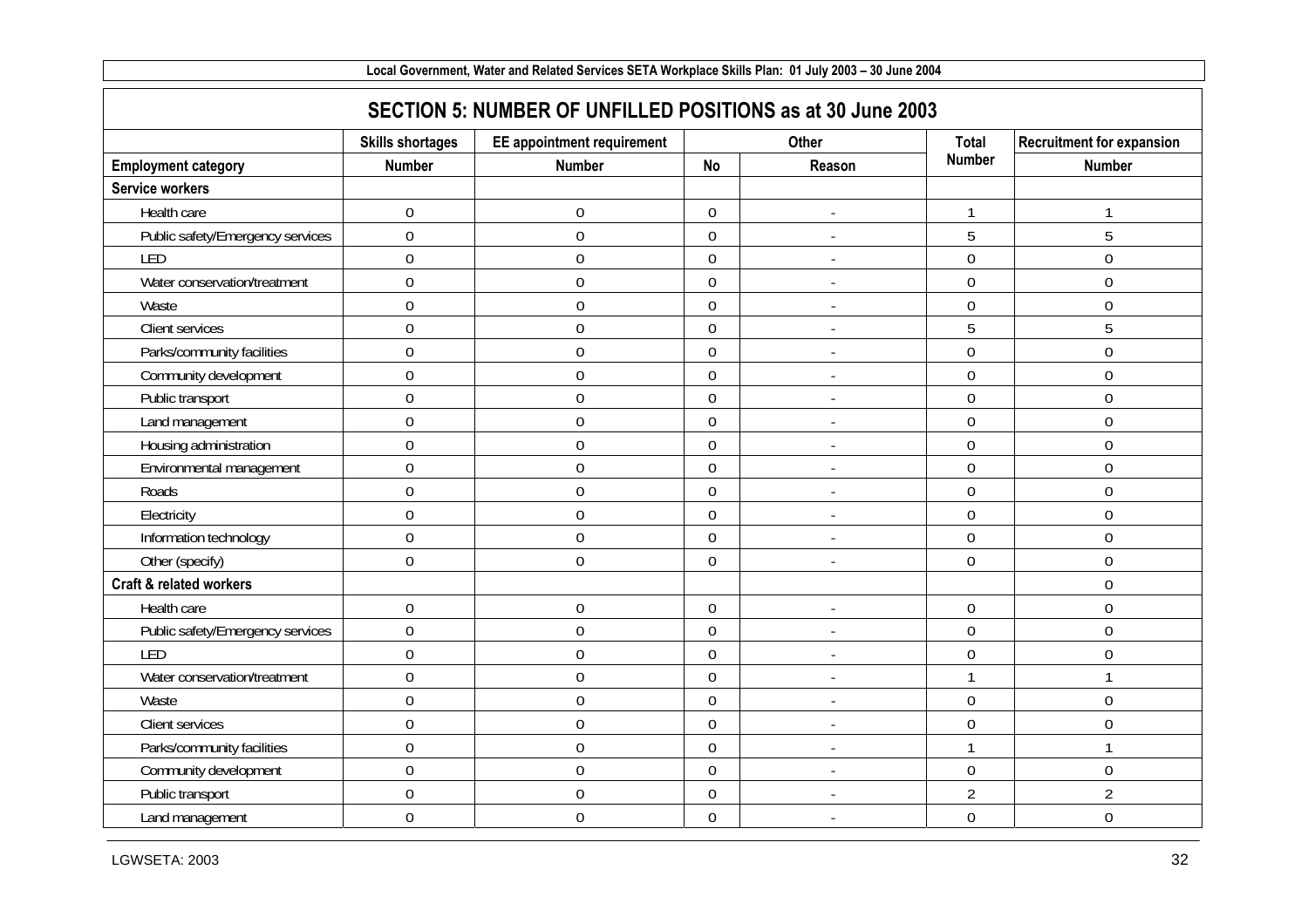| Local Government, Water and Related Services SETA Workplace Skills Plan: 01 July 2003 - 30 June 2004 |                         |                                            |                  |                          |                |                                  |
|------------------------------------------------------------------------------------------------------|-------------------------|--------------------------------------------|------------------|--------------------------|----------------|----------------------------------|
| SECTION 5: NUMBER OF UNFILLED POSITIONS as at 30 June 2003                                           |                         |                                            |                  |                          |                |                                  |
|                                                                                                      | <b>Skills shortages</b> | <b>EE</b> appointment requirement<br>Other |                  |                          | <b>Total</b>   | <b>Recruitment for expansion</b> |
| <b>Employment category</b>                                                                           | <b>Number</b>           | <b>Number</b>                              | <b>No</b>        | Reason                   | <b>Number</b>  | <b>Number</b>                    |
| Housing administration                                                                               | $\mathbf 0$             | $\boldsymbol{0}$                           | $\mathbf 0$      |                          | $\overline{0}$ | $\mathbf 0$                      |
| Environmental management                                                                             | $\overline{0}$          | $\mathbf 0$                                | $\mathbf 0$      |                          | $\overline{0}$ | $\mathbf 0$                      |
| Roads                                                                                                | $\overline{0}$          | $\boldsymbol{0}$                           | $\overline{0}$   | $\overline{a}$           | $\overline{0}$ | $\boldsymbol{0}$                 |
| Electricity                                                                                          | $\overline{0}$          | $\mathbf 0$                                | $\mathbf 0$      |                          | $\overline{2}$ | $\overline{2}$                   |
| Information technology                                                                               | $\overline{0}$          | $\boldsymbol{0}$                           | $\mathbf 0$      | $\overline{\phantom{a}}$ | $\overline{0}$ | $\mathbf 0$                      |
| Other (specify)                                                                                      | $\overline{0}$          | $\mathbf 0$                                | $\mathbf 0$      | $\blacksquare$           | $\overline{0}$ | $\mathbf 0$                      |
| Plant, machine operators                                                                             |                         |                                            |                  |                          |                |                                  |
| Health care                                                                                          | $\boldsymbol{0}$        | $\boldsymbol{0}$                           | $\boldsymbol{0}$ | $\overline{\phantom{a}}$ | $\mathbf 0$    | $\boldsymbol{0}$                 |
| Public safety/Emergency services                                                                     | $\mathbf 0$             | $\boldsymbol{0}$                           | $\mathbf 0$      | $\overline{\phantom{a}}$ | $\mathbf 0$    | $\boldsymbol{0}$                 |
| LED                                                                                                  | $\overline{0}$          | $\boldsymbol{0}$                           | $\overline{0}$   |                          | $\overline{0}$ | $\overline{0}$                   |
| Water conservation/treatment                                                                         | $\overline{0}$          | $\boldsymbol{0}$                           | $\overline{0}$   | $\overline{\phantom{a}}$ | $\overline{0}$ | $\boldsymbol{0}$                 |
| Waste                                                                                                | $\overline{0}$          | $\boldsymbol{0}$                           |                  | $\overline{\phantom{a}}$ |                | $\mathbf{1}$                     |
| Client services                                                                                      | $\overline{0}$          | $\boldsymbol{0}$                           | $\mathbf 0$      | $\overline{\phantom{a}}$ | $\overline{0}$ | $\boldsymbol{0}$                 |
| Parks/community facilities                                                                           | $\mathbf 0$             | $\boldsymbol{0}$                           | $\boldsymbol{0}$ |                          | $\overline{0}$ | $\mathbf 0$                      |
| Community development                                                                                | $\boldsymbol{0}$        | $\boldsymbol{0}$                           | $\mathbf 0$      | J.                       | $\mathbf 0$    | $\boldsymbol{0}$                 |
| Public transport                                                                                     | $\mathbf 0$             | $\boldsymbol{0}$                           |                  | $\overline{\phantom{a}}$ |                | $\mathbf{1}$                     |
| Land management                                                                                      | $\overline{0}$          | $\boldsymbol{0}$                           | $\boldsymbol{0}$ | ÷,                       | $\overline{0}$ | $\boldsymbol{0}$                 |
| Housing administration                                                                               | $\overline{0}$          | $\mathbf 0$                                | $\mathbf 0$      |                          | $\theta$       | $\mathbf 0$                      |
| Environmental management                                                                             | $\mathbf 0$             | $\boldsymbol{0}$                           | $\mathbf 0$      |                          | $\mathbf 0$    | $\boldsymbol{0}$                 |
| Roads                                                                                                | $\overline{0}$          | $\boldsymbol{0}$                           |                  |                          |                | $\mathbf{1}$                     |
| Electricity                                                                                          | $\mathbf 0$             | $\boldsymbol{0}$                           | $\mathbf 0$      | $\overline{a}$           | $\mathbf 0$    | $\boldsymbol{0}$                 |
| Information technology                                                                               | $\mathbf 0$             | $\boldsymbol{0}$                           | $\boldsymbol{0}$ |                          | $\overline{0}$ | $\boldsymbol{0}$                 |
| Other (specify)                                                                                      | $\boldsymbol{0}$        | $\boldsymbol{0}$                           | $\boldsymbol{0}$ |                          | $\overline{0}$ | $\boldsymbol{0}$                 |
| <b>Elementary occupations</b>                                                                        |                         |                                            |                  |                          |                |                                  |
| Health care                                                                                          | $\mathbf 0$             | $\boldsymbol{0}$                           | $\mathbf 0$      |                          | $\overline{2}$ | $\overline{2}$                   |
| Public safety/Emergency services                                                                     | $\mathbf 0$             | $\boldsymbol{0}$                           | $\mathbf 0$      | $\overline{\phantom{a}}$ | 9              | 9                                |
| LED                                                                                                  | $\mathbf 0$             | $\boldsymbol{0}$                           | $\boldsymbol{0}$ |                          | $\mathbf 0$    | $\boldsymbol{0}$                 |
| Water conservation/treatment                                                                         | $\mathbf 0$             | $\boldsymbol{0}$                           | $\mathbf 0$      | $\blacksquare$           |                | 1                                |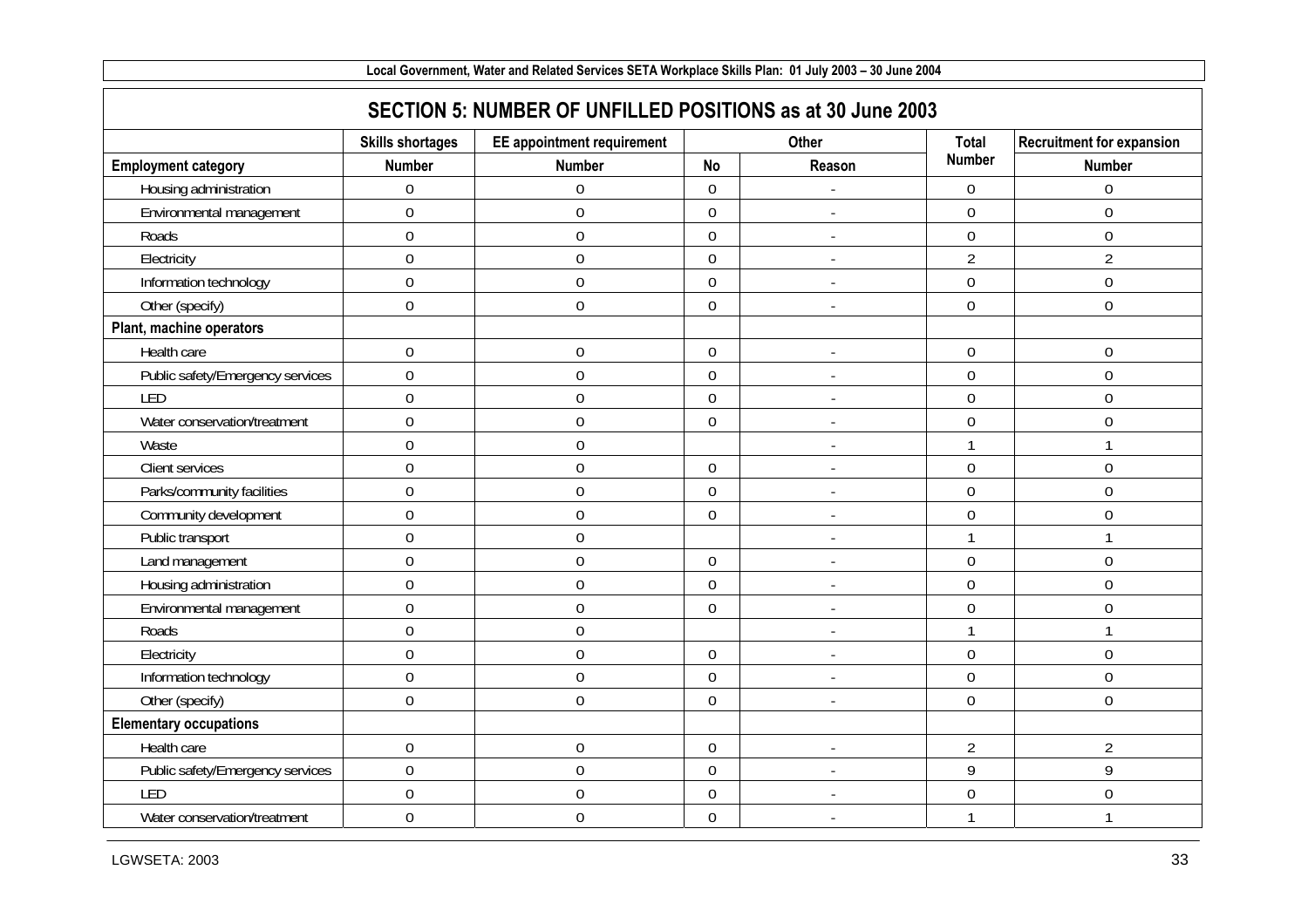| Local Government, Water and Related Services SETA Workplace Skills Plan: 01 July 2003 - 30 June 2004 |                         |                            |              |        |                |                                  |
|------------------------------------------------------------------------------------------------------|-------------------------|----------------------------|--------------|--------|----------------|----------------------------------|
| SECTION 5: NUMBER OF UNFILLED POSITIONS as at 30 June 2003                                           |                         |                            |              |        |                |                                  |
|                                                                                                      | <b>Skills shortages</b> | EE appointment requirement | <b>Other</b> |        | Total          | <b>Recruitment for expansion</b> |
| <b>Employment category</b>                                                                           | <b>Number</b>           | <b>Number</b>              | <b>No</b>    | Reason | <b>Number</b>  | Number                           |
| Waste                                                                                                |                         | 0                          | 0            |        |                |                                  |
| Client services                                                                                      |                         | 0                          | 0            |        |                |                                  |
| Parks/community facilities                                                                           | $\Omega$                | 0                          | 0            |        | 8              | 8                                |
| Community development                                                                                |                         | 0                          | $\Omega$     |        |                |                                  |
| Public transport                                                                                     |                         | 0                          | $\Omega$     |        |                |                                  |
| Land management                                                                                      |                         | 0                          | $\Omega$     |        |                | C                                |
| Housing administration                                                                               |                         | $\theta$                   | $\Omega$     |        |                |                                  |
| Environmental management                                                                             |                         | $\theta$                   | $\Omega$     |        |                | 5                                |
| Roads                                                                                                |                         | $\Omega$                   | $\Omega$     |        | $\mathfrak{D}$ |                                  |
| Electricity                                                                                          |                         | U                          | $\Omega$     |        |                |                                  |
| Information technology                                                                               |                         | $\Omega$                   | $\Omega$     |        | $\cap$         |                                  |
| Other (specify)                                                                                      |                         | $\theta$                   | $\Omega$     |        | $\Omega$       |                                  |
| <b>Apprentices</b>                                                                                   |                         | $\Omega$                   | $\Omega$     |        | ∩              | $\Omega$                         |
| <b>TOTALS</b>                                                                                        |                         | $\Omega$                   | $\Omega$     |        | 80             | 80                               |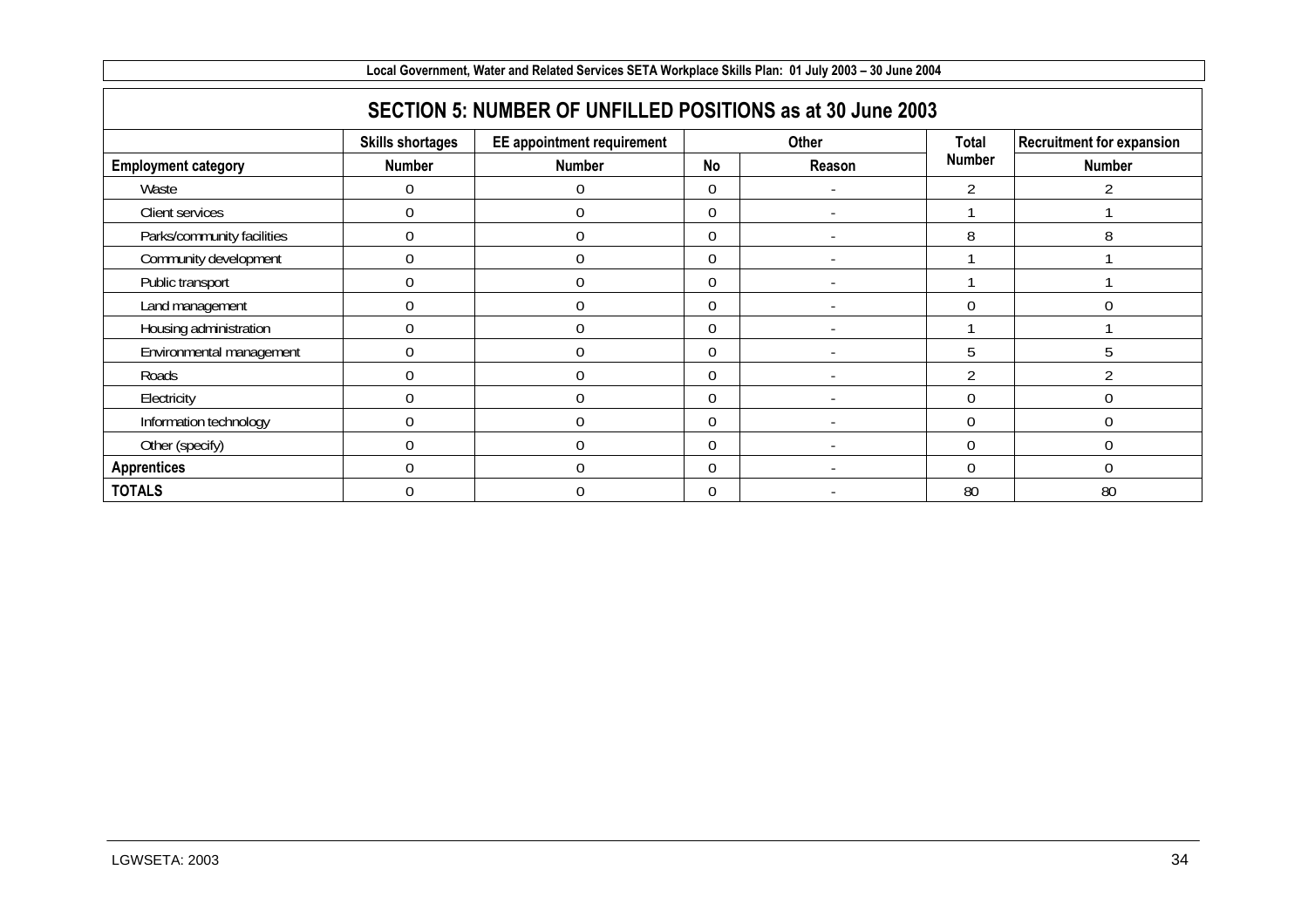# **Part 2: Planning**

### **SECTION 6: STRATEGIC OBJECTIVES for the period 01 July 2003 to 30 June 2004**

**See guidelines for help in filling out these tables** 

**Please note: The information in this table should inform the priorities identified in table 7.2** 

| SECTION 6.1: STRATEGIC OBJECTIVES FOR MUNICIPALITIES for the period 01 July 2003 to 30 June 2004 |                                                                                      |                                                                                                                      |                                                                                                                                                                                                    |                                                                            |  |  |
|--------------------------------------------------------------------------------------------------|--------------------------------------------------------------------------------------|----------------------------------------------------------------------------------------------------------------------|----------------------------------------------------------------------------------------------------------------------------------------------------------------------------------------------------|----------------------------------------------------------------------------|--|--|
| <b>Global context</b><br><b>IDP</b> objectives                                                   | <b>Operational context</b><br><b>Municipal objectives</b>                            | <b>Enabling context</b><br>Training and skills development<br>objectives                                             | <b>Transformation context</b><br><b>Employment equity objectives</b>                                                                                                                               | Sector skills plan priorities                                              |  |  |
| Engineering                                                                                      | Engineering                                                                          | Engineering                                                                                                          | <b>Engineering</b>                                                                                                                                                                                 | <b>Engineering</b>                                                         |  |  |
| Adequate clean water supply in<br>accordance with legal<br>requirements.                         | Adequate clean water supply in<br>accordance with legal<br>requirements.             | Water purification training<br>Operator (Water and Sewer<br>Purification)<br>Plumbing<br>$\bullet$<br>Pipe blockages | Workforce should be women<br>30%<br>Workforce should be people<br>$80\%$ -<br>from designated groups.<br>None designated<br>20%<br>Workforce should be people<br>$2% -$<br>with disabilities.      | Water purification & sanitation<br>techniques<br>Water treatment processes |  |  |
| An operational water supply<br>network.                                                          | 2. An operational water supply<br>network.                                           | Pipe laying / repairs<br>$\bullet$                                                                                   | Workforce should be women<br>$30\%$ -<br>Workforce should be people<br>$80\%$ -<br>from designated groups.<br>None designated<br>20%<br>Workforce should be people<br>$2% -$<br>with disabilities. |                                                                            |  |  |
| Design and implementation of<br>3.<br>effective storm water drainage<br>and kerbing.             | 2.<br>Design and implementation of<br>effective storm water drainage<br>and kerbing. | Kerbs Laying<br>$\bullet$<br>Laying of storm water pipes<br>$\bullet$<br><b>Bsc.</b> Civil Engineering<br>$\bullet$  | Workforce should be women<br>$30\%$ -<br>Workforce should be people<br>$80\%$ -<br>from designated groups.<br>20%<br>None designated<br>Workforce should be people<br>$2% -$<br>with disabilities. |                                                                            |  |  |
| Prevention of water losses.                                                                      | Prevention of water losses.                                                          | Water meters repairs<br>$\bullet$                                                                                    | 30% - Workforce should be women                                                                                                                                                                    | Water conservation skills                                                  |  |  |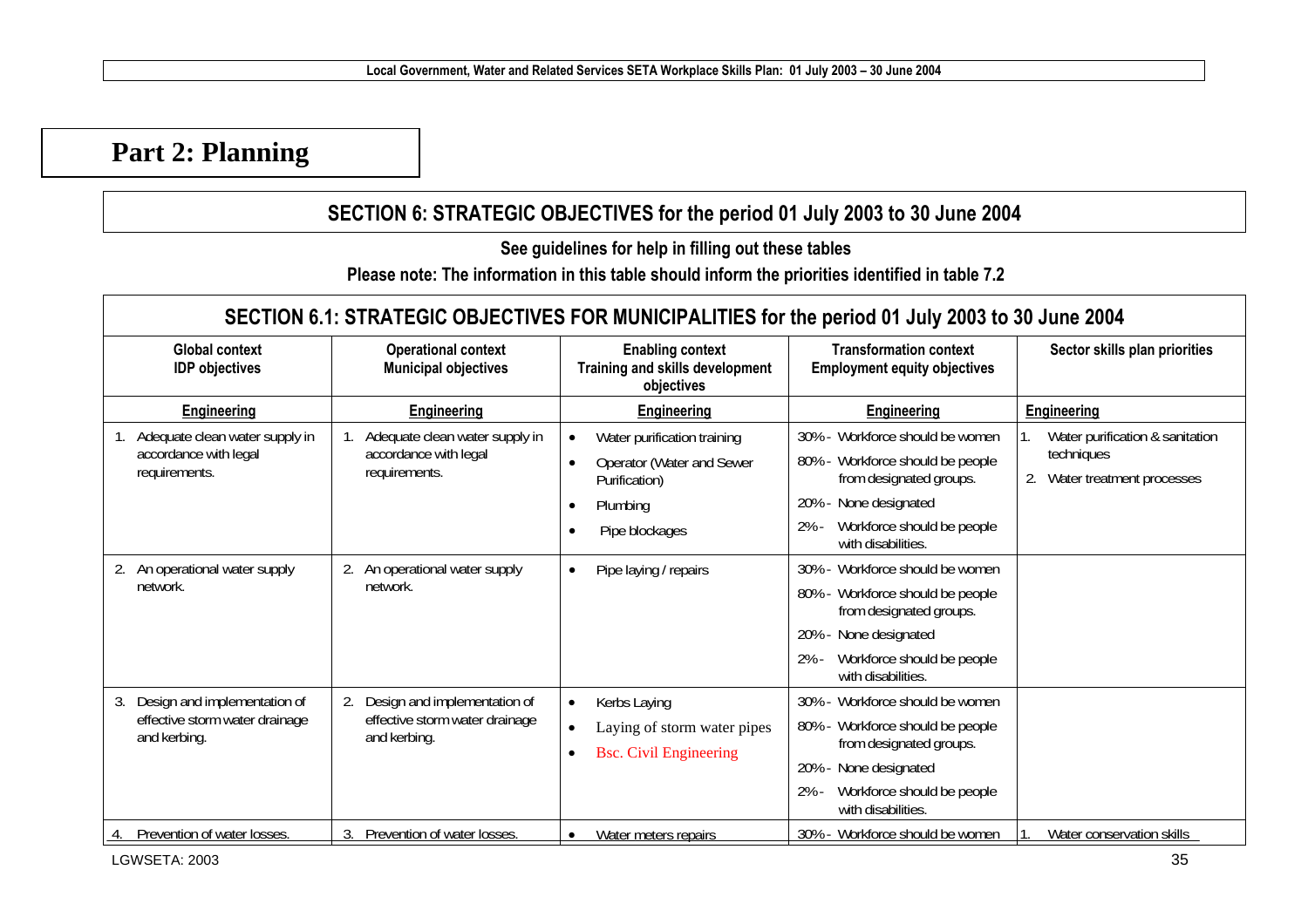| Local Government, Water and Related Services SETA Workplace Skills Plan: 01 July 2003 - 30 June 2004 |                                                                 |                                          |                                                             |                                      |  |  |
|------------------------------------------------------------------------------------------------------|-----------------------------------------------------------------|------------------------------------------|-------------------------------------------------------------|--------------------------------------|--|--|
|                                                                                                      |                                                                 |                                          | 80% - Workforce should be people<br>from designated groups. |                                      |  |  |
|                                                                                                      |                                                                 |                                          | 20% - None designated                                       |                                      |  |  |
|                                                                                                      |                                                                 |                                          | Workforce should be people<br>2% -<br>with disabilities.    |                                      |  |  |
| Effective resurfaced roads,<br>5.                                                                    | Effective resurfaced roads,<br>4.                               | Potholes repairs<br>$\bullet$            | 30% - Workforce should be women                             |                                      |  |  |
| repair of potholes and repair<br>road surface program.                                               | repair of potholes and repair<br>road surface program.          |                                          | 80% - Workforce should be people<br>from designated groups. |                                      |  |  |
|                                                                                                      |                                                                 |                                          | 20% - None designated                                       |                                      |  |  |
|                                                                                                      |                                                                 |                                          | Workforce should be people<br>2% -<br>with disabilities.    |                                      |  |  |
| An operational electricity supply                                                                    | 5. An operational electricity supply                            | General maintenance                      | 30% - Workforce should be women                             | <b>Technical skills</b>              |  |  |
| network and other support<br>systems to ensure effective                                             | network and other support<br>systems to ensure effective        | Switching<br>$\bullet$                   | 80% - Workforce should be people                            |                                      |  |  |
| electricity supply                                                                                   | electricity supply                                              | Safety<br>$\bullet$                      | from designated groups.                                     |                                      |  |  |
|                                                                                                      |                                                                 | <b>Diploma Electrical</b>                | 20% - None designated<br>2% - Workforce should be people    |                                      |  |  |
|                                                                                                      |                                                                 | Engineering                              | with disabilities.                                          |                                      |  |  |
|                                                                                                      |                                                                 | Management skills                        |                                                             |                                      |  |  |
|                                                                                                      |                                                                 | Supervisory skills                       |                                                             |                                      |  |  |
| <b>Community &amp; Health</b>                                                                        | <b>Community &amp; Health</b>                                   | <b>Community &amp; Health</b>            | <b>Community &amp; Health</b>                               | <b>Community &amp; Health</b>        |  |  |
| Development and maintenance<br>7.<br>of parks and public spaces                                      | Development and maintenance<br>6.<br>of parks and public spaces | Professional grass cutting<br>techniques | 30% - Workforce should be women                             | Landscaping                          |  |  |
|                                                                                                      |                                                                 | Chainsaw training<br>$\bullet$           | 80% - Workforce should be people<br>from designated groups. |                                      |  |  |
|                                                                                                      |                                                                 | Master Degree in Public Health           | 20% - None designated                                       |                                      |  |  |
|                                                                                                      |                                                                 |                                          | Workforce should be people<br>$2% -$<br>with disabilities.  |                                      |  |  |
| Efficient housing and estate<br>8.                                                                   | Efficient housing and estate<br>7.                              | Housing project management<br>$\bullet$  | 30% - Workforce should be women                             |                                      |  |  |
| administration                                                                                       | administration                                                  |                                          | 80% - Workforce should be people<br>from designated groups. |                                      |  |  |
|                                                                                                      |                                                                 |                                          | 20% - None designated                                       |                                      |  |  |
|                                                                                                      |                                                                 |                                          | Workforce should be people<br>$2% -$<br>with disabilities.  |                                      |  |  |
| <b>Marketing &amp; Communication</b>                                                                 | <b>Marketing &amp; Communication</b>                            | <b>Marketing &amp; Communication</b>     | <b>Marketing &amp; Communication</b>                        | <b>Marketing &amp; Communication</b> |  |  |
| 9. Sport promotion and                                                                               | 8.<br>Sport promotion and                                       | Sports Management                        | 30% - Workforce should be women                             |                                      |  |  |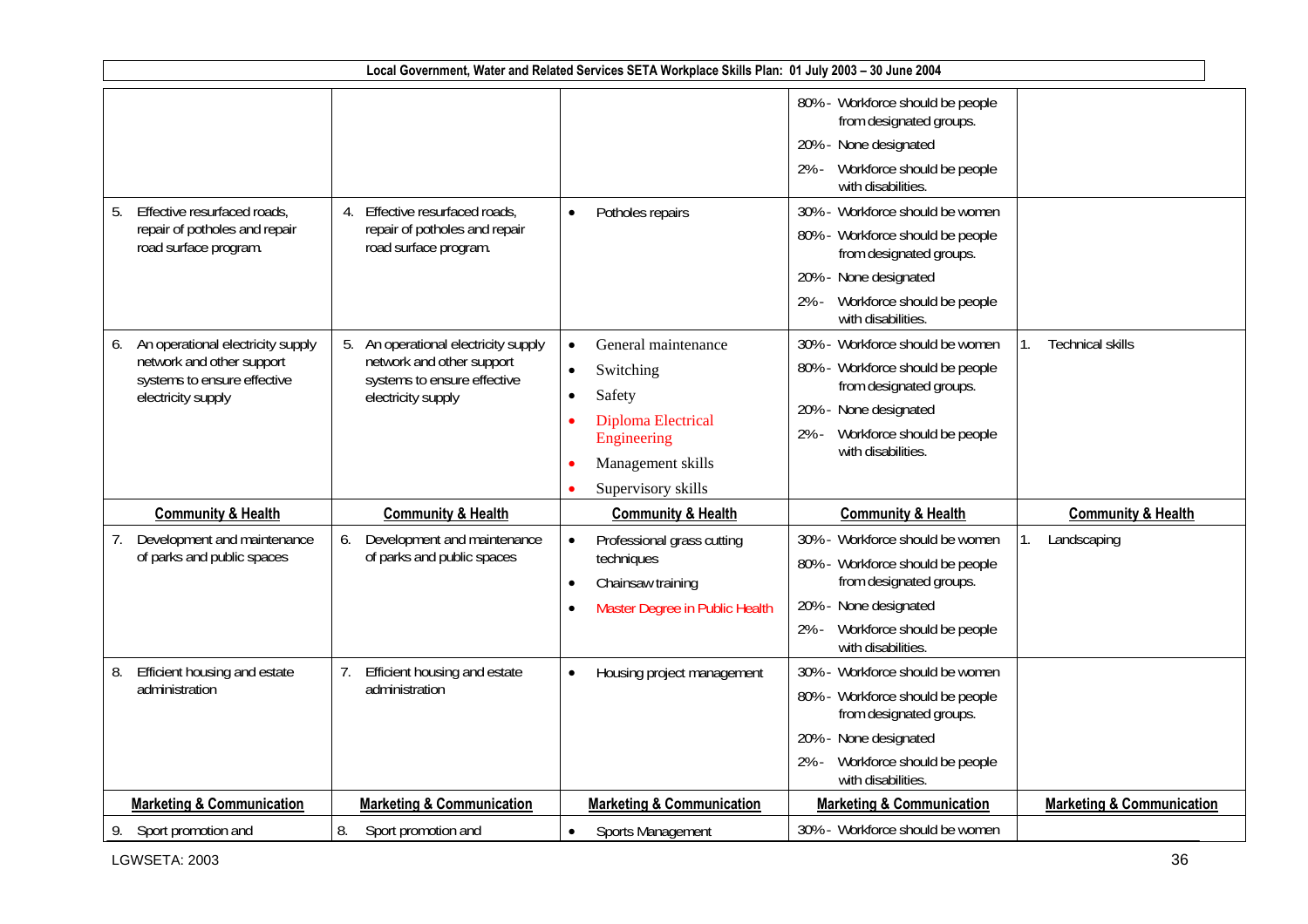|                                                   |                                                   | Local Government, Water and Related Services SETA Workplace Skills Plan: 01 July 2003 - 30 June 2004                                                          |                                                                                                                                                                                       |                                         |
|---------------------------------------------------|---------------------------------------------------|---------------------------------------------------------------------------------------------------------------------------------------------------------------|---------------------------------------------------------------------------------------------------------------------------------------------------------------------------------------|-----------------------------------------|
| development                                       | development                                       | National Diploma in Marketing<br>$\bullet$                                                                                                                    | 80% - Workforce should be people<br>from designated groups.<br>20% - None designated<br>Workforce should be people<br>$2% -$<br>with disabilities.                                    |                                         |
| 10. Effective library service                     | 9.<br>Effective library service                   | Librarian training<br>$\bullet$                                                                                                                               | 30% - Workforce should be women<br>80% - Workforce should be people<br>from designated groups.<br>20% - None designated<br>Workforce should be people<br>$2% -$<br>with disabilities. |                                         |
| 11. Management control of hawkers                 | 10. Management control of hawkers                 | Management (General,<br>Marketing & LED)<br>Programme in Marketing &<br>$\bullet$<br><b>Research</b>                                                          | 30% - Workforce should be women<br>80% - Workforce should be people<br>from designated groups.<br>20% - None designated<br>Workforce should be people<br>$2% -$<br>with disabilities. | Economic & LED Knowledge<br>(GIS)       |
| <b>Public Safety</b>                              | <b>Public Safety</b>                              | <b>Public Safety</b>                                                                                                                                          | <b>Public Safety</b>                                                                                                                                                                  | <b>Public Safety</b>                    |
| 12. Fire prevention and fire fighting<br>service. | 11. Fire prevention and fire fighting<br>service. | Fire fighter 1 & 2 course<br>$\bullet$<br><b>B-Tech Degree in Fire</b><br>$\bullet$<br>Technology                                                             | 30% - Workforce should be women<br>80% - Workforce should be people<br>from designated groups.<br>20% - None designated<br>Workforce should be people<br>2% -<br>with disabilities.   | Fire fighting skills                    |
| 13. Rescue service                                | 12. Rescue service                                | <b>Trench Rescue</b><br>$\bullet$<br>Fire Search and Rescue<br>$\bullet$<br>High Angle 1 Rescue<br>$\bullet$<br><b>Structure Collapse Rescue</b><br>$\bullet$ | 30% - Workforce should be women<br>80% - Workforce should be people<br>from designated groups.<br>20% - None designated<br>Workforce should be people<br>$2% -$<br>with disabilities. | Rescue skills                           |
| 14. Ambulance service                             | 13. Ambulance service                             | 1. Basic Ambulance Assistance<br>Course<br>2. Emergency Care Assistant                                                                                        | 30% - Workforce should be women<br>80% - Workforce should be people<br>from designated groups.<br>20% - None designated                                                               | Ambulance and life support skills<br>1. |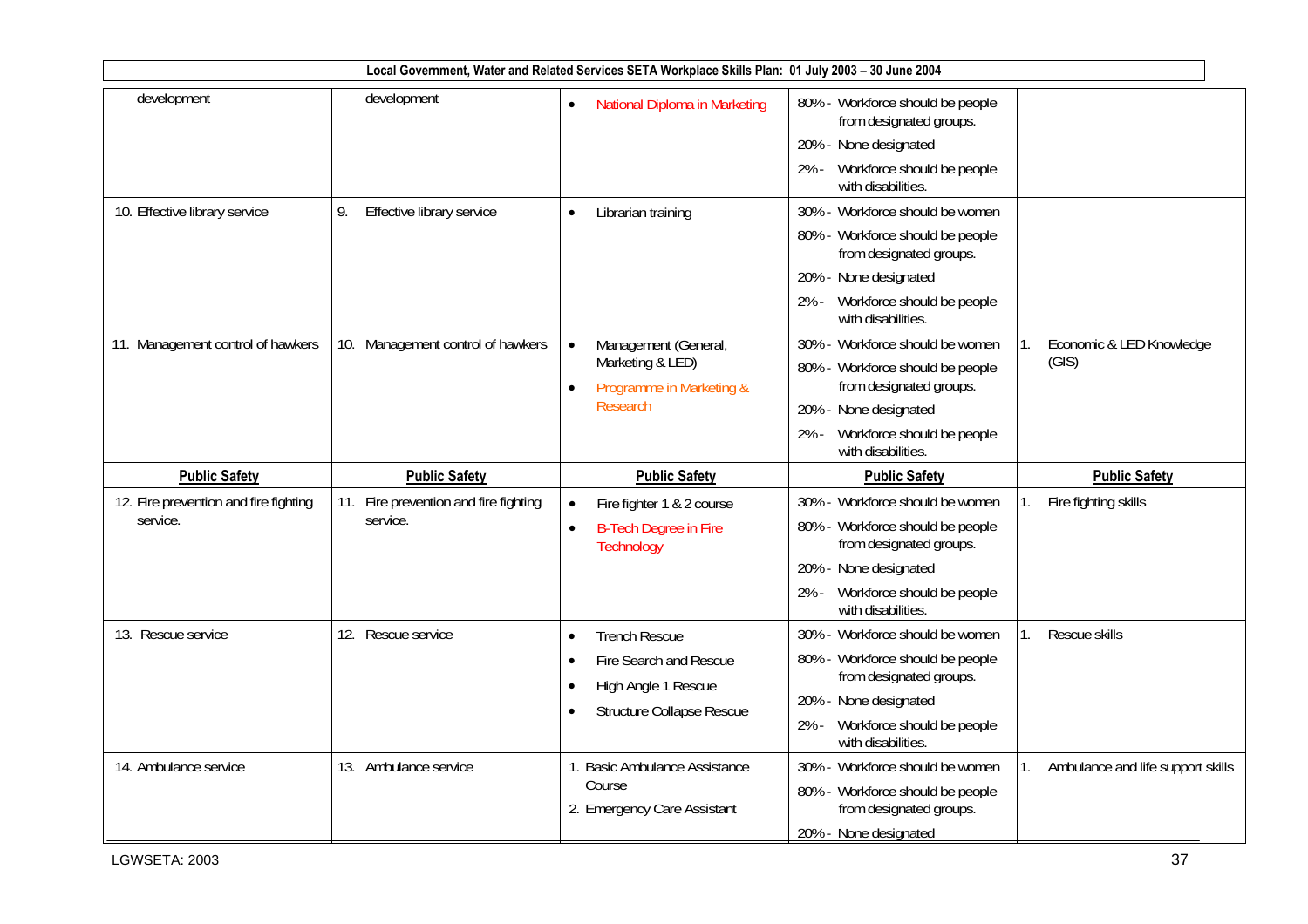|                                         |                                         | Local Government, Water and Related Services SETA Workplace Skills Plan: 01 July 2003 - 30 June 2004                                                                                                 |                                                                                                                                                                                       |                           |
|-----------------------------------------|-----------------------------------------|------------------------------------------------------------------------------------------------------------------------------------------------------------------------------------------------------|---------------------------------------------------------------------------------------------------------------------------------------------------------------------------------------|---------------------------|
|                                         |                                         |                                                                                                                                                                                                      | 2% - Workforce should be people<br>with disabilities.                                                                                                                                 |                           |
| 15. Traffic control                     | 14. Traffic control                     | 1. Traffic Officer training<br>2. Accident reconstruction and<br>investigation training                                                                                                              | 30% - Workforce should be women<br>80% - Workforce should be people<br>from designated groups.                                                                                        | Investigation skills      |
|                                         |                                         |                                                                                                                                                                                                      | 20% - None designated<br>Workforce should be people<br>2% -<br>with disabilities.                                                                                                     |                           |
| 16. Licensing service                   | 15. Licensing service                   | 1. Natis training<br>2. Diploma in Licensing<br>3. Examiner for drivers license                                                                                                                      | 30% - Workforce should be women<br>80% - Workforce should be people<br>from designated groups.<br>20% - None designated<br>Workforce should be people<br>$2% -$<br>with disabilities. |                           |
| 17. Vehicle testing station             | 16. Vehicle testing station             | 1. Examiner of motor vehicle<br>course                                                                                                                                                               | 30% - Workforce should be women<br>80% - Workforce should be people<br>from designated groups.<br>20% - None designated<br>Workforce should be people<br>2% -<br>with disabilities.   |                           |
| <b>Corporate Services</b>               | <b>Corporate Services</b>               | <b>Corporate Services</b>                                                                                                                                                                            | <b>Corporate Services</b>                                                                                                                                                             | <b>Corporate Services</b> |
| 18. Effective human resource<br>service | 18. Effective human resource<br>service | 1. Assessor training<br>2. Moderator training<br>3.<br><b>SDF</b> training<br>Minute taking training<br>5. Programme in Human Resources<br>Management<br>4. Labour Relations Management<br>Programme | 30% - Workforce should be women<br>80% - Workforce should be people<br>from designated groups.<br>20% - None designated<br>Workforce should be people<br>$2% -$<br>with disabilities. | 1. ABET                   |
|                                         |                                         | 5. Business Management<br>Programme<br>6. M-Tech in Business<br>Administration<br>7. Bcom. Degree in Business                                                                                        |                                                                                                                                                                                       |                           |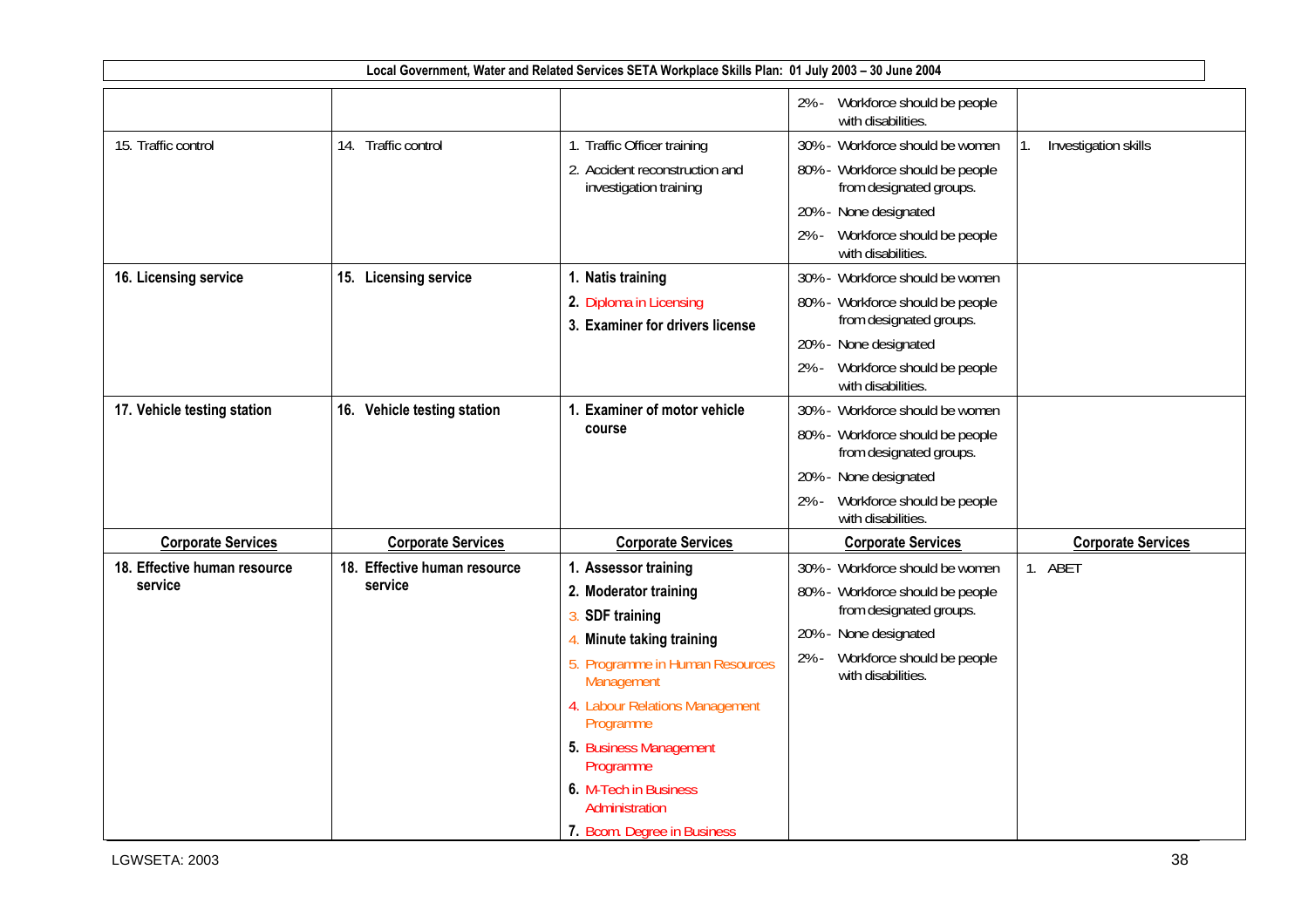|                                          |                                          | Local Government, Water and Related Services SETA Workplace Skills Plan: 01 July 2003 - 30 June 2004 |                                                                                                |                                          |
|------------------------------------------|------------------------------------------|------------------------------------------------------------------------------------------------------|------------------------------------------------------------------------------------------------|------------------------------------------|
|                                          |                                          | Management                                                                                           |                                                                                                |                                          |
| 19. Effective legal support              | 19. Effective legal support              | 1. National Diploma in Law                                                                           | 30% - Workforce should be women                                                                |                                          |
|                                          |                                          |                                                                                                      | 80% - Workforce should be people<br>from designated groups.                                    |                                          |
|                                          |                                          |                                                                                                      | 20% - None designated                                                                          |                                          |
|                                          |                                          |                                                                                                      | Workforce should be people<br>2% -<br>with disabilities.                                       |                                          |
| 18. Effective internal and external      | 20. Effective internal and external      | 1. Telephone etiquette                                                                               | 30% - Workforce should be women                                                                |                                          |
| communication system                     | communication system                     | 2. Secretarial training                                                                              | 80% - Workforce should be people<br>from designated groups.                                    |                                          |
|                                          |                                          |                                                                                                      | 20% - None designated                                                                          |                                          |
|                                          |                                          |                                                                                                      | Workforce should be people<br>$2% -$<br>with disabilities.                                     |                                          |
| 20. Corporate information                | 21. Corporate information                | 1. Computer Training                                                                                 | 30% - Workforce should be women                                                                | 1. ICT skills                            |
| infrastructure                           | infrastructure                           |                                                                                                      | 80% - Workforce should be people<br>from designated groups.                                    |                                          |
|                                          |                                          |                                                                                                      | 20% - None designated                                                                          |                                          |
|                                          |                                          |                                                                                                      | Workforce should be people<br>2% -<br>with disabilities.                                       |                                          |
| <b>Finance</b>                           | <b>Finance</b>                           | <b>Finance</b>                                                                                       | <b>Finance</b>                                                                                 | <b>Finance</b>                           |
| 21. Compilation and                      | 22. Compilation and                      | 1. Bcom. Accounting                                                                                  | 30% - Workforce should be women                                                                | <b>Financial management skills</b><br>1. |
| reconciliation within legal<br>framework | reconciliation within legal<br>framework | 2. B-Tech Degree Public<br>Management                                                                | 80% - Workforce should be people<br>from designated groups.                                    |                                          |
|                                          |                                          | 3. Certificate in Practical Accounting                                                               | 20% - None designated                                                                          |                                          |
|                                          |                                          | 4. National Diploma in Accounting                                                                    | Workforce should be people<br>2% -<br>with disabilities.                                       |                                          |
|                                          |                                          | 5. GAMAP (Municipal Finance<br><b>Management and Budgets)</b>                                        |                                                                                                |                                          |
|                                          |                                          | 6. Financial Accounting (Municipal)                                                                  |                                                                                                |                                          |
| 22. Budgets Control                      | 23. Budgets Control                      | 1. GAMAP (Municipal Finance<br><b>Management and Budgets)</b>                                        | 30% - Workforce should be women<br>80% - Workforce should be people<br>from designated groups. |                                          |
|                                          |                                          |                                                                                                      | None designated<br>20%                                                                         |                                          |
|                                          |                                          |                                                                                                      | Workforce should be people<br>2% -<br>with disabilities.                                       |                                          |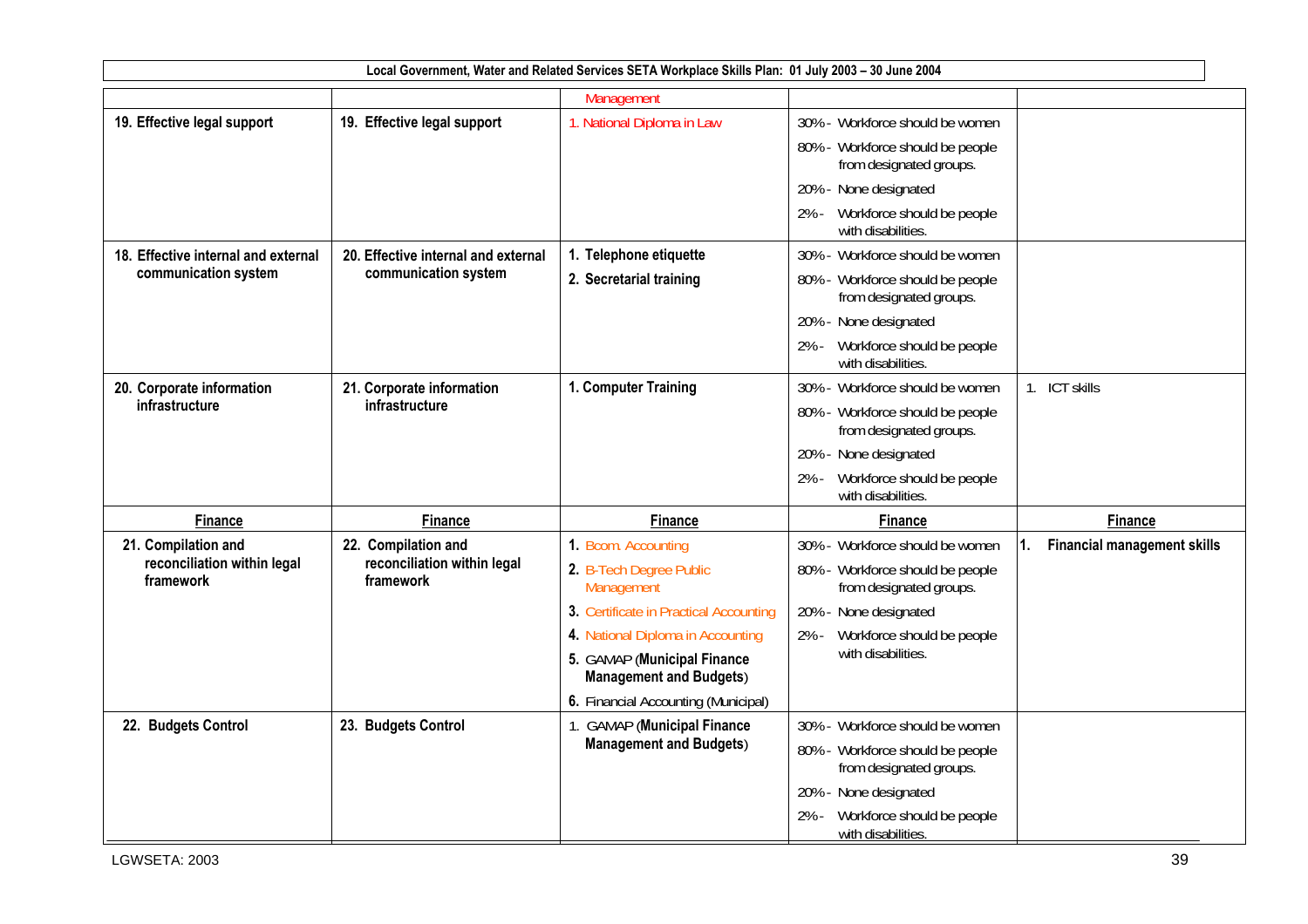|                                                                                 |                                                                                 | Local Government, Water and Related Services SETA Workplace Skills Plan: 01 July 2003 - 30 June 2004 |                                                                                                                                                                                                |                   |
|---------------------------------------------------------------------------------|---------------------------------------------------------------------------------|------------------------------------------------------------------------------------------------------|------------------------------------------------------------------------------------------------------------------------------------------------------------------------------------------------|-------------------|
| 23. Completion and timely<br>submission of statutory and<br>statistical returns | 24. Completion and timely<br>submission of statutory and<br>statistical returns | 1. GAMAP (Municipal Finance<br><b>Management and Budgets)</b>                                        | 30% - Workforce should be women<br>Workforce should be people<br>$80\%$ -<br>from designated groups.<br>20% - None designated<br>$2% -$<br>Workforce should be people<br>with disabilities.    |                   |
| 24. Proper debt management<br>procedures                                        | 25. Proper debt management<br>procedures                                        | 1. Credit Control                                                                                    | 30% - Workforce should be women<br>80% - Workforce should be people<br>from designated groups.<br>20% - None designated<br>$2% -$<br>Workforce should be people<br>with disabilities.          |                   |
| 25. Effective supply levels at<br>stores and issuing thereof                    | 26. Effective supply levels at<br>stores and issuing thereof                    | 1. Stores management                                                                                 | 30% - Workforce should be women<br>80% - Workforce should be people<br>from designated groups.<br>20% -<br>None designated<br>Workforce should be people<br>$2% -$<br>with disabilities.       |                   |
| 26. Proper and effective assets<br>register                                     | 27. Proper and effective assets<br>register                                     | 1. Computer training (Venus)<br>2. GAMAP (Municipal Finance<br><b>Management and Budgets)</b>        | $30\%$ -<br>Workforce should be women<br>80% - Workforce should be people<br>from designated groups.<br>20% -<br>None designated<br>$2% -$<br>Workforce should be people<br>with disabilities. | <b>ICT skills</b> |
| <b>NOTES</b>                                                                    | <b>NOTES</b>                                                                    | <b>NOTES</b>                                                                                         | <b>NOTES</b>                                                                                                                                                                                   | <b>NOTES</b>      |
|                                                                                 |                                                                                 |                                                                                                      |                                                                                                                                                                                                |                   |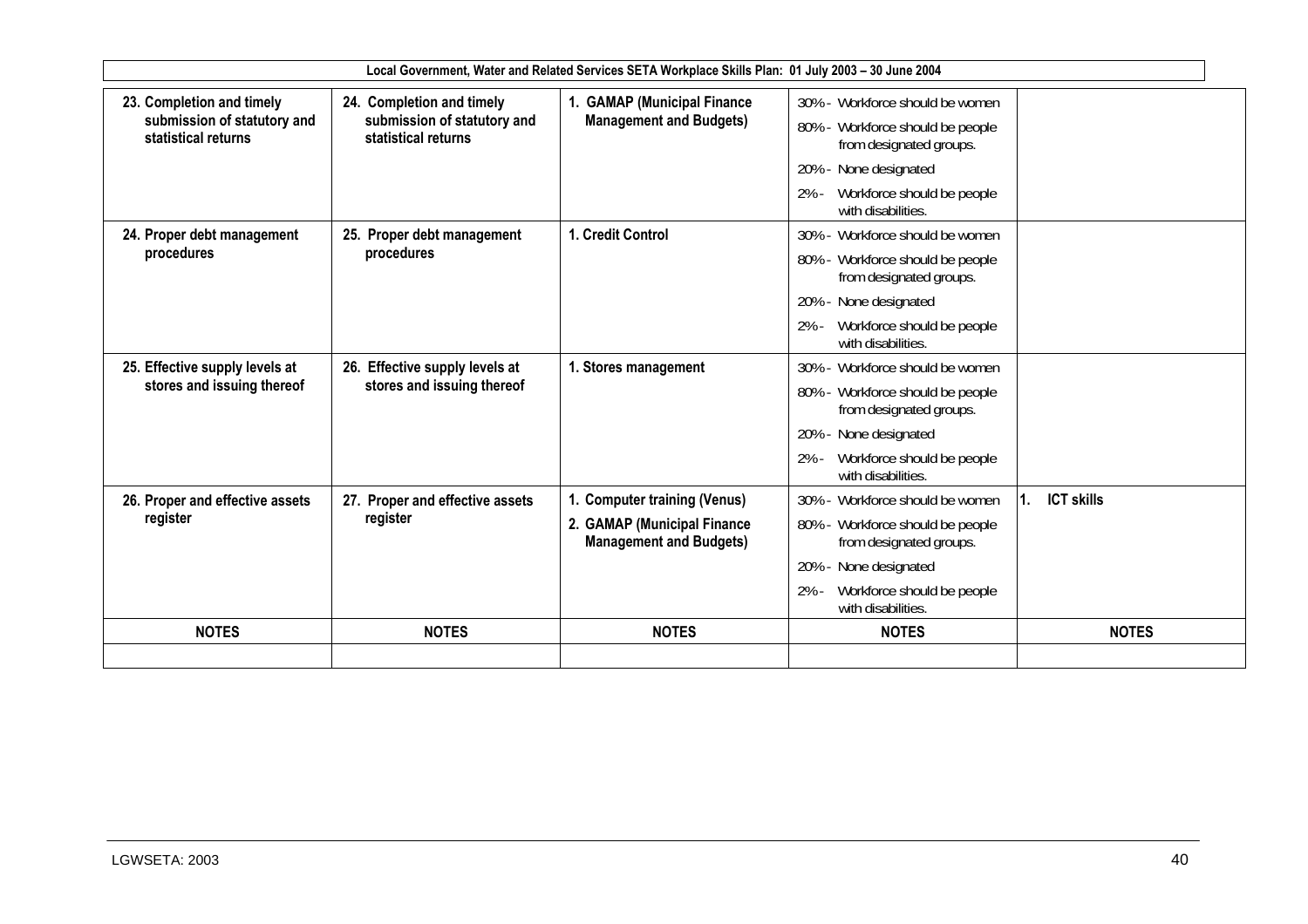# **SECTION 6.1a: MEASURES OF SUCCESS FOR MUNICIPAL OBJECTIVES**

#### *For municipalities only*

- 1. Quantify the objectives outlined above into components for measuring successful achievement (targets).
- 2. List the targets in the order that reflects the priority hierarchy in the table above
- 3. Link the targets across the operational, enabling and transformation contexts.

| <b>Global context</b><br>IDP objectives: targets and<br>measures of success |    | <b>Operational context</b><br>Municipal objectives: targets and<br>measures of success            | <b>Enabling context</b><br>Training and skills development<br>objectives: targets and measures<br>of success                    | <b>Transformation context</b><br><b>Employment equity objectives:</b><br>targets and measures of success | Notes (e.g. Special projects,<br>links to, etc) |
|-----------------------------------------------------------------------------|----|---------------------------------------------------------------------------------------------------|---------------------------------------------------------------------------------------------------------------------------------|----------------------------------------------------------------------------------------------------------|-------------------------------------------------|
|                                                                             | 1. | objectives<br>All<br>municipal<br>indicated above are a five-year<br>plan. (Nov. 2002 - Nov.2007) | All training and skills development<br>objectives are running for the current<br>financial year being June 2003 -<br>June 2004. | 30% - Workforce should be women<br>within a 5yr period. (September<br>2007)                              |                                                 |
|                                                                             |    |                                                                                                   |                                                                                                                                 | 80% - Workforce should be people<br>from designated groups. (September<br>2007)                          |                                                 |
|                                                                             |    |                                                                                                   |                                                                                                                                 | 20% - None designated. (September<br>2007)                                                               |                                                 |
|                                                                             |    |                                                                                                   |                                                                                                                                 | 2% - Workforce should be people<br>with disabilities. (September 2007)                                   |                                                 |
|                                                                             | 2. | November 2002 - November<br>2007                                                                  | All training and skills development<br>objectives are running for the current<br>financial year being June 2003 -<br>June 2004. | 30% - Workforce should be women<br>within a 5yr period. (September<br>2007)                              |                                                 |
|                                                                             |    |                                                                                                   |                                                                                                                                 | 80% - Workforce should be people<br>from designated groups. (September<br>2007)                          |                                                 |
|                                                                             |    |                                                                                                   |                                                                                                                                 | 20% - None designated. (September<br>2007)                                                               |                                                 |
|                                                                             |    |                                                                                                   |                                                                                                                                 | 2% - Workforce should be people<br>with disabilities. (September 2007)                                   |                                                 |
|                                                                             | 3. | November 2002 - November<br>2007                                                                  | All training and skills development<br>objectives are running for the current<br>financial year being June 2003 -<br>June 2004. | 30% - Workforce should be women<br>within a 5yr period. (September<br>2007)                              |                                                 |
|                                                                             |    |                                                                                                   |                                                                                                                                 | 80% - Workforce should be people                                                                         |                                                 |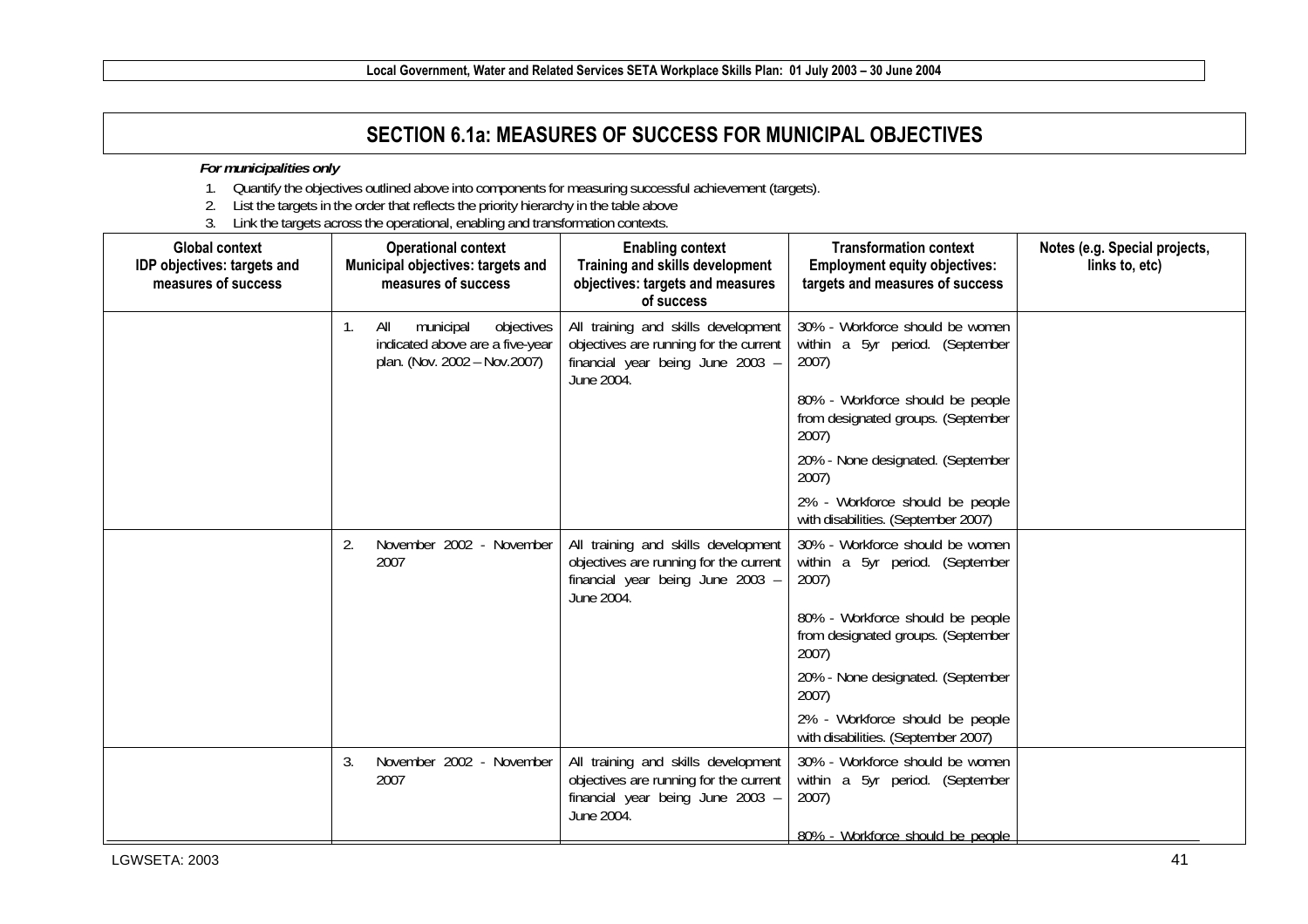| Local Government, Water and Related Services SETA Workplace Skills Plan: 01 July 2003 - 30 June 2004 |    |                                  |                                                                                                                                 |                                                                                 |  |  |
|------------------------------------------------------------------------------------------------------|----|----------------------------------|---------------------------------------------------------------------------------------------------------------------------------|---------------------------------------------------------------------------------|--|--|
|                                                                                                      |    |                                  |                                                                                                                                 | from designated groups. (September<br>2007)                                     |  |  |
|                                                                                                      |    |                                  |                                                                                                                                 | 20% - None designated. (September<br>2007)                                      |  |  |
|                                                                                                      |    |                                  |                                                                                                                                 | 2% - Workforce should be people<br>with disabilities. (September 2007)          |  |  |
|                                                                                                      | 4. | November 2002 - November<br>2007 | All training and skills development<br>objectives are running for the current<br>financial year being June 2003 -<br>June 2004. | 30% - Workforce should be women<br>within a 5yr period. (September<br>2007)     |  |  |
|                                                                                                      |    |                                  |                                                                                                                                 | 80% - Workforce should be people<br>from designated groups. (September<br>2007) |  |  |
|                                                                                                      |    |                                  |                                                                                                                                 | 20% - None designated. (September<br>2007)                                      |  |  |
|                                                                                                      |    |                                  |                                                                                                                                 | 2% - Workforce should be people<br>with disabilities. (September 2007)          |  |  |
|                                                                                                      | 5. | November 2002 - November<br>2007 | All training and skills development<br>objectives are running for the current<br>financial year being June 2003 -<br>June 2004. | 30% - Workforce should be women<br>within a 5yr period. (September<br>2007)     |  |  |
|                                                                                                      |    |                                  |                                                                                                                                 | 80% - Workforce should be people<br>from designated groups. (September<br>2007) |  |  |
|                                                                                                      |    |                                  |                                                                                                                                 | 20% - None designated. (September<br>2007)                                      |  |  |
|                                                                                                      |    |                                  |                                                                                                                                 | 2% - Workforce should be people<br>with disabilities. (September 2007)          |  |  |
|                                                                                                      | 6. | November 2002 - November<br>2007 | All training and skills development<br>objectives are running for the current<br>financial year being June 2003 -<br>June 2004. | 30% - Workforce should be women<br>within a 5yr period. (September<br>2007)     |  |  |
|                                                                                                      |    |                                  |                                                                                                                                 | 80% - Workforce should be people<br>from designated groups. (September<br>2007) |  |  |
|                                                                                                      |    |                                  |                                                                                                                                 | 20% - None designated. (September<br>2007)                                      |  |  |
|                                                                                                      |    |                                  |                                                                                                                                 | 2% - Workforce should be people                                                 |  |  |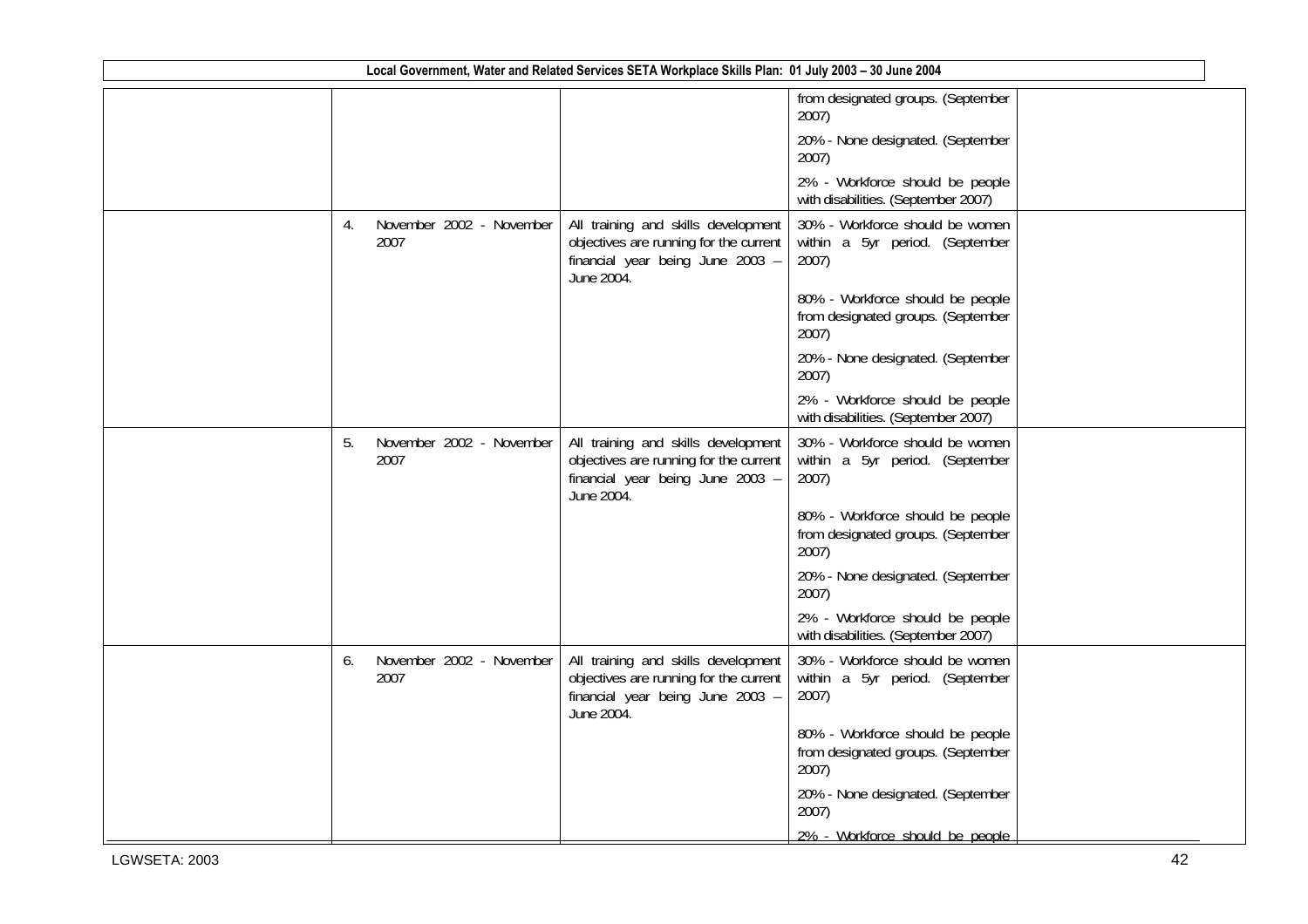| Local Government, Water and Related Services SETA Workplace Skills Plan: 01 July 2003 - 30 June 2004 |     |                                  |                                                                                                                                       |                                                                                 |  |  |  |
|------------------------------------------------------------------------------------------------------|-----|----------------------------------|---------------------------------------------------------------------------------------------------------------------------------------|---------------------------------------------------------------------------------|--|--|--|
|                                                                                                      |     |                                  |                                                                                                                                       | with disabilities. (September 2007)                                             |  |  |  |
|                                                                                                      | 7.  | November 2002 - November<br>2007 | All training and skills development<br>objectives are running for the current<br>financial year being June 2003 -<br>June 2004.       | 30% - Workforce should be women<br>within a 5yr period. (September<br>2007)     |  |  |  |
|                                                                                                      |     |                                  |                                                                                                                                       | 80% - Workforce should be people<br>from designated groups. (September<br>2007) |  |  |  |
|                                                                                                      |     |                                  |                                                                                                                                       | 20% - None designated. (September<br>2007)                                      |  |  |  |
|                                                                                                      |     |                                  |                                                                                                                                       | 2% - Workforce should be people<br>with disabilities. (September 2007)          |  |  |  |
|                                                                                                      | 8.  | November 2002 - November<br>2007 | All training and skills development<br>objectives are running for the current<br>financial year being June 2003 -<br>June 2004.       | 30% - Workforce should be women<br>within a 5yr period. (September<br>2007)     |  |  |  |
|                                                                                                      |     |                                  |                                                                                                                                       | 80% - Workforce should be people<br>from designated groups. (September<br>2007) |  |  |  |
|                                                                                                      |     |                                  |                                                                                                                                       | 20% - None designated. (September<br>2007)                                      |  |  |  |
|                                                                                                      |     |                                  |                                                                                                                                       | 2% - Workforce should be people<br>with disabilities. (September 2007)          |  |  |  |
|                                                                                                      | 9.  | November 2002 - November<br>2007 | All training and skills development<br>objectives are running for the current<br>financial year being June 2003 -<br>June 2004.       | 30% - Workforce should be women<br>within a 5yr period. (September<br>2007)     |  |  |  |
|                                                                                                      |     |                                  |                                                                                                                                       | 80% - Workforce should be people<br>from designated groups. (September<br>2007) |  |  |  |
|                                                                                                      |     |                                  |                                                                                                                                       | 20% - None designated. (September<br>2007)                                      |  |  |  |
|                                                                                                      |     |                                  |                                                                                                                                       | 2% - Workforce should be people<br>with disabilities. (September 2007)          |  |  |  |
|                                                                                                      | 10. | November 2002 - November<br>2007 | All training and skills development<br>objectives are running for the current<br>financial year being June 2003 -<br><b>June 2004</b> | 30% - Workforce should be women<br>within a 5yr period. (September<br>2007)     |  |  |  |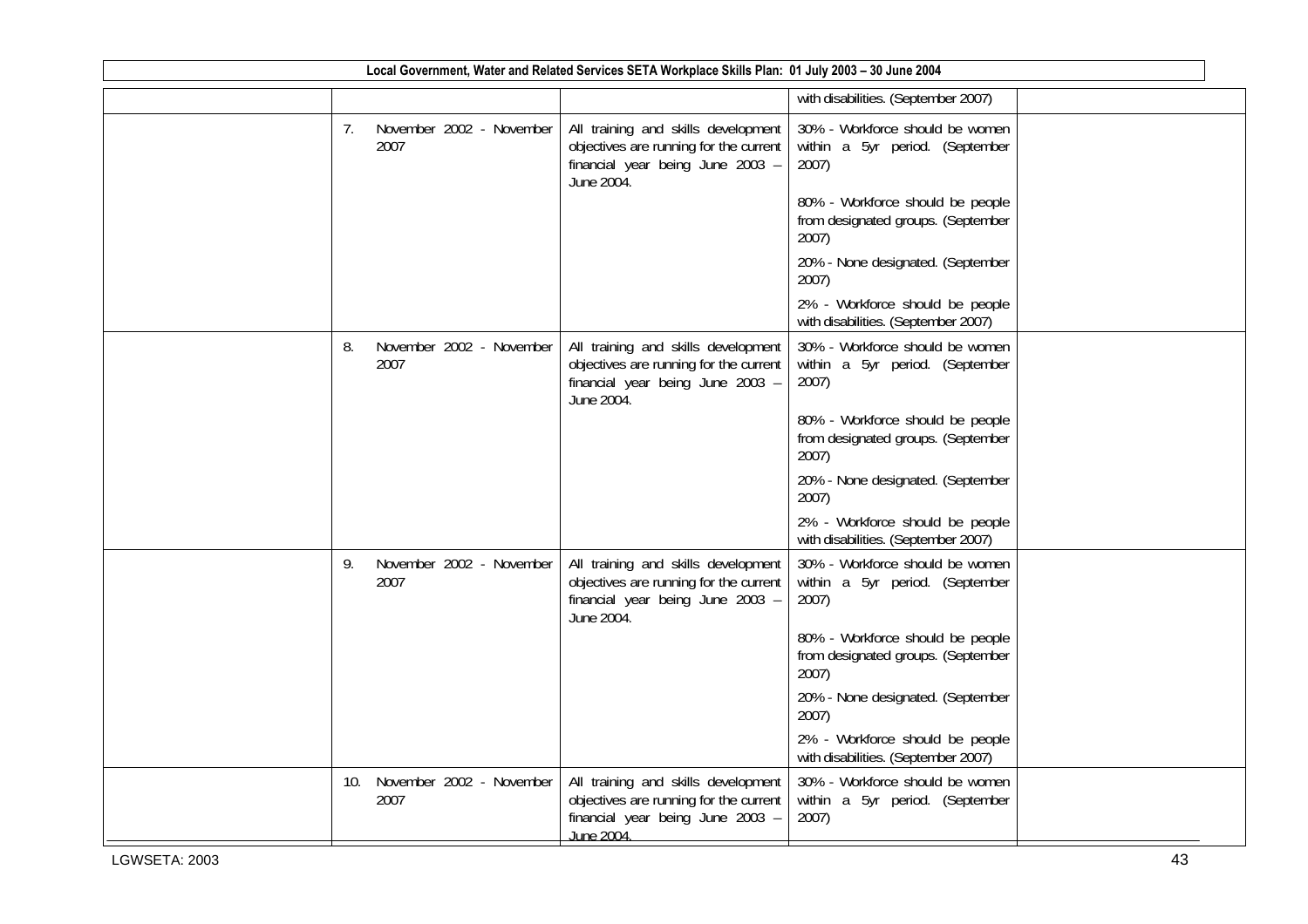| Local Government, Water and Related Services SETA Workplace Skills Plan: 01 July 2003 - 30 June 2004 |                                         |                                                                                                                                 |                                                                                                                                                                                                                                                                                        |  |  |  |
|------------------------------------------------------------------------------------------------------|-----------------------------------------|---------------------------------------------------------------------------------------------------------------------------------|----------------------------------------------------------------------------------------------------------------------------------------------------------------------------------------------------------------------------------------------------------------------------------------|--|--|--|
|                                                                                                      |                                         |                                                                                                                                 | 80% - Workforce should be people<br>from designated groups. (September<br>2007)<br>20% - None designated. (September<br>2007)<br>2% - Workforce should be people<br>with disabilities. (September 2007)                                                                                |  |  |  |
|                                                                                                      | 11. November 2002 - November<br>2007    | All training and skills development<br>objectives are running for the current<br>financial year being June 2003 -<br>June 2004. | 30% - Workforce should be women<br>within a 5yr period. (September<br>2007)<br>80% - Workforce should be people<br>from designated groups. (September<br>2007)<br>20% - None designated. (September<br>2007)<br>2% - Workforce should be people<br>with disabilities. (September 2007) |  |  |  |
|                                                                                                      | November 2002 - November<br>12.<br>2007 | All training and skills development<br>objectives are running for the current<br>financial year being June 2003 -<br>June 2004. | 30% - Workforce should be women<br>within a 5yr period. (September<br>2007)<br>80% - Workforce should be people<br>from designated groups. (September<br>2007)<br>20% - None designated. (September<br>2007)<br>2% - Workforce should be people<br>with disabilities. (September 2007) |  |  |  |
|                                                                                                      | November 2002 - November<br>13.<br>2007 | All training and skills development<br>objectives are running for the current<br>financial year being June 2003 -<br>June 2004. | 30% - Workforce should be women<br>within a 5yr period. (September<br>2007)<br>80% - Workforce should be people<br>from designated groups. (September<br>2007)<br>20% - None designated. (September                                                                                    |  |  |  |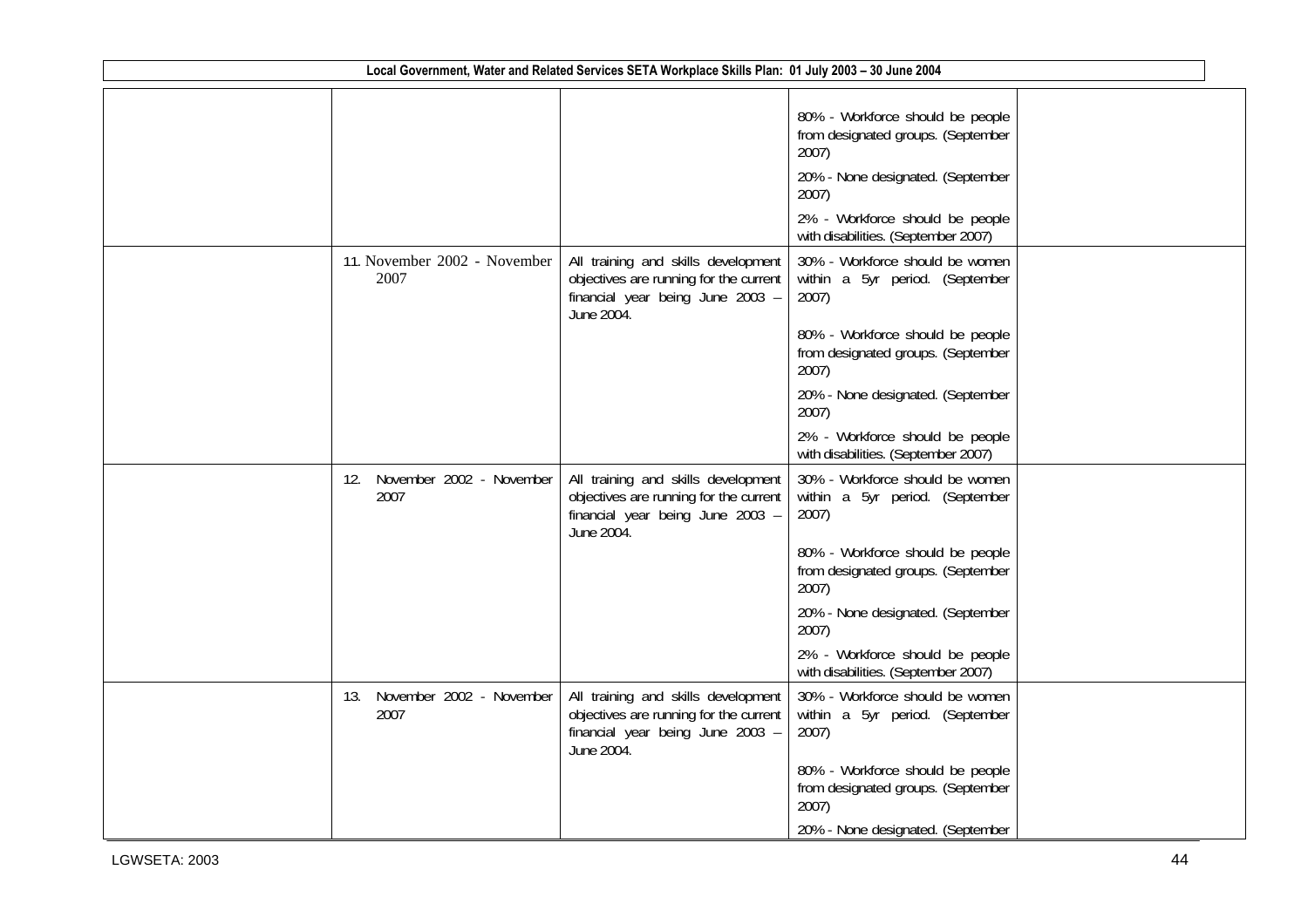| Local Government, Water and Related Services SETA Workplace Skills Plan: 01 July 2003 - 30 June 2004 |     |      |                              |                                                                                                                                 |                                                                                                             |  |
|------------------------------------------------------------------------------------------------------|-----|------|------------------------------|---------------------------------------------------------------------------------------------------------------------------------|-------------------------------------------------------------------------------------------------------------|--|
|                                                                                                      |     |      |                              |                                                                                                                                 | 2007)                                                                                                       |  |
|                                                                                                      |     |      |                              |                                                                                                                                 | 2% - Workforce should be people<br>with disabilities. (September 2007)                                      |  |
|                                                                                                      |     | 2007 | 14. November 2002 - November | All training and skills development<br>objectives are running for the current<br>financial year being June 2003 -<br>June 2004. | 30% - Workforce should be women<br>within a 5yr period. (September<br>2007)                                 |  |
|                                                                                                      |     |      |                              |                                                                                                                                 | 80% - Workforce should be people<br>from designated groups. (September<br>2007)                             |  |
|                                                                                                      |     |      |                              |                                                                                                                                 | 20% - None designated. (September<br>2007)                                                                  |  |
|                                                                                                      |     |      |                              |                                                                                                                                 | 2% - Workforce should be people<br>with disabilities. (September 2007)                                      |  |
|                                                                                                      | 15. | 2007 | November 2002 - November     | All training and skills development<br>objectives are running for the current<br>financial year being June 2003 -<br>June 2004. | 30% - Workforce should be women<br>within a 5yr period. (September<br>2007)                                 |  |
|                                                                                                      |     |      |                              |                                                                                                                                 | 80% - Workforce should be people<br>from designated groups. (September<br>2007)                             |  |
|                                                                                                      |     |      |                              |                                                                                                                                 | 20% - None designated. (September<br>2007)                                                                  |  |
|                                                                                                      |     |      |                              |                                                                                                                                 | 2% - Workforce should be people<br>with disabilities. (September 2007)                                      |  |
|                                                                                                      | 16. | 2007 | November 2002 - November     | All training and skills development<br>objectives are running for the current<br>financial year being June 2003 -<br>June 2004. | 30% - Workforce should be women<br>within a 5yr period. (September<br>2007)                                 |  |
|                                                                                                      |     |      |                              |                                                                                                                                 | 80% - Workforce should be people<br>from designated groups. (September<br>2007)                             |  |
|                                                                                                      |     |      |                              |                                                                                                                                 | 20% - None designated. (September<br>2007)                                                                  |  |
|                                                                                                      |     |      |                              |                                                                                                                                 | 2% - Workforce should be people<br>with disabilities. (September 2007)                                      |  |
|                                                                                                      | 17. |      | November 2002 - November     | All training and skills development                                                                                             | 30% - Workforce should be women<br>objectives are running for the current within $a$ 5yr period. (September |  |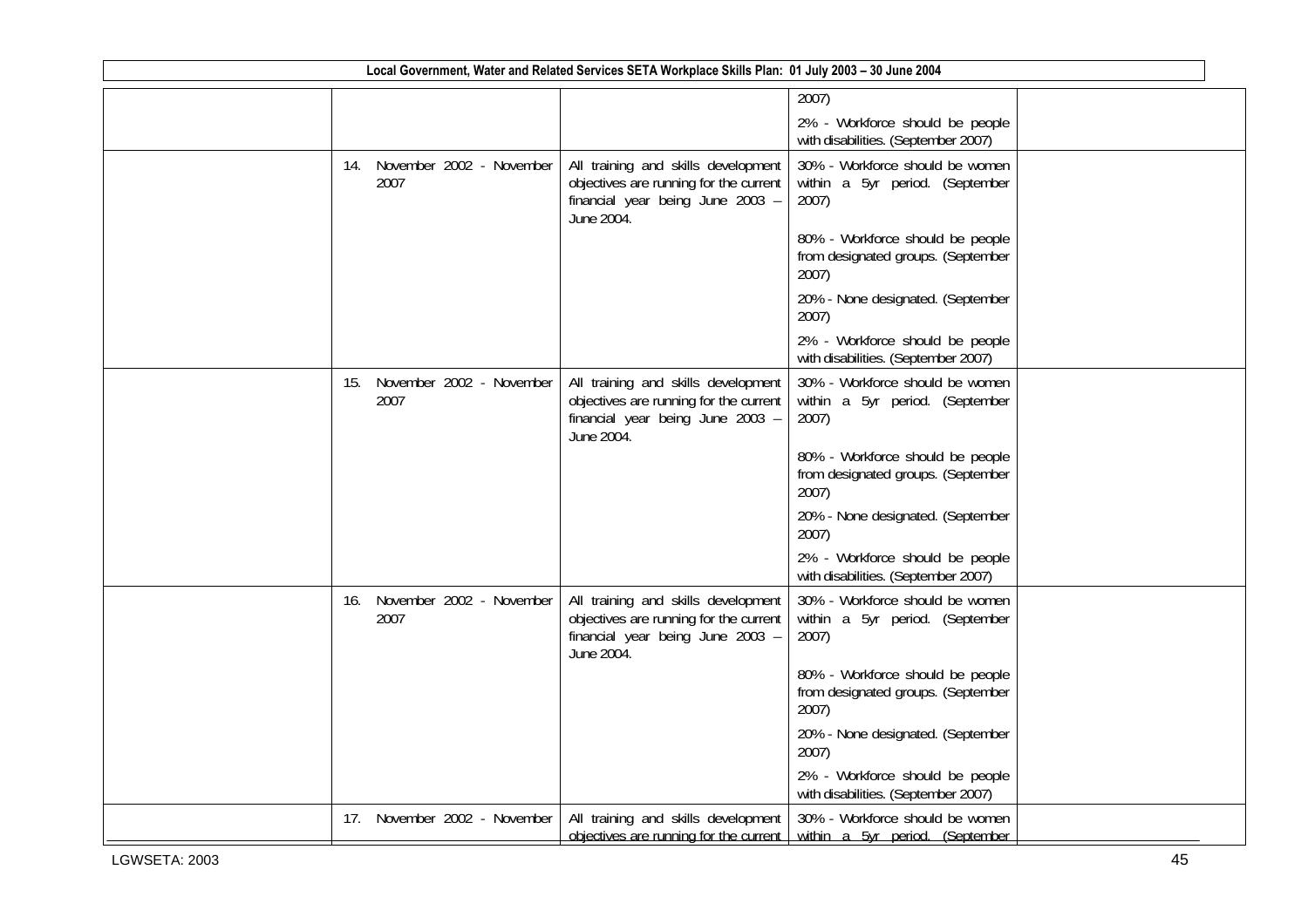| Local Government, Water and Related Services SETA Workplace Skills Plan: 01 July 2003 - 30 June 2004 |                                         |                                                                                                                                 |                                                                                 |  |  |  |  |
|------------------------------------------------------------------------------------------------------|-----------------------------------------|---------------------------------------------------------------------------------------------------------------------------------|---------------------------------------------------------------------------------|--|--|--|--|
|                                                                                                      | 2007                                    | financial year being June 2003 -<br>June 2004.                                                                                  | 2007)                                                                           |  |  |  |  |
|                                                                                                      |                                         |                                                                                                                                 | 80% - Workforce should be people<br>from designated groups. (September<br>2007) |  |  |  |  |
|                                                                                                      |                                         |                                                                                                                                 | 20% - None designated. (September<br>2007)                                      |  |  |  |  |
|                                                                                                      |                                         |                                                                                                                                 | 2% - Workforce should be people<br>with disabilities. (September 2007)          |  |  |  |  |
|                                                                                                      | November 2002 - November<br>18.<br>2007 | All training and skills development<br>objectives are running for the current<br>financial year being June 2003 -<br>June 2004. | 30% - Workforce should be women<br>within a 5yr period. (September<br>2007)     |  |  |  |  |
|                                                                                                      |                                         |                                                                                                                                 | 80% - Workforce should be people<br>from designated groups. (September<br>2007) |  |  |  |  |
|                                                                                                      |                                         |                                                                                                                                 | 20% - None designated. (September<br>2007)                                      |  |  |  |  |
|                                                                                                      |                                         |                                                                                                                                 | 2% - Workforce should be people<br>with disabilities. (September 2007)          |  |  |  |  |
|                                                                                                      | November 2002 - November<br>19.<br>2007 | All training and skills development<br>objectives are running for the current<br>financial year being June 2003 -<br>June 2004. | 30% - Workforce should be women<br>within a 5yr period. (September<br>2007)     |  |  |  |  |
|                                                                                                      |                                         |                                                                                                                                 | 80% - Workforce should be people<br>from designated groups. (September<br>2007) |  |  |  |  |
|                                                                                                      |                                         |                                                                                                                                 | 20% - None designated. (September<br>2007)                                      |  |  |  |  |
|                                                                                                      |                                         |                                                                                                                                 | 2% - Workforce should be people<br>with disabilities. (September 2007)          |  |  |  |  |
|                                                                                                      | November 2002 - November<br>20.<br>2007 | All training and skills development<br>objectives are running for the current<br>financial year being June 2003 -<br>June 2004. | 30% - Workforce should be women<br>within a 5yr period. (September<br>2007)     |  |  |  |  |
|                                                                                                      |                                         |                                                                                                                                 | 80% - Workforce should be people<br>from designated groups. (September<br>2007) |  |  |  |  |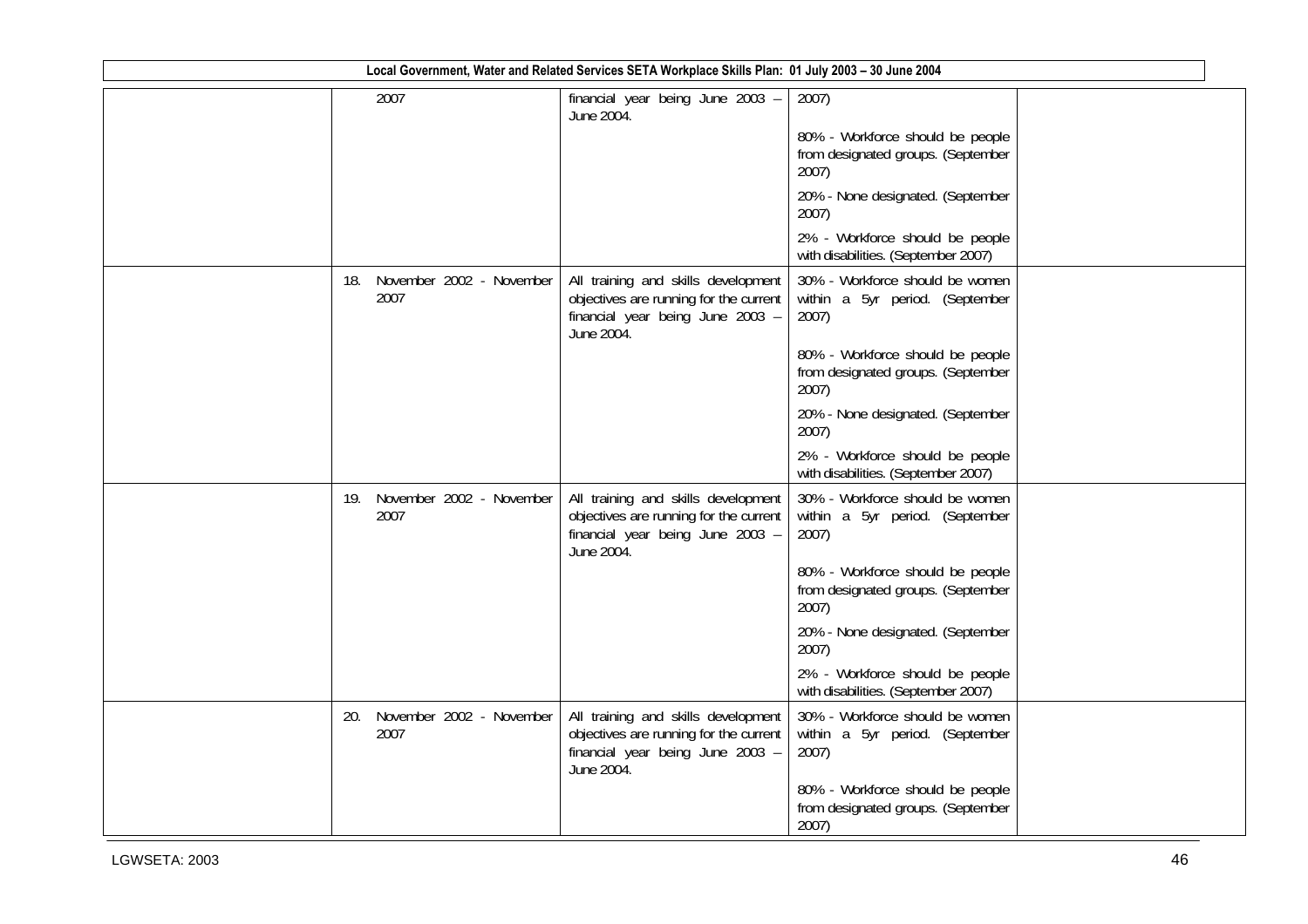|     |                                  | Local Government, Water and Related Services SETA Workplace Skills Plan: 01 July 2003 - 30 June 2004                            |                                                                                 |  |
|-----|----------------------------------|---------------------------------------------------------------------------------------------------------------------------------|---------------------------------------------------------------------------------|--|
|     |                                  |                                                                                                                                 | 20% - None designated. (September<br>2007)                                      |  |
|     |                                  |                                                                                                                                 | 2% - Workforce should be people<br>with disabilities. (September 2007)          |  |
| 21. | November 2002 - November<br>2007 | All training and skills development<br>objectives are running for the current<br>financial year being June 2003 -<br>June 2004. | 30% - Workforce should be women<br>within a 5yr period. (September<br>2007)     |  |
|     |                                  |                                                                                                                                 | 80% - Workforce should be people<br>from designated groups. (September<br>2007) |  |
|     |                                  |                                                                                                                                 | 20% - None designated. (September<br>2007)                                      |  |
|     |                                  |                                                                                                                                 | 2% - Workforce should be people<br>with disabilities. (September 2007)          |  |
| 22. | November 2002 - November<br>2007 | All training and skills development<br>objectives are running for the current<br>financial year being June 2003 -<br>June 2004. | 30% - Workforce should be women<br>within a 5yr period. (September<br>2007)     |  |
|     |                                  |                                                                                                                                 | 80% - Workforce should be people<br>from designated groups. (September<br>2007) |  |
|     |                                  |                                                                                                                                 | 20% - None designated. (September<br>2007)                                      |  |
|     |                                  |                                                                                                                                 | 2% - Workforce should be people<br>with disabilities. (September 2007)          |  |
| 23. | November 2002 - November<br>2007 | All training and skills development<br>objectives are running for the current<br>financial year being June 2003 -<br>June 2004. | 30% - Workforce should be women<br>within a 5yr period. (September<br>2007)     |  |
|     |                                  |                                                                                                                                 | 80% - Workforce should be people<br>from designated groups. (September<br>2007) |  |
|     |                                  |                                                                                                                                 | 20% - None designated. (September<br>2007)                                      |  |
|     |                                  |                                                                                                                                 | 2% - Workforce should be people<br>with disabilities. (September 2007)          |  |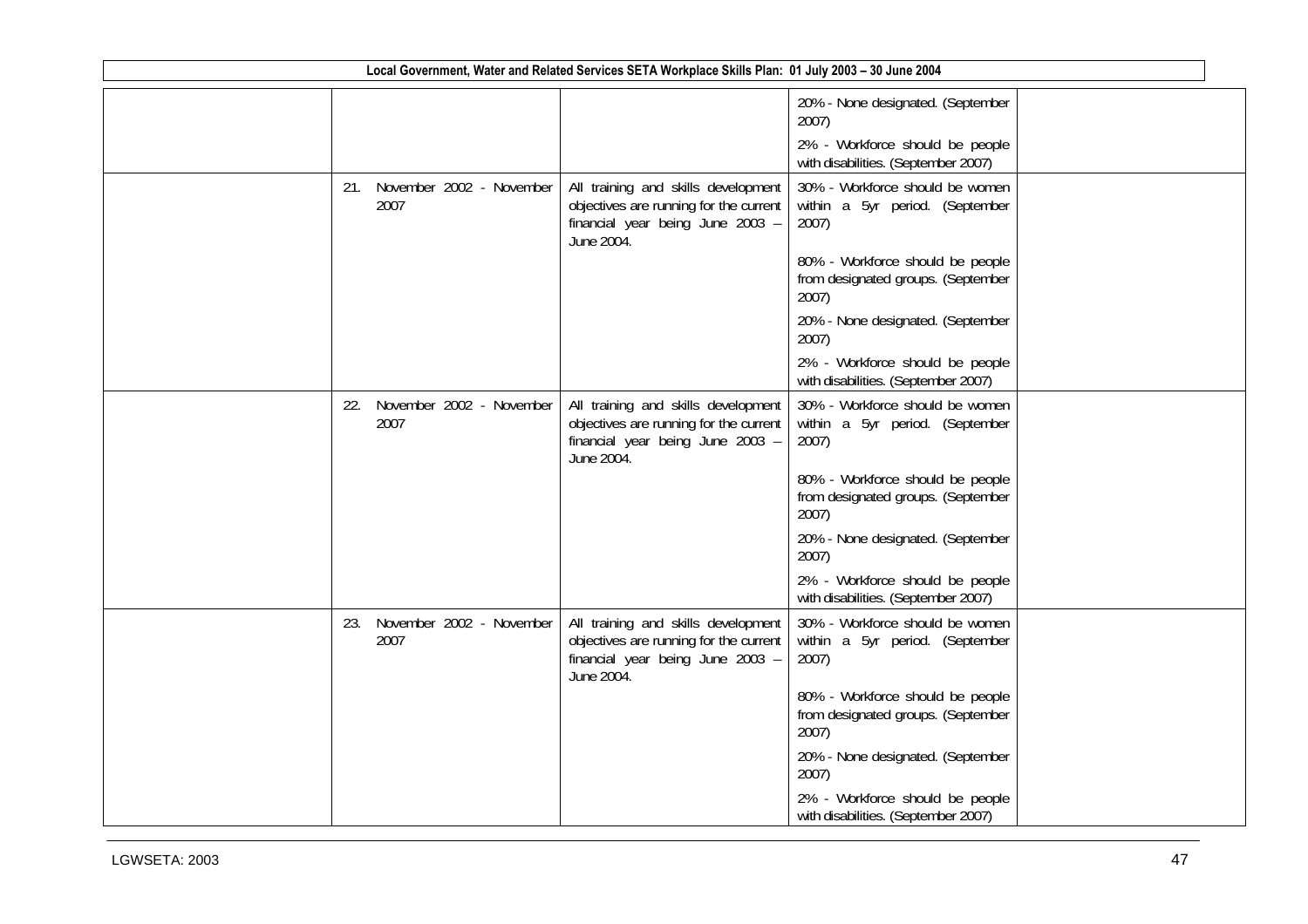| Local Government, Water and Related Services SETA Workplace Skills Plan: 01 July 2003 - 30 June 2004 |     |                                      |  |  |                                                                                                                                 |                                                                                                                 |  |
|------------------------------------------------------------------------------------------------------|-----|--------------------------------------|--|--|---------------------------------------------------------------------------------------------------------------------------------|-----------------------------------------------------------------------------------------------------------------|--|
|                                                                                                      |     | 24. November 2002 - November<br>2007 |  |  | All training and skills development<br>objectives are running for the current<br>financial year being June 2003 -<br>June 2004. | 30% - Workforce should be women<br>within a 5yr period. (September<br>2007)<br>80% - Workforce should be people |  |
|                                                                                                      |     |                                      |  |  |                                                                                                                                 | from designated groups. (September<br>2007)                                                                     |  |
|                                                                                                      |     |                                      |  |  |                                                                                                                                 | 20% - None designated. (September<br>2007)                                                                      |  |
|                                                                                                      |     |                                      |  |  |                                                                                                                                 | 2% - Workforce should be people<br>with disabilities. (September 2007)                                          |  |
|                                                                                                      | 25. | November 2002 - November<br>2007     |  |  | All training and skills development<br>objectives are running for the current<br>financial year being June 2003 -<br>June 2004. | 30% - Workforce should be women<br>within a 5yr period. (September<br>2007)                                     |  |
|                                                                                                      |     |                                      |  |  |                                                                                                                                 | 80% - Workforce should be people<br>from designated groups. (September<br>2007)                                 |  |
|                                                                                                      |     |                                      |  |  |                                                                                                                                 | 20% - None designated. (September<br>2007)                                                                      |  |
|                                                                                                      |     |                                      |  |  |                                                                                                                                 | 2% - Workforce should be people<br>with disabilities. (September 2007)                                          |  |
|                                                                                                      | 26. | November 2002 - November<br>2007     |  |  | All training and skills development<br>objectives are running for the current<br>financial year being June 2003 -<br>June 2004. | 30% - Workforce should be women<br>within a 5yr period. (September<br>2007)                                     |  |
|                                                                                                      |     |                                      |  |  |                                                                                                                                 | 80% - Workforce should be people<br>from designated groups. (September<br>2007)                                 |  |
|                                                                                                      |     |                                      |  |  |                                                                                                                                 | 20% - None designated. (September<br>2007)                                                                      |  |
|                                                                                                      |     |                                      |  |  |                                                                                                                                 | 2% - Workforce should be people<br>with disabilities. (September 2007)                                          |  |
|                                                                                                      |     | 27. November 2002 - November<br>2007 |  |  | All training and skills development<br>objectives are running for the current<br>financial year being June 2003 -<br>June 2004. | 30% - Workforce should be women<br>within a 5yr period. (September<br>2007)                                     |  |
|                                                                                                      |     |                                      |  |  |                                                                                                                                 | 80% - Workforce should be people                                                                                |  |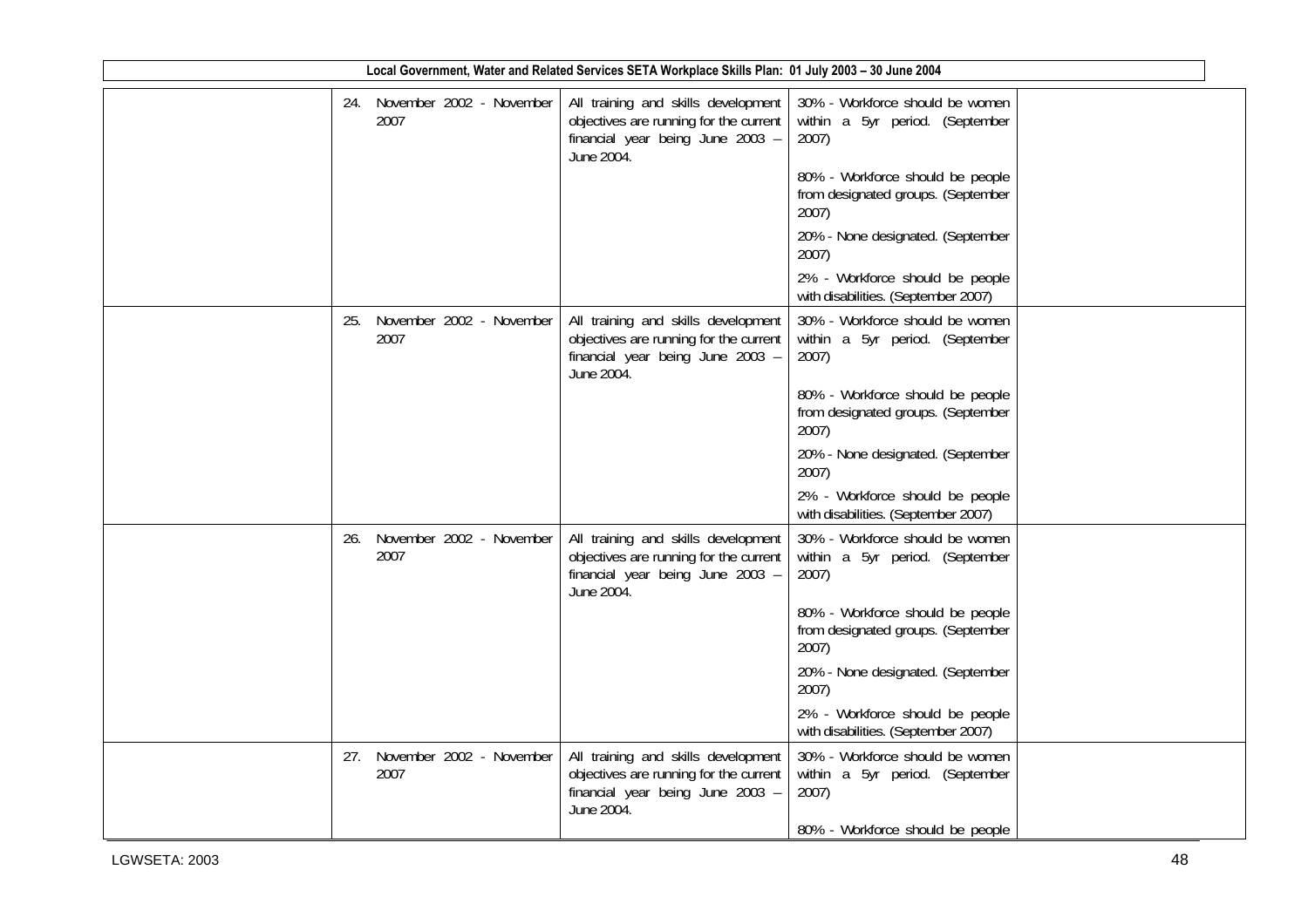|              |              | Local Government, Water and Related Services SETA Workplace Skills Plan: 01 July 2003 - 30 June 2004 |                                                                        |              |
|--------------|--------------|------------------------------------------------------------------------------------------------------|------------------------------------------------------------------------|--------------|
|              |              |                                                                                                      | from designated groups. (September<br>2007)                            |              |
|              |              |                                                                                                      | 20% - None designated. (September<br>2007)                             |              |
|              |              |                                                                                                      | 2% - Workforce should be people<br>with disabilities. (September 2007) |              |
| <b>NOTES</b> | <b>NOTES</b> | <b>NOTES</b>                                                                                         | <b>NOTES</b>                                                           | <b>NOTES</b> |
|              |              |                                                                                                      |                                                                        |              |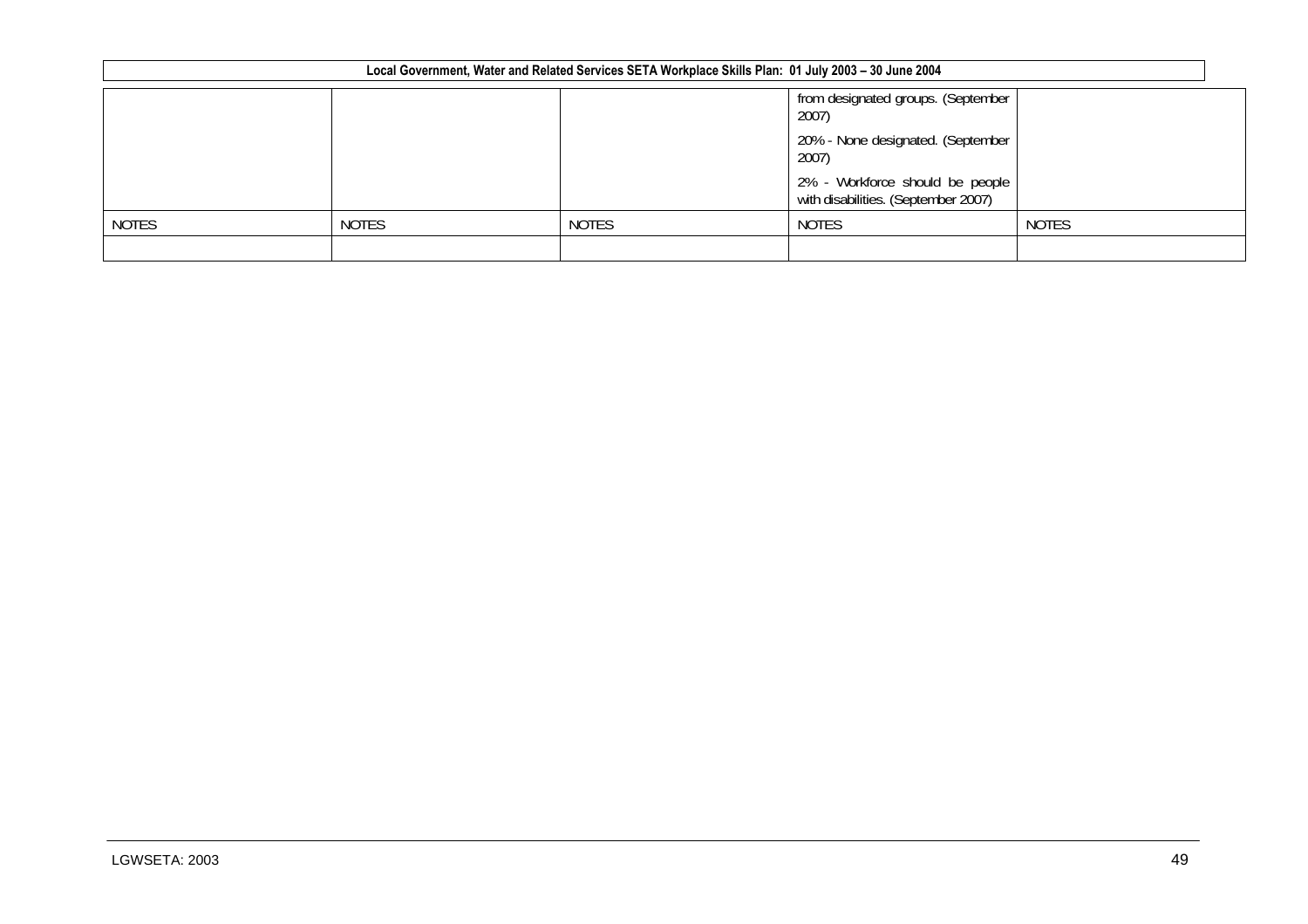# **SECTION 6.2: STRATEGIC OBJECTIVES FOR WATER UTILITIES AND OTHER ENTERPRISES for the period 01 July 2003 to 30 June 2004**

**See guidelines for help in filling out these tables Please note: The information in this section should inform the priorities identified in section 7.2** 

| <b>Operational context</b><br>Utility's objectives | <b>Enabling context</b><br>Training and skills development objectives | <b>Transformation context</b><br><b>Employment equity objectives</b> | <b>Global context</b><br><b>LGWSETA Sector Skills Plan priorities</b> |
|----------------------------------------------------|-----------------------------------------------------------------------|----------------------------------------------------------------------|-----------------------------------------------------------------------|
|                                                    |                                                                       |                                                                      |                                                                       |
|                                                    |                                                                       |                                                                      |                                                                       |
|                                                    |                                                                       |                                                                      |                                                                       |
|                                                    |                                                                       |                                                                      |                                                                       |
|                                                    |                                                                       |                                                                      |                                                                       |
|                                                    |                                                                       |                                                                      |                                                                       |
|                                                    |                                                                       |                                                                      |                                                                       |
| <b>NOTES</b>                                       | <b>NOTES</b>                                                          | <b>NOTES</b>                                                         | <b>NOTES</b>                                                          |
|                                                    |                                                                       |                                                                      |                                                                       |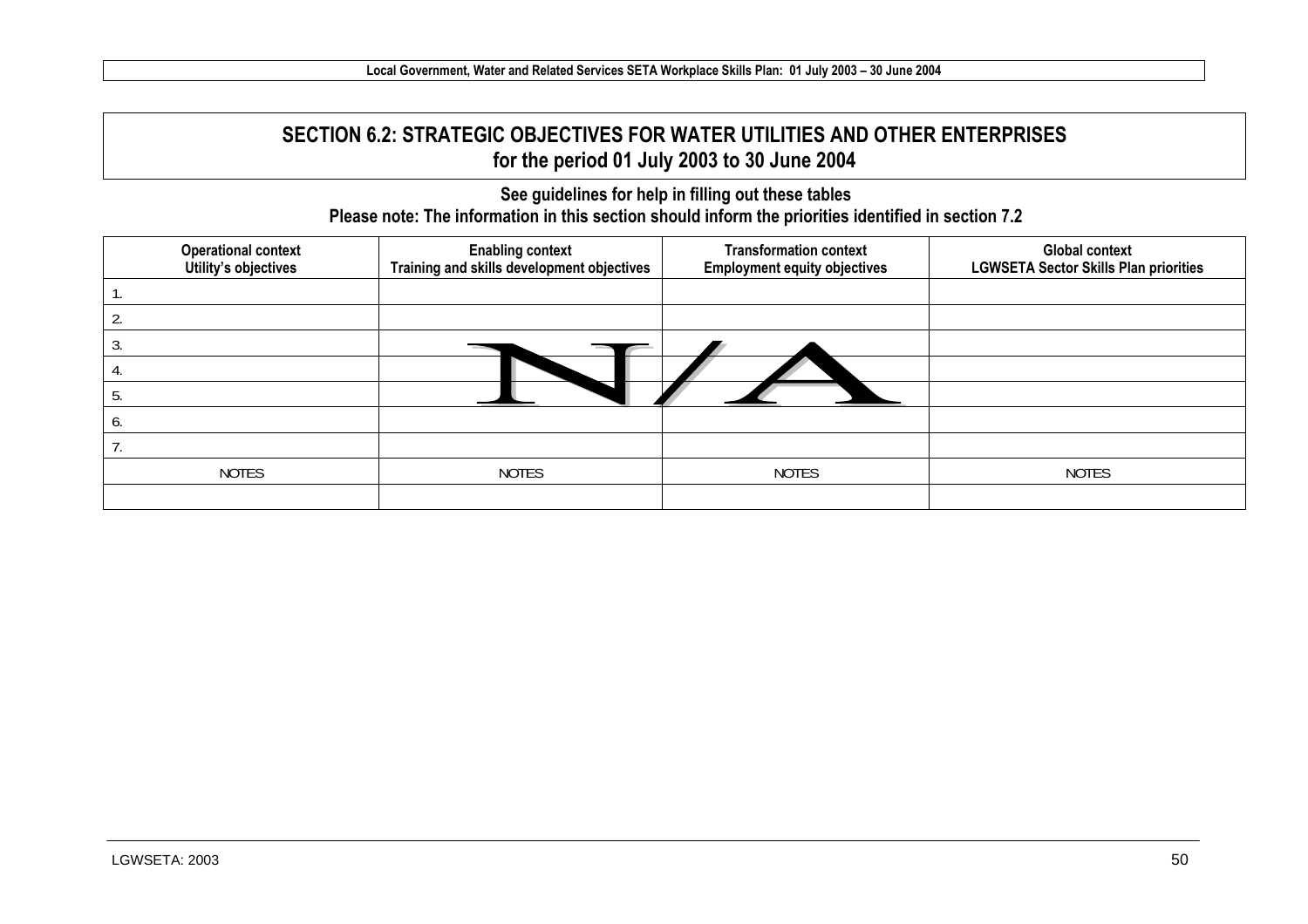# **SECTION 6.2a: MEASURES OF SUCCESS FOR UTILITY OBJECTIVES**

*For water companies and other enterprises/companies only* 

- 1. Quantify the objectives outlined above into targets, that is, your component for measuring achievement.
- 2. List the targets in order of priority.
- 3. Link the targets across the operational, enabling and transformation contexts.)

| <b>Operational context</b><br>Utility's objectives: targets and<br>measures of success | <b>Enabling context</b><br>Training and skills development objectives:<br>targets and measures of success | <b>Transformation context</b><br>Employment equity objectives: targets and<br>measures of success | <b>Notes and comments</b> |
|----------------------------------------------------------------------------------------|-----------------------------------------------------------------------------------------------------------|---------------------------------------------------------------------------------------------------|---------------------------|
|                                                                                        |                                                                                                           |                                                                                                   |                           |
| 2.                                                                                     |                                                                                                           |                                                                                                   |                           |
| 3.                                                                                     |                                                                                                           |                                                                                                   |                           |
| 4.                                                                                     |                                                                                                           |                                                                                                   |                           |
| 5.                                                                                     |                                                                                                           |                                                                                                   |                           |
| o.                                                                                     |                                                                                                           |                                                                                                   |                           |
|                                                                                        |                                                                                                           |                                                                                                   |                           |
| 8.                                                                                     |                                                                                                           |                                                                                                   |                           |
| 9.                                                                                     |                                                                                                           |                                                                                                   |                           |
| 10.                                                                                    |                                                                                                           |                                                                                                   |                           |
| <b>NOTES</b>                                                                           | <b>NOTES</b>                                                                                              | <b>NOTES</b>                                                                                      |                           |
|                                                                                        |                                                                                                           |                                                                                                   |                           |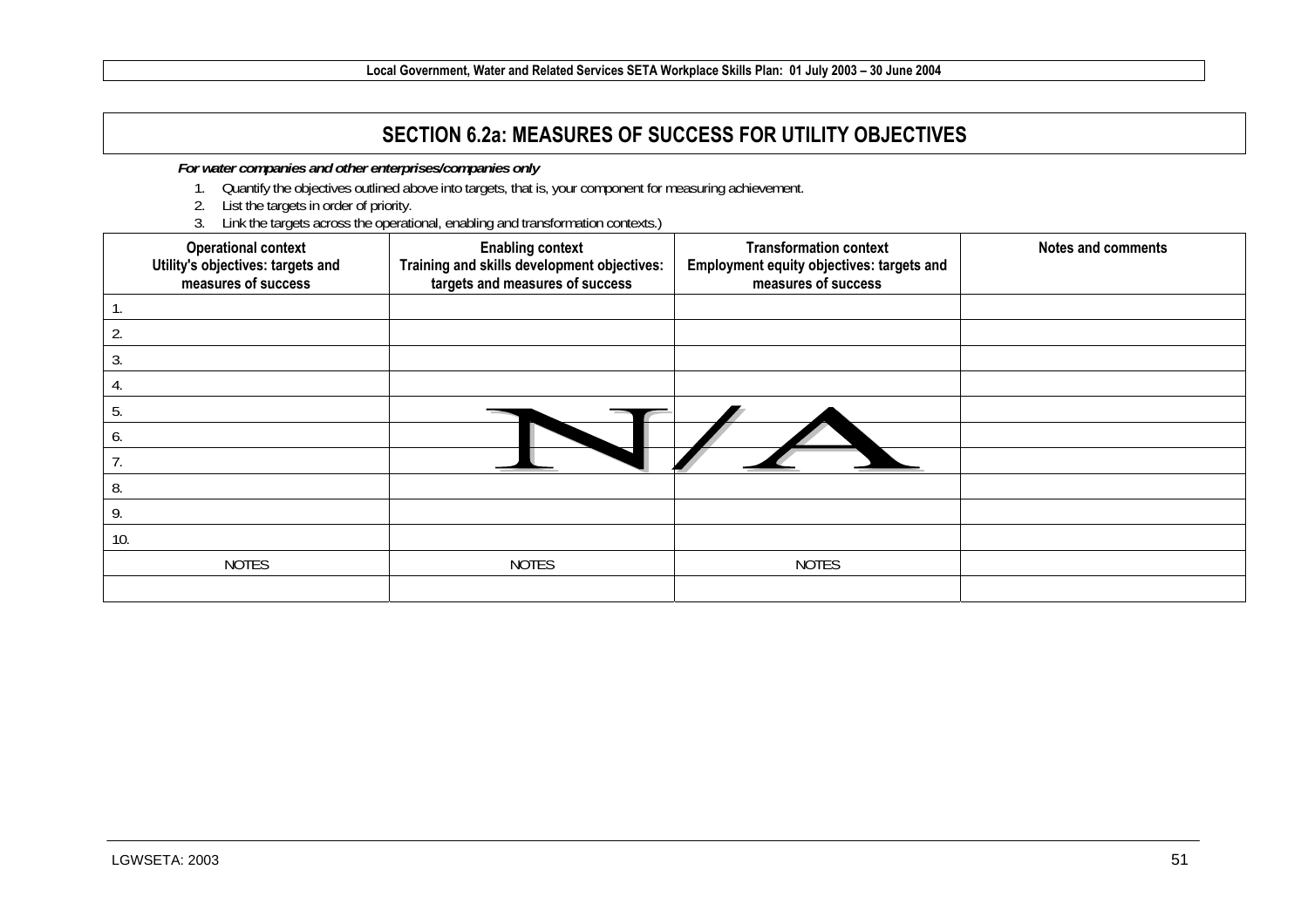### **SECTION 7: ANNUAL TRAINING AND SKILLS DEVELOPMENT PRIORITIES for the period 01 July 2003 to 30 June 2004**

| SECTION 7.1: Learnerships, skills programmes and apprenticeships managed by the enterprise |                |                         |                |                              |
|--------------------------------------------------------------------------------------------|----------------|-------------------------|----------------|------------------------------|
| <b>Title</b>                                                                               | Learnership    | <b>Skills Programme</b> | Apprenticeship | SETA this is registered with |
| Certificate Computer Programming                                                           |                |                         |                | <b>ISETT</b>                 |
| Certificate IT Technician                                                                  |                |                         |                | <b>ISETT</b>                 |
| Certificate Programming                                                                    |                |                         |                | <b>ISETT</b>                 |
| Diploma Programming                                                                        |                |                         |                | <b>ISETT</b>                 |
| National Certification Information Technology: Systems Development                         |                |                         |                | <b>ISETT</b>                 |
| National Certification Information Technology: Technical Support                           |                |                         |                | <b>ISETT</b>                 |
| Local Government Finance and Accounting                                                    | h              |                         |                | <b>LGWSETA</b>               |
| National Certificate in Electrical Engineering                                             |                |                         |                | <b>LGWSETA</b>               |
| Waste Water Services Hand                                                                  |                |                         |                | <b>LGWSETA</b>               |
| Water Process Control                                                                      |                |                         |                | <b>LGWSETA</b>               |
| Human Resources Management                                                                 | b              |                         |                | <b>PSETA</b>                 |
| Project Management                                                                         | 5              |                         |                | <b>PSETA</b>                 |
| Marketing Communication                                                                    | $\mathfrak{D}$ |                         |                | <b>PSETA</b>                 |
| Construction Roadworker (Road Reserve Maintenance)                                         |                |                         |                | <b>CETA</b>                  |
| Construction Roadworker (Road Surface Maintenance)                                         |                |                         |                | <b>CETA</b>                  |
| Construction Supervisor (Labour Intensive Construction - Water sanitation)                 |                |                         |                | <b>CETA</b>                  |
| Construction Supervisor (Labour Intensive Construction - Roads and<br>Storm water)         |                |                         |                | <b>CETA</b>                  |
| Construction Supervisor (Water and Waste Water)                                            |                |                         |                | <b>CETA</b>                  |
| Secretarial / Administration Services                                                      | 5              |                         |                | <b>SERVICES</b>              |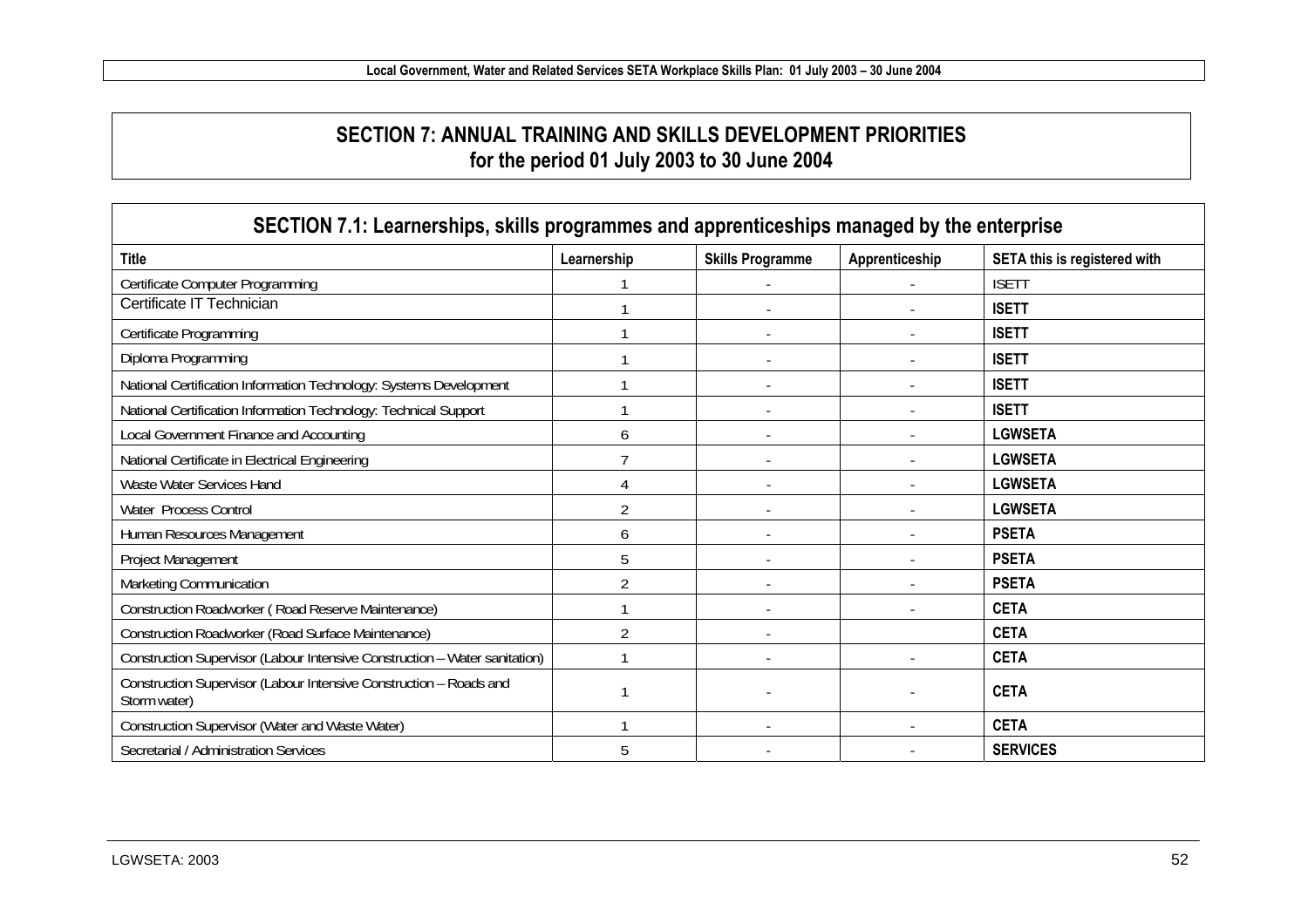### **SECTION 7.2: TRAINING INTERVENTIONS PLANNED for the period 01 July 2003 to 30 June 2004**

#### **See guidelines for help in filling out this table**

#### **Note that the priorities identified in column 1 of this section must be indicated in column 2 of section 8**

|                                                                                                                                             |                                                                        |                          |                       |                                                     | Number of interventions planned for the period 01 July 2003 to 30 June 2004 |                       |                       |                                                    |                       |              |              | Information about interventions                                    |                          |                          |                 |
|---------------------------------------------------------------------------------------------------------------------------------------------|------------------------------------------------------------------------|--------------------------|-----------------------|-----------------------------------------------------|-----------------------------------------------------------------------------|-----------------------|-----------------------|----------------------------------------------------|-----------------------|--------------|--------------|--------------------------------------------------------------------|--------------------------|--------------------------|-----------------|
| Skills Priority no<br>7<br>$\boldsymbol{2}$<br>3<br>4<br>4<br>4<br>4<br>4<br>4<br>4<br>8<br>4<br>3<br>$\overline{7}$<br>7<br>$\overline{7}$ | <b>Training and skills</b><br>development<br>interventions in the area | General<br>(GET)<br>band |                       | <b>Further Education and Training</b><br>(FET) band |                                                                             |                       |                       | <b>Higher Education and</b><br>Training (HET) band |                       | Unknown      |              | Number that<br>include SAQA<br>registered Unit<br><b>Standards</b> | Part of a<br>Learnership | Part of a Skills<br>Prog | Apprentice-ship |
|                                                                                                                                             | of                                                                     | Up to NQF<br>Level 1     | <b>NQF</b><br>level 2 | <b>NQF</b><br>level 3                               | <b>NQF</b><br>level 4                                                       | <b>NQF</b><br>level 5 | <b>NQF</b><br>level 6 | <b>NQF</b><br>level 7                              | <b>NQF</b><br>level 8 |              | Yes          | No                                                                 |                          |                          |                 |
|                                                                                                                                             | Mechanic skills                                                        |                          |                       |                                                     |                                                                             |                       |                       |                                                    |                       | $\checkmark$ |              |                                                                    |                          |                          |                 |
|                                                                                                                                             | Operator (Water and Sewer<br>Purification                              |                          |                       |                                                     |                                                                             | $\overline{7}$        |                       |                                                    |                       |              | ✓            |                                                                    |                          |                          |                 |
|                                                                                                                                             | Plumbing                                                               |                          |                       |                                                     |                                                                             | $\overline{7}$        |                       |                                                    |                       |              |              |                                                                    |                          |                          |                 |
|                                                                                                                                             | Pipe blockages                                                         |                          |                       |                                                     |                                                                             | $\overline{7}$        |                       |                                                    |                       |              |              |                                                                    |                          |                          |                 |
|                                                                                                                                             | Kerbs Laying                                                           |                          |                       | $\overline{\mathbf{4}}$                             |                                                                             |                       |                       |                                                    |                       |              |              |                                                                    |                          |                          |                 |
|                                                                                                                                             | Pipe laying / repairs                                                  |                          |                       | $\overline{7}$                                      |                                                                             |                       |                       |                                                    |                       |              |              |                                                                    |                          |                          |                 |
|                                                                                                                                             | Laying of storm water pipes                                            |                          |                       | $5\phantom{.0}$                                     |                                                                             |                       |                       |                                                    |                       |              |              |                                                                    |                          |                          |                 |
|                                                                                                                                             | Water meters repairs                                                   |                          |                       | $\overline{7}$                                      |                                                                             |                       |                       |                                                    |                       |              |              |                                                                    |                          |                          |                 |
|                                                                                                                                             | Potholes repairs                                                       |                          |                       | $\overline{7}$                                      |                                                                             |                       |                       |                                                    |                       |              |              |                                                                    |                          |                          |                 |
|                                                                                                                                             | Switching                                                              |                          |                       |                                                     |                                                                             |                       |                       |                                                    |                       | $\checkmark$ |              |                                                                    |                          |                          |                 |
|                                                                                                                                             | General maintenance                                                    |                          |                       |                                                     |                                                                             |                       |                       |                                                    |                       | $\checkmark$ |              |                                                                    |                          |                          |                 |
|                                                                                                                                             | Safety                                                                 |                          |                       |                                                     |                                                                             |                       |                       |                                                    |                       | $\checkmark$ |              |                                                                    |                          |                          |                 |
|                                                                                                                                             | Management skills                                                      |                          |                       |                                                     |                                                                             | 8                     |                       |                                                    |                       |              | $\checkmark$ |                                                                    |                          |                          |                 |
|                                                                                                                                             | Mechanical skills                                                      |                          |                       |                                                     |                                                                             |                       |                       |                                                    |                       |              |              |                                                                    |                          |                          |                 |
|                                                                                                                                             | Supervisory skills                                                     |                          |                       |                                                     |                                                                             |                       |                       |                                                    |                       | $\checkmark$ |              |                                                                    |                          |                          |                 |
|                                                                                                                                             | Professional grass cutting<br>techniques                               |                          |                       |                                                     |                                                                             |                       |                       |                                                    |                       |              |              |                                                                    |                          |                          |                 |
| 6                                                                                                                                           | Chainsaw training                                                      |                          |                       |                                                     |                                                                             |                       |                       |                                                    |                       |              |              |                                                                    |                          |                          |                 |
| 4                                                                                                                                           | Housing project management                                             |                          |                       |                                                     |                                                                             | 3                     |                       |                                                    |                       |              | $\checkmark$ |                                                                    |                          |                          |                 |
| 5                                                                                                                                           | Sports Management                                                      |                          |                       |                                                     |                                                                             |                       |                       |                                                    |                       |              |              |                                                                    |                          |                          |                 |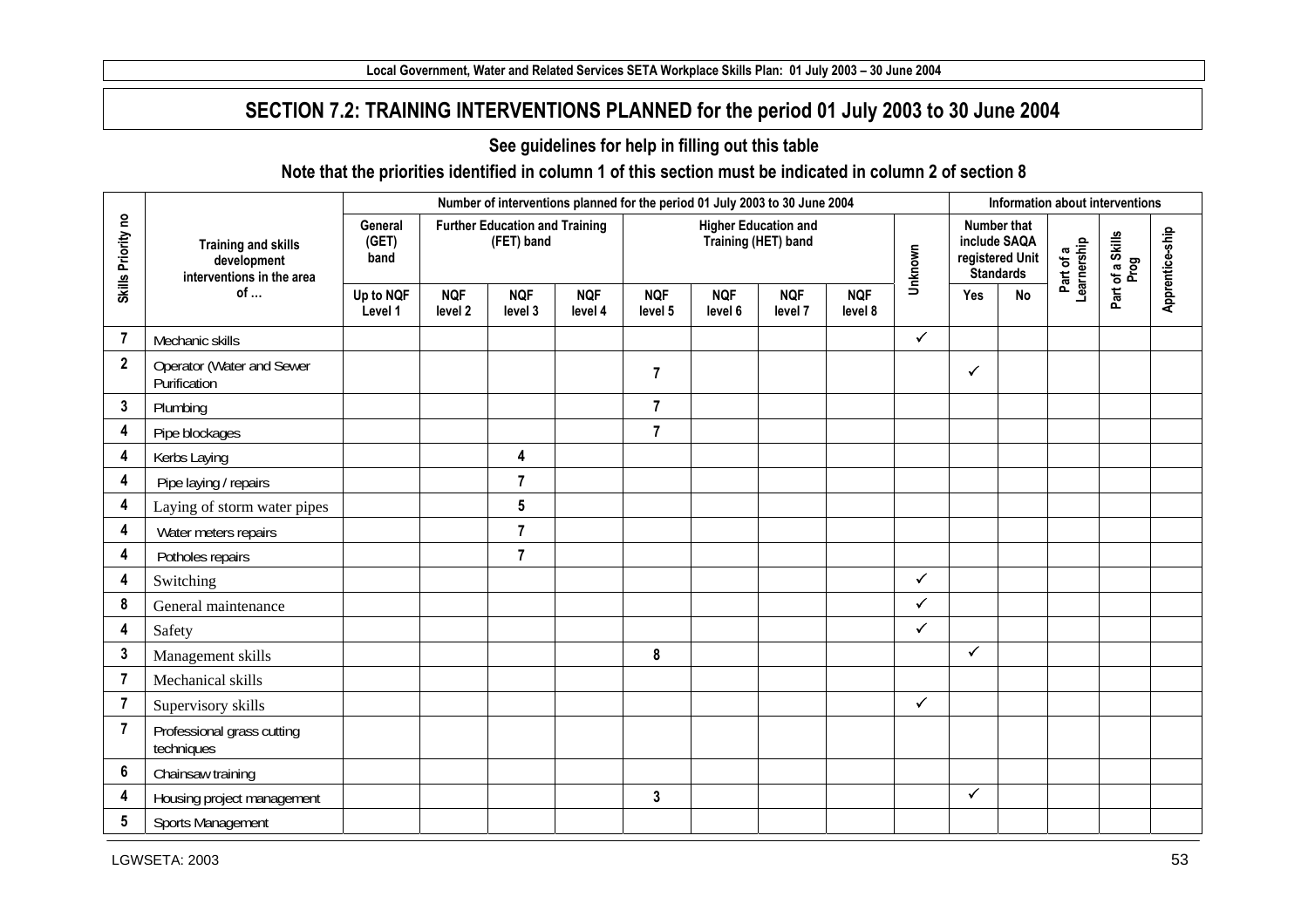|                    |                                                                        |                                 |                       |                                                     |                       |                       |                       | Local Government, Water and Related Services SETA Workplace Skills Plan: 01 July 2003 - 30 June 2004 |                       |         |              |                                                           |                          |                                 |                 |
|--------------------|------------------------------------------------------------------------|---------------------------------|-----------------------|-----------------------------------------------------|-----------------------|-----------------------|-----------------------|------------------------------------------------------------------------------------------------------|-----------------------|---------|--------------|-----------------------------------------------------------|--------------------------|---------------------------------|-----------------|
|                    |                                                                        |                                 |                       |                                                     |                       |                       |                       | Number of interventions planned for the period 01 July 2003 to 30 June 2004                          |                       |         |              |                                                           |                          | Information about interventions |                 |
| Skills Priority no | <b>Training and skills</b><br>development<br>interventions in the area | <b>General</b><br>(GET)<br>band |                       | <b>Further Education and Training</b><br>(FET) band |                       |                       |                       | <b>Higher Education and</b><br>Training (HET) band                                                   |                       | Unknown | include SAQA | <b>Number that</b><br>registered Unit<br><b>Standards</b> | Part of a<br>Learnership | Part of a Skills<br>Prog        | Apprentice-ship |
|                    | of $\dots$                                                             | Up to NQF<br>Level 1            | <b>NQF</b><br>level 2 | <b>NQF</b><br>level 3                               | <b>NQF</b><br>level 4 | <b>NQF</b><br>level 5 | <b>NQF</b><br>level 6 | <b>NQF</b><br>level 7                                                                                | <b>NQF</b><br>level 8 |         | Yes          | <b>No</b>                                                 |                          |                                 |                 |
| 3                  | Librarian training                                                     |                                 |                       |                                                     |                       |                       |                       |                                                                                                      |                       |         |              |                                                           |                          |                                 |                 |
| $\mathbf{3}$       | Management (General,<br>Marketing & LED)                               |                                 |                       |                                                     |                       | $\mathbf{2}$          |                       |                                                                                                      |                       |         | $\checkmark$ |                                                           |                          |                                 |                 |
| $\boldsymbol{2}$   | Fire fighter 1 & 2 course                                              |                                 |                       |                                                     |                       |                       |                       |                                                                                                      |                       |         |              |                                                           |                          |                                 |                 |
| $\mathbf{2}$       | <b>Emergency Care Assistant</b>                                        |                                 |                       |                                                     |                       |                       |                       |                                                                                                      |                       |         |              |                                                           |                          |                                 |                 |
| $\mathbf{2}$       | <b>Basic Ambulance Assistance</b><br>Course                            |                                 |                       |                                                     |                       |                       |                       |                                                                                                      |                       |         |              |                                                           |                          |                                 |                 |
| $\boldsymbol{2}$   | <b>Trench Rescue</b>                                                   |                                 |                       |                                                     |                       |                       |                       |                                                                                                      |                       |         |              |                                                           |                          |                                 |                 |
| $\mathbf{2}$       | Structure Collapse Rescue                                              |                                 |                       |                                                     |                       |                       |                       |                                                                                                      |                       |         |              |                                                           |                          |                                 |                 |
| $\mathbf{2}$       | Fire Search and Rescue                                                 |                                 |                       |                                                     |                       |                       |                       |                                                                                                      |                       |         |              |                                                           |                          |                                 |                 |
| $\mathbf{2}$       | High Angle 1 Rescue                                                    |                                 |                       |                                                     |                       |                       |                       |                                                                                                      |                       |         |              |                                                           |                          |                                 |                 |
| $\mathbf{2}$       | Traffic Officer training                                               |                                 |                       |                                                     |                       |                       |                       |                                                                                                      |                       |         |              |                                                           |                          |                                 |                 |
| $\overline{2}$     | Accident reconstruction and<br>investigation training                  |                                 |                       |                                                     |                       |                       |                       |                                                                                                      |                       |         |              |                                                           |                          |                                 |                 |
| $\mathbf{2}$       | Natis training                                                         |                                 |                       |                                                     |                       |                       |                       |                                                                                                      |                       |         |              |                                                           |                          |                                 |                 |
| $\mathbf{2}$       | Examiner of motor vehicle<br>course                                    |                                 |                       |                                                     |                       |                       |                       |                                                                                                      |                       |         |              |                                                           |                          |                                 |                 |
| $\mathbf{2}$       | Examiner for drivers license                                           |                                 |                       |                                                     |                       |                       |                       |                                                                                                      |                       |         |              |                                                           |                          |                                 |                 |
| $\mathbf{2}$       | Assessor training                                                      |                                 |                       |                                                     | $\mathbf{2}$          |                       |                       |                                                                                                      |                       |         | $\checkmark$ |                                                           |                          |                                 |                 |
| $\mathbf{2}$       | Moderator training                                                     |                                 |                       |                                                     | 1                     |                       |                       |                                                                                                      |                       |         | $\checkmark$ |                                                           |                          |                                 |                 |
| $\mathbf{2}$       | SDF training                                                           |                                 |                       |                                                     |                       | 3                     |                       |                                                                                                      |                       |         | ✓            |                                                           |                          |                                 |                 |
| $6\phantom{1}6$    | Minute taking training                                                 |                                 |                       |                                                     |                       |                       |                       |                                                                                                      |                       |         |              |                                                           |                          |                                 |                 |
| $5\phantom{.0}$    | Telephone etiquette                                                    |                                 |                       |                                                     |                       |                       |                       |                                                                                                      |                       |         |              |                                                           |                          |                                 |                 |
| 5                  | Secretarial training                                                   |                                 |                       |                                                     |                       |                       |                       |                                                                                                      |                       |         |              |                                                           |                          |                                 |                 |
| 4                  | <b>Computer Training</b>                                               |                                 |                       |                                                     |                       |                       |                       |                                                                                                      |                       |         |              |                                                           |                          |                                 |                 |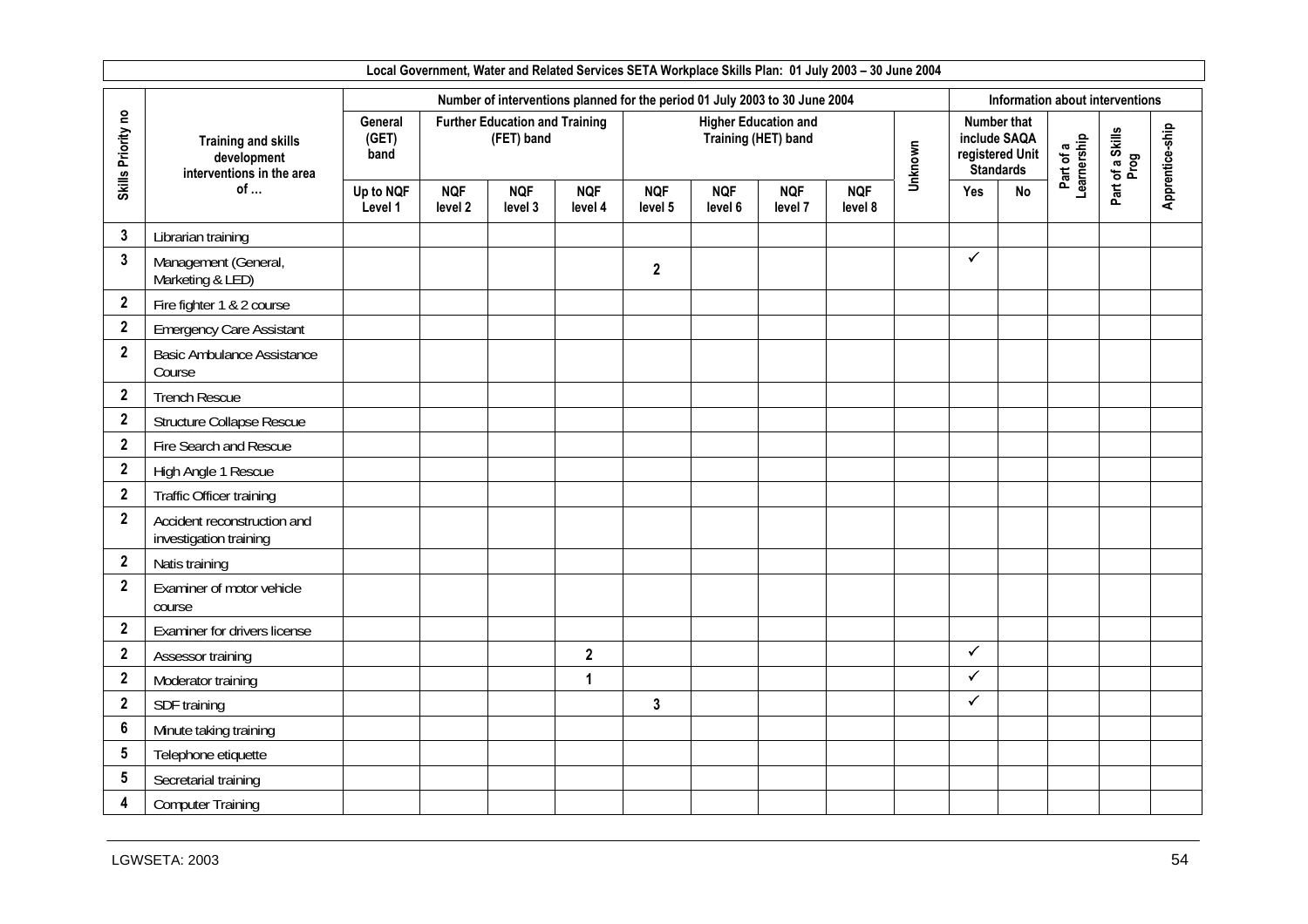|                    |                                                                        |                                 |                       |                                                     |                       |                       |                       | Local Government, Water and Related Services SETA Workplace Skills Plan: 01 July 2003 - 30 June 2004 |                       |         |              |                                                           |                          |                                 |                 |
|--------------------|------------------------------------------------------------------------|---------------------------------|-----------------------|-----------------------------------------------------|-----------------------|-----------------------|-----------------------|------------------------------------------------------------------------------------------------------|-----------------------|---------|--------------|-----------------------------------------------------------|--------------------------|---------------------------------|-----------------|
|                    |                                                                        |                                 |                       |                                                     |                       |                       |                       | Number of interventions planned for the period 01 July 2003 to 30 June 2004                          |                       |         |              |                                                           |                          | Information about interventions |                 |
| Skills Priority no | <b>Training and skills</b><br>development<br>interventions in the area | <b>General</b><br>(GET)<br>band |                       | <b>Further Education and Training</b><br>(FET) band |                       |                       |                       | <b>Higher Education and</b><br>Training (HET) band                                                   |                       | Unknown | include SAQA | <b>Number that</b><br>registered Unit<br><b>Standards</b> | Part of a<br>Learnership | Part of a Skills<br>Prog        | Apprentice-ship |
|                    | of                                                                     | Up to NQF<br>Level 1            | <b>NQF</b><br>level 2 | <b>NQF</b><br>level 3                               | <b>NQF</b><br>level 4 | <b>NQF</b><br>level 5 | <b>NQF</b><br>level 6 | <b>NQF</b><br>level 7                                                                                | <b>NQF</b><br>level 8 |         | Yes          | <b>No</b>                                                 |                          |                                 |                 |
| $\mathbf{3}$       | <b>Financial Accounting</b><br>(Municipal)                             |                                 |                       |                                                     | $\mathbf{3}$          | 4                     |                       |                                                                                                      |                       |         | $\checkmark$ |                                                           |                          |                                 |                 |
| $\mathbf{3}$       | Municipal Finance Management<br>and Budgets (GAMAP)                    |                                 |                       |                                                     |                       |                       |                       |                                                                                                      |                       |         |              |                                                           |                          |                                 |                 |
| 4                  | Cashier training                                                       |                                 |                       |                                                     |                       |                       |                       |                                                                                                      |                       |         |              |                                                           |                          |                                 |                 |
| 4                  | Credit Control                                                         |                                 |                       |                                                     |                       |                       |                       |                                                                                                      |                       |         |              |                                                           |                          |                                 |                 |
| $\mathbf{3}$       | Stores management                                                      |                                 |                       |                                                     |                       |                       |                       |                                                                                                      |                       |         |              |                                                           |                          |                                 |                 |
| 4                  | Computer training (Venus)                                              |                                 |                       |                                                     |                       |                       |                       |                                                                                                      |                       |         |              |                                                           |                          |                                 |                 |
| 8                  | Marketing Management                                                   |                                 |                       |                                                     |                       |                       |                       |                                                                                                      |                       |         |              |                                                           |                          |                                 |                 |
| 8                  | Tourism & Sport Development                                            |                                 |                       |                                                     |                       |                       |                       |                                                                                                      |                       |         |              |                                                           |                          |                                 |                 |
| 8                  | <b>Communication Skills</b>                                            |                                 |                       |                                                     |                       |                       | 32                    |                                                                                                      |                       |         | $\checkmark$ |                                                           |                          |                                 |                 |
| 8                  | <b>Customer Service Excellence</b>                                     |                                 |                       |                                                     |                       |                       |                       |                                                                                                      |                       |         |              |                                                           |                          |                                 |                 |
| 8                  | <b>Conflict Management</b>                                             |                                 |                       |                                                     |                       |                       | 32                    |                                                                                                      |                       |         | $\checkmark$ |                                                           |                          |                                 |                 |
| 8                  | People Management                                                      |                                 |                       |                                                     |                       |                       |                       |                                                                                                      |                       |         |              |                                                           |                          |                                 |                 |
| 8                  | <b>Financial Management</b>                                            |                                 |                       |                                                     |                       |                       | 32                    |                                                                                                      |                       |         | $\checkmark$ |                                                           |                          |                                 |                 |
| 8                  | <b>Strategic Planning</b>                                              |                                 |                       |                                                     |                       |                       |                       |                                                                                                      |                       |         |              |                                                           |                          |                                 |                 |
| 8                  | Performance Management                                                 |                                 |                       |                                                     |                       |                       | 32                    |                                                                                                      |                       |         | ✓            |                                                           |                          |                                 |                 |
| 8                  | <b>Advanced Projects</b><br>Management                                 |                                 |                       |                                                     |                       |                       | 32                    |                                                                                                      |                       |         | ✓            |                                                           |                          |                                 |                 |
|                    | <b>Bursaries</b>                                                       |                                 |                       |                                                     |                       |                       |                       |                                                                                                      |                       |         |              |                                                           |                          |                                 |                 |
| 1                  | Programme in Human<br>Resources Management                             |                                 |                       |                                                     | 1                     |                       |                       |                                                                                                      |                       |         | ✓            |                                                           |                          |                                 |                 |
| 1                  | National Diploma in Accounting                                         |                                 |                       |                                                     |                       | $\mathbf{1}$          |                       |                                                                                                      |                       |         | $\checkmark$ |                                                           |                          |                                 |                 |
| 1                  | Certificate in Practical<br>Accounting                                 |                                 |                       |                                                     | $\mathbf{1}$          |                       |                       |                                                                                                      |                       |         | $\checkmark$ |                                                           |                          |                                 |                 |
| 1                  | <b>B-Tech Degree Public</b><br>Management                              |                                 |                       |                                                     |                       |                       | 1                     |                                                                                                      |                       |         | ✓            |                                                           |                          |                                 |                 |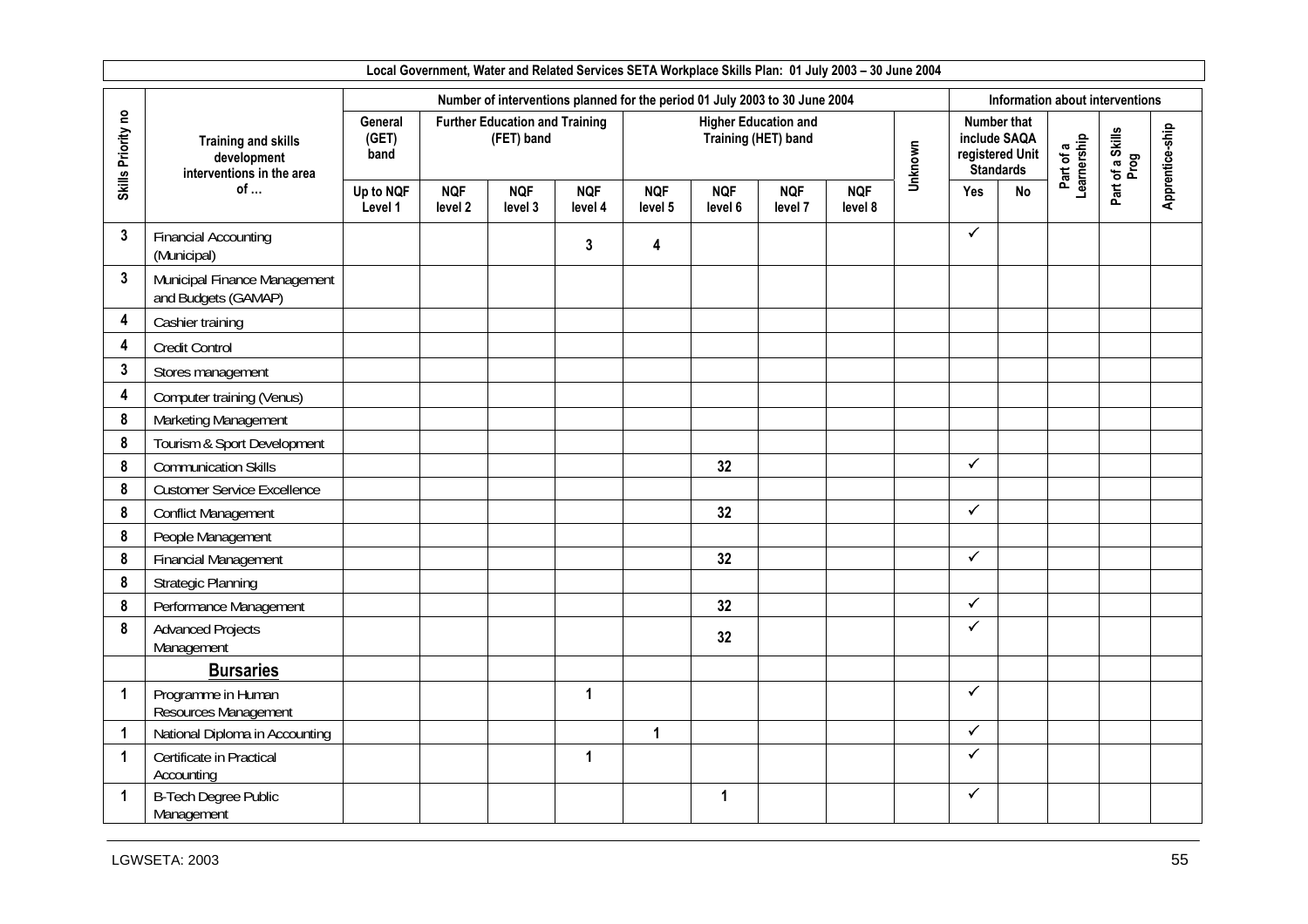|                    | Local Government, Water and Related Services SETA Workplace Skills Plan: 01 July 2003 - 30 June 2004<br>Number of interventions planned for the period 01 July 2003 to 30 June 2004<br>Information about interventions |                          |                       |                                                     |                       |                       |                       |                                                    |                       |         |              |                                                                           |                          |                       |                 |
|--------------------|------------------------------------------------------------------------------------------------------------------------------------------------------------------------------------------------------------------------|--------------------------|-----------------------|-----------------------------------------------------|-----------------------|-----------------------|-----------------------|----------------------------------------------------|-----------------------|---------|--------------|---------------------------------------------------------------------------|--------------------------|-----------------------|-----------------|
|                    |                                                                                                                                                                                                                        |                          |                       |                                                     |                       |                       |                       |                                                    |                       |         |              |                                                                           |                          |                       |                 |
| Skills Priority no | <b>Training and skills</b><br>development<br>interventions in the area                                                                                                                                                 | General<br>(GET)<br>band |                       | <b>Further Education and Training</b><br>(FET) band |                       |                       |                       | <b>Higher Education and</b><br>Training (HET) band |                       | Unknown |              | <b>Number that</b><br>include SAQA<br>registered Unit<br><b>Standards</b> | Part of a<br>Learnership | a Skills<br>Prog<br>đ | Apprentice-ship |
|                    | of                                                                                                                                                                                                                     | Up to NQF<br>Level 1     | <b>NQF</b><br>level 2 | <b>NQF</b><br>level 3                               | <b>NQF</b><br>level 4 | <b>NQF</b><br>level 5 | <b>NQF</b><br>level 6 | <b>NQF</b><br>level 7                              | <b>NQF</b><br>level 8 |         | Yes          | No                                                                        |                          | Part                  |                 |
|                    | Bcom. Accounting                                                                                                                                                                                                       |                          |                       |                                                     |                       |                       | $\mathbf{2}$          |                                                    |                       |         | $\checkmark$ |                                                                           |                          |                       |                 |
|                    | National Diploma in Law                                                                                                                                                                                                |                          |                       |                                                     |                       | 1                     |                       |                                                    |                       |         | $\checkmark$ |                                                                           |                          |                       |                 |
|                    | Bcom. Degree in Business<br>Management                                                                                                                                                                                 |                          |                       |                                                     |                       |                       | 1                     |                                                    |                       |         | $\checkmark$ |                                                                           |                          |                       |                 |
|                    | M-Tech in Business<br>Administration                                                                                                                                                                                   |                          |                       |                                                     |                       |                       |                       | $\overline{\mathbf{1}}$                            |                       |         | ✓            |                                                                           |                          |                       |                 |
|                    | <b>Business Management</b><br>Programme                                                                                                                                                                                |                          |                       |                                                     | $\overline{2}$        |                       |                       |                                                    |                       |         | $\checkmark$ |                                                                           |                          |                       |                 |
|                    | Labour Relations Management<br>Programme                                                                                                                                                                               |                          |                       |                                                     | 1                     |                       |                       |                                                    |                       |         | ✓            |                                                                           |                          |                       |                 |
|                    | Diploma in Licensing                                                                                                                                                                                                   |                          |                       |                                                     |                       | 1                     |                       |                                                    |                       |         | $\checkmark$ |                                                                           |                          |                       |                 |
|                    | B-Tech Degree in Fire<br>Technology                                                                                                                                                                                    |                          |                       |                                                     |                       |                       | 1                     |                                                    |                       |         | ✓            |                                                                           |                          |                       |                 |
|                    | Programme in Marketing &<br>Research                                                                                                                                                                                   |                          |                       |                                                     | 1                     |                       |                       |                                                    |                       |         | $\checkmark$ |                                                                           |                          |                       |                 |
|                    | National Diploma in Marketing                                                                                                                                                                                          |                          |                       |                                                     |                       | $\blacktriangleleft$  |                       |                                                    |                       |         | $\checkmark$ |                                                                           |                          |                       |                 |
|                    | Master Degree in Public Health                                                                                                                                                                                         |                          |                       |                                                     |                       |                       |                       | 1                                                  |                       |         | $\checkmark$ |                                                                           |                          |                       |                 |
|                    | Diploma Electrical Engineering                                                                                                                                                                                         |                          |                       |                                                     |                       | 1                     |                       |                                                    |                       |         | $\checkmark$ |                                                                           |                          |                       |                 |
|                    | <b>B</b> - Tech Electrical Engineering                                                                                                                                                                                 |                          |                       |                                                     |                       |                       | $\overline{2}$        |                                                    |                       |         | $\checkmark$ |                                                                           |                          |                       |                 |
|                    | <b>Bsc. Civil Engineering</b>                                                                                                                                                                                          |                          |                       |                                                     |                       |                       | 1                     |                                                    |                       |         | ✓            |                                                                           |                          |                       |                 |
|                    | <b>TOTALS</b>                                                                                                                                                                                                          |                          |                       |                                                     |                       |                       |                       |                                                    |                       |         |              |                                                                           |                          |                       |                 |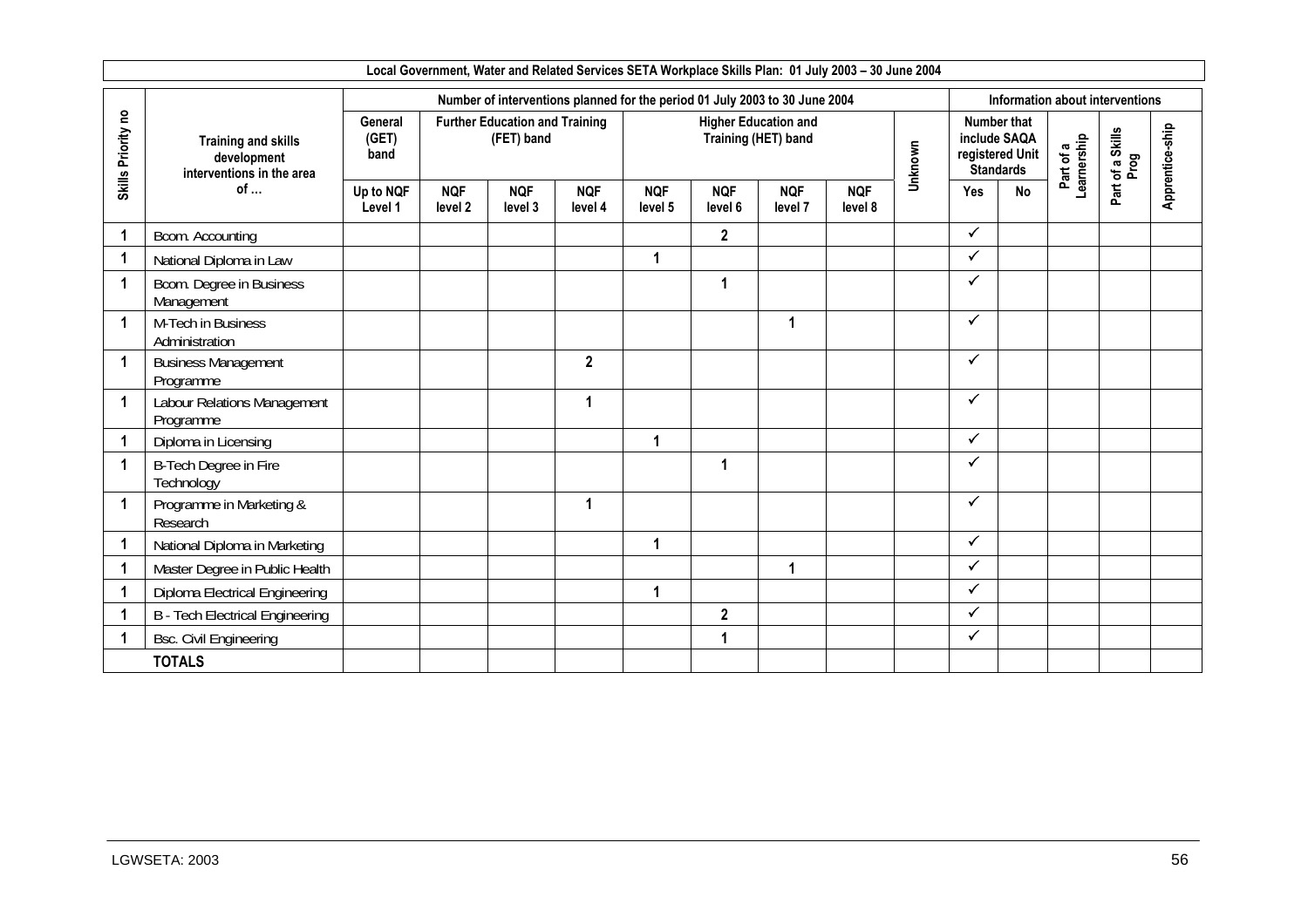### **See guidelines for help in filling out this table**

| Kind and number of beneficiaries |                                                       |                               |                                         | Nature of learning<br>intervention             |              |              |              |                         | if formal, at NQF level |                |                |                  |                             |      | <b>Duration of</b><br>intervention |        |                                      |
|----------------------------------|-------------------------------------------------------|-------------------------------|-----------------------------------------|------------------------------------------------|--------------|--------------|--------------|-------------------------|-------------------------|----------------|----------------|------------------|-----------------------------|------|------------------------------------|--------|--------------------------------------|
| <b>Employment category</b>       | <b>Skills</b><br><b>Priority No.</b><br>(Section 7.2) | No. to<br>receive<br>training | Informal:<br>(defined in<br>guidelines) | Formal: in-house<br>or external<br>institution | $\mathbf{1}$ | $\mathbf{2}$ | $\mathbf{3}$ | $\overline{\mathbf{4}}$ | $5\phantom{.0}$         | $6\phantom{a}$ | $\overline{7}$ | $\boldsymbol{8}$ | Not<br><b>NQF</b><br>linked | days | weeks                              | months | Indicative<br>spend per<br>level - R |
| Leadership & governance          |                                                       |                               |                                         |                                                |              |              |              |                         |                         |                |                |                  |                             |      |                                    |        | $\mathsf{R}$                         |
| <b>Executive Mayor</b>           |                                                       |                               |                                         |                                                |              |              |              |                         |                         |                |                |                  |                             |      |                                    |        |                                      |
| Mayor                            |                                                       |                               |                                         |                                                |              |              |              |                         |                         |                |                |                  |                             |      |                                    |        |                                      |
| Councillors                      | 8                                                     | 32                            |                                         | $\checkmark$                                   |              |              |              |                         |                         | $\checkmark$   |                |                  |                             |      |                                    |        |                                      |
| Chairperson                      |                                                       |                               |                                         |                                                |              |              |              |                         |                         |                |                |                  |                             |      |                                    |        |                                      |
| Board member                     |                                                       |                               |                                         |                                                |              |              |              |                         |                         |                |                |                  |                             |      |                                    |        |                                      |
| Other                            |                                                       |                               |                                         |                                                |              |              |              |                         |                         |                |                |                  |                             |      |                                    |        |                                      |
| Senior officials/ managers       |                                                       |                               |                                         |                                                |              |              |              |                         |                         |                |                |                  |                             |      |                                    |        | $\mathsf{R}$                         |
| CEO/MD                           |                                                       |                               |                                         |                                                |              |              |              |                         |                         |                |                |                  |                             |      |                                    |        |                                      |
| <b>Directors</b>                 |                                                       |                               |                                         |                                                |              |              |              |                         |                         |                |                |                  |                             |      |                                    |        |                                      |
| <b>Financial Directors</b>       | $\mathfrak{Z}$                                        |                               |                                         |                                                |              |              |              |                         |                         |                |                |                  |                             |      |                                    |        |                                      |
| City/Municipal/District manager  |                                                       |                               |                                         |                                                |              |              |              |                         |                         |                |                |                  |                             |      |                                    |        |                                      |
| Department/Division Heads        |                                                       |                               |                                         |                                                |              |              |              |                         |                         |                |                |                  |                             |      |                                    |        |                                      |
| <b>Plant Managers</b>            |                                                       |                               |                                         |                                                |              |              |              |                         |                         |                |                |                  |                             |      |                                    |        |                                      |
| Information technology           |                                                       |                               |                                         |                                                |              |              |              |                         |                         |                |                |                  |                             |      |                                    |        |                                      |
| Other (Specify)                  |                                                       |                               |                                         |                                                |              |              |              |                         |                         |                |                |                  |                             |      |                                    |        |                                      |
| Professionals                    |                                                       |                               |                                         |                                                |              |              |              |                         |                         |                |                |                  |                             |      |                                    |        | $\mathsf{R}$                         |
| Health care                      | $\overline{4}$                                        | $\mathbf{A}$                  | $\checkmark$                            |                                                |              |              |              |                         |                         |                |                |                  | ✓                           | 5    |                                    |        |                                      |
| Public safety/Emergency services |                                                       |                               |                                         |                                                |              |              |              |                         | ✓                       |                |                |                  |                             |      |                                    | 12     |                                      |
| LED                              | 4                                                     |                               | $\checkmark$                            |                                                |              |              |              |                         |                         |                |                |                  | ✓                           | 5    |                                    |        |                                      |
| Water conservation/treatment     | $\mathfrak{Z}$                                        | $\overline{2}$                |                                         |                                                |              |              |              |                         |                         |                |                |                  | ✓                           | 3    |                                    |        |                                      |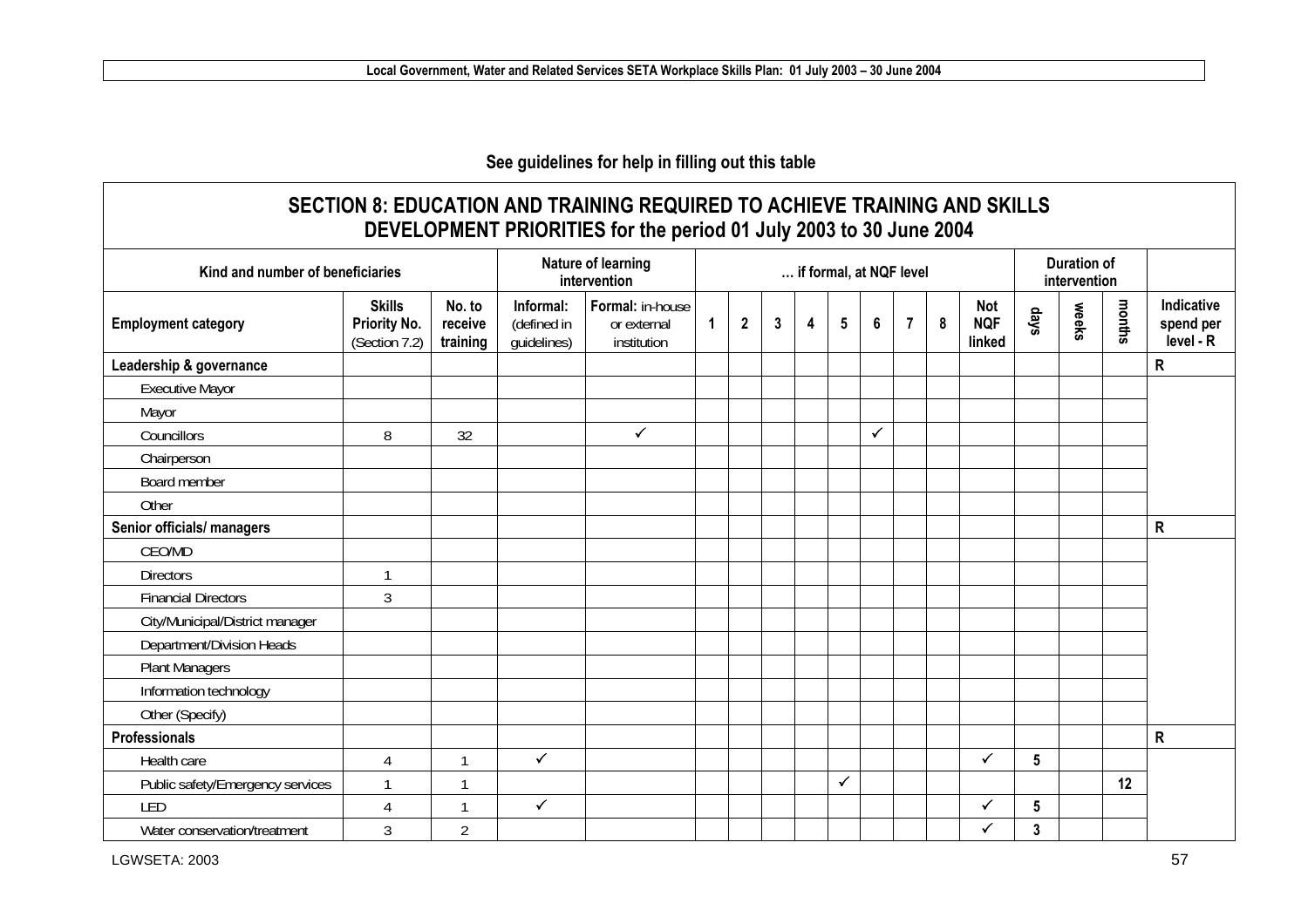**Local Government, Water and Related Services SETA Workplace Skills Plan: 01 July 2003 – 30 June 2004 SECTION 8: EDUCATION AND TRAINING REQUIRED TO ACHIEVE TRAINING AND SKILLS DEVELOPMENT PRIORITIES for the period 01 July 2003 to 30 June 2004 Kind and number of beneficiaries Nature of learning intervention intervention intervention intervention intervention intervention Employment category Skills Priority No.**  (Section 7.2) **No. to receive training Informal:**(defined in guidelines) **Formal:** in-house or external institution **1 2 3 4 5 6 7 8 Not NQF linked days weeks months Indicative spend per level - R Waste** Client services Parks/community facilities | 4 | 1  $\checkmark$  $\checkmark$  **5**  (Asst. Director) 5 1  $\checkmark$ 3 **12** Community development Public transport Land management 1 3 1  $\checkmark$ 3 **4** Housing administration 1 1 1 1  $\overline{\checkmark}$ 3 **3 12** (Asst. Director) 4 1  $\checkmark$  $\checkmark$  **5**  (Asst. Director) 4 1  $\checkmark$ 3 **3** Environmental management Roads  $\begin{array}{ccc} 3 & 1 \\ 1 & 3 \end{array}$  $\checkmark$  $\checkmark$  **3 Electricity** Information technology Corporate services Finance (Asst. Director, Deputy Primarice (ASSL Director, Deputy<br>Director x2) 3  $\checkmark$ (Accountants) 3 4  $\checkmark$ (Chief Accountant) 3 1  $\checkmark$ 3 **12** Marketing and 1 3 2  $\checkmark$  $\checkmark$  **3**  (Asst Director Marketing) 4  $\checkmark$  $\checkmark$  **5** Engineering Other (Specify) **Technicians/associated proffs R**  Health care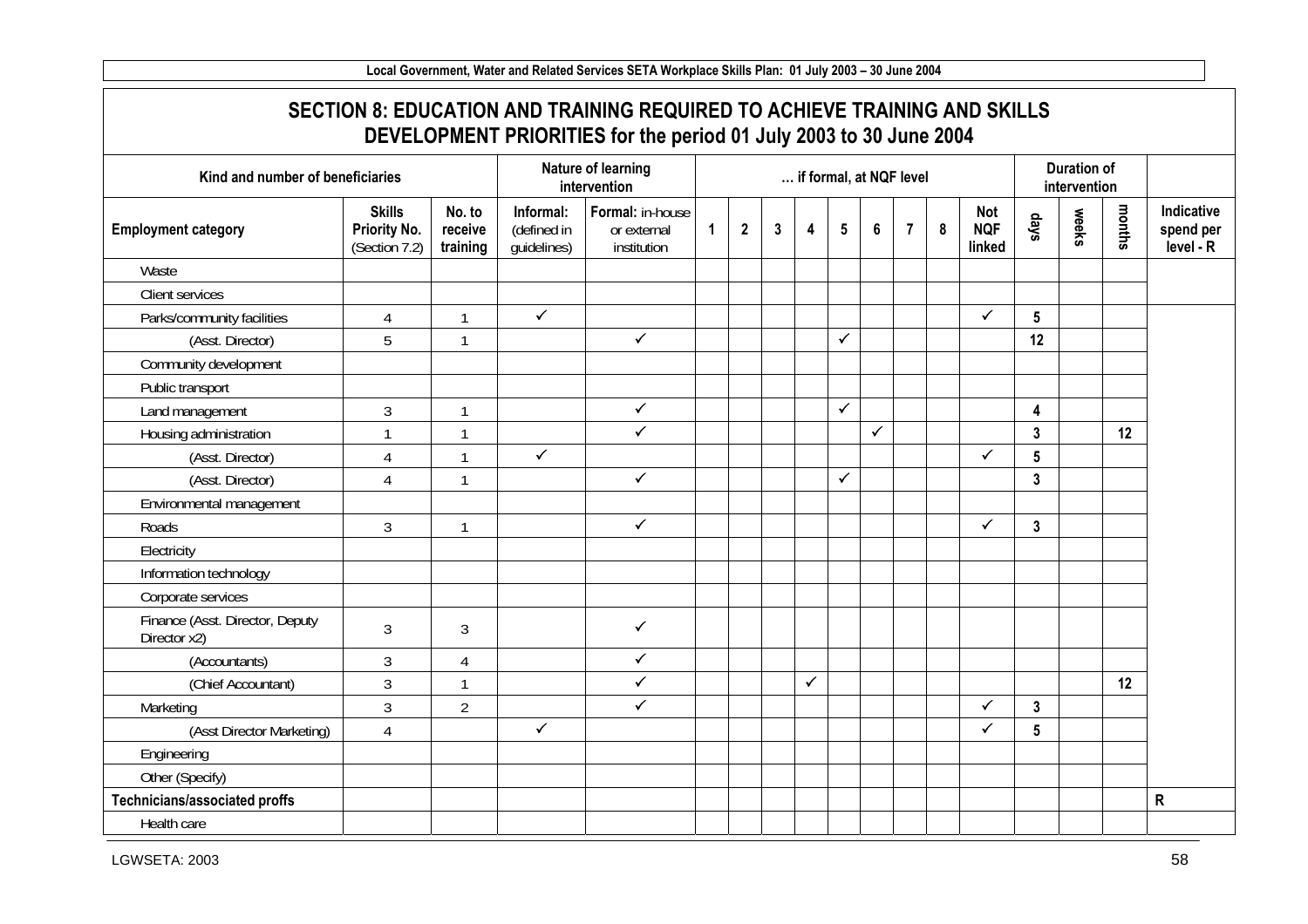### **SECTION 8: EDUCATION AND TRAINING REQUIRED TO ACHIEVE TRAINING AND SKILLS DEVELOPMENT PRIORITIES for the period 01 July 2003 to 30 June 2004**

| Kind and number of beneficiaries |                                                |                               |                                         | Nature of learning<br>intervention             |              |                |              |   |              |                | if formal, at NQF level |   |                                    |                 | <b>Duration of</b><br>intervention |        |                                      |
|----------------------------------|------------------------------------------------|-------------------------------|-----------------------------------------|------------------------------------------------|--------------|----------------|--------------|---|--------------|----------------|-------------------------|---|------------------------------------|-----------------|------------------------------------|--------|--------------------------------------|
| <b>Employment category</b>       | <b>Skills</b><br>Priority No.<br>(Section 7.2) | No. to<br>receive<br>training | Informal:<br>(defined in<br>guidelines) | Formal: in-house<br>or external<br>institution | $\mathbf{1}$ | $\overline{2}$ | $\mathbf{3}$ | 4 | 5            | $6\phantom{a}$ | $\overline{7}$          | 8 | <b>Not</b><br><b>NQF</b><br>linked | days            | weeks                              | months | Indicative<br>spend per<br>level - R |
| Public safety/Emergency services |                                                |                               |                                         |                                                |              |                |              |   |              |                |                         |   |                                    |                 |                                    |        |                                      |
| LED                              |                                                |                               |                                         |                                                |              |                |              |   |              |                |                         |   |                                    |                 |                                    |        |                                      |
| Water conservation/treatment     |                                                |                               |                                         |                                                |              |                |              |   |              |                |                         |   |                                    |                 |                                    |        |                                      |
| Waste                            |                                                |                               |                                         |                                                |              |                |              |   |              |                |                         |   |                                    |                 |                                    |        |                                      |
| Client services                  |                                                |                               |                                         |                                                |              |                |              |   |              |                |                         |   |                                    |                 |                                    |        |                                      |
| Parks/community facilities       |                                                |                               |                                         |                                                |              |                |              |   |              |                |                         |   |                                    |                 |                                    |        |                                      |
| Community development            |                                                |                               |                                         |                                                |              |                |              |   |              |                |                         |   |                                    |                 |                                    |        |                                      |
| Public transport                 |                                                |                               |                                         |                                                |              |                |              |   |              |                |                         |   |                                    |                 |                                    |        |                                      |
| Land management                  |                                                |                               |                                         |                                                |              |                |              |   |              |                |                         |   |                                    |                 |                                    |        |                                      |
| Housing administration           |                                                |                               |                                         |                                                |              |                |              |   |              |                |                         |   |                                    |                 |                                    |        |                                      |
| Environmental management         | $\overline{4}$                                 | $\overline{3}$                | $\checkmark$                            |                                                |              |                |              |   |              |                |                         |   | $\checkmark$                       | $5\phantom{.0}$ |                                    |        |                                      |
| Roads                            |                                                |                               |                                         |                                                |              |                |              |   |              |                |                         |   |                                    |                 |                                    |        |                                      |
| Electricity                      |                                                |                               |                                         |                                                |              |                |              |   |              |                |                         |   |                                    |                 |                                    |        |                                      |
| Information technology           |                                                |                               |                                         |                                                |              |                |              |   |              |                |                         |   |                                    |                 |                                    |        |                                      |
| Corporate services               | $\overline{2}$                                 | $\overline{2}$                |                                         | $\checkmark$                                   |              |                |              |   | $\checkmark$ |                |                         |   | $\overline{\mathbf{4}}$            |                 |                                    |        |                                      |
| (Training Officer)               | 4                                              | 1                             | $\checkmark$                            |                                                |              |                |              |   |              |                |                         |   | $\checkmark$                       | $5\phantom{.0}$ |                                    |        |                                      |
| Finance                          |                                                |                               |                                         |                                                |              |                |              |   |              |                |                         |   |                                    |                 |                                    |        |                                      |
| Marketing                        |                                                |                               |                                         |                                                |              |                |              |   |              |                |                         |   |                                    |                 |                                    |        |                                      |
| Engineering                      |                                                |                               |                                         |                                                |              |                |              |   |              |                |                         |   |                                    |                 |                                    |        |                                      |
| Other (Specify)                  |                                                |                               |                                         |                                                |              |                |              |   |              |                |                         |   |                                    |                 |                                    |        |                                      |
| Skilled agric & fishery workers  |                                                |                               |                                         |                                                |              |                |              |   |              |                |                         |   |                                    |                 |                                    |        | ${\sf R}$                            |
| Health care                      |                                                |                               |                                         |                                                |              |                |              |   |              |                |                         |   |                                    |                 |                                    |        |                                      |
| Public safety/Emergency services |                                                |                               |                                         |                                                |              |                |              |   |              |                |                         |   |                                    |                 |                                    |        |                                      |
| LED                              |                                                |                               |                                         |                                                |              |                |              |   |              |                |                         |   |                                    |                 |                                    |        |                                      |
| Water conservation/treatment     |                                                |                               |                                         |                                                |              |                |              |   |              |                |                         |   |                                    |                 |                                    |        |                                      |

LGWSETA: 2003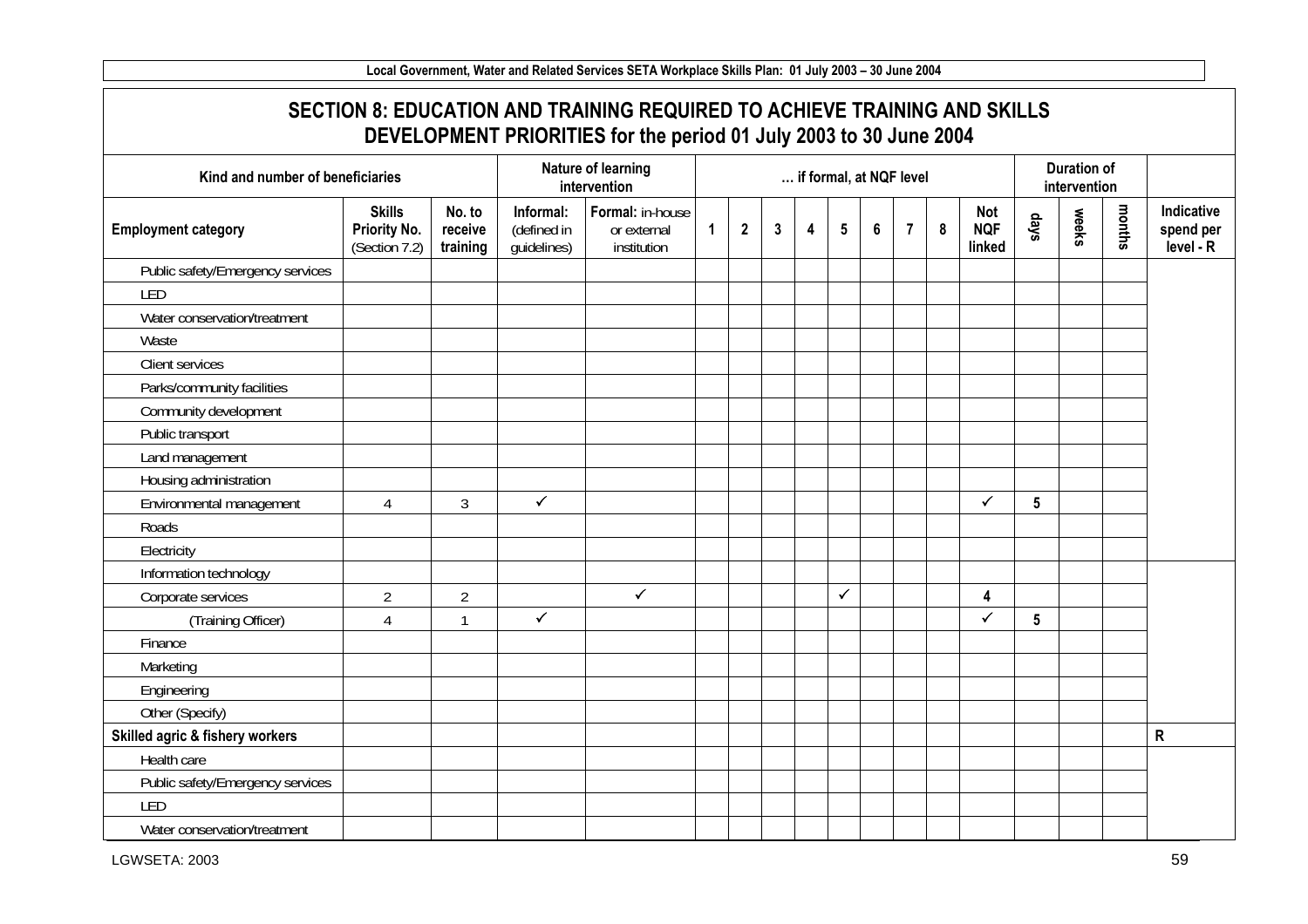| Kind and number of beneficiaries |                                                |                               |                                         | Nature of learning<br>intervention             |              |              |              |   |                 | if formal, at NQF level |                |   |                                    |                 | <b>Duration of</b><br>intervention |        |                                      |
|----------------------------------|------------------------------------------------|-------------------------------|-----------------------------------------|------------------------------------------------|--------------|--------------|--------------|---|-----------------|-------------------------|----------------|---|------------------------------------|-----------------|------------------------------------|--------|--------------------------------------|
| <b>Employment category</b>       | <b>Skills</b><br>Priority No.<br>(Section 7.2) | No. to<br>receive<br>training | Informal:<br>(defined in<br>guidelines) | Formal: in-house<br>or external<br>institution | $\mathbf{1}$ | $\mathbf{2}$ | $\mathbf{3}$ | 4 | $5\phantom{.0}$ | $6\phantom{a}$          | $\overline{7}$ | 8 | <b>Not</b><br><b>NQF</b><br>linked | days            | weeks                              | months | Indicative<br>spend per<br>level - R |
| Waste                            |                                                |                               |                                         |                                                |              |              |              |   |                 |                         |                |   |                                    |                 |                                    |        |                                      |
| Client services                  |                                                |                               |                                         |                                                |              |              |              |   |                 |                         |                |   |                                    |                 |                                    |        |                                      |
| Parks/community facilities       |                                                |                               |                                         |                                                |              |              |              |   |                 |                         |                |   |                                    |                 |                                    |        |                                      |
| Community development            |                                                |                               |                                         |                                                |              |              |              |   |                 |                         |                |   |                                    |                 |                                    |        |                                      |
| Public transport                 |                                                |                               |                                         |                                                |              |              |              |   |                 |                         |                |   |                                    |                 |                                    |        |                                      |
| Land management                  |                                                |                               |                                         |                                                |              |              |              |   |                 |                         |                |   |                                    |                 |                                    |        |                                      |
| Housing administration           |                                                |                               |                                         |                                                |              |              |              |   |                 |                         |                |   |                                    |                 |                                    |        |                                      |
| Environmental management         |                                                |                               |                                         |                                                |              |              |              |   |                 |                         |                |   |                                    |                 |                                    |        |                                      |
| Roads                            |                                                |                               |                                         |                                                |              |              |              |   |                 |                         |                |   |                                    |                 |                                    |        |                                      |
| Electricity                      |                                                |                               |                                         |                                                |              |              |              |   |                 |                         |                |   |                                    |                 |                                    |        |                                      |
| Information technology           |                                                |                               |                                         |                                                |              |              |              |   |                 |                         |                |   |                                    |                 |                                    |        |                                      |
| Other (Specify)                  |                                                |                               |                                         |                                                |              |              |              |   |                 |                         |                |   |                                    |                 |                                    |        |                                      |
| <b>Clerks</b>                    |                                                |                               |                                         |                                                |              |              |              |   |                 |                         |                |   |                                    |                 |                                    |        | $\mathsf{R}$                         |
| Health care                      | $\mathbf{1}$                                   | $\mathbf{1}$                  |                                         | $\checkmark$                                   |              |              |              |   |                 | $\checkmark$            |                |   |                                    |                 |                                    | 12     |                                      |
| Public safety/Emergency services | $\overline{2}$                                 | $\mathfrak{Z}$                |                                         | $\checkmark$                                   |              |              |              | ✓ |                 |                         |                |   |                                    |                 |                                    |        |                                      |
| LED                              | $\overline{4}$                                 | $\overline{2}$                | $\checkmark$                            |                                                |              |              |              |   |                 |                         |                |   | $\checkmark$                       | $5\phantom{.0}$ |                                    |        |                                      |
| Water conservation/treatment     |                                                |                               |                                         |                                                |              |              |              |   |                 |                         |                |   |                                    |                 |                                    |        |                                      |
| Waste                            |                                                |                               |                                         |                                                |              |              |              |   |                 |                         |                |   |                                    |                 |                                    |        |                                      |
| Client services                  | $\overline{4}$                                 | $\overline{2}$                | $\checkmark$                            |                                                |              |              |              |   |                 |                         |                |   | ✓                                  | $5\phantom{.0}$ |                                    |        |                                      |
| (Cashiers)                       | $\overline{4}$                                 | $\overline{2}$                |                                         | $\checkmark$                                   |              |              |              |   |                 |                         |                |   | $\checkmark$                       | 1               |                                    |        |                                      |
| (Secretary)                      | $\mathbf{1}$                                   | $\mathbf{1}$                  |                                         |                                                |              |              |              |   |                 | ✓                       |                |   |                                    |                 |                                    | 12     |                                      |
| Parks/community facilities       |                                                |                               |                                         |                                                |              |              |              |   |                 |                         |                |   |                                    |                 |                                    |        |                                      |
| Community development            | $\mathfrak{Z}$                                 | $\overline{2}$                |                                         | $\checkmark$                                   |              |              |              |   |                 | $\checkmark$            |                |   |                                    |                 |                                    | 12     |                                      |
| Public transport                 |                                                |                               |                                         |                                                |              |              |              |   |                 |                         |                |   |                                    |                 |                                    |        |                                      |
| Land management                  |                                                |                               |                                         |                                                |              |              |              |   |                 |                         |                |   |                                    |                 |                                    |        |                                      |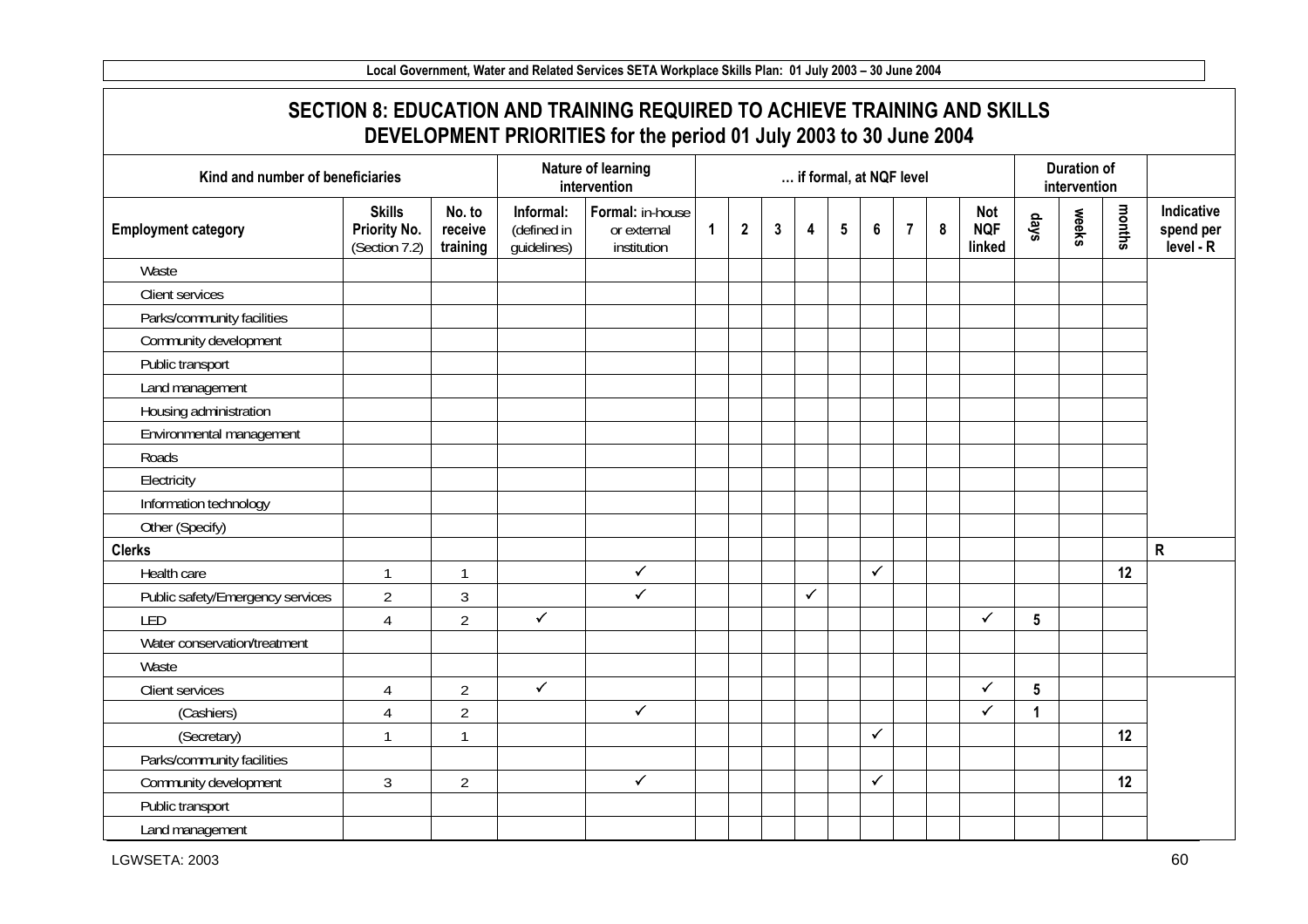| Kind and number of beneficiaries |                                                |                               |                                         | Nature of learning<br>intervention             |   |              |              |              | if formal, at NQF level |   |                |   |                                    |                 | <b>Duration of</b><br>intervention |        |                                      |
|----------------------------------|------------------------------------------------|-------------------------------|-----------------------------------------|------------------------------------------------|---|--------------|--------------|--------------|-------------------------|---|----------------|---|------------------------------------|-----------------|------------------------------------|--------|--------------------------------------|
| <b>Employment category</b>       | <b>Skills</b><br>Priority No.<br>(Section 7.2) | No. to<br>receive<br>training | Informal:<br>(defined in<br>guidelines) | Formal: in-house<br>or external<br>institution | 1 | $\mathbf{2}$ | $\mathbf{3}$ | 4            | $5\phantom{.0}$         | 6 | $\overline{7}$ | 8 | <b>Not</b><br><b>NQF</b><br>linked | days            | weeks                              | months | Indicative<br>spend per<br>level - R |
| Housing administration           | 4                                              | 6                             | $\checkmark$                            |                                                |   |              |              |              |                         |   |                |   | ✓                                  | $5\phantom{.0}$ |                                    |        |                                      |
| (Housing Officer)                | $\overline{4}$                                 | 1                             |                                         | $\checkmark$                                   |   |              |              |              | $\checkmark$            |   |                |   |                                    | $\mathbf{3}$    |                                    |        |                                      |
| Environmental management         |                                                |                               |                                         |                                                |   |              |              |              |                         |   |                |   |                                    |                 |                                    |        |                                      |
| Roads                            |                                                |                               |                                         |                                                |   |              |              |              |                         |   |                |   |                                    |                 |                                    |        |                                      |
| Electricity                      |                                                |                               |                                         |                                                |   |              |              |              |                         |   |                |   |                                    |                 |                                    |        |                                      |
| Information technology           |                                                |                               |                                         |                                                |   |              |              |              |                         |   |                |   |                                    |                 |                                    |        |                                      |
| Corporate services               | $\mathbf{1}$                                   | $\overline{4}$                |                                         | $\checkmark$                                   |   |              |              | $\checkmark$ |                         |   |                |   |                                    |                 |                                    |        |                                      |
| (PA)                             | $\mathbf{1}$                                   | 1                             |                                         | $\checkmark$                                   |   |              |              |              | $\checkmark$            |   |                |   |                                    |                 |                                    | 12     |                                      |
| (Personnel Officer)              | $\overline{2}$                                 |                               |                                         | $\checkmark$                                   |   |              |              |              | ✓                       |   |                |   |                                    | 4               |                                    |        |                                      |
| (Personnel Officer)              | $\overline{2}$                                 |                               |                                         | $\checkmark$                                   |   |              | $\checkmark$ |              |                         |   |                |   |                                    | 4               |                                    |        |                                      |
| (Typist, Clerks)                 | $\overline{4}$                                 | 6                             | $\checkmark$                            |                                                |   |              |              |              |                         |   |                |   | $\checkmark$                       | $5\phantom{.0}$ |                                    |        |                                      |
| (Typist)                         | 5                                              | $\overline{2}$                |                                         | $\checkmark$                                   |   |              |              | $\checkmark$ |                         |   |                |   |                                    | 10              |                                    |        |                                      |
| (Switchboard Operator)           | 5                                              | 1                             |                                         | $\checkmark$                                   |   | $\checkmark$ |              |              |                         |   |                |   |                                    | $\mathbf{2}$    |                                    |        |                                      |
| (Admin Officer, Relief Clerk)    | 6                                              | $\overline{2}$                |                                         |                                                |   |              |              | $\checkmark$ |                         |   |                |   |                                    | 1               |                                    |        |                                      |
| Finance                          | $\mathbf{1}$                                   | $\mathbf{1}$                  |                                         | $\checkmark$                                   |   |              |              |              | $\checkmark$            |   |                |   |                                    |                 |                                    | 12     |                                      |
| (Clerical Assistants)            | $\mathbf{1}$                                   | $\overline{2}$                |                                         | $\checkmark$                                   |   |              |              | $\checkmark$ |                         |   |                |   |                                    |                 |                                    | 12     |                                      |
| (Clerks)                         | $\mathfrak{Z}$                                 | $\overline{2}$                |                                         | $\checkmark$                                   |   |              |              | $\checkmark$ |                         |   |                |   |                                    |                 |                                    | 12     |                                      |
| (Clerks)                         | 3                                              | 3                             |                                         | $\checkmark$                                   |   | $\checkmark$ |              |              |                         |   |                |   |                                    | $\mathbf{3}$    |                                    |        |                                      |
| (Snr. Clerk)                     | $\overline{4}$                                 | $\mathbf{1}$                  |                                         | $\checkmark$                                   |   | $\checkmark$ |              |              |                         |   |                |   |                                    | $\mathbf{3}$    |                                    |        |                                      |
| (Snr. Clerk)                     | 4                                              | 10                            |                                         | $\checkmark$                                   |   | $\checkmark$ |              |              |                         |   |                |   |                                    | $\mathbf{2}$    |                                    |        |                                      |
| Marketing                        | 4                                              | 3                             | $\checkmark$                            |                                                |   |              |              |              |                         |   |                |   | ✓                                  | $5\phantom{.0}$ |                                    |        |                                      |
| (Admin Officer)                  | 5                                              | $\mathbf{1}$                  |                                         | $\checkmark$                                   |   |              |              | $\checkmark$ |                         |   |                |   |                                    |                 | $\mathbf{3}$                       |        |                                      |
| Engineering                      |                                                |                               |                                         |                                                |   |              |              |              |                         |   |                |   |                                    |                 |                                    |        |                                      |
| Other (Specify)                  |                                                |                               |                                         |                                                |   |              |              |              |                         |   |                |   |                                    |                 |                                    |        |                                      |
| Service workers                  |                                                |                               |                                         |                                                |   |              |              |              |                         |   |                |   |                                    |                 |                                    |        | ${\sf R}$                            |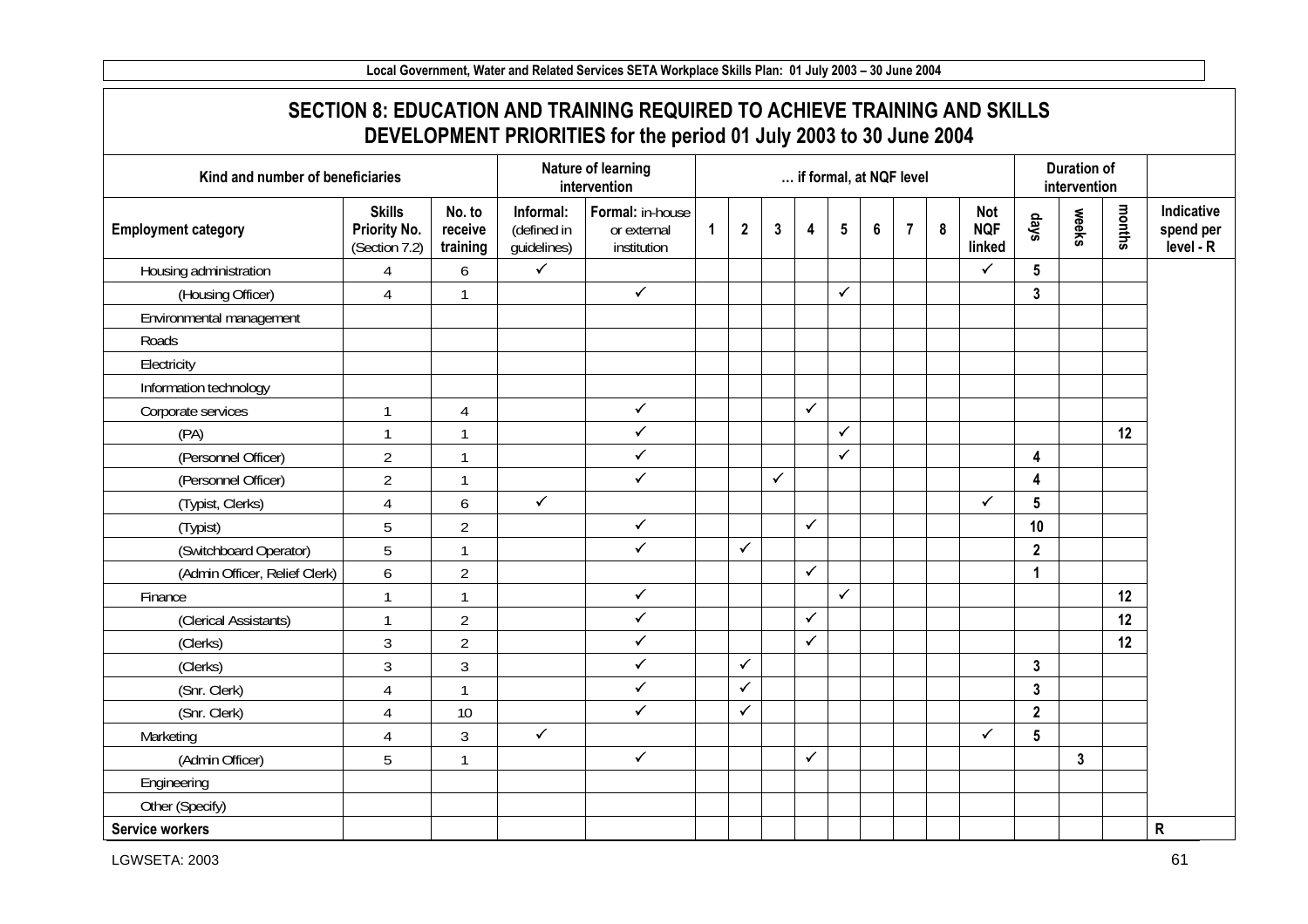| Kind and number of beneficiaries |                                                |                               |                                         | Nature of learning<br>intervention             |              |                |              | if formal, at NQF level |                 |                |                |                  |                             |      | <b>Duration of</b><br>intervention |        |                                      |
|----------------------------------|------------------------------------------------|-------------------------------|-----------------------------------------|------------------------------------------------|--------------|----------------|--------------|-------------------------|-----------------|----------------|----------------|------------------|-----------------------------|------|------------------------------------|--------|--------------------------------------|
| <b>Employment category</b>       | <b>Skills</b><br>Priority No.<br>(Section 7.2) | No. to<br>receive<br>training | Informal:<br>(defined in<br>guidelines) | Formal: in-house<br>or external<br>institution | $\mathbf{1}$ | $\overline{2}$ | $\mathbf{3}$ | 4                       | $5\phantom{.0}$ | $6\phantom{a}$ | $\overline{7}$ | $\boldsymbol{8}$ | Not<br><b>NQF</b><br>linked | days | weeks                              | months | Indicative<br>spend per<br>level - R |
| Health care                      |                                                |                               |                                         |                                                |              |                |              |                         |                 |                |                |                  |                             |      |                                    |        |                                      |
| Public safety/Emergency services | $\mathbf{1}$                                   | $\mathbf{1}$                  |                                         | $\checkmark$                                   |              |                |              |                         |                 | $\checkmark$   |                |                  |                             |      |                                    |        |                                      |
| (Traffic Officer)                | $\overline{2}$                                 | 6                             |                                         | $\checkmark$                                   |              |                |              |                         |                 |                |                |                  | $\checkmark$                |      |                                    | 5      |                                      |
| (Fire Fighter)                   | $\overline{2}$                                 | 11                            |                                         | $\checkmark$                                   |              |                |              | ✓                       |                 |                |                |                  |                             |      |                                    | 6      |                                      |
| LED                              |                                                |                               |                                         |                                                |              |                |              |                         |                 |                |                |                  |                             |      |                                    |        |                                      |
| Water conservation/treatment     |                                                |                               |                                         |                                                |              |                |              |                         |                 |                |                |                  |                             |      |                                    |        |                                      |
| Waste                            |                                                |                               |                                         |                                                |              |                |              |                         |                 |                |                |                  |                             |      |                                    |        |                                      |
| Client services                  |                                                |                               |                                         |                                                |              |                |              |                         |                 |                |                |                  |                             |      |                                    |        |                                      |
| Parks/community facilities       |                                                |                               |                                         |                                                |              |                |              |                         |                 |                |                |                  |                             |      |                                    |        |                                      |
| Community development            |                                                |                               |                                         |                                                |              |                |              |                         |                 |                |                |                  |                             |      |                                    |        |                                      |
| Public transport                 |                                                |                               |                                         |                                                |              |                |              |                         |                 |                |                |                  |                             |      |                                    |        |                                      |
| Land management                  |                                                |                               |                                         |                                                |              |                |              |                         |                 |                |                |                  |                             |      |                                    |        |                                      |
| Housing administration           |                                                |                               |                                         |                                                |              |                |              |                         |                 |                |                |                  |                             |      |                                    |        |                                      |
| Environmental management         |                                                |                               |                                         |                                                |              |                |              |                         |                 |                |                |                  |                             |      |                                    |        |                                      |
| Roads                            |                                                |                               |                                         |                                                |              |                |              |                         |                 |                |                |                  |                             |      |                                    |        |                                      |
| Electricity                      |                                                |                               |                                         |                                                |              |                |              |                         |                 |                |                |                  |                             |      |                                    |        |                                      |
| Information technology           |                                                |                               |                                         |                                                |              |                |              |                         |                 |                |                |                  |                             |      |                                    |        |                                      |
| Other (Specify)                  |                                                |                               |                                         |                                                |              |                |              |                         |                 |                |                |                  |                             |      |                                    |        |                                      |
| Craft & related workers          |                                                |                               |                                         |                                                |              |                |              |                         |                 |                |                |                  |                             |      |                                    |        | ${\sf R}$                            |
| Health care                      |                                                |                               |                                         |                                                |              |                |              |                         |                 |                |                |                  |                             |      |                                    |        |                                      |
| Public safety/Emergency services |                                                |                               |                                         |                                                |              |                |              |                         |                 |                |                |                  |                             |      |                                    |        |                                      |
| LED                              |                                                |                               |                                         |                                                |              |                |              |                         |                 |                |                |                  |                             |      |                                    |        |                                      |
| Water conservation/treatment     | $\overline{2}$                                 | $\overline{7}$                |                                         | $\checkmark$                                   |              |                |              |                         |                 |                |                |                  |                             |      |                                    |        |                                      |
| (Special Workman)                | $\overline{3}$                                 | $\overline{7}$                |                                         | $\checkmark$                                   |              |                |              |                         |                 |                |                |                  |                             |      |                                    |        |                                      |
| (Special Workman)                | $\overline{4}$                                 | 12                            |                                         | $\checkmark$                                   |              |                |              |                         |                 |                |                |                  |                             |      |                                    |        |                                      |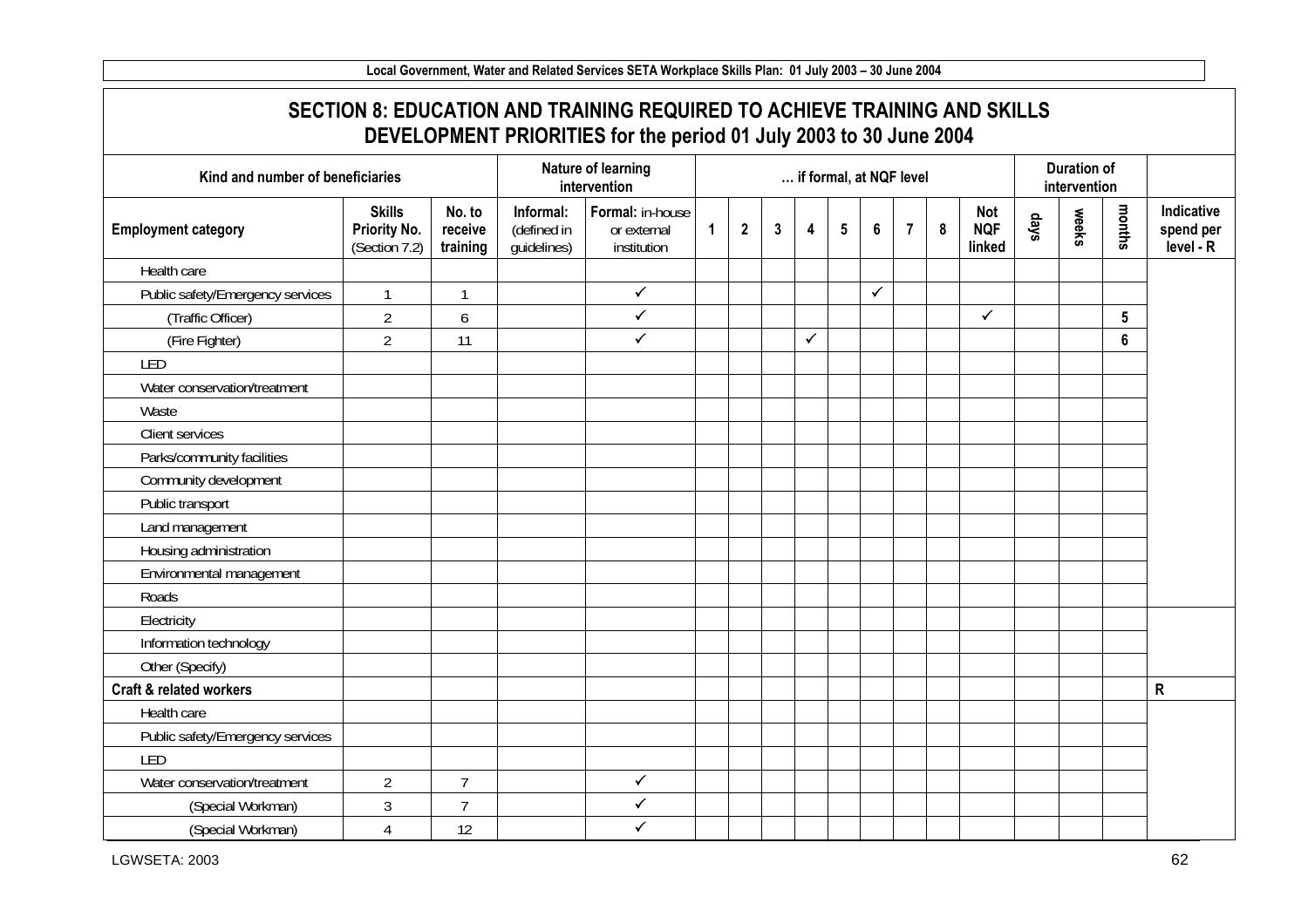**SECTION 8: EDUCATION AND TRAINING REQUIRED TO ACHIEVE TRAINING AND SKILLS DEVELOPMENT PRIORITIES for the period 01 July 2003 to 30 June 2004 Kind and number of beneficiaries Nature of learning intervention … if formal, at NQF level Duration of intervention Employment category Skills Priority No.**  (Section 7.2) **No. to receive training Informal:**(defined in guidelines) **Formal:** in-house or external institution **1 2 3 4 5 6 7 8 Not NQF linked days weeks months Indicative spend per level - R**   $(Superintendents + Asst.)$  7 5  $\checkmark$  $(Superintendents + Asst.)$  8  $\vert$  5  $\checkmark$ **Waste** Client services Parks/community facilities | 4 | 1  $\checkmark$  $\checkmark$  **5** (Team Leader) 6 1  $\checkmark$  $\checkmark$  **3**  (Team Leader) 7 1  $\checkmark$  $\checkmark$  **2**  (Special Workman) 7 2  $\checkmark$ Community development Public transport 2  $\checkmark$ Land management Housing administration Environmental management Roads (Superintendents + Asst.) 4 4 2  $\checkmark$  $\checkmark$  $(Superintendents + Asst.)$  7 2  $\checkmark$ (Superintendents) 8 1  $\checkmark$  $\checkmark$ Electricity (Superintendent Elec. + Electrical Technician) 3 2  $\checkmark$ Information technology [4 11  $\checkmark$  $\checkmark$ Other (Specify) **Plant, machine operators R**  Health care Public safety/Emergency services LED Water conservation/treatment

**Local Government, Water and Related Services SETA Workplace Skills Plan: 01 July 2003 – 30 June 2004**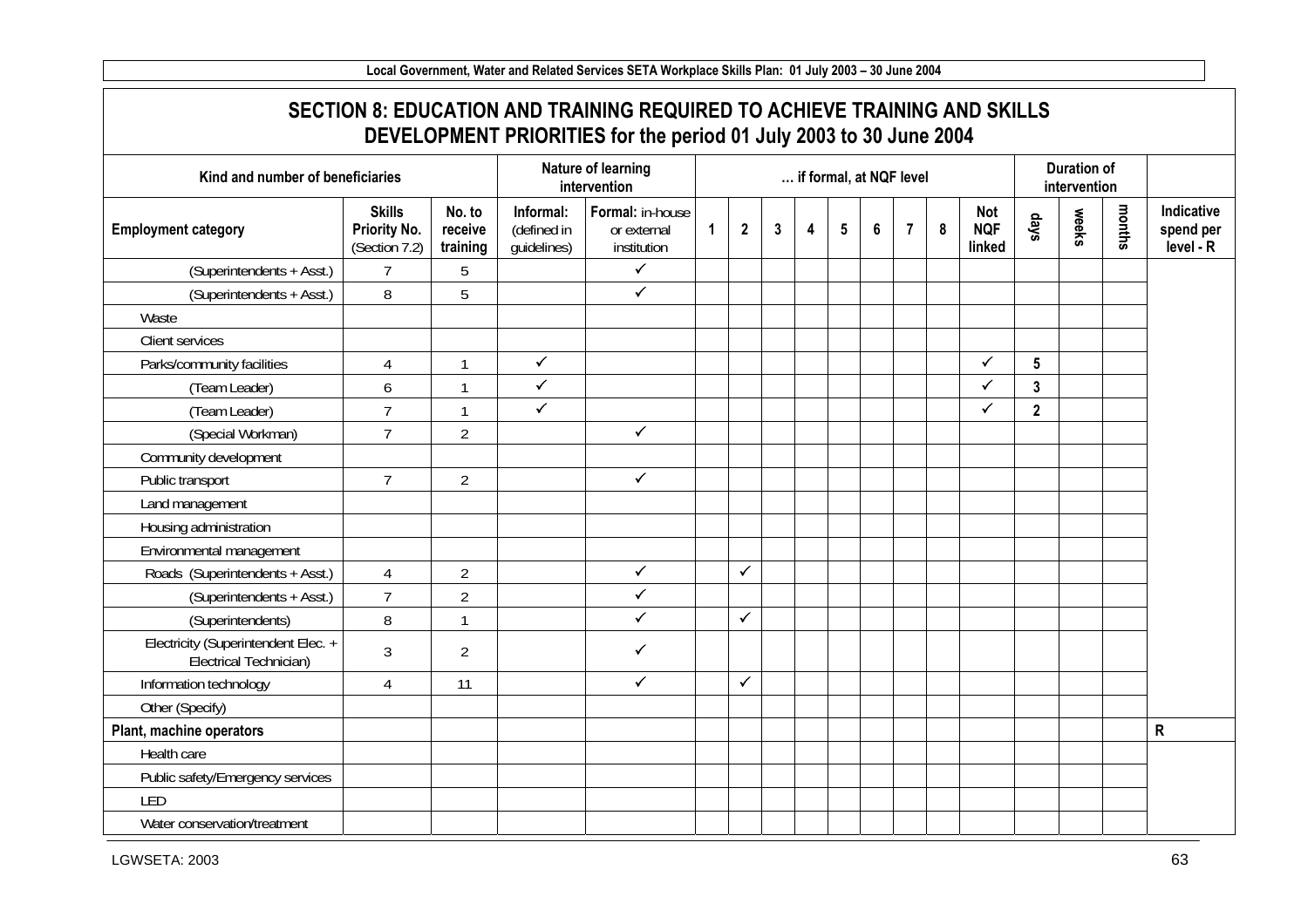**Local Government, Water and Related Services SETA Workplace Skills Plan: 01 July 2003 – 30 June 2004 SECTION 8: EDUCATION AND TRAINING REQUIRED TO ACHIEVE TRAINING AND SKILLS DEVELOPMENT PRIORITIES for the period 01 July 2003 to 30 June 2004 Kind and number of beneficiaries Nature of learning intervention intervention intervention intervention intervention intervention Employment category Skills Priority No.**  (Section 7.2) **No. to receive training Informal:**(defined in guidelines) **Formal:** in-house or external institution **1 2 3 4 5 6 7 8 Not NQF linked days weeks months Indicative spend per level - R Waste** Client services Parks/community facilities Community development Public transport Land management Housing administration Environmental management Roads **Electricity** Information technology Other (Specify) **Elementary occupations R**  Health care Public safety/Emergency services 2 4  $\checkmark$ LED Water conservation/treatment onservation/ricatment<br>
(General Worker / Water) 4 2  $\checkmark$  $(General Worker / Water)$  7 1  $\checkmark$ Waste Client services Parks/community facilities (General Worker / Parks) 6 10  $\checkmark$  $\checkmark$ (General Workers /  $Parks$ ) arks) and  $\frac{1}{8}$  arks)  $\checkmark$  $\checkmark$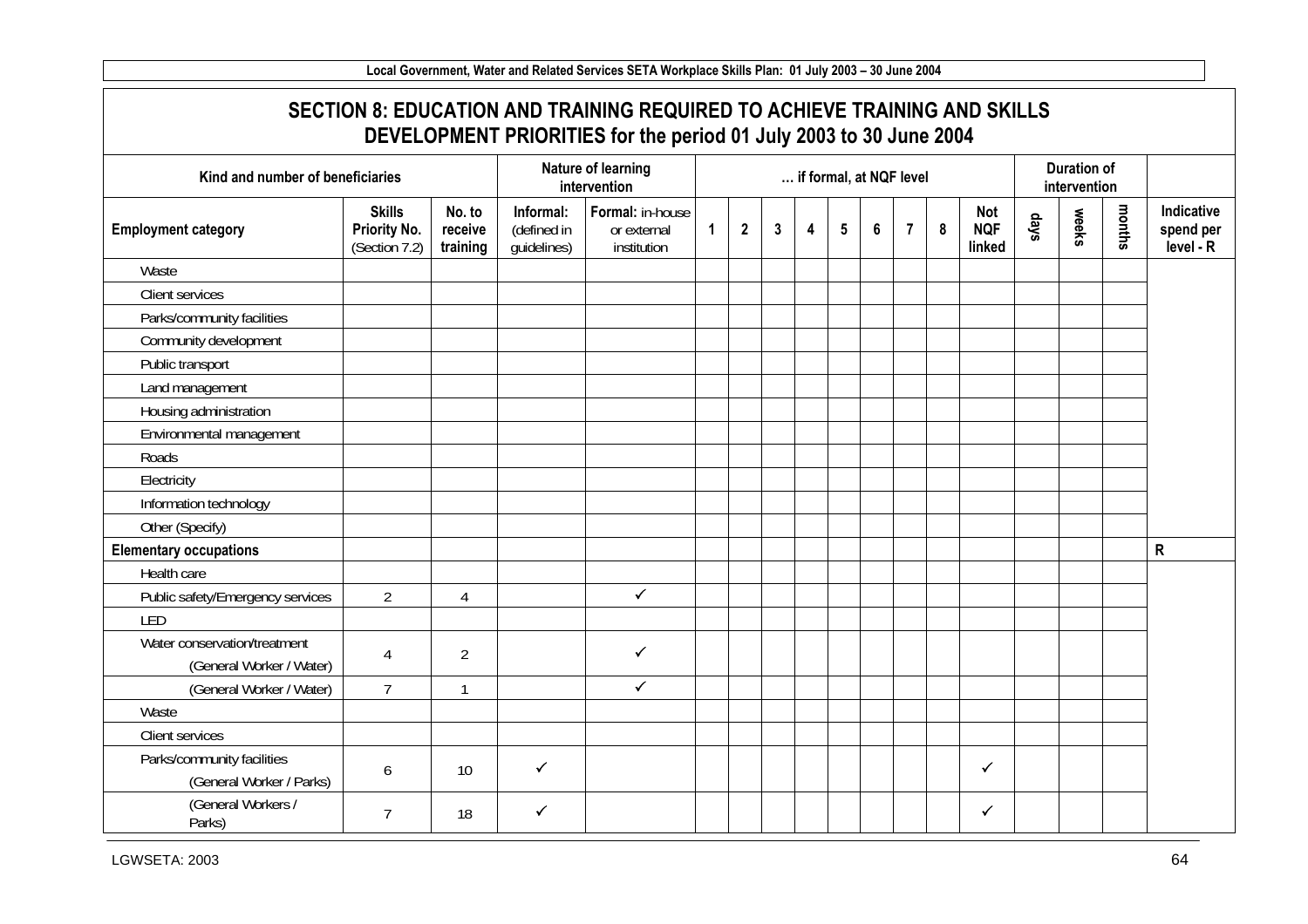**SECTION 8: EDUCATION AND TRAINING REQUIRED TO ACHIEVE TRAINING AND SKILLS DEVELOPMENT PRIORITIES for the period 01 July 2003 to 30 June 2004 Kind and number of beneficiaries Nature of learning intervention intervention intervention intervention intervention intervention Employment category Skills Priority No.**  (Section 7.2) **No. to receive training Informal:**(defined in guidelines) **Formal:** in-house or external institution **1 2 3 4 5 6 7 8 Not NQF linked days weeks months Indicative spend per level - R**  (Caretaker + General Varetaker + General (Caretaker) 5  $\checkmark$ Community development Public transport Land management Housing administration 1 4 1  $\checkmark$ Environmental management Roads  $\begin{array}{ccc} 4 & 6 \\ 4 & 6 \end{array}$  $\checkmark$ **Electricity** Information technology Corporate services 4 1  $\checkmark$  $\checkmark$ Finance Marketing 1 4 1  $\checkmark$  $\checkmark$ Engineering Other (Specify) **Apprentices R TOTALS R**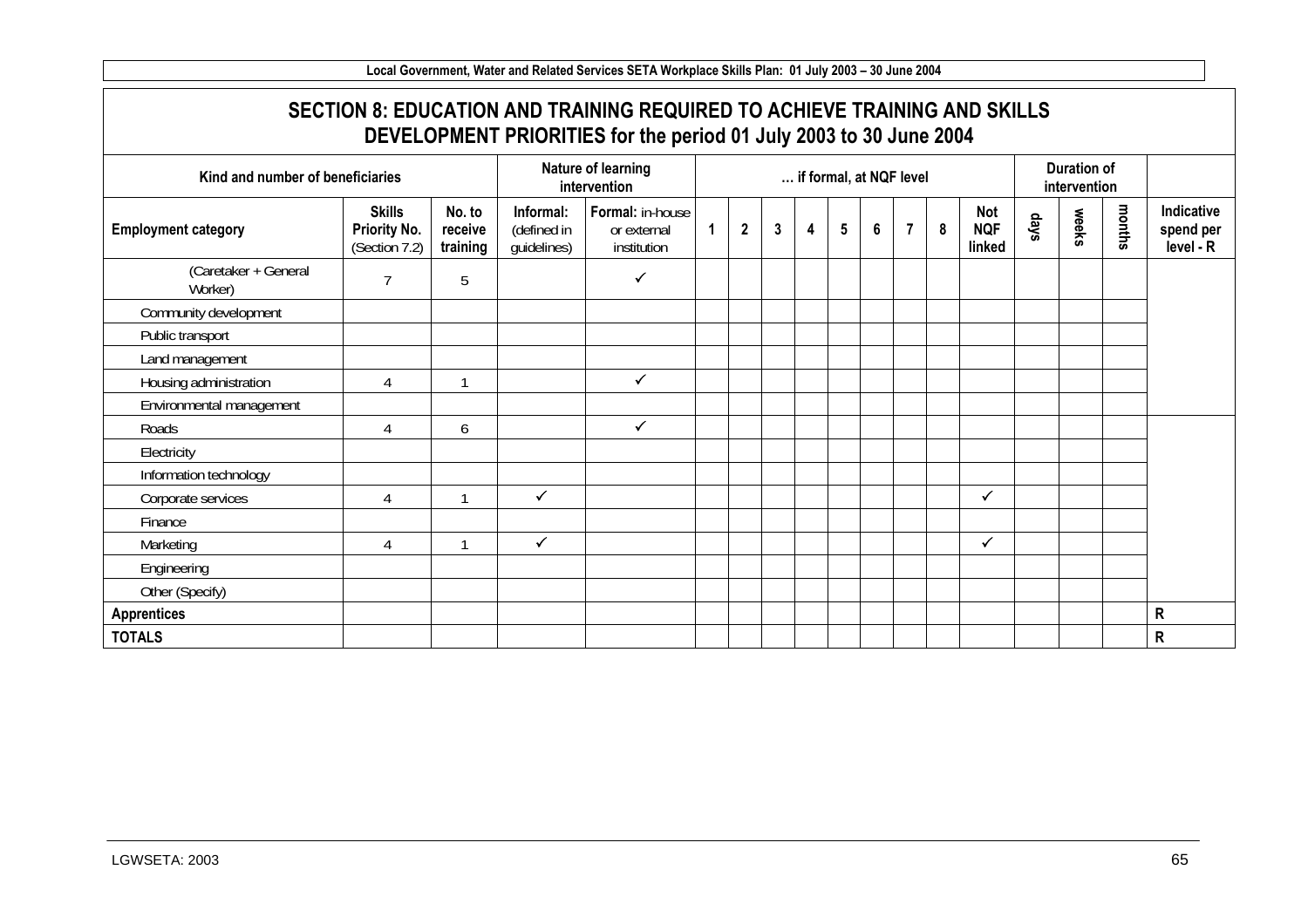| <b>Employment category</b>       |                | African      |   | Coloured |   | Indian |              | White |                | <b>Total</b> |   | <b>PWD</b> |       |                | Age categories |                         |             |
|----------------------------------|----------------|--------------|---|----------|---|--------|--------------|-------|----------------|--------------|---|------------|-------|----------------|----------------|-------------------------|-------------|
|                                  | M              | F            | M | F.       | M | F      | M            | F     | M              | F            | M | F.         | $-20$ |                |                | 21 - 30 31 - 40 41 - 50 | $+51$       |
| Leadership & governance          |                |              |   |          |   |        |              |       |                |              |   |            |       |                |                |                         |             |
| <b>Executive Mayor</b>           |                |              |   |          |   |        |              |       |                |              |   |            |       |                |                |                         |             |
| Mayor                            | 1              |              |   |          |   |        |              |       | $\overline{1}$ |              |   |            |       |                | 1              |                         |             |
| Councillors                      | 15             | 9            |   |          | 1 |        | 5            |       | 21             | 9            | 1 |            |       | $\overline{3}$ | 10             | 9                       | 8           |
| Chairperson                      | $\mathbf{1}$   |              |   |          |   |        |              |       | $\mathbf 1$    |              |   |            |       |                | $\mathbf{1}$   |                         |             |
| Board member                     |                |              |   |          |   |        |              |       |                |              |   |            |       |                |                |                         |             |
| Other (Specify)                  |                |              |   |          |   |        |              |       |                |              |   |            |       |                |                |                         |             |
| Senior officials/ managers       |                |              |   |          |   |        |              |       |                |              |   |            |       |                |                |                         |             |
| CEO/MD                           |                |              |   |          |   |        |              |       |                |              |   |            |       |                |                |                         |             |
| <b>Directors</b>                 | 1              |              |   |          |   |        |              |       | 1              |              |   |            |       |                | 1              |                         |             |
| <b>Financial Directors</b>       |                |              |   |          |   |        | 1            |       | 1              |              |   |            |       |                |                |                         | $\mathbf 1$ |
| City/Municipal/District managers |                |              |   |          |   |        |              |       |                |              |   |            |       |                |                |                         |             |
| Department/Division Heads        |                |              |   |          |   |        |              |       |                |              |   |            |       |                |                |                         |             |
| <b>Plant Managers</b>            |                |              |   |          |   |        |              |       |                |              |   |            |       |                |                |                         |             |
| Information technology           |                |              |   |          |   |        |              |       |                |              |   |            |       |                |                |                         |             |
| Other (Specify)                  |                |              |   |          |   |        |              |       |                |              |   |            |       |                |                |                         |             |
| Professionals                    |                |              |   |          |   |        |              |       |                |              |   |            |       |                |                |                         |             |
| Health care                      |                | 1            |   |          |   |        |              |       |                | 1            |   |            |       |                |                |                         | $\mathbf 1$ |
| Public safety/Emergency services |                | $\mathbf{1}$ |   |          |   |        |              |       |                | $\mathbf{1}$ |   |            |       | $\mathbf{1}$   |                |                         |             |
| LED                              | 1              |              |   |          |   |        |              |       | -1             |              |   |            |       |                | 1              |                         |             |
| Water conservation/treatment     |                | $\mathbf{1}$ |   |          |   |        | $\mathbf{1}$ |       | 1              | $\mathbf{1}$ |   |            |       | 1              |                | 1                       |             |
| Waste                            |                |              |   |          |   |        |              |       |                |              |   |            |       |                |                |                         |             |
| Client services                  |                |              |   |          |   |        |              |       |                |              |   |            |       |                |                |                         |             |
| Parks/community facilities       | $\overline{2}$ |              |   |          |   |        |              |       | $\overline{2}$ |              |   |            |       |                | $\overline{2}$ |                         |             |
| Community development            |                |              |   |          |   |        |              |       |                |              |   |            |       |                |                |                         |             |
| Public transport                 |                |              |   |          |   |        |              |       |                |              |   |            |       |                |                |                         |             |
| Land management                  |                |              |   |          |   |        | 1            |       | 1              |              |   |            |       |                |                |                         | 1.          |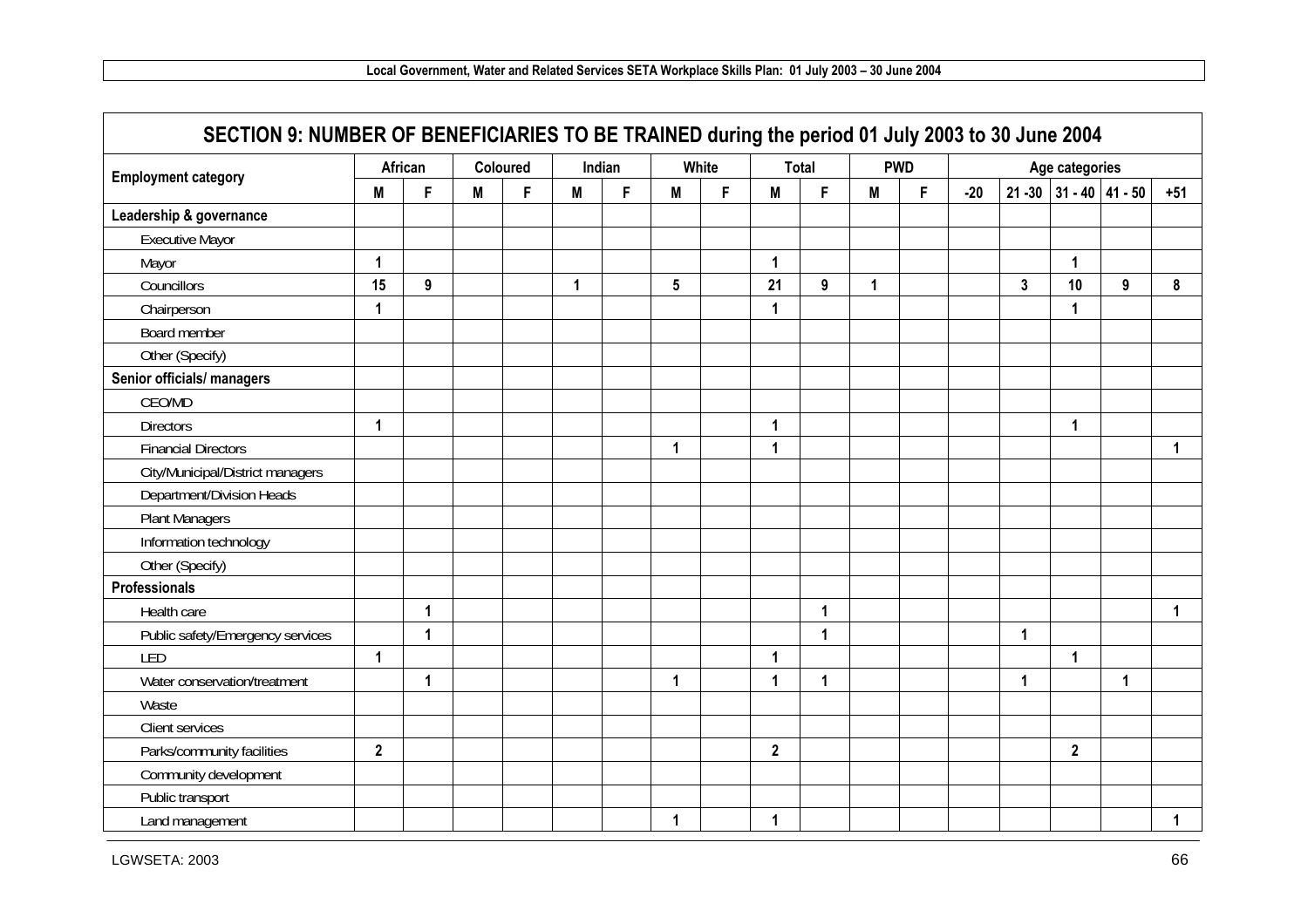| SECTION 9: NUMBER OF BENEFICIARIES TO BE TRAINED during the period 01 July 2003 to 30 June 2004 |                         |              |   |          |   |        |                |                |                 |                |   |            |       |                         |                           |                |       |
|-------------------------------------------------------------------------------------------------|-------------------------|--------------|---|----------|---|--------|----------------|----------------|-----------------|----------------|---|------------|-------|-------------------------|---------------------------|----------------|-------|
|                                                                                                 |                         | African      |   | Coloured |   | Indian |                | White          |                 | Total          |   | <b>PWD</b> |       |                         | Age categories            |                |       |
| <b>Employment category</b>                                                                      | M                       | F            | M | F.       | M | F      | M              | F              | M               | F.             | M | F          | $-20$ |                         | $21 - 30$ 31 - 40 41 - 50 |                | $+51$ |
| Housing administration                                                                          | 3                       |              |   |          |   |        |                |                | $\mathbf{3}$    |                |   |            |       | 3                       |                           |                |       |
| Environmental management                                                                        |                         |              |   |          |   |        |                |                |                 |                |   |            |       |                         |                           |                |       |
| Roads                                                                                           |                         |              |   |          |   |        | $\mathbf 1$    |                | $\mathbf{1}$    |                |   |            |       |                         |                           | 1              |       |
| Electricity                                                                                     |                         |              |   |          |   |        |                |                |                 |                |   |            |       |                         |                           |                |       |
| Information technology                                                                          |                         |              |   |          |   |        |                |                |                 |                |   |            |       |                         |                           |                |       |
| Corporate services                                                                              |                         |              |   |          |   |        |                |                |                 |                |   |            |       |                         |                           |                |       |
| Finance                                                                                         | $\overline{\mathbf{4}}$ | $\mathbf{1}$ |   |          |   |        | $\mathbf{1}$   | $\overline{2}$ | $5\phantom{.0}$ | $\overline{3}$ |   |            |       |                         | $6\phantom{a}$            | $\overline{2}$ |       |
| Marketing                                                                                       | $\mathbf{3}$            |              |   |          |   |        |                |                | $\mathbf{3}$    |                |   |            |       | 1                       | $\overline{\mathbf{2}}$   |                |       |
| Engineering                                                                                     |                         |              |   |          |   |        |                |                |                 |                |   |            |       |                         |                           |                |       |
| Other (Specify)                                                                                 |                         |              |   |          |   |        |                |                |                 |                |   |            |       |                         |                           |                |       |
| Technicians/associated prof                                                                     |                         |              |   |          |   |        |                |                |                 |                |   |            |       |                         |                           |                |       |
| Health care                                                                                     |                         |              |   |          |   |        |                |                |                 |                |   |            |       |                         |                           |                |       |
| Public safety/Emergency services                                                                |                         |              |   |          |   |        |                |                |                 |                |   |            |       |                         |                           |                |       |
| LED                                                                                             |                         |              |   |          |   |        |                |                |                 |                |   |            |       |                         |                           |                |       |
| Water conservation/treatment                                                                    |                         |              |   |          |   |        |                |                |                 |                |   |            |       |                         |                           |                |       |
| Waste                                                                                           |                         |              |   |          |   |        |                |                |                 |                |   |            |       |                         |                           |                |       |
| Client services                                                                                 |                         |              |   |          |   |        |                |                |                 |                |   |            |       |                         |                           |                |       |
| Parks/community facilities                                                                      |                         |              |   |          |   |        |                |                |                 |                |   |            |       |                         |                           |                |       |
| Community development                                                                           |                         |              |   |          |   |        |                |                |                 |                |   |            |       |                         |                           |                |       |
| Public transport                                                                                |                         |              |   |          |   |        |                |                |                 |                |   |            |       |                         |                           |                |       |
| Land management                                                                                 |                         |              |   |          |   |        |                |                |                 |                |   |            |       |                         |                           |                |       |
| Housing administration                                                                          |                         |              |   |          |   |        |                |                |                 |                |   |            |       |                         |                           |                |       |
| Environmental management                                                                        | $\mathbf{1}$            |              |   |          |   |        | $\overline{2}$ |                | $\mathbf{3}$    |                |   |            |       | 1                       | 1                         | 1              |       |
| Roads                                                                                           |                         |              |   |          |   |        |                |                |                 |                |   |            |       |                         |                           |                |       |
| Electricity                                                                                     |                         |              |   |          |   |        |                |                |                 |                |   |            |       |                         |                           |                |       |
| Information technology                                                                          |                         |              |   |          |   |        |                |                |                 |                |   |            |       |                         |                           |                |       |
| Corporate services                                                                              | $\overline{3}$          |              | 3 |          |   |        | $\mathbf{2}$   |                | 8               |                |   |            |       | $\overline{\mathbf{4}}$ | $\overline{\mathbf{4}}$   | 1              |       |
| Finance                                                                                         |                         |              |   |          |   |        |                |                |                 |                |   |            |       |                         |                           |                |       |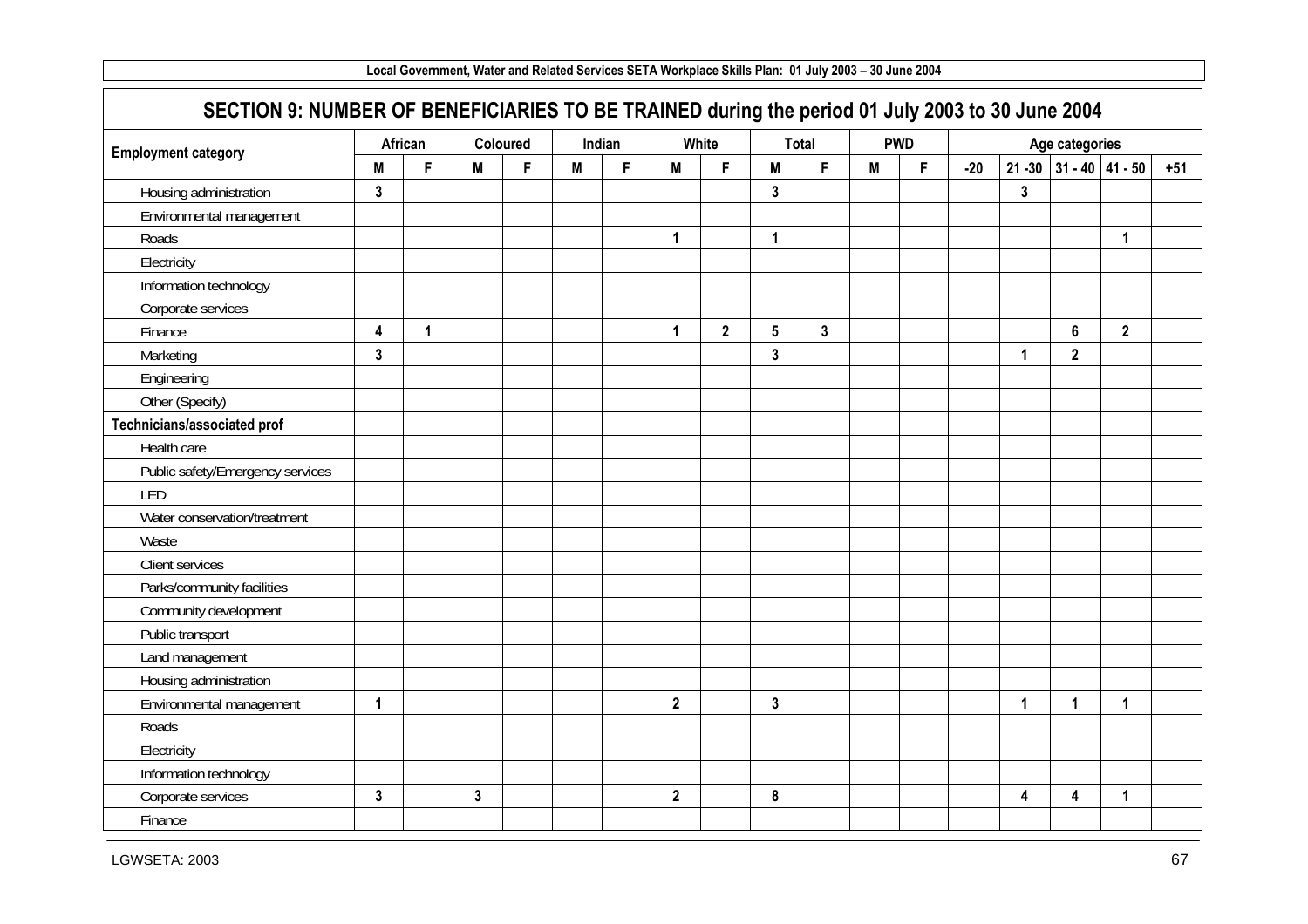| Local Government, Water and Related Services SETA Workplace Skills Plan: 01 July 2003 - 30 June 2004<br>SECTION 9: NUMBER OF BENEFICIARIES TO BE TRAINED during the period 01 July 2003 to 30 June 2004 |              |              |   |          |   |             |   |             |                |                |   |            |       |              |                           |   |       |
|---------------------------------------------------------------------------------------------------------------------------------------------------------------------------------------------------------|--------------|--------------|---|----------|---|-------------|---|-------------|----------------|----------------|---|------------|-------|--------------|---------------------------|---|-------|
|                                                                                                                                                                                                         |              |              |   |          |   |             |   |             |                |                |   |            |       |              |                           |   |       |
| <b>Employment category</b>                                                                                                                                                                              |              | African      |   | Coloured |   | Indian      |   | White       |                | Total          |   | <b>PWD</b> |       |              | Age categories            |   |       |
|                                                                                                                                                                                                         | M            | F            | M | F        | M | F           | M | F           | M              | F              | M | F          | $-20$ |              | $21 - 30$ 31 - 40 41 - 50 |   | $+51$ |
| Marketing                                                                                                                                                                                               |              |              |   |          |   |             |   |             |                |                |   |            |       |              |                           |   |       |
| Engineering                                                                                                                                                                                             |              |              |   |          |   |             |   |             |                |                |   |            |       |              |                           |   |       |
| Other (Specify)                                                                                                                                                                                         |              |              |   |          |   |             |   |             |                |                |   |            |       |              |                           |   |       |
| Skilled agric & fishery workers                                                                                                                                                                         |              |              |   |          |   |             |   |             |                |                |   |            |       |              |                           |   |       |
| Health care                                                                                                                                                                                             |              |              |   |          |   |             |   |             |                |                |   |            |       |              |                           |   |       |
| Public safety/Emergency services                                                                                                                                                                        |              |              |   |          |   |             |   |             |                |                |   |            |       |              |                           |   |       |
| LED                                                                                                                                                                                                     |              |              |   |          |   |             |   |             |                |                |   |            |       |              |                           |   |       |
| Water conservation/treatment                                                                                                                                                                            |              |              |   |          |   |             |   |             |                |                |   |            |       |              |                           |   |       |
| Waste                                                                                                                                                                                                   |              |              |   |          |   |             |   |             |                |                |   |            |       |              |                           |   |       |
| Client services                                                                                                                                                                                         |              |              |   |          |   |             |   |             |                |                |   |            |       |              |                           |   |       |
| Parks/community facilities                                                                                                                                                                              |              |              |   |          |   |             |   |             |                |                |   |            |       |              |                           |   |       |
| Community development                                                                                                                                                                                   |              |              |   |          |   |             |   |             |                |                |   |            |       |              |                           |   |       |
| Public transport                                                                                                                                                                                        |              |              |   |          |   |             |   |             |                |                |   |            |       |              |                           |   |       |
| Land management                                                                                                                                                                                         |              |              |   |          |   |             |   |             |                |                |   |            |       |              |                           |   |       |
| Housing administration                                                                                                                                                                                  |              |              |   |          |   |             |   |             |                |                |   |            |       |              |                           |   |       |
| Environmental management                                                                                                                                                                                |              |              |   |          |   |             |   |             |                |                |   |            |       |              |                           |   |       |
| Roads                                                                                                                                                                                                   |              |              |   |          |   |             |   |             |                |                |   |            |       |              |                           |   |       |
| Electricity                                                                                                                                                                                             |              |              |   |          |   |             |   |             |                |                |   |            |       |              |                           |   |       |
| Information technology                                                                                                                                                                                  |              |              |   |          |   |             |   |             |                |                |   |            |       |              |                           |   |       |
| Other (Specify)                                                                                                                                                                                         |              |              |   |          |   |             |   |             |                |                |   |            |       |              |                           |   |       |
| <b>Clerks</b>                                                                                                                                                                                           |              |              |   |          |   |             |   |             |                |                |   |            |       |              |                           |   |       |
| Health care                                                                                                                                                                                             | 1            |              |   |          |   |             |   |             | $\mathbf{1}$   |                |   |            |       | $\mathbf{1}$ |                           |   |       |
| Public safety/Emergency services                                                                                                                                                                        | $\mathbf{2}$ | 1            |   |          |   |             |   |             | $\overline{2}$ | 1              |   |            |       | $\mathbf{2}$ | 1                         |   |       |
| LED                                                                                                                                                                                                     |              | $\mathbf{2}$ |   |          |   |             |   |             |                | $\overline{2}$ |   |            |       |              | $\overline{2}$            |   |       |
| Water conservation/treatment                                                                                                                                                                            |              |              |   |          |   |             |   |             |                |                |   |            |       |              |                           |   |       |
| Waste                                                                                                                                                                                                   |              |              |   |          |   |             |   |             |                |                |   |            |       |              |                           |   |       |
| Client services                                                                                                                                                                                         |              | $\mathbf{2}$ |   |          |   | $\mathbf 1$ |   | $\mathbf 1$ |                | 4              |   |            |       | $\mathbf 1$  | $\overline{\mathbf{2}}$   | 1 |       |
| Parks/community facilities                                                                                                                                                                              |              |              |   |          |   |             |   |             |                |                |   |            |       |              |                           |   |       |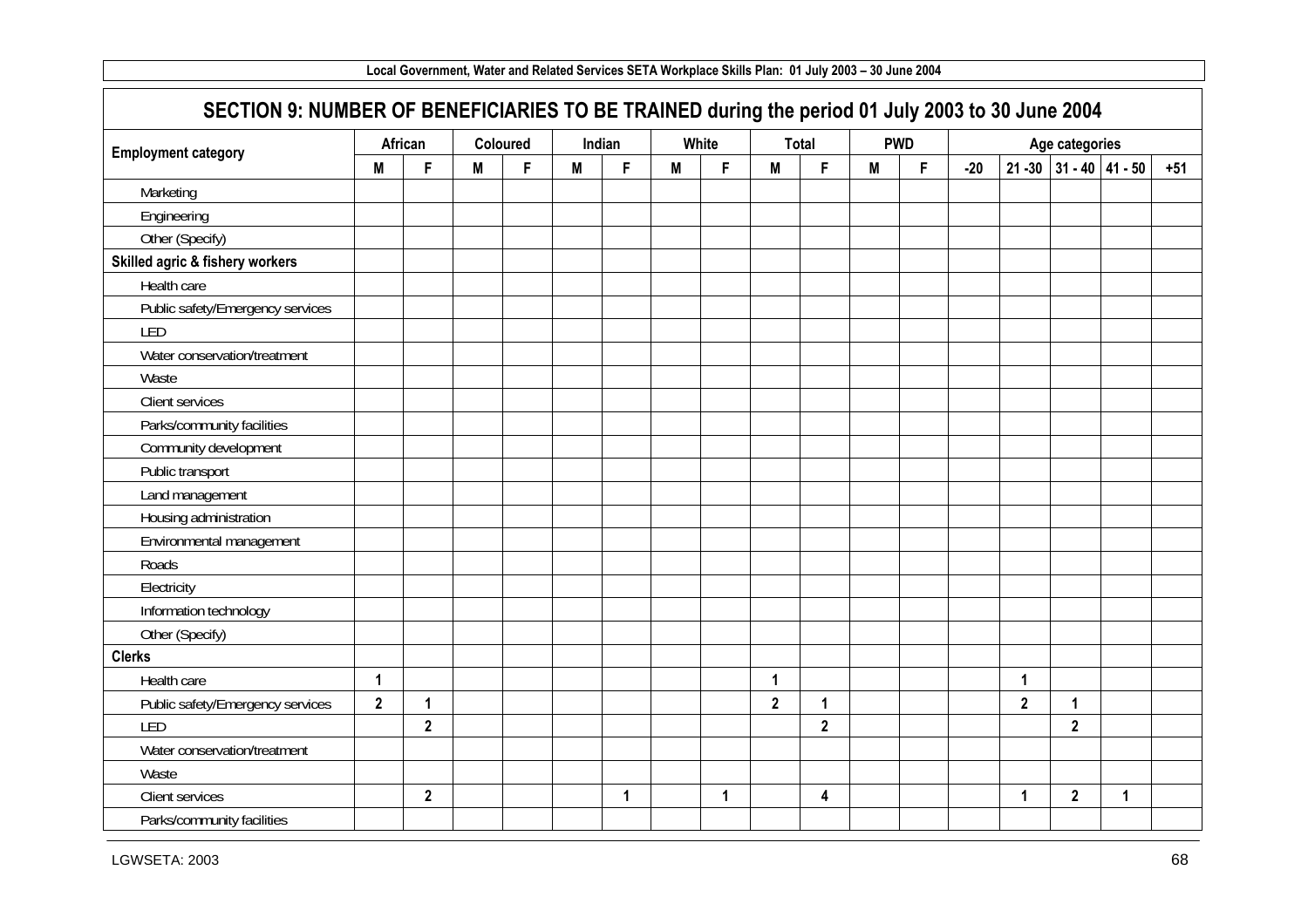| SECTION 9: NUMBER OF BENEFICIARIES TO BE TRAINED during the period 01 July 2003 to 30 June 2004 |                         |                |          |   |   |              |   |              |                         |              |   |            |       |             |                         |                |              |
|-------------------------------------------------------------------------------------------------|-------------------------|----------------|----------|---|---|--------------|---|--------------|-------------------------|--------------|---|------------|-------|-------------|-------------------------|----------------|--------------|
|                                                                                                 |                         | African        | Coloured |   |   | Indian       |   | White        |                         | <b>Total</b> |   | <b>PWD</b> |       |             | Age categories          |                |              |
| <b>Employment category</b>                                                                      | M                       | F              | M        | F | M | F            | M | F            | M                       | F.           | M | F          | $-20$ |             | 21 - 30 31 - 40 41 - 50 |                | $+51$        |
| Community development                                                                           | $\blacktriangleleft$    | $\mathbf{1}$   |          |   |   |              |   |              | 1                       | 1            |   |            |       |             | 1                       | 1              |              |
| Public transport                                                                                |                         |                |          |   |   |              |   |              |                         |              |   |            |       |             |                         |                |              |
| Land management                                                                                 |                         |                |          |   |   |              |   |              |                         |              |   |            |       |             |                         |                |              |
| Housing administration                                                                          | $\overline{\mathbf{4}}$ | $\mathbf{3}$   |          |   |   |              |   |              | $\overline{\mathbf{4}}$ | $\mathbf{3}$ |   |            |       |             | $6\phantom{a}$          | $\mathbf{1}$   |              |
| Environmental management                                                                        |                         |                |          |   |   |              |   |              |                         |              |   |            |       |             |                         |                |              |
| Roads                                                                                           |                         |                |          |   |   |              |   |              |                         |              |   |            |       |             |                         |                |              |
| Electricity                                                                                     |                         |                |          |   |   |              |   |              |                         |              |   |            |       |             |                         |                |              |
| Information technology                                                                          |                         |                |          |   |   |              |   |              |                         |              |   |            |       |             |                         |                |              |
| Corporate services                                                                              | $\mathbf{3}$            | 12             |          |   |   | $\mathbf{2}$ |   | $\mathbf{2}$ | $\mathbf{3}$            | 16           |   |            |       | $\pmb{8}$   | 4                       | 4              | $\mathbf{3}$ |
| Finance                                                                                         | 10                      | $5\phantom{a}$ |          |   |   |              |   | 4            | 10                      | 9            |   |            |       | 10          | $6\phantom{a}$          | $\overline{3}$ |              |
| Marketing                                                                                       | 4                       |                |          |   |   |              |   |              | 4                       |              |   |            |       | $\mathbf 1$ | $\mathbf{3}$            |                |              |
| Engineering                                                                                     |                         |                |          |   |   |              |   |              |                         |              |   |            |       |             |                         |                |              |
| <b>Service workers</b>                                                                          |                         |                |          |   |   |              |   |              |                         |              |   |            |       |             |                         |                |              |
| Health care                                                                                     |                         |                |          |   |   |              |   |              |                         |              |   |            |       |             |                         |                |              |
| Public safety/Emergency services                                                                | 17                      | 5              |          |   |   |              | 9 |              | 26                      | 5            |   |            |       | 21          | 12                      |                |              |
| LED                                                                                             |                         |                |          |   |   |              |   |              |                         |              |   |            |       |             |                         |                |              |
| Water conservation/treatment                                                                    |                         |                |          |   |   |              |   |              |                         |              |   |            |       |             |                         |                |              |
| Waste                                                                                           |                         |                |          |   |   |              |   |              |                         |              |   |            |       |             |                         |                |              |
| Client services                                                                                 |                         |                |          |   |   |              |   |              |                         |              |   |            |       |             |                         |                |              |
| Parks/community facilities                                                                      |                         |                |          |   |   |              |   |              |                         |              |   |            |       |             |                         |                |              |
| Community development                                                                           |                         |                |          |   |   |              |   |              |                         |              |   |            |       |             |                         |                |              |
| Public transport                                                                                |                         |                |          |   |   |              |   |              |                         |              |   |            |       |             |                         |                |              |
| Land management                                                                                 |                         |                |          |   |   |              |   |              |                         |              |   |            |       |             |                         |                |              |
| Housing administration                                                                          |                         |                |          |   |   |              |   |              |                         |              |   |            |       |             |                         |                |              |
| Environmental management                                                                        |                         |                |          |   |   |              |   |              |                         |              |   |            |       |             |                         |                |              |
| Roads                                                                                           |                         |                |          |   |   |              |   |              |                         |              |   |            |       |             |                         |                |              |
| Electricity                                                                                     |                         |                |          |   |   |              |   |              |                         |              |   |            |       |             |                         |                |              |
| Information technology                                                                          |                         |                |          |   |   |              |   |              |                         |              |   |            |       |             |                         |                |              |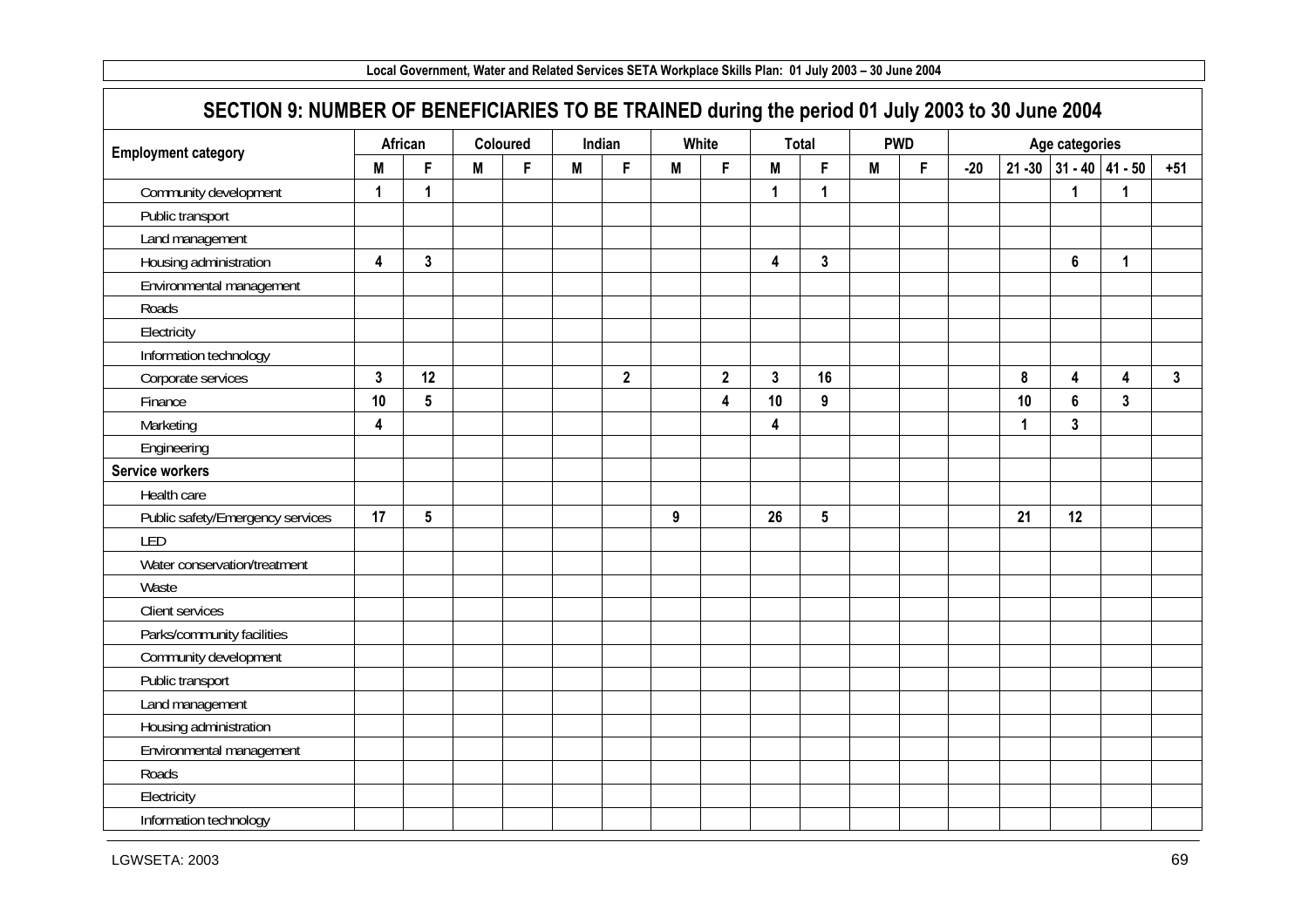|                                                                                                 |                 |   |   |          |   |        | Local Government, Water and Related Services SETA Workplace Skills Plan: 01 July 2003 - 30 June 2004 |       |                 |       |   |            |       |              |                           |                |                |
|-------------------------------------------------------------------------------------------------|-----------------|---|---|----------|---|--------|------------------------------------------------------------------------------------------------------|-------|-----------------|-------|---|------------|-------|--------------|---------------------------|----------------|----------------|
| SECTION 9: NUMBER OF BENEFICIARIES TO BE TRAINED during the period 01 July 2003 to 30 June 2004 |                 |   |   |          |   |        |                                                                                                      |       |                 |       |   |            |       |              |                           |                |                |
| <b>Employment category</b>                                                                      | African         |   |   | Coloured |   | Indian |                                                                                                      | White |                 | Total |   | <b>PWD</b> |       |              | Age categories            |                |                |
|                                                                                                 | M               | F | M | F        | M | F      | M                                                                                                    | F     | M               | F     | M | F          | $-20$ |              | $21 - 30$ 31 - 40 41 - 50 |                | $+51$          |
| Other (Specify)                                                                                 |                 |   |   |          |   |        |                                                                                                      |       |                 |       |   |            |       |              |                           |                |                |
| <b>Craft &amp; related workers</b>                                                              |                 |   |   |          |   |        |                                                                                                      |       |                 |       |   |            |       |              |                           |                |                |
| Health care                                                                                     |                 |   |   |          |   |        |                                                                                                      |       |                 |       |   |            |       |              |                           |                |                |
| Public safety/Emergency services                                                                |                 |   |   |          |   |        |                                                                                                      |       |                 |       |   |            |       |              |                           |                |                |
| LED                                                                                             |                 |   |   |          |   |        |                                                                                                      |       |                 |       |   |            |       |              |                           |                |                |
| Water conservation/treatment                                                                    | 49              |   |   |          |   |        | 8                                                                                                    |       | 57              |       |   |            |       | $\mathbf{3}$ | 21                        | 15             | 18             |
| Waste                                                                                           |                 |   |   |          |   |        |                                                                                                      |       |                 |       |   |            |       |              |                           |                |                |
| Client services                                                                                 |                 |   |   |          |   |        |                                                                                                      |       |                 |       |   |            |       |              |                           |                |                |
| Parks/community facilities                                                                      | $5\phantom{.0}$ |   |   |          |   |        |                                                                                                      |       | $5\phantom{.0}$ |       |   |            |       |              | $\mathbf{3}$              | 1              | $\mathbf{1}$   |
| Community development                                                                           |                 |   |   |          |   |        |                                                                                                      |       |                 |       |   |            |       |              |                           |                |                |
| Public transport                                                                                | $\mathbf{2}$    |   |   |          |   |        |                                                                                                      |       | $\mathbf{2}$    |       |   |            |       | $\mathbf 1$  | 1                         |                |                |
| Land management                                                                                 |                 |   |   |          |   |        |                                                                                                      |       |                 |       |   |            |       |              |                           |                |                |
| Housing administration                                                                          |                 |   |   |          |   |        |                                                                                                      |       |                 |       |   |            |       |              |                           |                |                |
| Environmental management                                                                        |                 |   |   |          |   |        |                                                                                                      |       |                 |       |   |            |       |              |                           |                |                |
| Roads                                                                                           |                 |   |   |          |   |        | 6                                                                                                    |       | $6\phantom{1}$  |       |   |            |       |              |                           |                | $6\phantom{1}$ |
| Electricity                                                                                     | 15              |   |   |          |   |        | 14                                                                                                   |       | 29              |       |   |            |       |              | 22                        | $\overline{7}$ |                |
| Information technology                                                                          |                 |   |   |          |   |        |                                                                                                      |       |                 |       |   |            |       |              |                           |                |                |
| Corporate services                                                                              |                 |   |   |          |   |        |                                                                                                      |       |                 |       |   |            |       |              |                           |                |                |
| Finance                                                                                         |                 |   |   |          |   |        |                                                                                                      |       |                 |       |   |            |       |              |                           |                |                |
| Marketing                                                                                       |                 |   |   |          |   |        |                                                                                                      |       |                 |       |   |            |       |              |                           |                |                |
| Engineering                                                                                     |                 |   |   |          |   |        |                                                                                                      |       |                 |       |   |            |       |              |                           |                |                |
| Other (Specify)                                                                                 |                 |   |   |          |   |        |                                                                                                      |       |                 |       |   |            |       |              |                           |                |                |
| Plant, machine operators                                                                        |                 |   |   |          |   |        |                                                                                                      |       |                 |       |   |            |       |              |                           |                |                |
| Health care                                                                                     |                 |   |   |          |   |        |                                                                                                      |       |                 |       |   |            |       |              |                           |                |                |
| Public safety/Emergency services                                                                |                 |   |   |          |   |        |                                                                                                      |       |                 |       |   |            |       |              |                           |                |                |
| LED                                                                                             |                 |   |   |          |   |        |                                                                                                      |       |                 |       |   |            |       |              |                           |                |                |
| Water conservation/treatment                                                                    |                 |   |   |          |   |        |                                                                                                      |       |                 |       |   |            |       |              |                           |                |                |
| Waste                                                                                           |                 |   |   |          |   |        |                                                                                                      |       |                 |       |   |            |       |              |                           |                |                |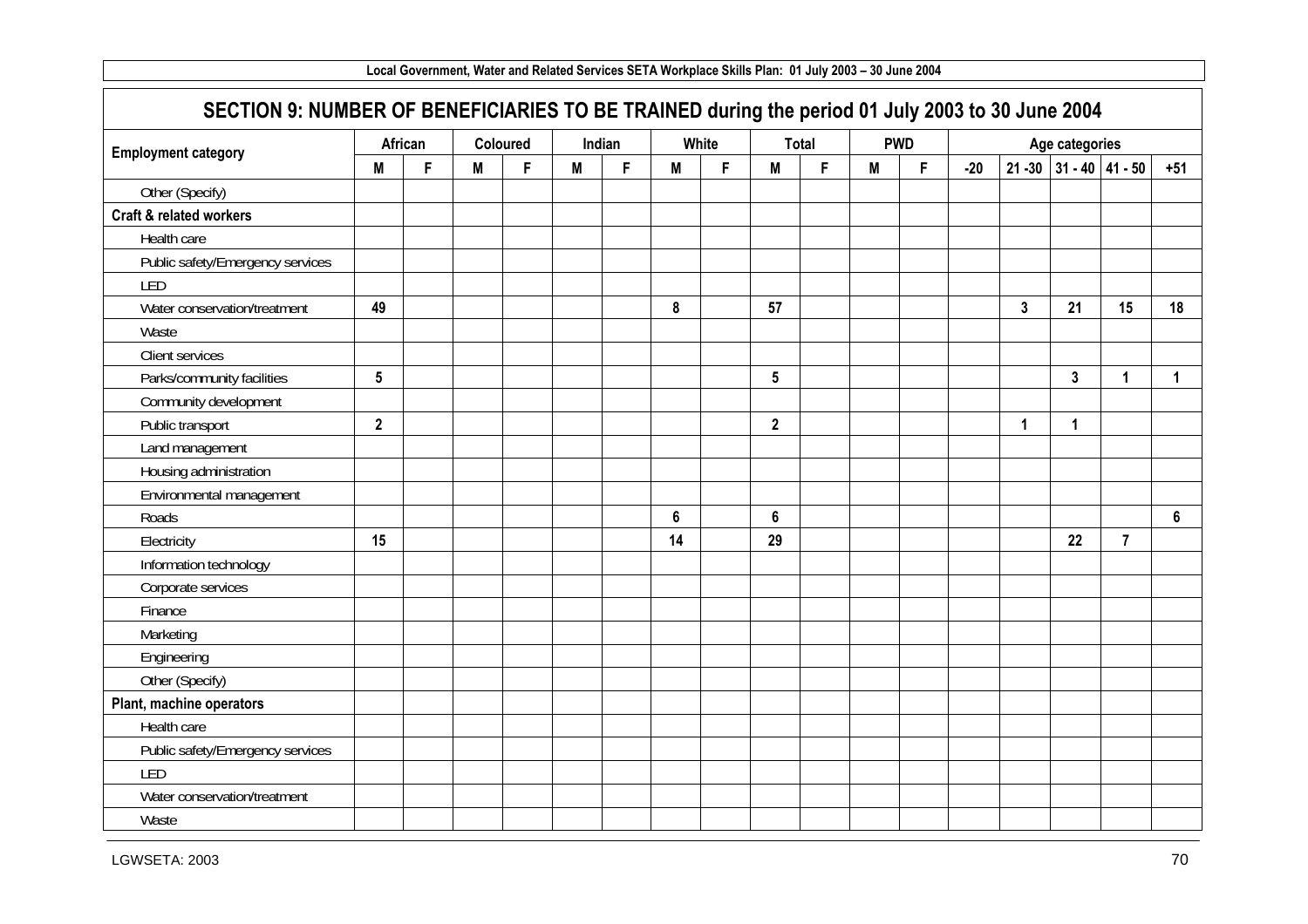|                                                                                                 |                |              |          |    |   |        | Local Government, Water and Related Services SETA Workplace Skills Plan: 01 July 2003 - 30 June 2004 |       |                |             |   |            |       |             |                           |   |                      |
|-------------------------------------------------------------------------------------------------|----------------|--------------|----------|----|---|--------|------------------------------------------------------------------------------------------------------|-------|----------------|-------------|---|------------|-------|-------------|---------------------------|---|----------------------|
| SECTION 9: NUMBER OF BENEFICIARIES TO BE TRAINED during the period 01 July 2003 to 30 June 2004 |                |              |          |    |   |        |                                                                                                      |       |                |             |   |            |       |             |                           |   |                      |
| <b>Employment category</b>                                                                      |                | African      | Coloured |    |   | Indian |                                                                                                      | White |                | Total       |   | <b>PWD</b> |       |             | Age categories            |   |                      |
|                                                                                                 | M              | F            | M        | F. | M | F      | M                                                                                                    | F     | M              | F           | M | F.         | $-20$ |             | $21 - 30$ 31 - 40 41 - 50 |   | $+51$                |
| <b>Client services</b>                                                                          |                |              |          |    |   |        |                                                                                                      |       |                |             |   |            |       |             |                           |   |                      |
| Parks/community facilities                                                                      |                |              |          |    |   |        |                                                                                                      |       |                |             |   |            |       |             |                           |   |                      |
| Community development                                                                           |                |              |          |    |   |        |                                                                                                      |       |                |             |   |            |       |             |                           |   |                      |
| Public transport                                                                                |                |              |          |    |   |        |                                                                                                      |       |                |             |   |            |       |             |                           |   |                      |
| Land management                                                                                 |                |              |          |    |   |        |                                                                                                      |       |                |             |   |            |       |             |                           |   |                      |
| Housing administration                                                                          |                |              |          |    |   |        |                                                                                                      |       |                |             |   |            |       |             |                           |   |                      |
| Environmental management                                                                        |                |              |          |    |   |        |                                                                                                      |       |                |             |   |            |       |             |                           |   |                      |
| Roads                                                                                           |                |              |          |    |   |        |                                                                                                      |       |                |             |   |            |       |             |                           |   |                      |
| Electricity                                                                                     |                |              |          |    |   |        |                                                                                                      |       |                |             |   |            |       |             |                           |   |                      |
| Information technology                                                                          |                |              |          |    |   |        |                                                                                                      |       |                |             |   |            |       |             |                           |   |                      |
| Other (Specify)                                                                                 |                |              |          |    |   |        |                                                                                                      |       |                |             |   |            |       |             |                           |   |                      |
| <b>Elementary occupations</b>                                                                   |                |              |          |    |   |        |                                                                                                      |       |                |             |   |            |       |             |                           |   |                      |
| Health care                                                                                     |                |              |          |    |   |        |                                                                                                      |       |                |             |   |            |       |             |                           |   |                      |
| Public safety/Emergency services                                                                | 10             |              |          |    |   |        |                                                                                                      |       | 10             |             |   |            |       | 4           | 6                         |   |                      |
| LED                                                                                             |                |              |          |    |   |        |                                                                                                      |       |                |             |   |            |       |             |                           |   |                      |
| Water conservation/treatment                                                                    | $\overline{3}$ |              |          |    |   |        |                                                                                                      |       | $\mathbf{3}$   |             |   |            |       | $\mathbf 1$ | 1                         |   | $\blacktriangleleft$ |
| Waste                                                                                           |                |              |          |    |   |        |                                                                                                      |       |                |             |   |            |       |             |                           |   |                      |
| Client services                                                                                 |                |              |          |    |   |        |                                                                                                      |       |                |             |   |            |       |             |                           |   |                      |
| Parks/community facilities                                                                      | 29             |              |          |    |   |        |                                                                                                      |       | 29             |             |   |            |       | 4           | 18                        | 6 | $\mathbf{1}$         |
| Community development                                                                           |                |              |          |    |   |        |                                                                                                      |       |                |             |   |            |       |             |                           |   |                      |
| Public transport                                                                                |                |              |          |    |   |        |                                                                                                      |       |                |             |   |            |       |             |                           |   |                      |
| Land management                                                                                 |                |              |          |    |   |        |                                                                                                      |       |                |             |   |            |       |             |                           |   |                      |
| Housing administration                                                                          | 1              |              |          |    |   |        |                                                                                                      |       | 1              |             |   |            |       |             | 1                         |   |                      |
| Environmental management                                                                        |                |              |          |    |   |        |                                                                                                      |       |                |             |   |            |       |             |                           |   |                      |
| Roads                                                                                           | $\overline{7}$ |              |          |    |   |        |                                                                                                      |       | $\overline{7}$ |             |   |            |       |             | 1                         | 3 | 3                    |
| Electricity                                                                                     |                |              |          |    |   |        |                                                                                                      |       |                |             |   |            |       |             |                           |   |                      |
| Information technology                                                                          |                |              |          |    |   |        |                                                                                                      |       |                |             |   |            |       |             |                           |   |                      |
| Corporate service                                                                               |                | $\mathbf{1}$ |          |    |   |        |                                                                                                      |       |                | $\mathbf 1$ |   |            |       |             | $\mathbf{1}$              |   |                      |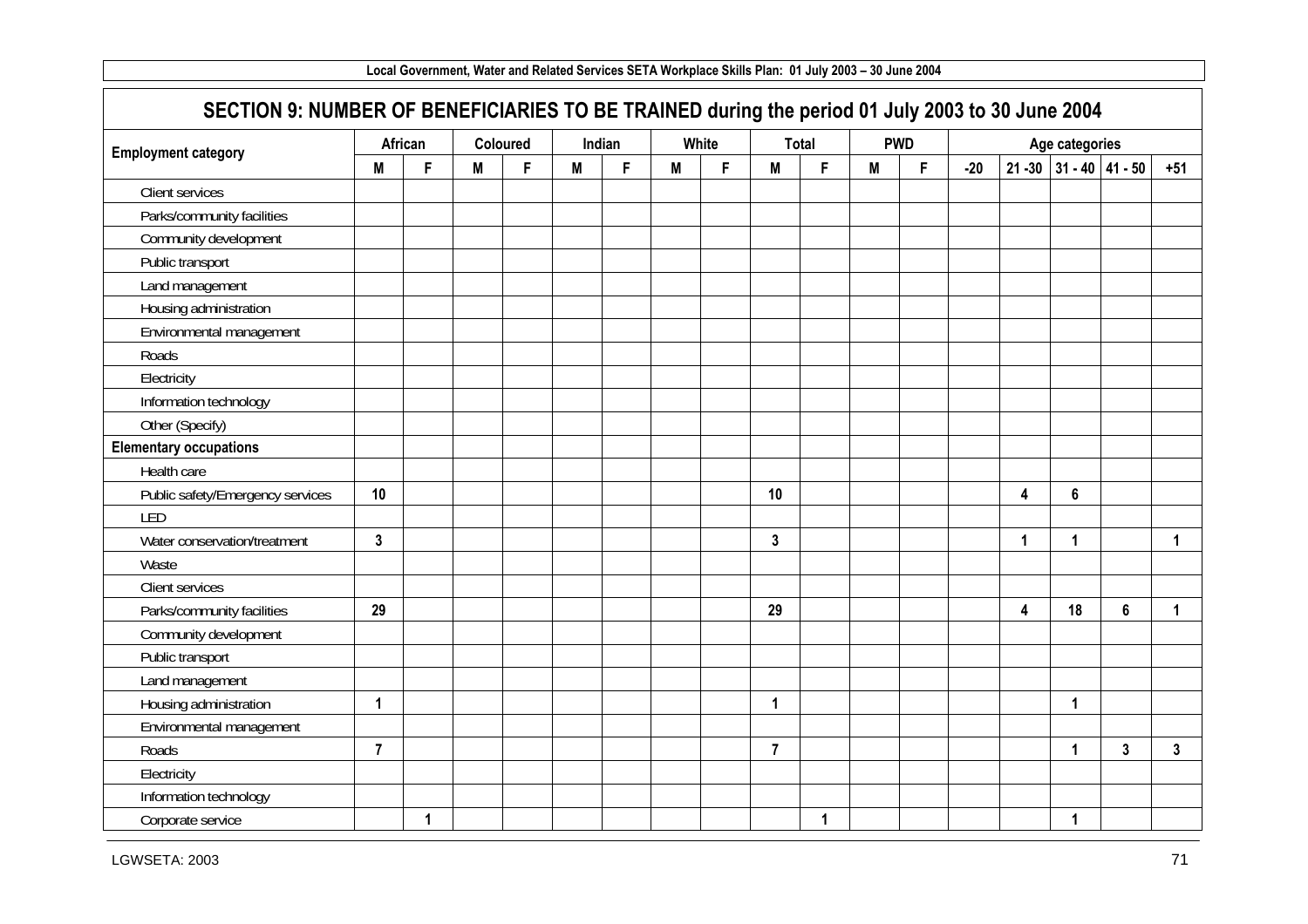|                                                                                                 |         |   |   |                 |   |        | Local Government, Water and Related Services SETA Workplace Skills Plan: 01 July 2003 – 30 June 2004 |       |   |         |   |            |       |                |                           |       |
|-------------------------------------------------------------------------------------------------|---------|---|---|-----------------|---|--------|------------------------------------------------------------------------------------------------------|-------|---|---------|---|------------|-------|----------------|---------------------------|-------|
| SECTION 9: NUMBER OF BENEFICIARIES TO BE TRAINED during the period 01 July 2003 to 30 June 2004 |         |   |   |                 |   |        |                                                                                                      |       |   |         |   |            |       |                |                           |       |
| <b>Employment category</b>                                                                      | African |   |   | <b>Coloured</b> |   | Indian |                                                                                                      | White |   | Total   |   | <b>PWD</b> |       | Age categories |                           |       |
|                                                                                                 | M       |   | М |                 | М |        | M                                                                                                    |       | м |         | M |            | $-20$ |                | $21 - 30$ 31 - 40 41 - 50 | $+51$ |
| Finance                                                                                         |         |   |   |                 |   |        |                                                                                                      |       |   |         |   |            |       |                |                           |       |
| Marketing                                                                                       |         |   |   |                 |   |        |                                                                                                      |       |   |         |   |            |       |                |                           |       |
| Engineering                                                                                     |         |   |   |                 |   |        |                                                                                                      |       |   |         |   |            |       |                |                           |       |
| Other (Specify)                                                                                 |         |   |   |                 |   |        |                                                                                                      |       |   |         |   |            |       |                |                           |       |
| <b>Apprentices</b>                                                                              |         |   |   |                 |   |        |                                                                                                      |       |   |         |   |            |       |                |                           |       |
| <b>External Students</b>                                                                        |         | 3 |   |                 |   |        |                                                                                                      |       |   | ◠<br>J. |   |            |       |                |                           |       |
| <b>TOTALS</b>                                                                                   | 201     |   |   |                 |   |        |                                                                                                      |       |   |         |   |            |       |                |                           |       |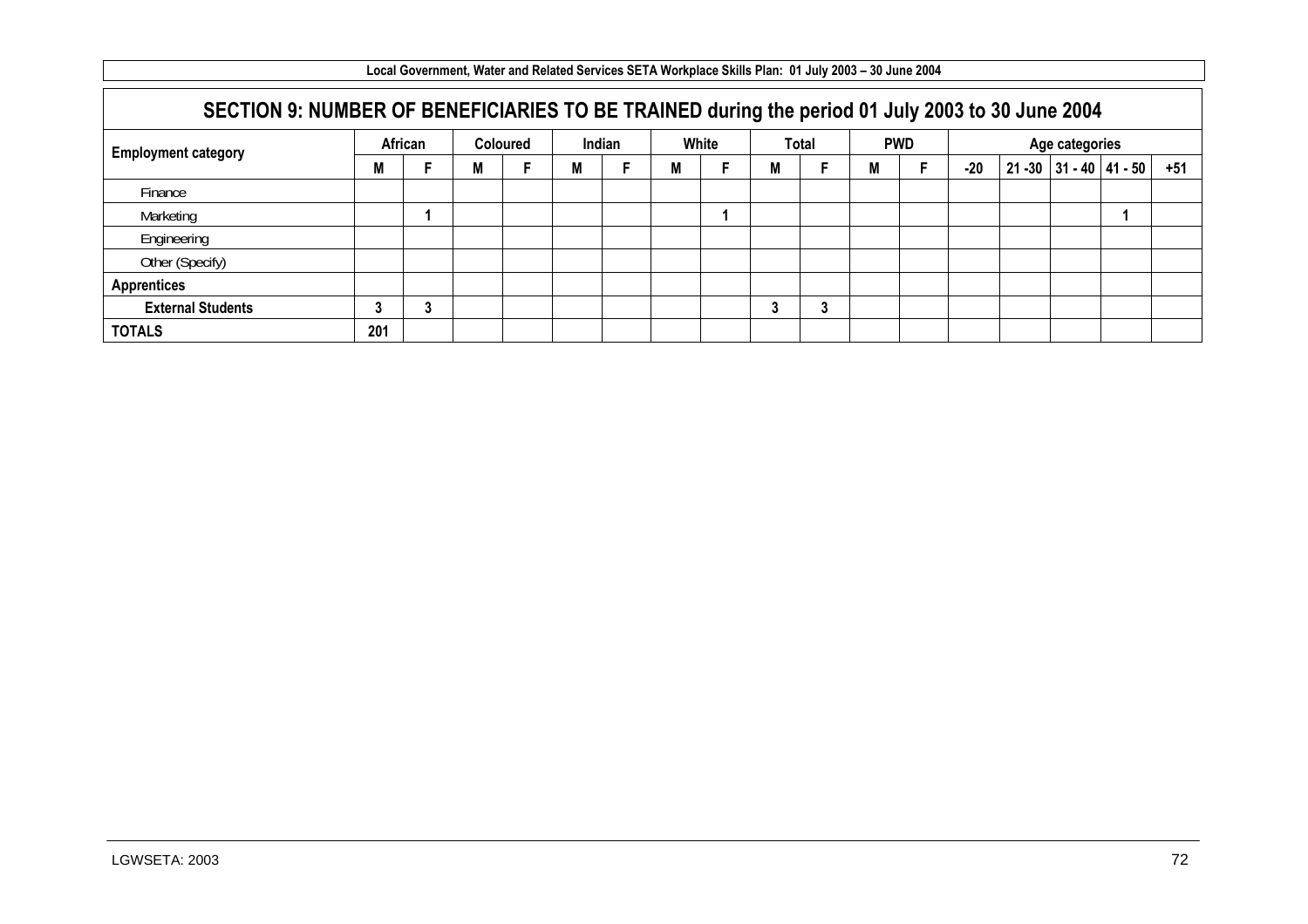**See guidelines for help in filling out this table** 

**To ensure provision of quality education and training, enterprises should use providers that are either approved or accredited by an ETQA body.** 

| SECTION 10: QUALITY ASSURANCE - Providers to be used for planned training and development activities |                           |                      |                                  |                                                  |  |  |
|------------------------------------------------------------------------------------------------------|---------------------------|----------------------|----------------------------------|--------------------------------------------------|--|--|
| Name of provider                                                                                     | Level of<br>accreditation | <b>Accredited by</b> | QA mechanism<br>used by provider | Qualifications offered by provider               |  |  |
| Sinamandla Africa Lobour<br>1.                                                                       |                           | <b>LGWSETA</b>       |                                  | 1. SDF Training                                  |  |  |
| <b>Association</b>                                                                                   |                           |                      |                                  | 2. Financial Management Training                 |  |  |
|                                                                                                      |                           |                      |                                  | 3. LED                                           |  |  |
|                                                                                                      |                           |                      |                                  | 4.                                               |  |  |
|                                                                                                      |                           |                      |                                  | etc                                              |  |  |
| <b>Masima Training SA CC</b><br>2.                                                                   |                           | <b>CETA</b>          |                                  |                                                  |  |  |
| 3.<br><b>Eskom Learning institute</b>                                                                |                           |                      |                                  |                                                  |  |  |
| Lootenburg Edufarm<br>4.                                                                             |                           |                      |                                  |                                                  |  |  |
| 5.<br>Sasol                                                                                          |                           |                      |                                  | Fire fighter 1 & 2 training<br>1.                |  |  |
|                                                                                                      |                           |                      |                                  | <b>Basic Ambulance Assistance training</b><br>2. |  |  |
|                                                                                                      |                           |                      |                                  | 3.<br><b>Fire Search and Rescue</b>              |  |  |
|                                                                                                      |                           |                      |                                  | <b>High Angle 1 Rescue</b><br>4.                 |  |  |
|                                                                                                      |                           |                      |                                  |                                                  |  |  |
| 6.<br><b>Boukenhout Traffic College</b>                                                              |                           |                      |                                  | <b>Traffic Officer Training</b><br>1.            |  |  |
|                                                                                                      |                           |                      |                                  | 2.<br>Examiner of motor vechicle training        |  |  |
|                                                                                                      |                           |                      |                                  | 3.<br><b>Examiner of drivers license</b>         |  |  |
|                                                                                                      |                           |                      |                                  |                                                  |  |  |
| <b>Comprex Africa</b><br>7.                                                                          |                           |                      |                                  | 1.<br><b>Computer training</b>                   |  |  |
|                                                                                                      |                           |                      |                                  |                                                  |  |  |
| 8.<br><b>IMFO</b>                                                                                    |                           |                      |                                  | <b>Municipal Financial</b><br>1.                 |  |  |
|                                                                                                      |                           |                      |                                  | <b>GAMAP</b><br>2.                               |  |  |
|                                                                                                      |                           |                      |                                  |                                                  |  |  |
| <b>Centre for Logistics</b><br>9.<br><b>Excellence</b>                                               |                           |                      |                                  | <b>Store management training</b><br>1.           |  |  |